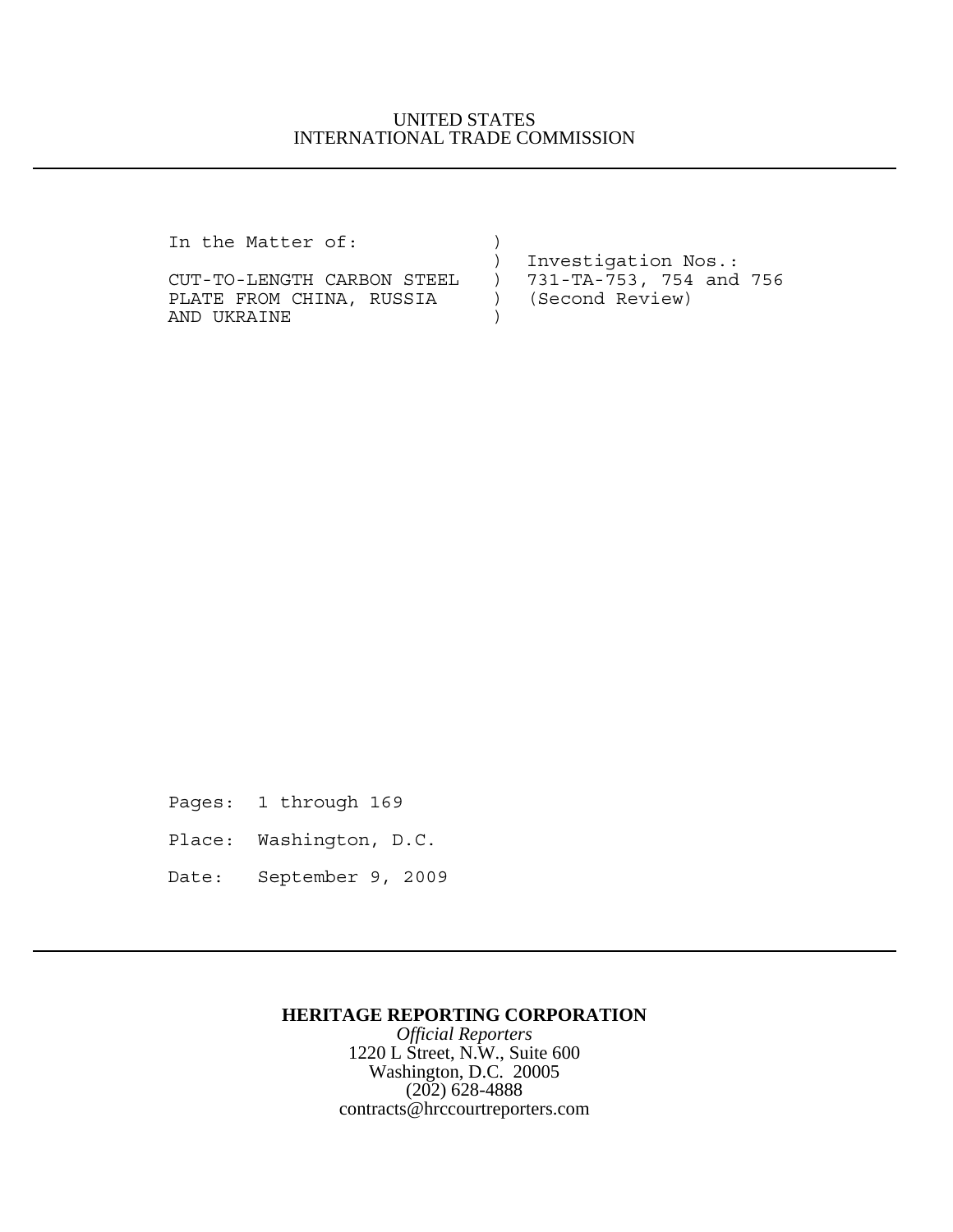THE UNITED STATES INTERNATIONAL TRADE COMMISSION

| In the Matter of:        |                                                      |
|--------------------------|------------------------------------------------------|
|                          | Investigation Nos.:                                  |
|                          | CUT-TO-LENGTH CARBON STEEL ) 731-TA-753, 754 and 756 |
| PLATE FROM CHINA, RUSSIA | ) (Second Review)                                    |
| AND UKRAINE              |                                                      |

Wednesday, September 9, 2009

Room No. 101 U.S. International Trade Commission 500 E Street, S.W. Washington, D.C.

The hearing commenced, pursuant to notice, at 9:31 a.m., before the Commissioners of the United States International Trade Commission, the Honorable SHARA L. ARANOFF, Chairman, presiding.

APPEARANCES:

On behalf of the International Trade Commission:

Commissioners:

SHARA L. ARANOFF, CHAIRMAN DANIEL R. PEARSON, VICE CHAIRMAN DEANNA TANNER OKUN, COMMISSIONER CHARLOTTE R. LANE, COMMISSIONER IRVING A. WILLIAMSON, COMMISSIONER DEAN A. PINKERT, COMMISSIONER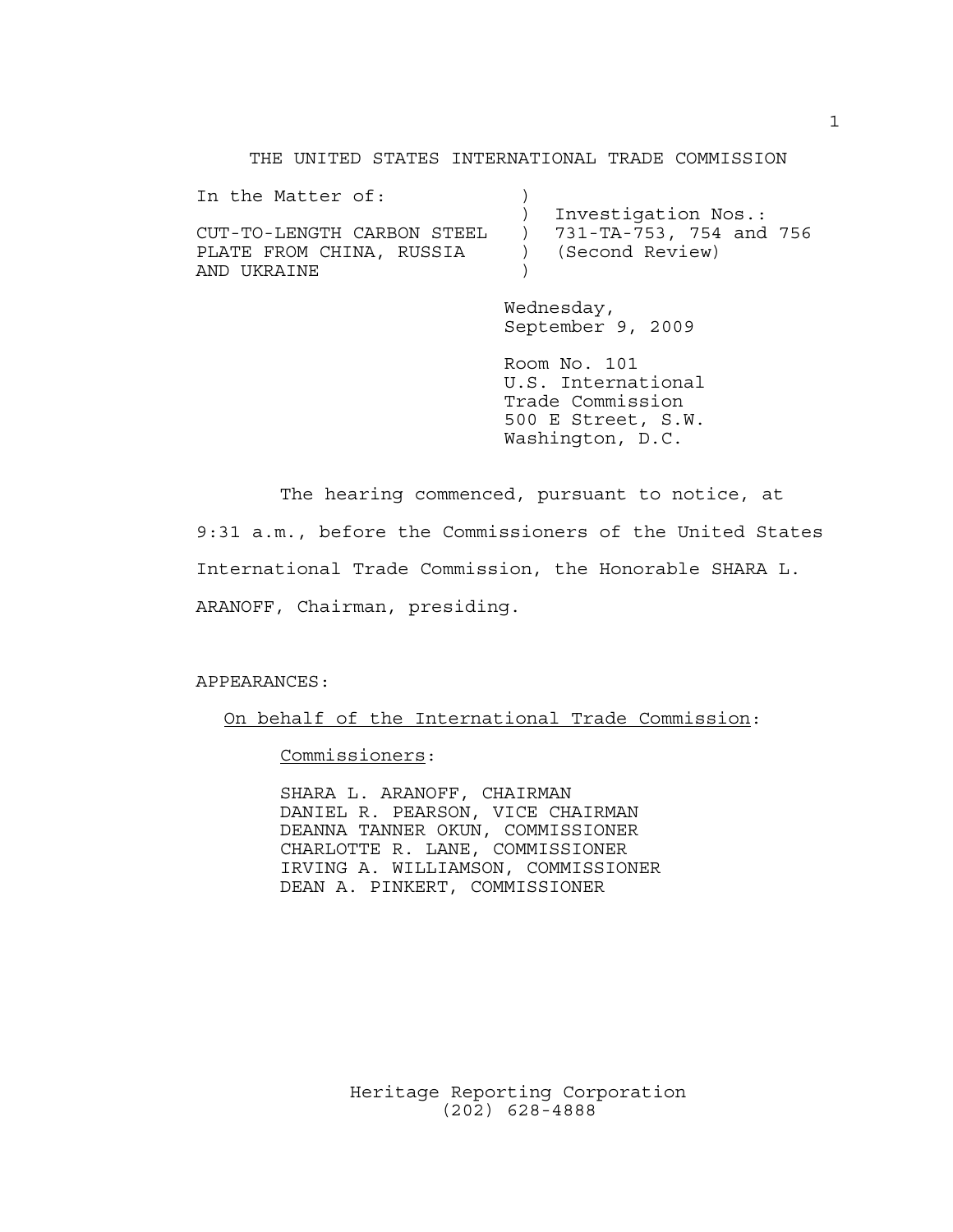APPEARANCES: (Cont'd.)

Staff:

MARILYN R. ABBOTT, SECRETARY TO THE COMMISSION BILL BISHOP, HEARINGS AND MEETINGS COORDINATOR SHARON BELLAMY, HEARINGS AND MEETINGS ASSISTANT DANA LOFGREN, INVESTIGATOR KAREN TAYLOR, INTERNATIONAL TRADE ANALYST IOANNA MIC, ECONOMIST DAVID BOYLAND, ACCOUNTANT/AUDITOR DAVID FISHBERG, ATTORNEY DOUGLAS CORKRAN, SUPERVISORY INVESTIGATOR

#### CONGRESSIONAL APPEARANCES:

THE HONORABLE PETER J. VISCLOSKY, U.S. Congressman, 1st District, State of Indiana THE HONORABLE JO BONNER, U.S. Congressman, 1st District, State of Alabama

In Support of the Continuation of Antidumping Duties:

On behalf of ArcelorMittal USA and United Steel, Paper and Forestry, Rubber, Manufacturing, Energy, Allied Industrial and Service Workers International Union (USW):

ROBERT W. INSETTA, Director, Specialty Plate, ArcelorMittal USA JEFFREY W. UNRUH, Product Manager, Plates Sales and Marketing, ArcelorMittal US THOMAS CONWAY, International Vice President (Administration), USW HOLLY HART, Legislative Director, USW

PAUL C. ROSENTHAL, Esquire KATHLEEN W. CANNON, Esquire Kelley Drye & Warren LLP Washington, D.C.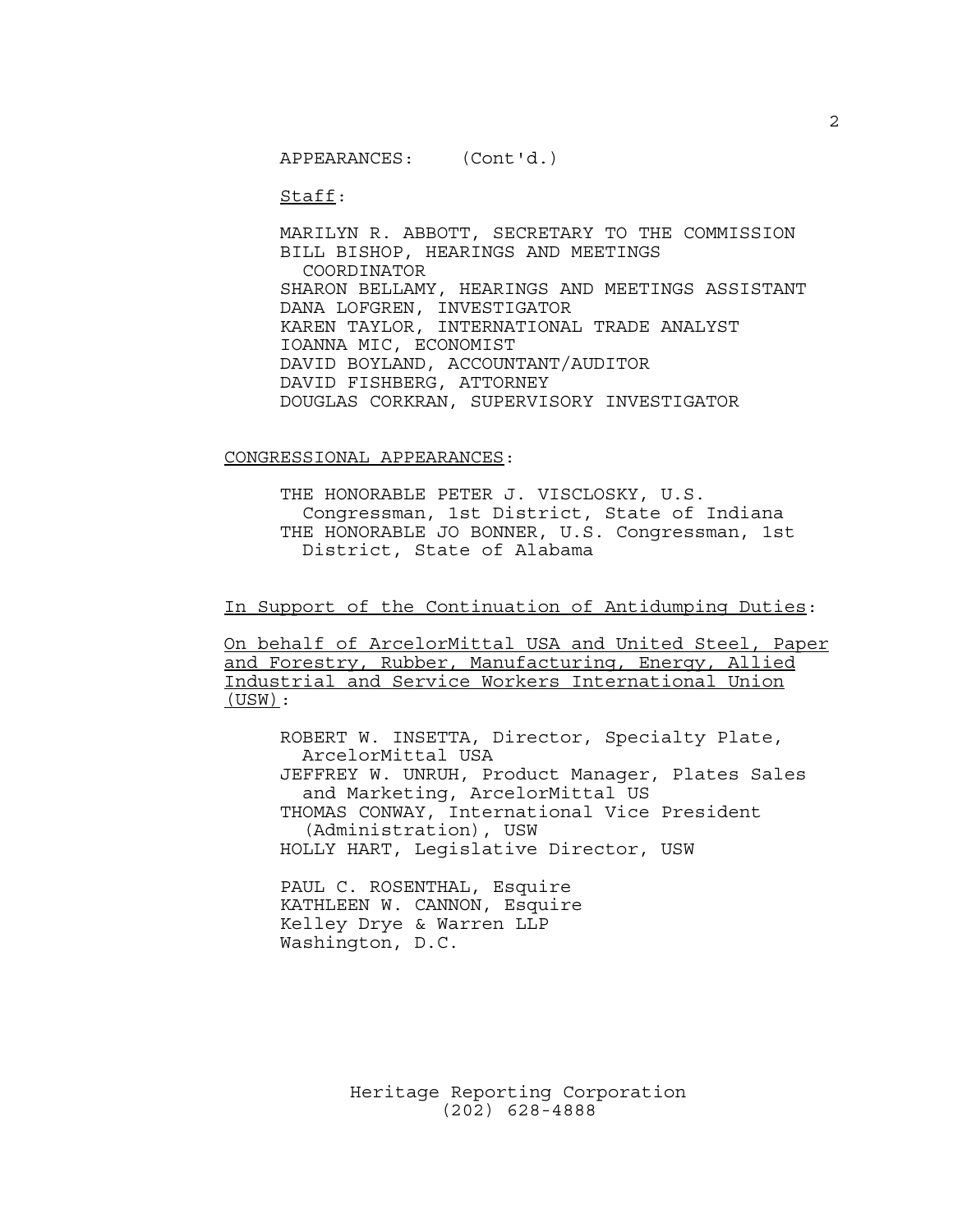APPEARANCES: (Cont'd.)

In Support of the Continuation of Antidumping Duties:

On behalf of SSAB NAD, Evraz NA Oregon Steel Mills and Evraz NA Claymont:

DAVID BRITTEN, President, SSAB NAD GLENN GILMORE, Trade Supervisor, SSAB NAD KENT THIES, National Marketing Manager, Evraz NA Oregon Steel Mills

ROGER B. SCHAGRIN, Esquire JOHN W. BOHN, Esquire Schagrin Associates Washington, D.C.

On behalf of Nucor Corporation:

RICK BLUME, Director, Sales and Marketing, Nucor Corporation JEFF WHITEMAN, Sales Manager, Hertford County, Nucor Corporation

ALAN H. PRICE, Esquire DANIEL P. PICKARD, Esquire CHRISTOPHER B. WELD, Esquire Wiley Rein, LLP Washington, D.C.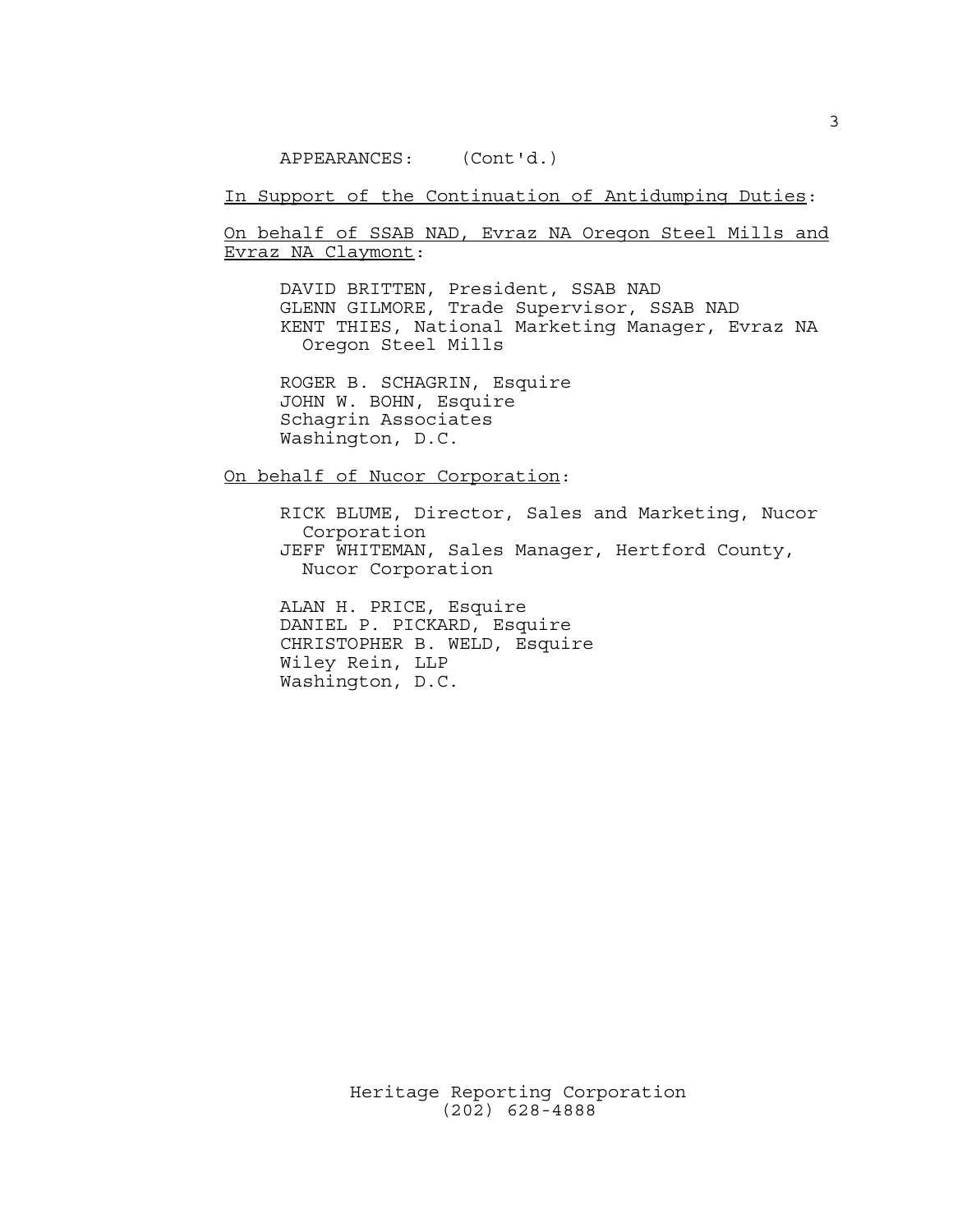## $\underline{\texttt{I}} \underline{\texttt{N}} \underline{\texttt{D}} \underline{\texttt{E}} \underline{\texttt{X}}$

4

| TESTIMONY OF THE HONORABLE PETER J. VISCLOSKY,<br>U.S. CONGRESSMAN, 1ST DISTRICT, STATE OF INDIANA | $\overline{7}$ |
|----------------------------------------------------------------------------------------------------|----------------|
| TESTIMONY OF THE HONORABLE JO BONNER, U.S.<br>CONGRESSMAN, 1ST DISTRICT, STATE OF ALABAMA          | 10             |
| OPENING STATEMENT OF ROGER B. SCHAGRIN, ESQUIRE,<br>SCHAGRIN ASSOCIATES                            | 14             |
| TESTIMONY OF DAVID BRITTEN, PRESIDENT, SSAB NAD                                                    | 18             |
| TESTIMONY OF RICK BLUME, DIRECTOR, SALES AND<br>MARKETING, NUCOR CORPORATION                       | 22             |
| TESTIMONY OF ALAN H. PRICE, ESQUIRE,<br>WILEY REIN, LLP                                            | 22             |
| TESTIMONY OF JEFF WHITEMAN, SALES MANAGER,<br>HERTFORD COUNTY, NUCOR CORPORATION                   | 27             |
| TESTIMONY OF ROBERT W. INSETTA, DIRECTOR,<br>SPECIALTY PLATE, ARCELORMITTAL USA                    | 33             |
| TESTIMONY OF PAUL C. ROSENTHAL, ESQUIRE,<br>KELLEY DRYE & WARREN LLP                               | 33             |
| TESTIMONY OF ROGER B. SCHAGRIN, ESQUIRE,<br>SCHAGRIN ASSOCIATES                                    | 40             |
| TESTIMONY OF KENT THIES, NATIONAL MARKETING<br>MANAGER, EVRAZ NA OREGON STEEL MILLS                | 40             |
| TESTIMONY OF THOMAS CONWAY, INTERNATIONAL VICE<br>PRESIDENT (ADMINISTRATION), USW                  | 46             |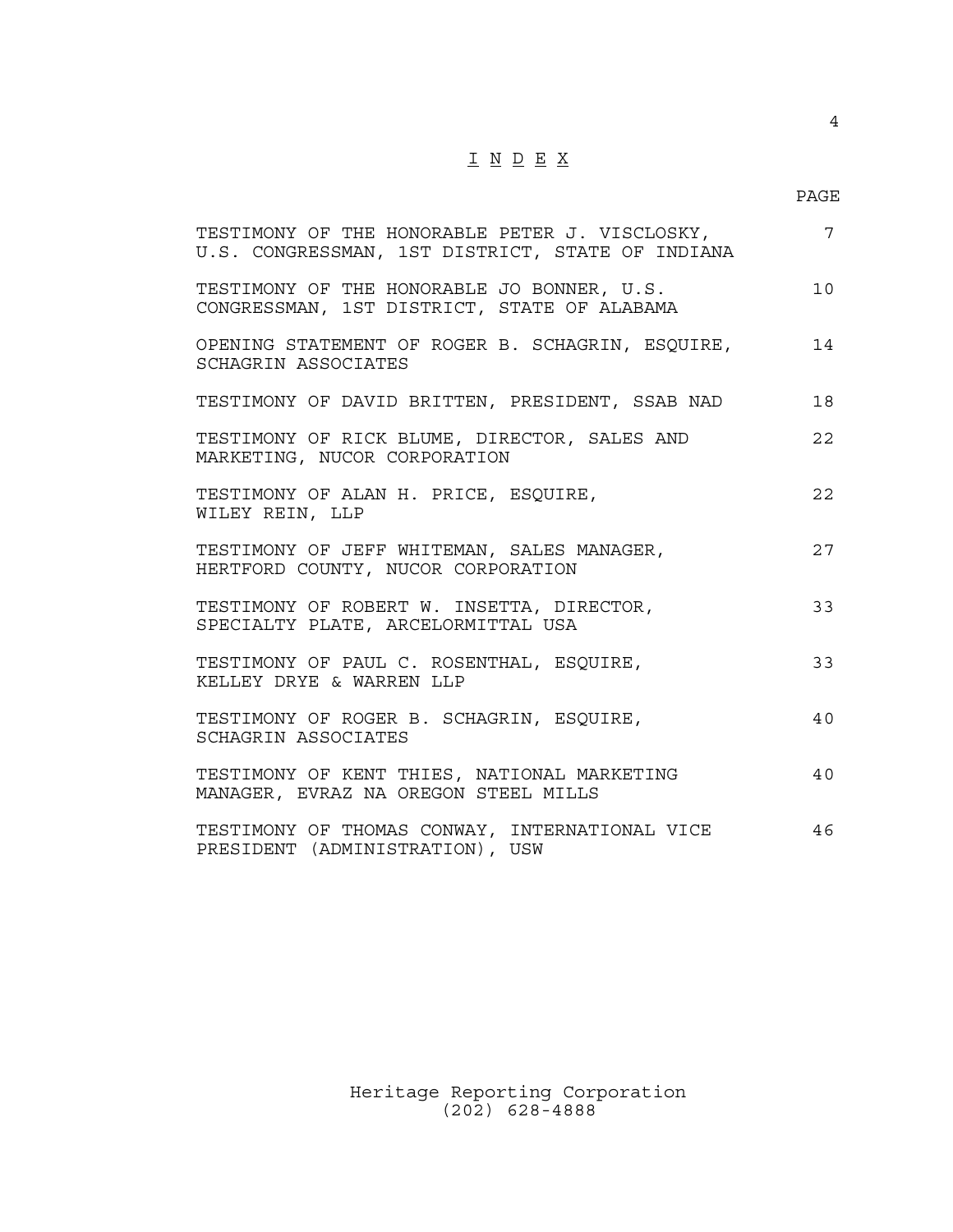# I N D E X

5

| TESTIMONY OF JOHN W. BOHN, ESQUIRE,<br>SCHAGRIN ASSOCIATES                                      | 64  |
|-------------------------------------------------------------------------------------------------|-----|
| TESTIMONY OF KATHLEEN W. CANNON, ESQUIRE,<br>KELLEY DRYE & WARREN LLP                           | 104 |
| TESTIMONY OF JEFFREY W. UNRUH, PRODUCT MANAGER,<br>PLATES SALES AND MARKETING, ARCELORMITTAL US | 119 |
| CLOSING STATEMENT OF ALAN PRICE, ESQUIRE,<br>WILEY REIN LLP                                     | 163 |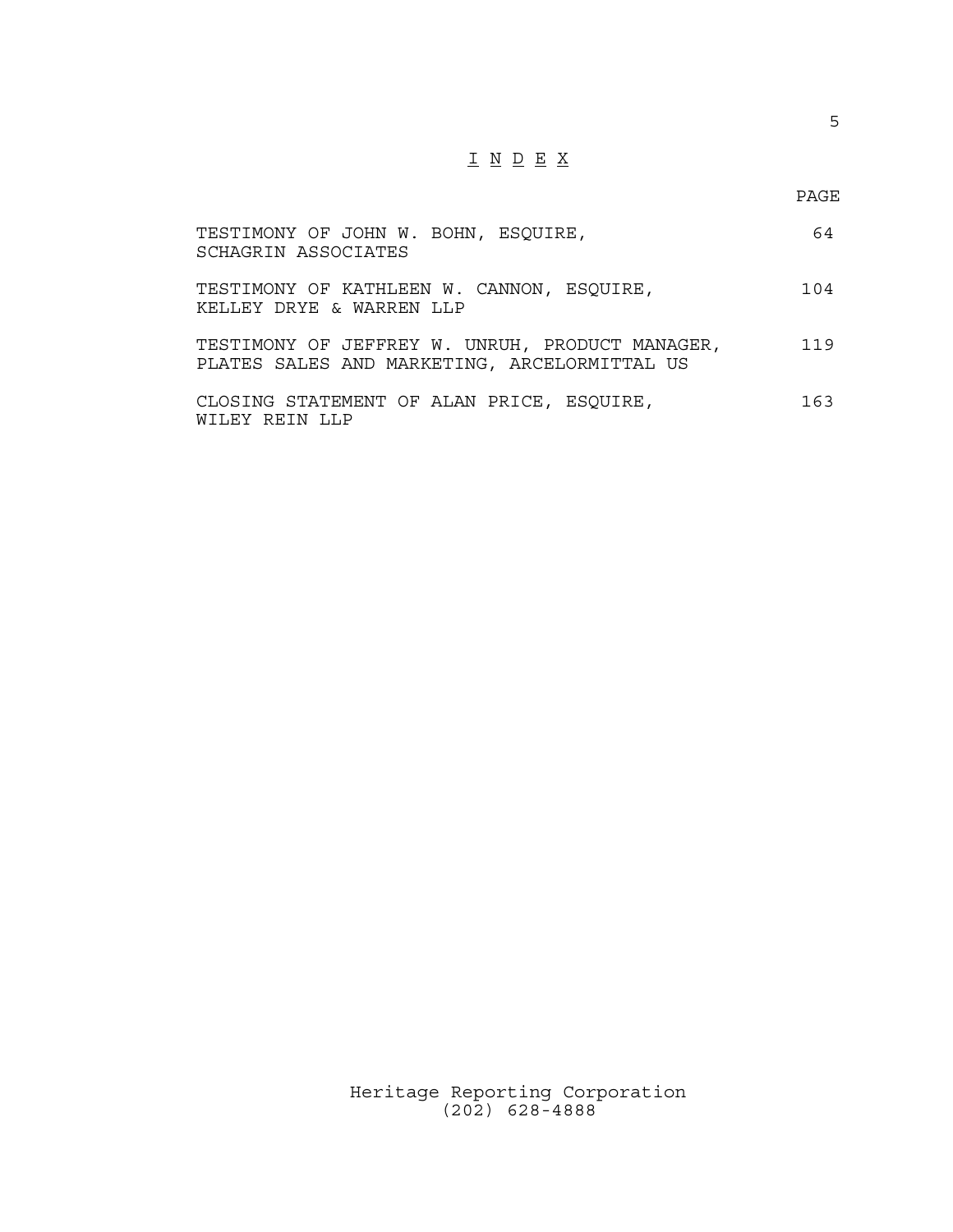| $\mathbf 1$    | $\underline{P} \underline{R} \underline{O} \underline{C} \underline{E} \underline{E} \underline{D} \underline{I} \underline{N} \underline{G} \underline{S}$ |
|----------------|-------------------------------------------------------------------------------------------------------------------------------------------------------------|
| $\overline{2}$ | (9:31 a.m.)                                                                                                                                                 |
| $\mathfrak{Z}$ | Good morning. On behalf<br>CHAIRMAN ARANOFF:                                                                                                                |
| 4              | of the U.S. International Trade Commission I welcome                                                                                                        |
| 5              | you to this hearing on Investigation Nos. 731-TA-753,                                                                                                       |
| 6              | 754 and 756 (Second Review) involving Cut-to-Length                                                                                                         |
| 7              | Carbon Steel Plate From China, Russia and Ukraine.                                                                                                          |
| 8              | The purpose of these five-year reviews is to                                                                                                                |
| $\mathsf 9$    | determine whether revocation of the antidumping duty                                                                                                        |
| 10             | orders covering cut-to-length carbon steel plate from                                                                                                       |
| 11             | China and/or the termination of the suspended                                                                                                               |
| 12             | investigations on cut-to-length carbon steel plate                                                                                                          |
| 13             | from Russia and Ukraine would be likely to lead to                                                                                                          |
| 14             | continuation or recurrence of material injury to an                                                                                                         |
| 15             | industry in the United States within a reasonably                                                                                                           |
| 16             | foreseeable time.                                                                                                                                           |
| 17             | Schedules setting forth the presentation of                                                                                                                 |
| 18             | this hearing, notices of investigation and transcript                                                                                                       |
| 19             | order forms are available at the public distribution                                                                                                        |
| 20             | table. All prepared testimony should be given to the                                                                                                        |
| 21             | Secretary. Please do not place testimony directly on                                                                                                        |
| 22             | the public distribution table.                                                                                                                              |
| 23             | All witnesses must be sworn in by the                                                                                                                       |
| 24             | Secretary before presenting testimony. I understand                                                                                                         |
| 25             | that parties are aware of time allocations.<br>Any                                                                                                          |
|                | Heritage Reporting Corporation<br>$(202)$ 628-4888                                                                                                          |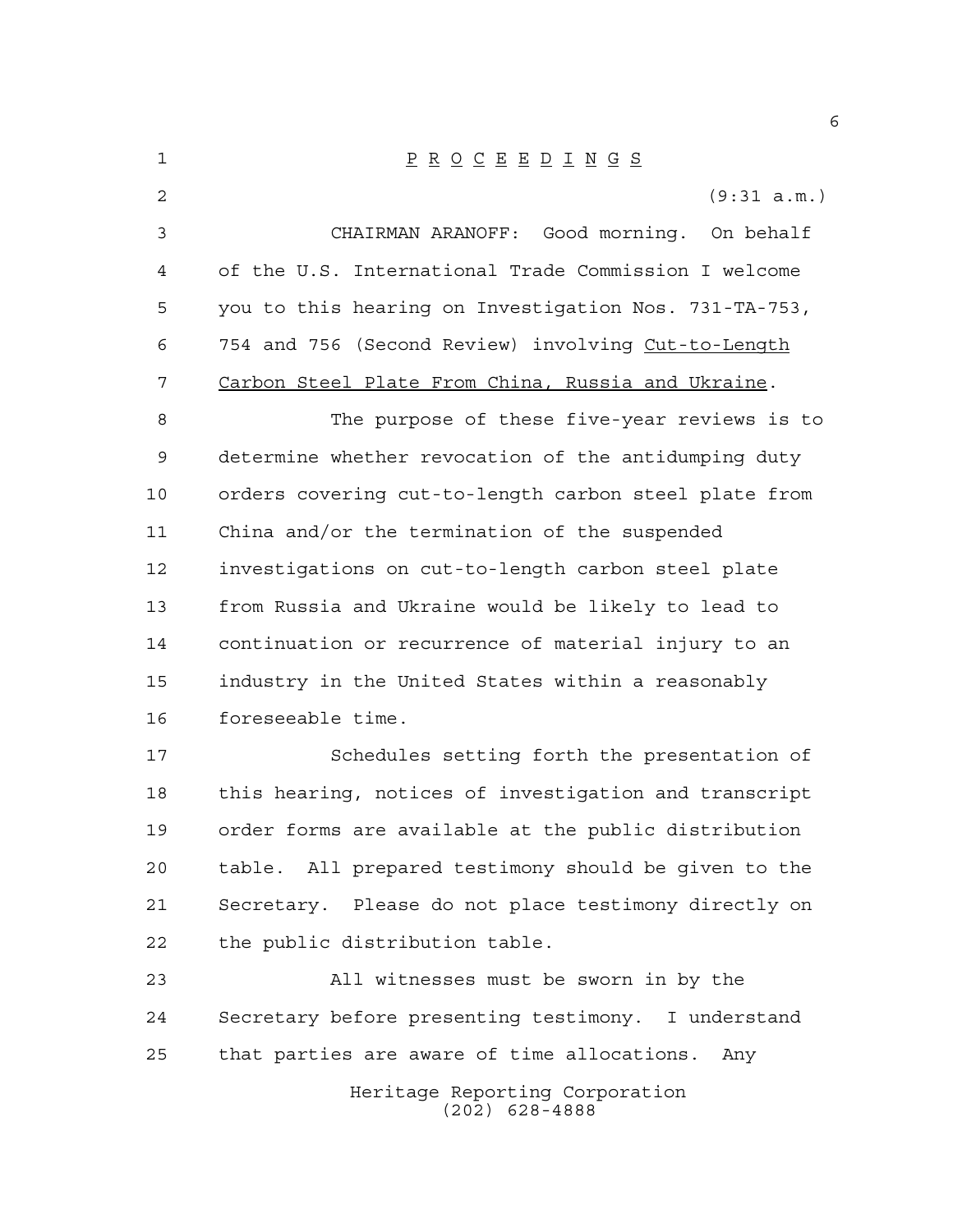questions regarding time allocations should be directed to the Secretary.

 Finally, if you will be submitting documents that contain information you wish classified as business confidential your requests should comply with Commission Rule 201.6.

 Madam Secretary, are there any preliminary matters?

 MS. ABBOTT: Madam Chairman, there are no other preliminary matters except that all witnesses have been sworn.

(Witnesses sworn.)

 CHAIRMAN ARANOFF: Thank you. Will you please announce our first congressional witness? MS. ABBOTT: Our first speaker is the Honorable Peter J. Visclosky, United States Congressman, 1st District, State of Indiana. CHAIRMAN ARANOFF: Welcome back to the

Commission, Congressman, and please proceed.

Heritage Reporting Corporation MR. VISCLOSKY: Madam Chair and members of the Commission, it is good to be back today, especially to testify before you with respect to this extension of antidumping orders on cut-to-length steel plate from China and extension of the suspension agreements for the same imports from Russia and the

(202) 628-4888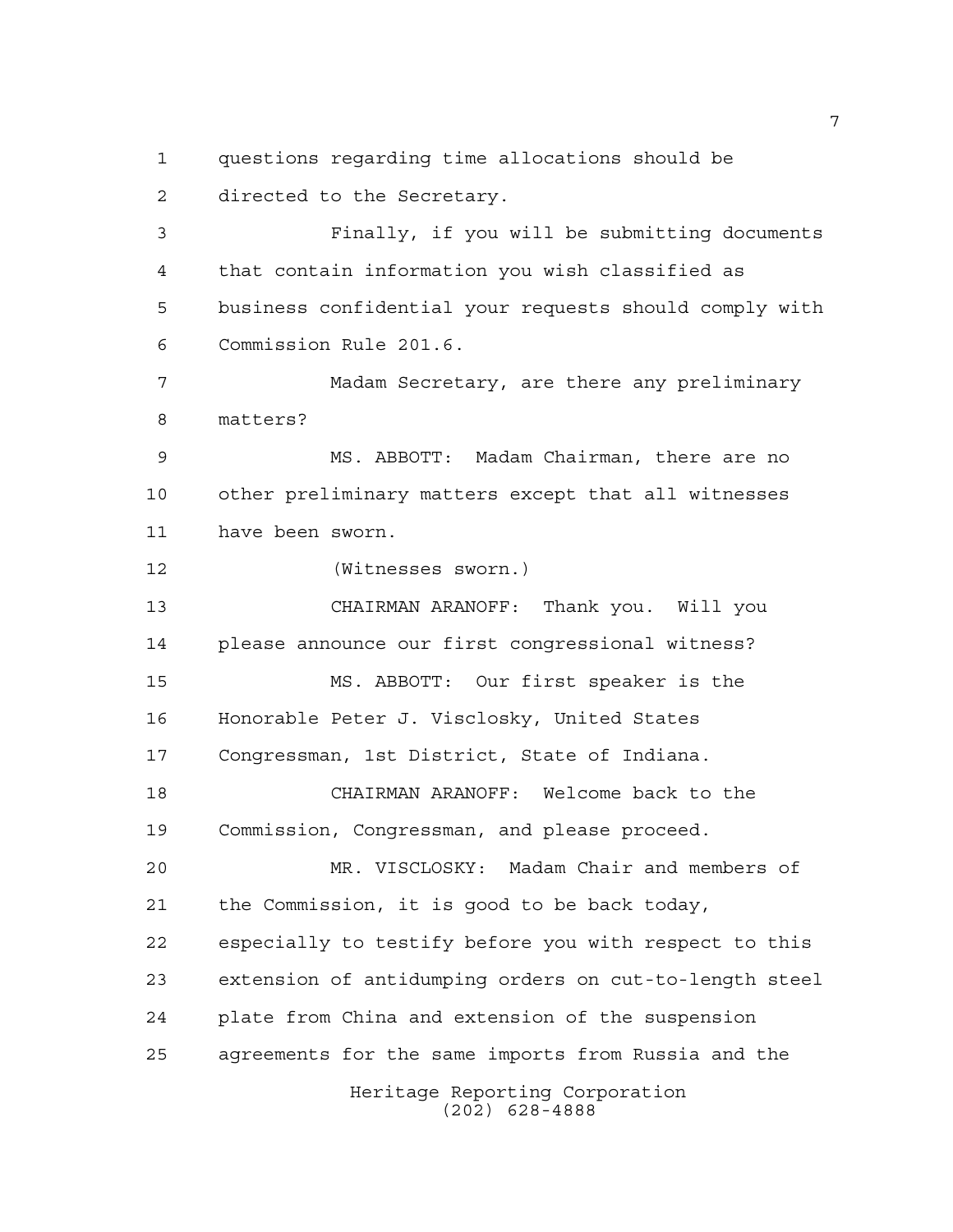Ukraine.

 Others will obviously be addressing the actual merits of the issues before you. I just want to, as I have in the past, reiterate my appreciation for your attentiveness to detail, the seriousness on which you take your charge and my recognition that we will not always agree.

 I would note that since 2000 through the year 2006, as far as antidumping cases negative determinations were made about 47 percent of the time, positive determinations about 45 percent of the time. Relative to countervailing duty matters, negative determinations were entered about 39 percent of the time, positive determinations about 53 percent of the time, but clearly a record where people were looking at a factual basis.

 Obviously I have an urge for more positive determinations, but a seriousness as far as looking at the details. It is also not lost on me that your caseload has significantly increased since 2005 and 2006. I think a lot of that has been precipitated because of the economic crisis we have faced worldwide where others will be looking to export their unemployment. I do recognize that between countervailing duties and antidumping orders there are

Heritage Reporting Corporation (202) 628-4888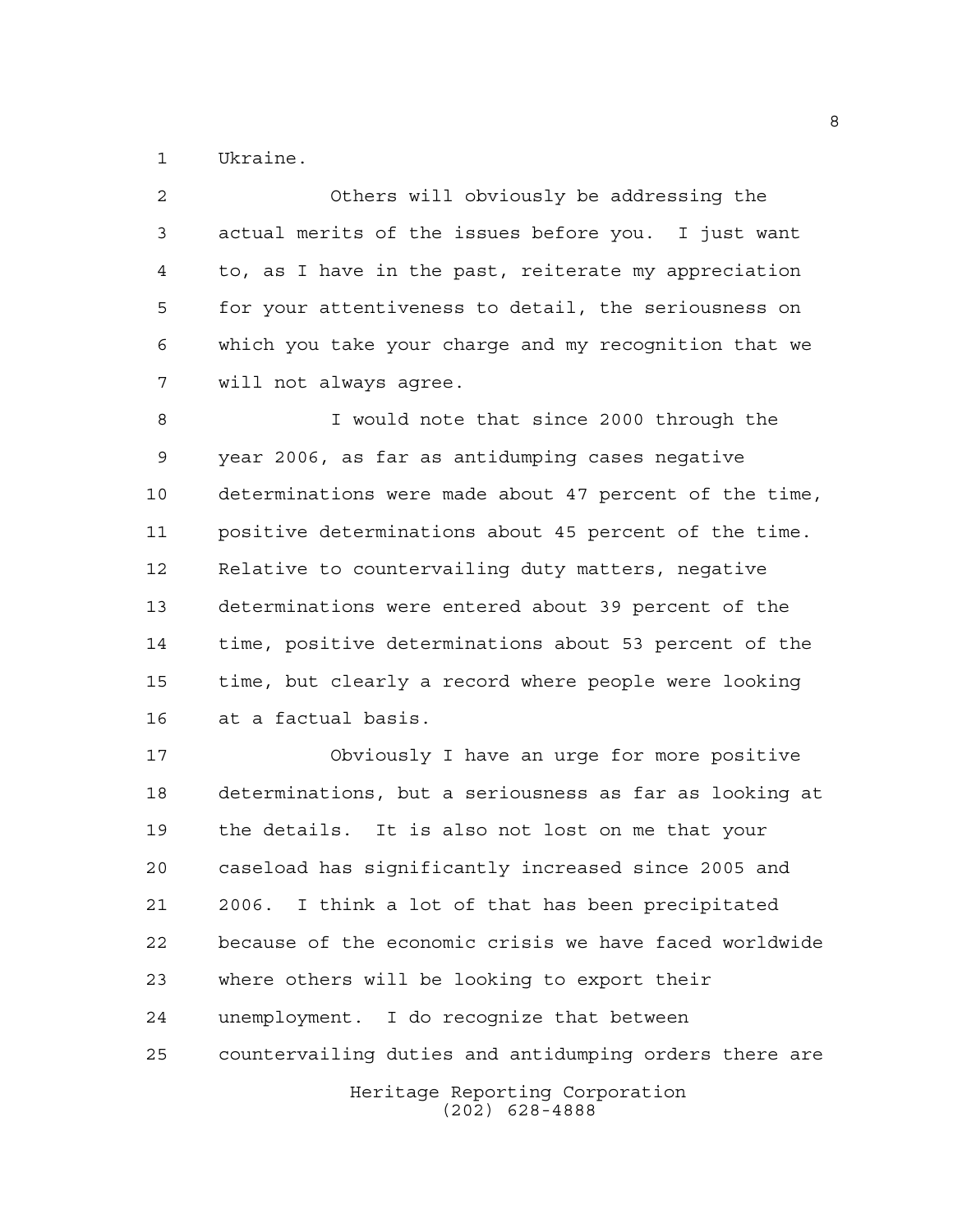about 110 in place relative to the domestic steel industry.

 As we continue to rebuild our economy, we cannot leave ourselves vulnerable to illegally subsidized imports from others who will be tempted to dump their steel here and must continue to ensure that the letter and the spirit of the law is followed and, when appropriate and necessary, to impose warranted sanctions under the law.

 Therefore, I simply would conclude by strongly urging you to maintain the antidumping orders on cut-to-length steel plate from China and the suspension agreements from Russia and the Ukraine, and again thank you very much, one, for the opportunity to testify before you today and again to thank you for your diligence and hard work over the years.

 CHAIRMAN ARANOFF: Thank you very much. Does anyone have a question for the

congressman?

(No response.)

 CHAIRMAN ARANOFF: Thank you for coming today.

Heritage Reporting Corporation MR. VISCLOSKY: Thank you very much. MS. ABBOTT: Our next speaker is the Honorable Jo Bonner, United States Congressman, 1st

(202) 628-4888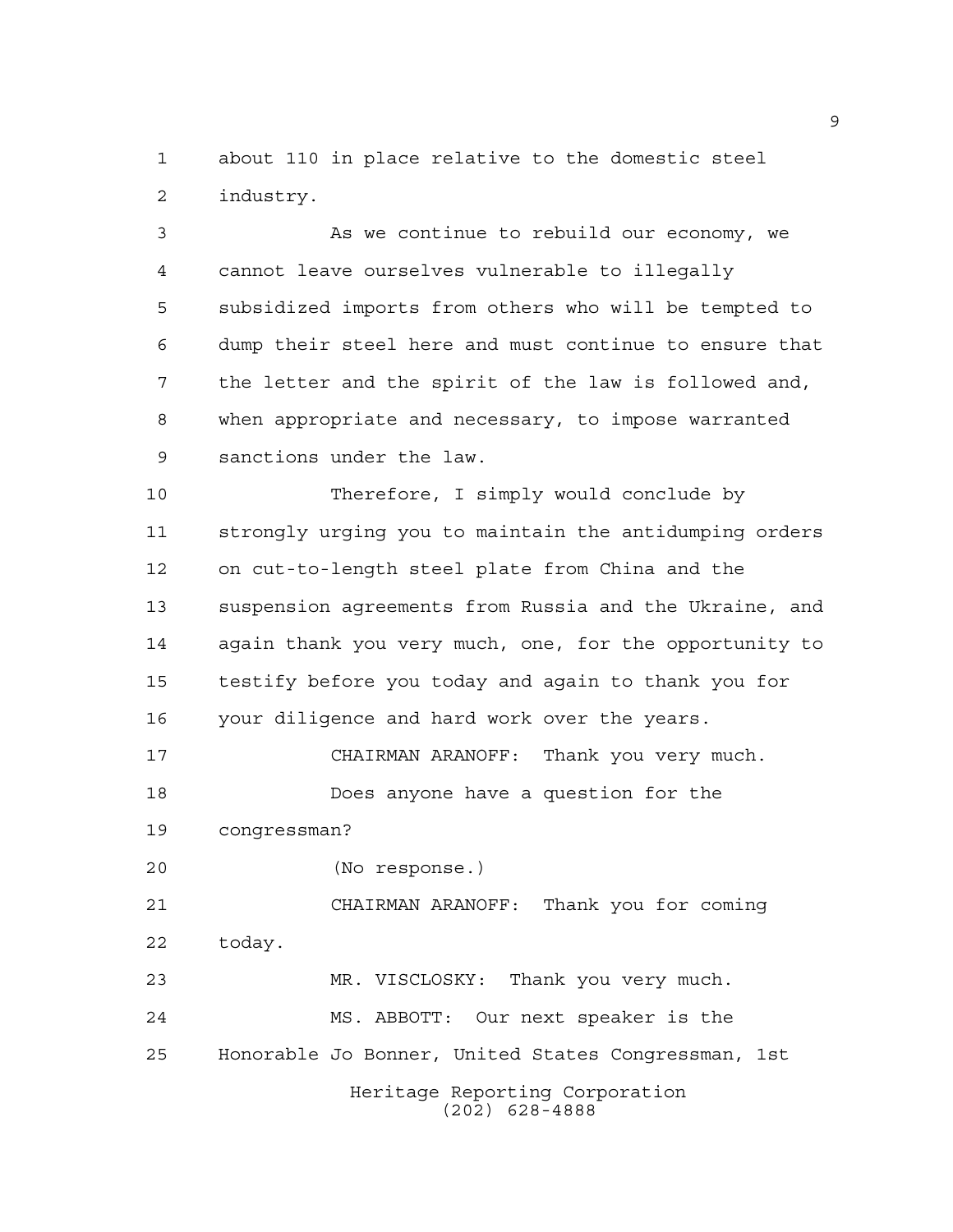District, State of Alabama.

| $\overline{a}$ | CHAIRMAN ARANOFF: Good morning,                        |
|----------------|--------------------------------------------------------|
| 3              | Congressman. Welcome to the Commission.                |
| 4              | MR. BONNER: Good morning, Madam Chair,                 |
| 5              | members of the Commission. Thank you for allowing me   |
| 6              | to join my colleague, Pete Visclosky, and introduce    |
| 7              | myself, although I've been to the Commission before.   |
| 8              | My name is Jo Bonner, and I have the pleasure of       |
| 9              | representing Alabama's 1st Congressional District in   |
| 10             | the United States Congress.                            |
| 11             | Our district includes the 300 plus year old            |
| 12             | city of Mobile and some beautiful beaches -- Gulf      |
| 13             | Shores, Orange Beach and Dauphin Island -- as well as  |
| 14             | other small towns and cities that make up some 635,000 |
| 15             | people in the southwestern corner of the state of      |
| 16             | Today I'm pleased to appear before the<br>Alabama.     |
| 17             | Commission on behalf of the hundreds of employees and  |
| 18             | management of the SSAB cut-to-length plant that is     |
| 19             | located in southwest Alabama.                          |
| 20             | Madam Chair, just a few days ago I had an              |
| 21             | opportunity to visit this plant, as I have done many   |
| 22             | times before, to talk with the employees and           |
| 23             | management and hear from them firsthand about how they |
| 24             | have managed to cope with the global economic meltdown |
| 25             | that has so negatively affected their business and the |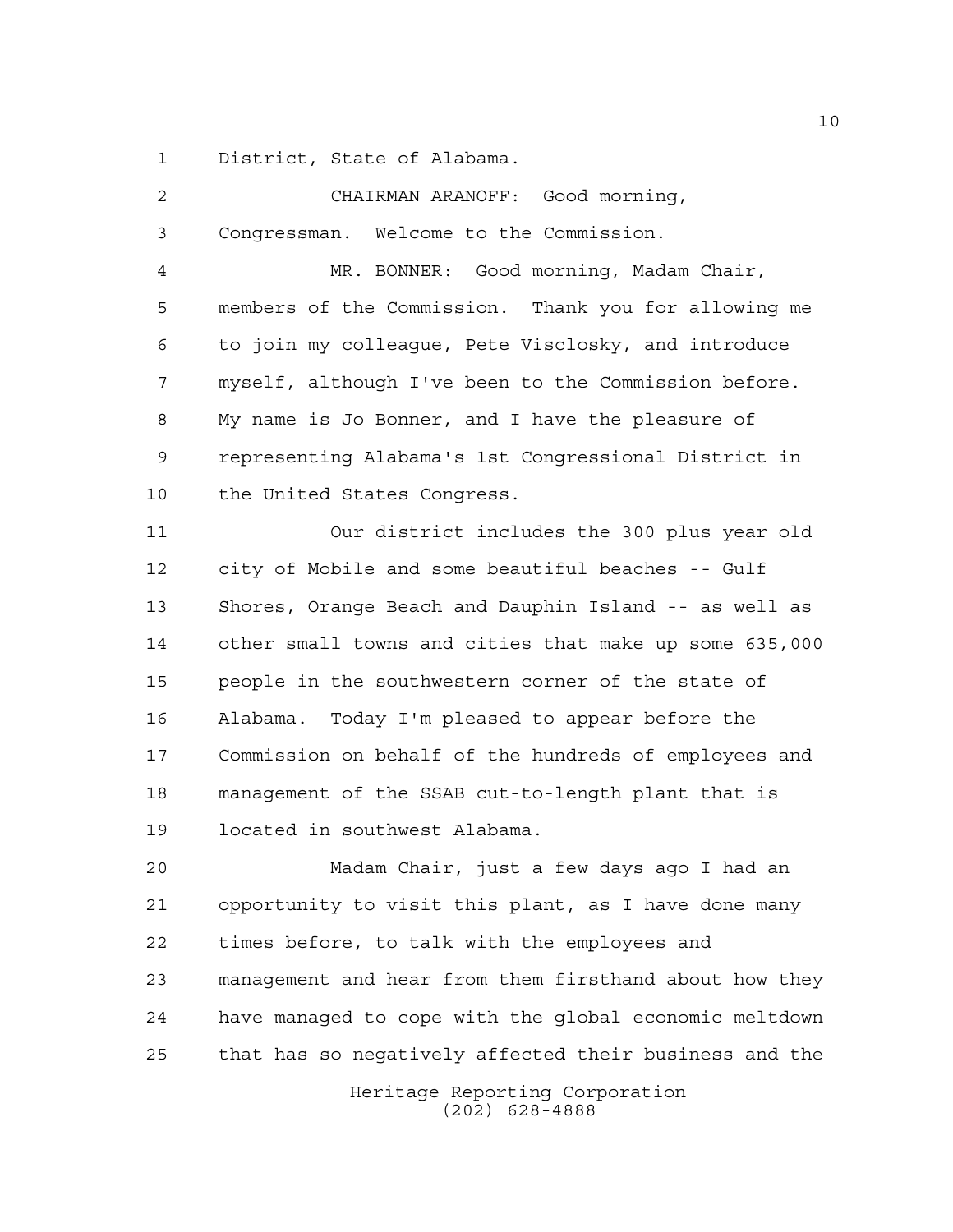American steel industry as a whole, depending on the individual product, by as much as 50 percent over the past couple of years.

 Needless to say, I was extremely impressed that SSAB continues to invest and continues to improve its product line despite the economic challenges. As you know, this is essential to continuing business in a global market.

 In fact, prior to the global recession SSAB had planned to invest another \$400 million in a new, state-of-the-art heat treating system that would have produced stronger, lighter steel at the Mobile facility, as well as increasing their employment rolls by another 200 people. Unfortunately, but understandably, this project is now on hold.

 But even with SSAB's other investments in newer and better technology, we have to recognize that the economy in which they operate is still very fragile. The recent gains towards market stability can be undercut quickly if dumping is allowed.

 The propensity to dump steel in the U.S. market has to be recognized and guarded against. As you will hear from later Dave Britten, SSAB is a sophisticated steel company which knows and understands the importance of trade. However, fair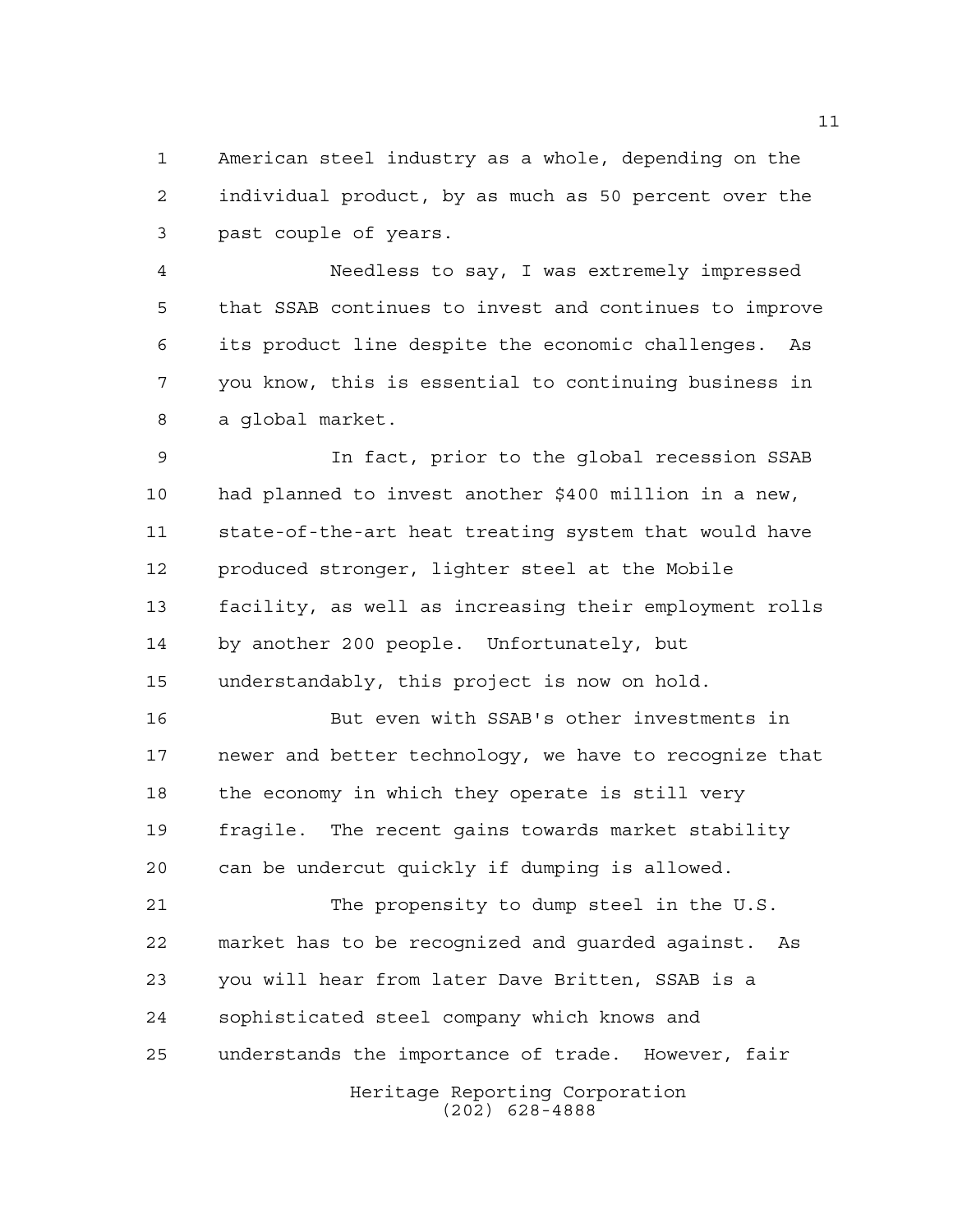trade is best accomplished by imposing certain

 standards on those who don't meet them voluntarily. Before the imposition of these orders, Russia, China and the Ukraine dumped over one million tons of plate to the United States. At this point in time, a resumption of that practice would be devastating to U.S. producers and the stability of the market.

 Demand for plate has fallen in Russia and the Ukraine during the global recession, leaving these countries with millions of tons of Soviet era excess plate capacity. China, where demand has remained stronger, but not expanded, has continued to build capacity under government directives and with government assistance. China now has over 600 million tons of capacity and an estimated excess plate capacity of 20 to 30 million tons.

 Demand for plate in the United States market has dropped by more than half in 2009 as a result of steep reductions in nonresidential construction and in expenditures for capital goods such as trucks, rail cars and barges. As a result, some mills in the United States have been idled and many others have seen their operations significantly curtailed throughout the year.

> Heritage Reporting Corporation (202) 628-4888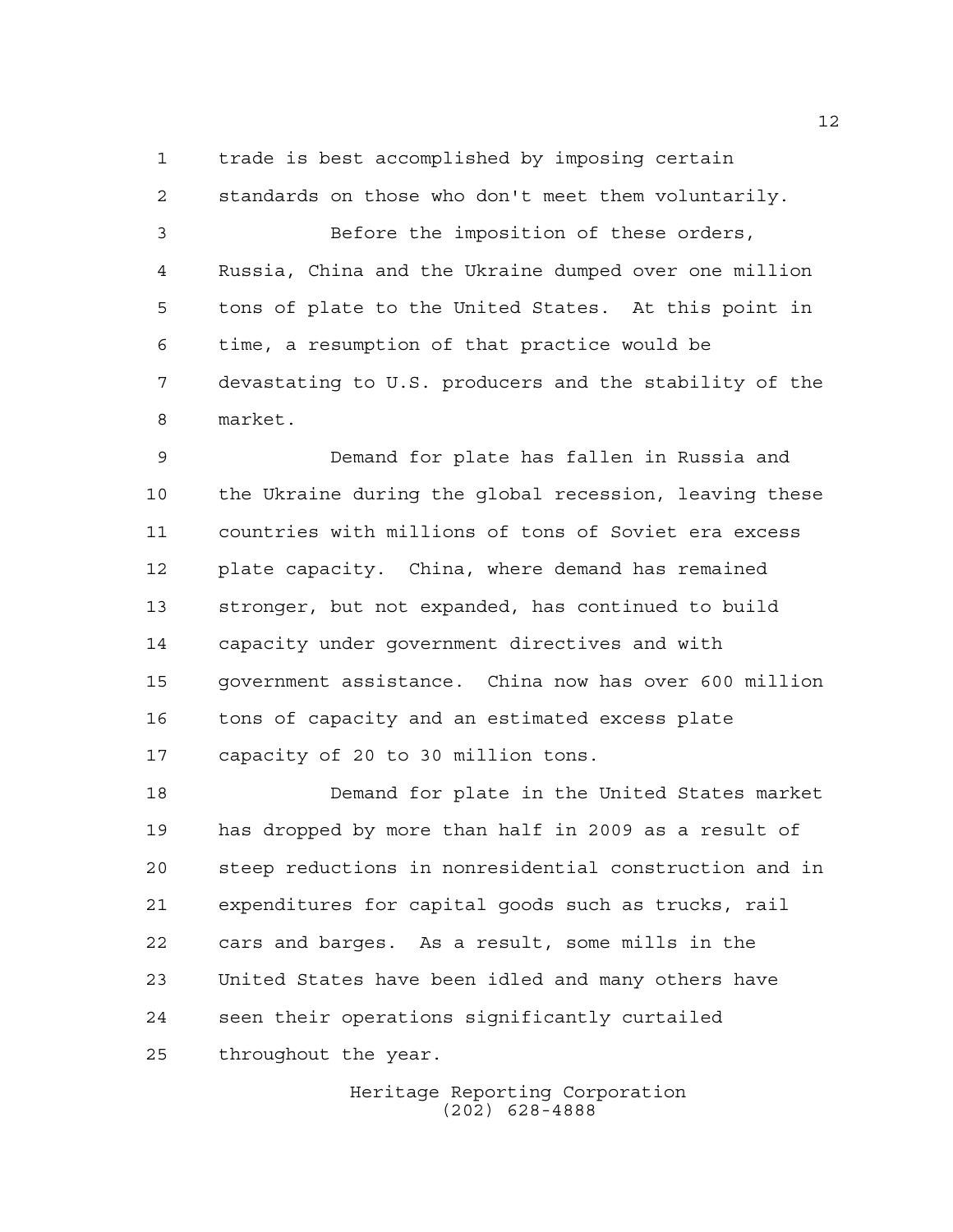Russia and Ukraine are now subject to market economy suspension agreements that ensure that each ton of steel that is sold to the United States is sold at a price that is not dumped. Imports from China are subject to dumping duties ranging from 17 to 129 percent. These suspension agreements and the dumping order provide for what many in Congress would consider fair trade of steel products.

 Madam Chair, I urge you and your fellow Commissioners to continue the dumping orders against China on cut-to-length plate and to continue the suspension agreements with Russia and the Ukraine.

 Once again, on behalf of the hundreds of men and women who work at SSAB North America, I appreciate the time and consideration you and the other members of the Commission will give to this important matter. CHAIRMAN ARANOFF: Thank you very much. Does anyone have a question for the congressman? (No response.) CHAIRMAN ARANOFF: Thank you for coming this morning. Madam Secretary, I believe we're ready for opening remarks. MS. ABBOTT: Yes. Opening remarks in

Heritage Reporting Corporation (202) 628-4888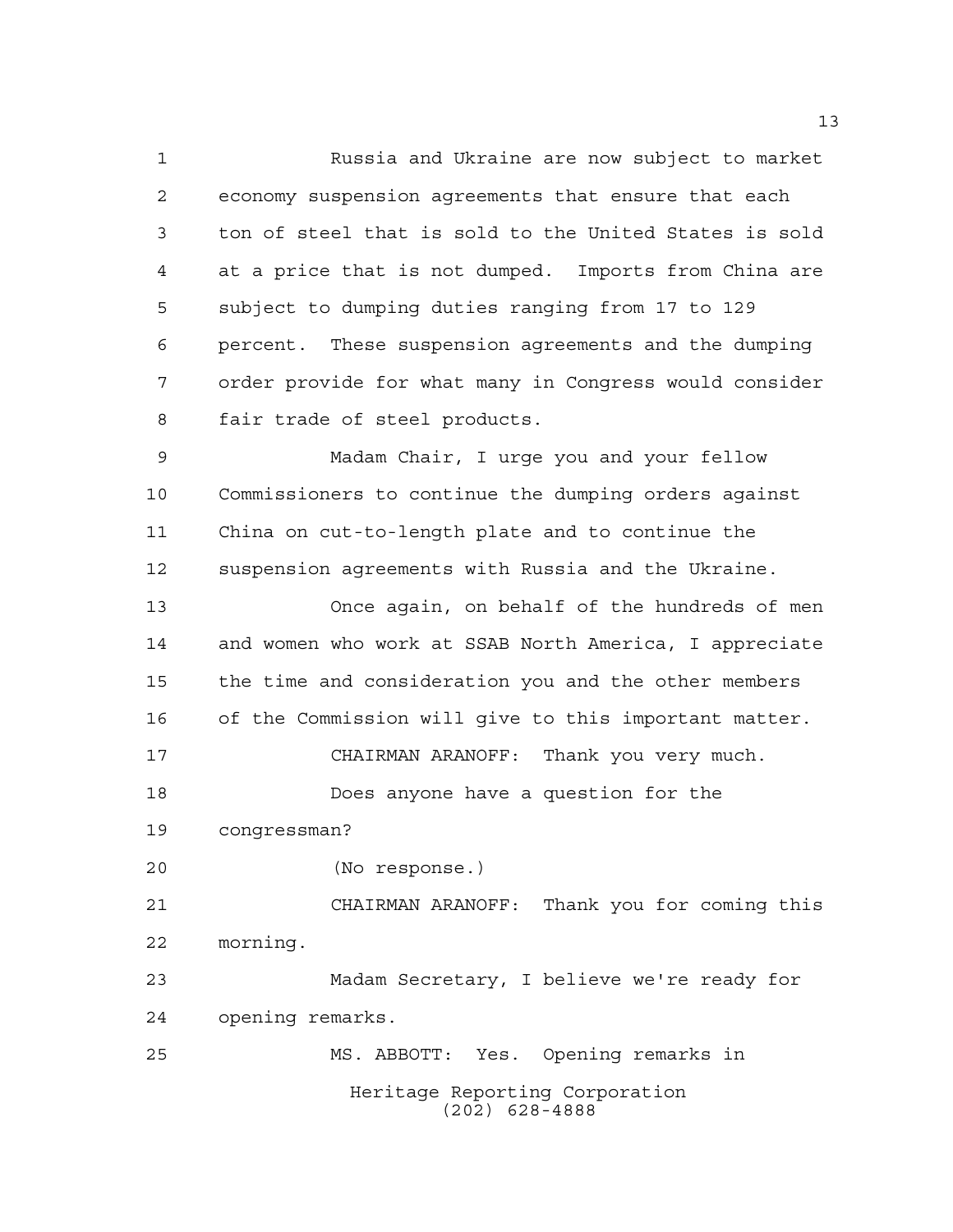support of continuation of orders will be by Roger B. Schagrin of Schagrin Associates.

 MR. SCHAGRIN: Good morning, Chairman Aranoff and members of the Commission. For the record, my name is Roger Schagrin of Schagrin Associates.

7 It's hard to believe, but when I was a young man I filed these petitions in 1996 all by myself without co-counsel. It was another era in trade policy. I think this was the first major steel case against China.

12 And when those petitions that led to these suspension agreements and antidumping duty order were filed, the Commission found that large volumes of dumped plate from China, Russia and Ukraine threatened the U.S. plate industry with injury. This occurred in the middle of an extremely strong business cycle for plate demand with annual consumption in the eight to nine million ton range.

 Now let's flash forward 13 years. I'm no longer a young man. The Chinese industry, which was in its infancy in 1996, has grown into a behemoth. While demand has remained solid in China, unending capacity expansions fueled by government ownership and subsidy programs has resulted in huge overcapacity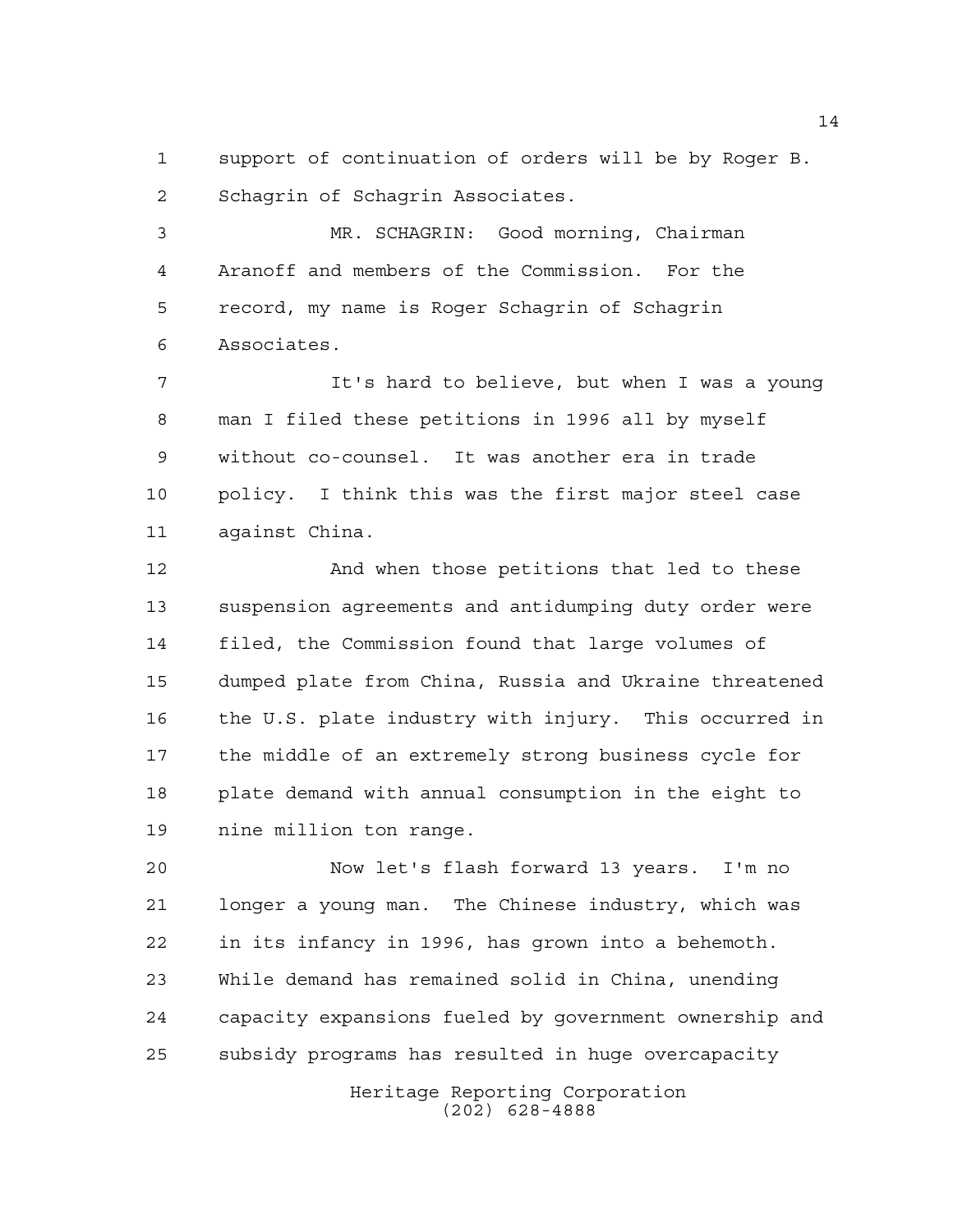leading to extremely low home market and export prices for Chinese plate.

 Meanwhile, producers in Russia and Ukraine have seen demand for their product shattered by the worldwide recession. The Russia and Ukraine economies have suffered double digit contractions in GDP. Unfortunately, both countries now have massive amounts of excess plate capacity.

 Producers in all three of these countries face a slew of quotas and antidumping duties in markets throughout the world. This is not surprising, given that these are three of the largest plate industries in the world and the fact that they have proven to be serial dumpers over the past decade.

 Plate remains a commodity product with most of it sold to a very simple specification, ASTM A-36. As it is often said, if it's flat, thick and sinks in water it is generally acceptable. For that reason, in addition to common distribution channels, geographic overlap and simultaneous presence in the market, the Commission should exercise its discretion to cumulate the subject imports from China, Russia and Ukraine.

 The U.S. industry today is extremely vulnerable, more vulnerable than I've seen it through my career. Consumption has fallen by half, and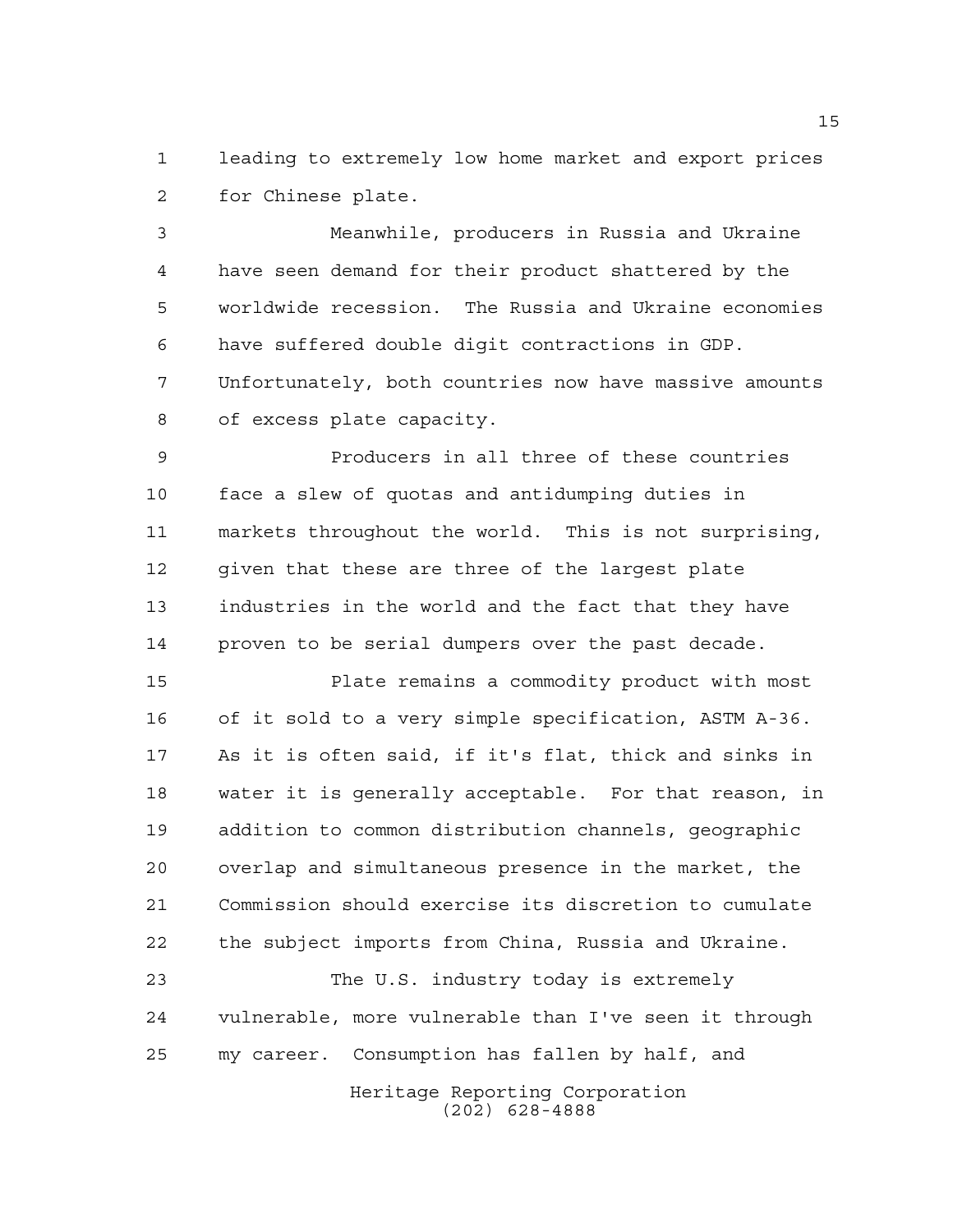forecast 2009 consumption at 4.5 million tons will be the lowest in anyone's memory.

 Employment has fallen by 700 workers, and wages for the remaining workers are down by nearly half. Production shipments and prices have all plummeted, and capacity utilization was an astounding 35 percent in the first half of 2009. Profits have disappeared, and roughly half the industry is losing money.

 Though there have been some glimmers of improvement because of inventory restocking, this industry would undoubtedly be hammered by even a small increase in dumped imports from China, Russia and Ukraine.

 We realize that the Respondents not filing briefs nor showing up for the hearing today does not guarantee an affirmative determination by the Commission, but it is an indication that the Russians and Ukrainians know how much the world has changed since they filed their substantive comments in September 2008 and how indefensible their positions would have been today.

 Let me be honest and state that I would much rather turn the clock back to 2007, the time period of the Commission's last sunset review, be representing

> Heritage Reporting Corporation (202) 628-4888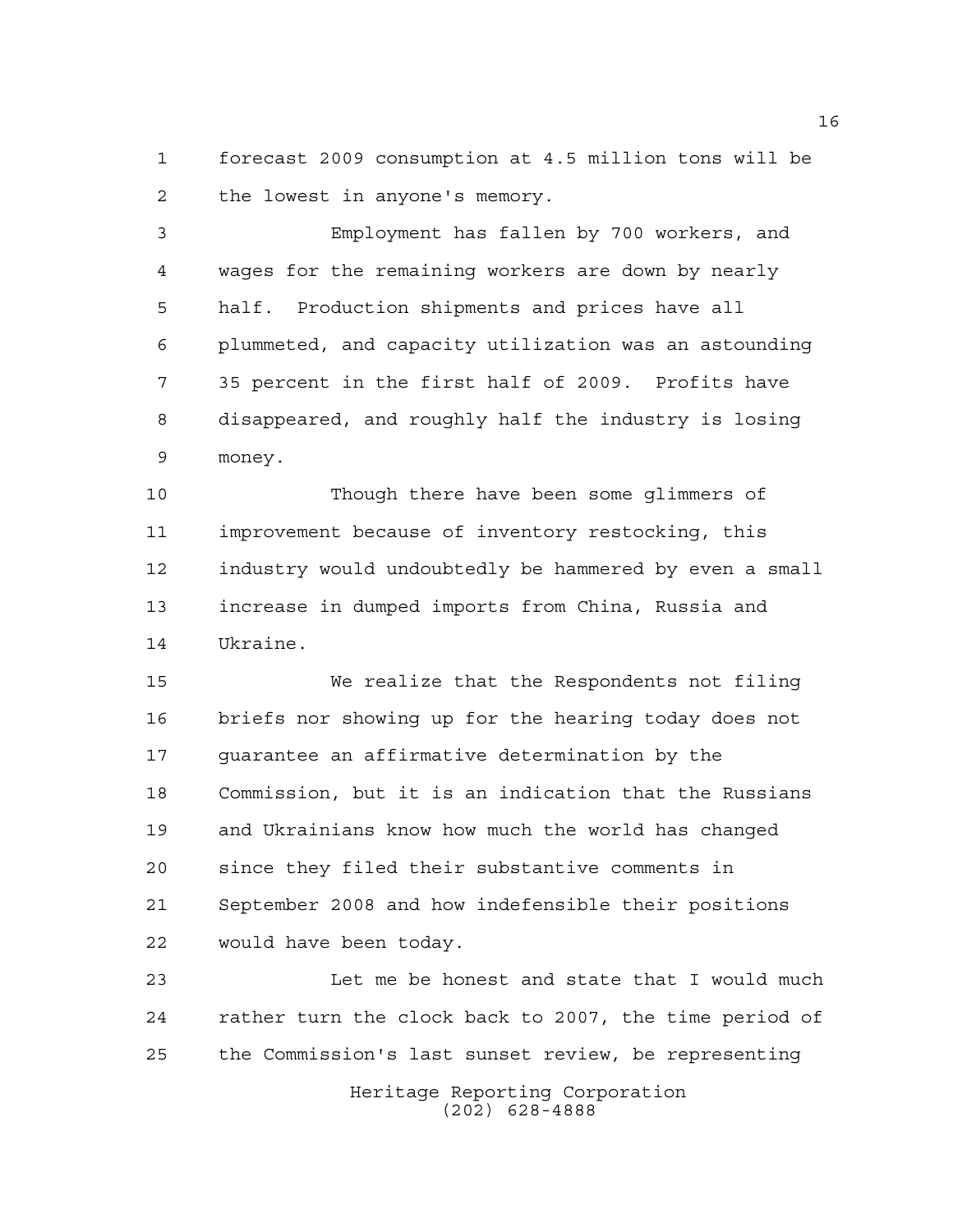Heritage Reporting Corporation (202) 628-4888 an industry with over 80 percent capacity utilization, profit margins above 25 percent, employees working twice as long and earning twice as much, a healthy industry with consumption levels of 8.5 million tons, and then lose the sunset review, as we did then, instead of facing the current economic circumstances. However, the job of the industry, the workers, the lawyers and of this Commission is to address the facts as we see them today and will likely see them in a reasonably foreseeable timeframe. Based upon this record, we think the evidence points overwhelmingly to a conclusion that dumped imports from China, Russia and Ukraine are likely to increase significantly at prices that undersell the U.S. industry and that these imports would cause a recurrence of injury to this industry. Therefore, we urge you to make affirmative determinations. Thank you. MS. ABBOTT: Will the first panel in support of continuation of orders please come forward and be seated? MR. SCHAGRIN: Good morning again, Chairman Aranoff and members of the Commission. We are going to begin our testimony today with David Britten, the president of SSAB NAD. David?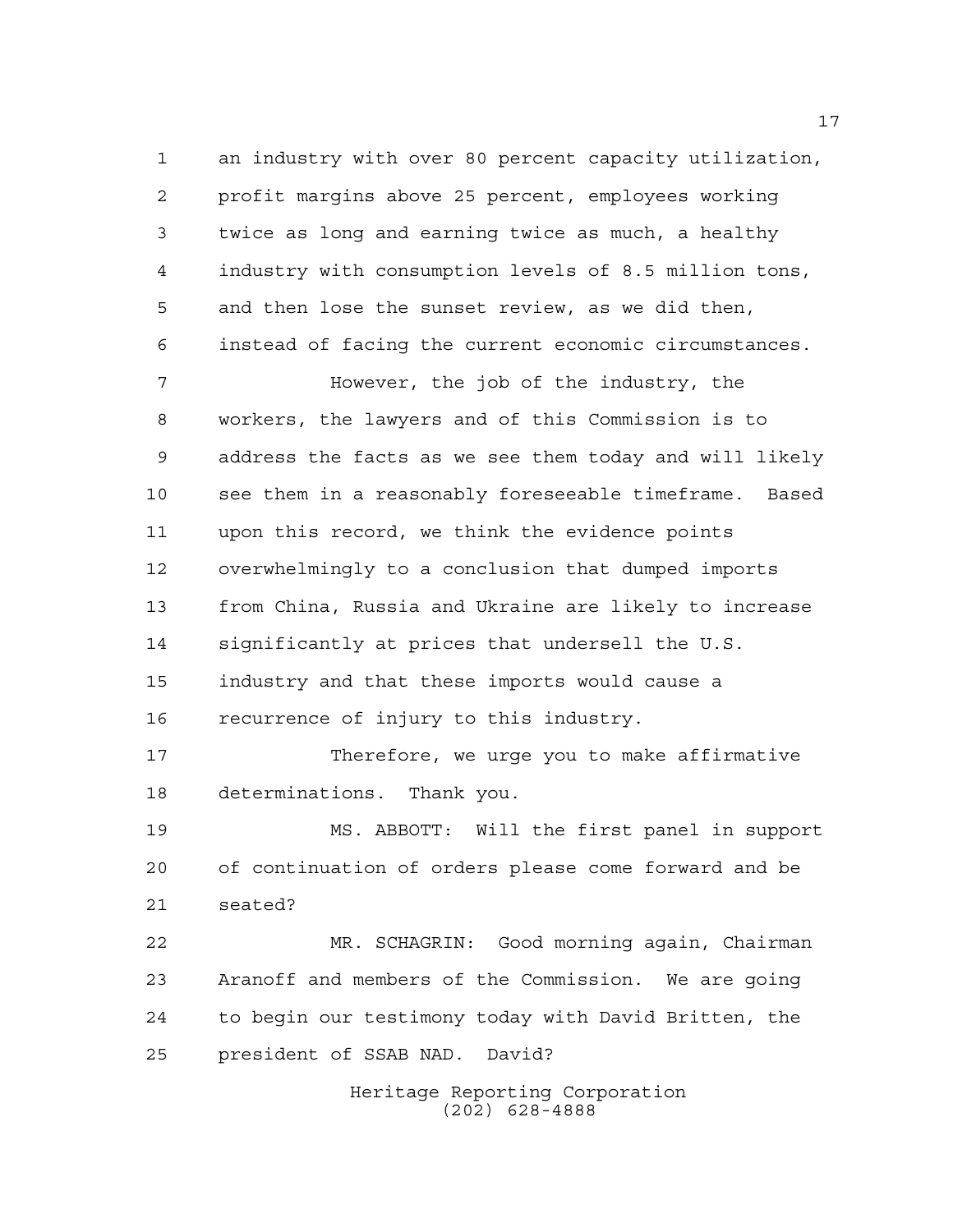MR. BRITTEN: Good morning, Chairman Aranoff and members of the Commission. For the record, my name is David Britten, and I'm the president of SSAB North America.

 SSAB North America is a division of SSAB, a publicly traded Swedish steel making company that specializes in cut-to-length plate products. I'm accompanied today by Glenn Gilmore, Trade Supervisor for North America.

 IPSCO, Inc., which in 2009 was purchased by SSAB, built two greenfield plate mills in the United States. The first was completed in Montpelier, Iowa, in 1997, the same year that suspension agreements against these countries were put in place. The second was completed in Mobile, Alabama, in 2001. We also have cut-to-length lines in Houston, Texas, and St. Paul, Minnesota, where plate in the form of coils is processed into cut-to-length plate.

 In addition to these very efficient plate production facilities, our company completed a new heat treating facility at the Mobile, Alabama, plant in 2007 and since then announced the quadrupling of that heat treating capability. Given the location of our mills, we supply cut-to-length plate throughout the entire U.S. market.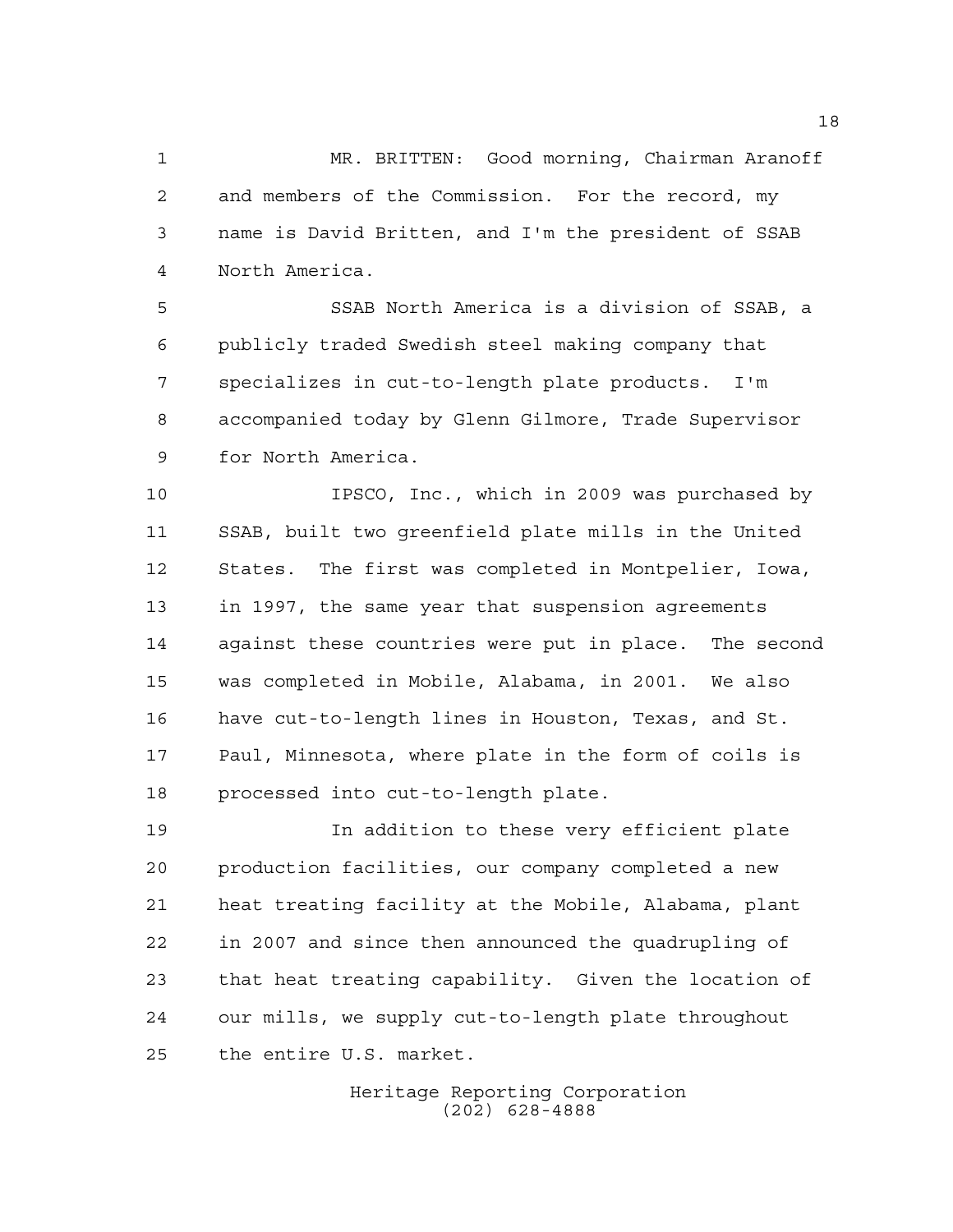After IPSCO was acquired by SSAB in 2007, SSAB divested IPSCO's U.S. pipe and tube operations and the Canadian plate and pipe operations except for one cut-to-length line in Ontario. Thus, today SSAB North America is essentially a U.S. plate company.

 This means that the maintenance of the orders and suspension agreements again China, Russia and Ukraine are absolutely critical to: 1) The ability of our employees to earn a living; 2) Our companies to earn a return on investment; and 3) Our ability to continue to reinvest in our facilities and maintain our position as a leading U.S. provider of cut-to-length plate products.

 SSAB has invested tens of millions of dollars in heat treating capacity, and we would like to focus as much as our business as possible in the higher end of the plate market. We have announced plans to add another 330,000 tons of heat treated plate capacity, but that investment is currently on hold as a result of the recession we are currently weathering.

Heritage Reporting Corporation However, no matter how much we emphasize moving to the higher end of the market, we will still need to manufacture and sell large quantities of commodity plate in all of our mills in order to

(202) 628-4888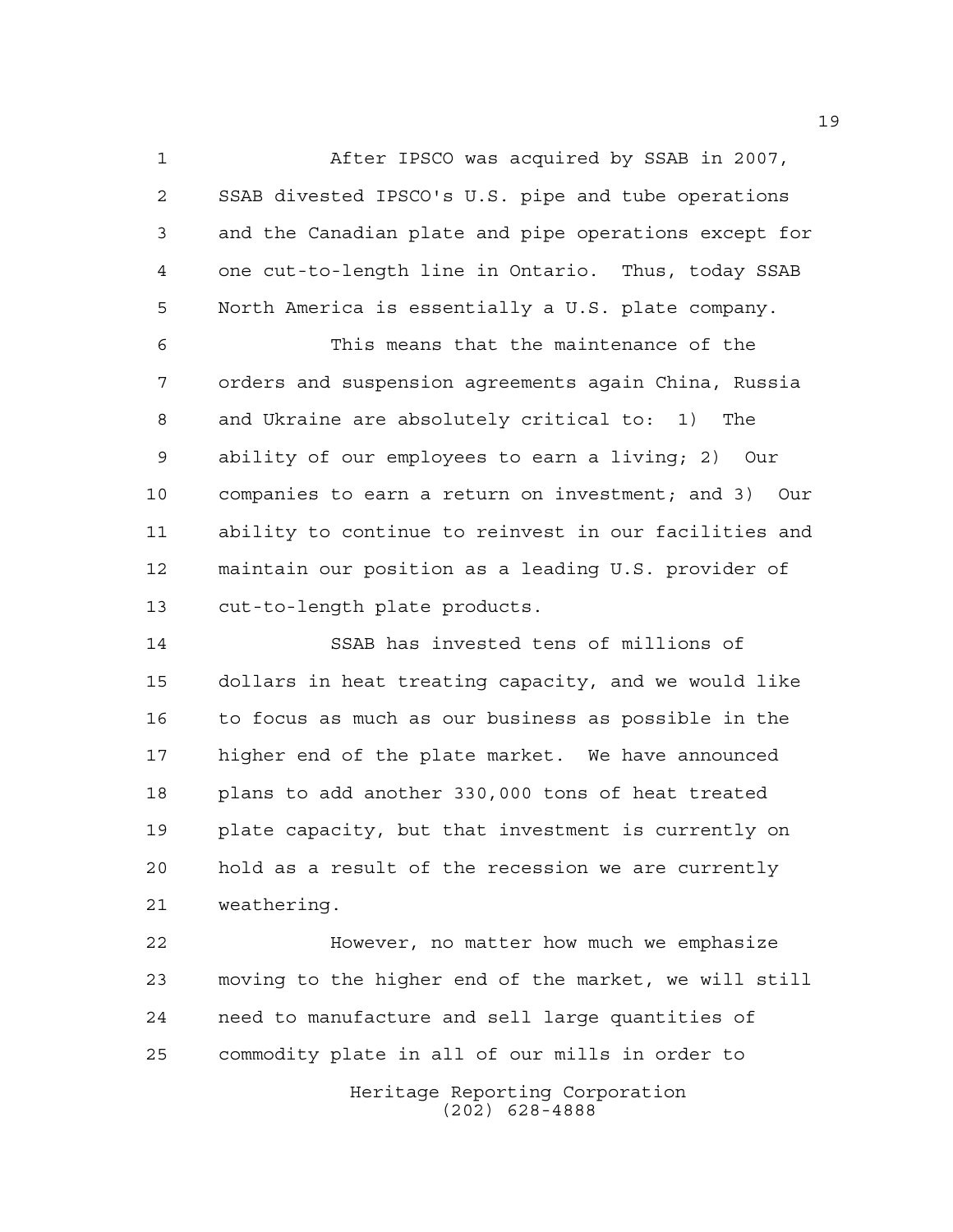maintain high capacity utilization rates.

| 2  | You should also be aware that producers in             |
|----|--------------------------------------------------------|
| 3  | Russia, Ukraine and China also have the capabilities   |
| 4  | of competing with SSAB in the higher end of the        |
| 5  | market. SSAB is a global company and favors            |
| 6  | international trade. However, international trade      |
| 7  | must be fair trade, and we do not believe producers in |
| 8  | China, Russia and Ukraine would trade fairly in the    |
| 9  | U.S. market without the disciplines of the suspension  |
| 10 | agreements and the antidumping duty order.             |
| 11 | SSAB is committed to strong capital                    |
| 12 | reinvestment to stay competitive and to develop new    |
| 13 | plate products. It is not enough to build the most     |
| 14 | cost competitive greenfield plants. We know that we    |
| 15 | cannot just sit idly by for a decade admiring our own  |
| 16 | facilities, and we are keenly aware that we must       |
| 17 | continually reinvest to remain the best.               |
| 18 | As I said, we have for the time being                  |
| 19 | curtailed these investments because of the economy.    |
| 20 | However, allowing unfairly traded imports back into    |
| 21 | the market would prevent us from reinvesting even when |
| 22 | markets improve.                                       |
| 23 | At SSAB North America, a good part of our              |
| 24 | workers' salaries are based on production incentives.  |
| 25 | As demand for plate products fell dramatically in the  |
|    | Heritage Reporting Corporation<br>$(202)$ 628-4888     |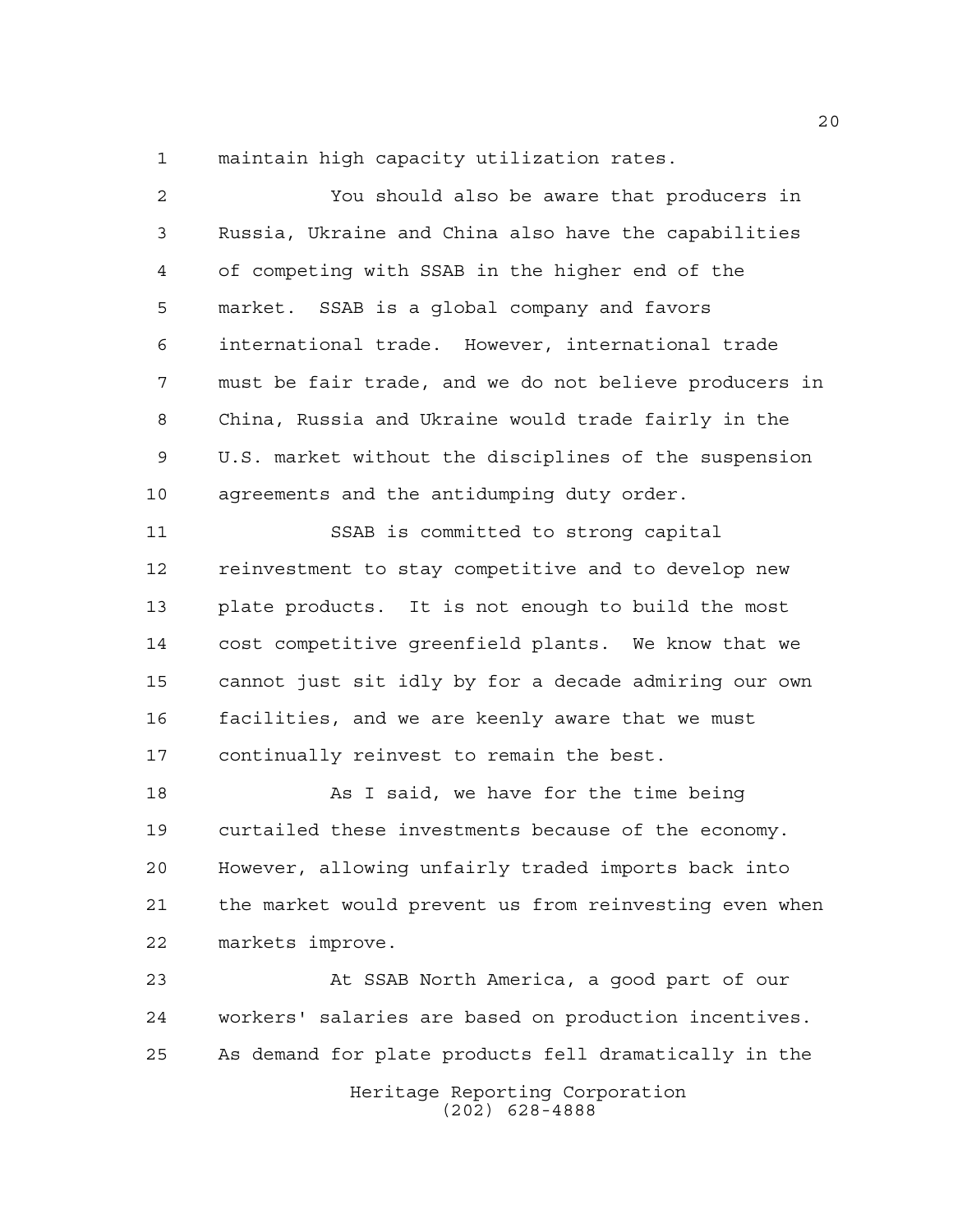fourth quarter of 2008, we did not lay off employees, but rather reduced their work hours and had them spend more time on maintenance rather than production.

 All of our facilities have been experiencing intermittent reductions in operations beginning in the fourth quarter of 2008 and continuing into 2009. Our workers have kept their jobs and benefits, but they have taken severe reductions of as much as 50 percent of their total take home pay.

 We have seen little in the way of actual increased underlying demand for our products. As we see markets improve from the dismal demand levels of the first half we may have seen the bottom of the trough, but I suspect it will be a slow climb up.

 While the severe destocking of inventory at service centers has probably run its course, demand in nonresidential construction and capital intensive industries such as barges, rail cars and trucks continues to be very weak. The outlook for energy tubular products has weakened considerably, and in the large diameter pipe arena there is now a shift underway from demand for plate to demand for plate in coils from new spiral weld mills.

 Finally, the demand for plate has slowed in one of the real bright spots in the new green economy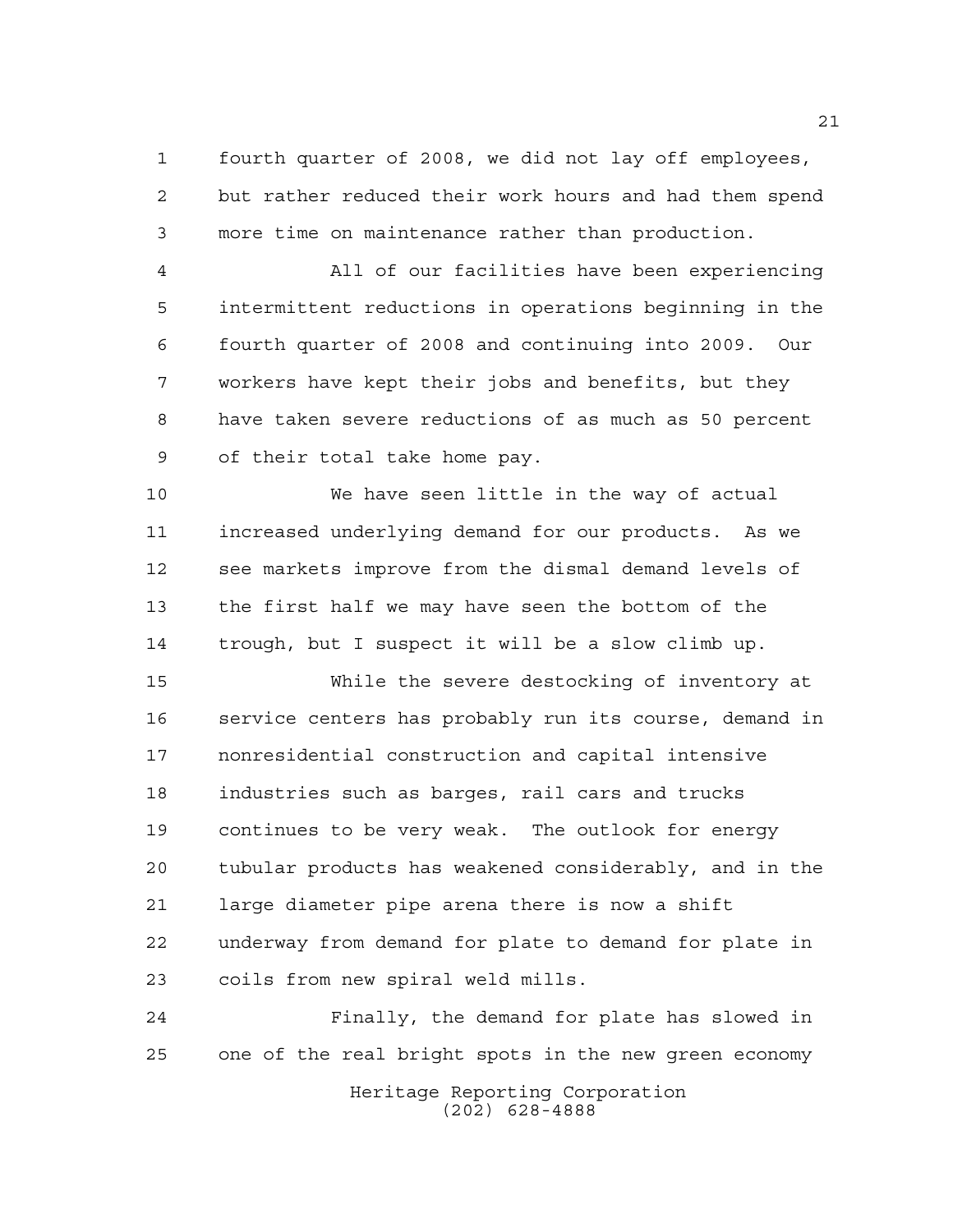for plate consumption, construction of wind towers, as many of our customers are delaying plans because of low energy prices and difficulty in obtaining financing. There has also been a significant increase in wind tower imports from China and other countries.

 SSAB asks that these suspension agreements and orders be continued. With the industry's current operating rates, the domestic industry can fulfill all of the demand in the U.S. market for the foreseeable future. Allowing an increase in unfairly traded imports from these countries will deny our workers the chance to earn a decent living and our shareholders an opportunity to earn a decent return.

14 Thank you very much.

 MR. PRICE: Good morning. I am Alan Price, counsel for Nucor Corporation. I would like to introduce our first witness, Mr. Rick Blume.

 MR. BLUME: Good morning. I am Rick Blume, the Director of Sales and Marketing for Nucor Corporation. I appreciate this opportunity to appear before you to explain why the order and suspension agreements are critical to the U.S. cut-to-length plate industry.

Heritage Reporting Corporation (202) 628-4888 I've been in the business for over 30 years, and the domestic plate industry is the most vulnerable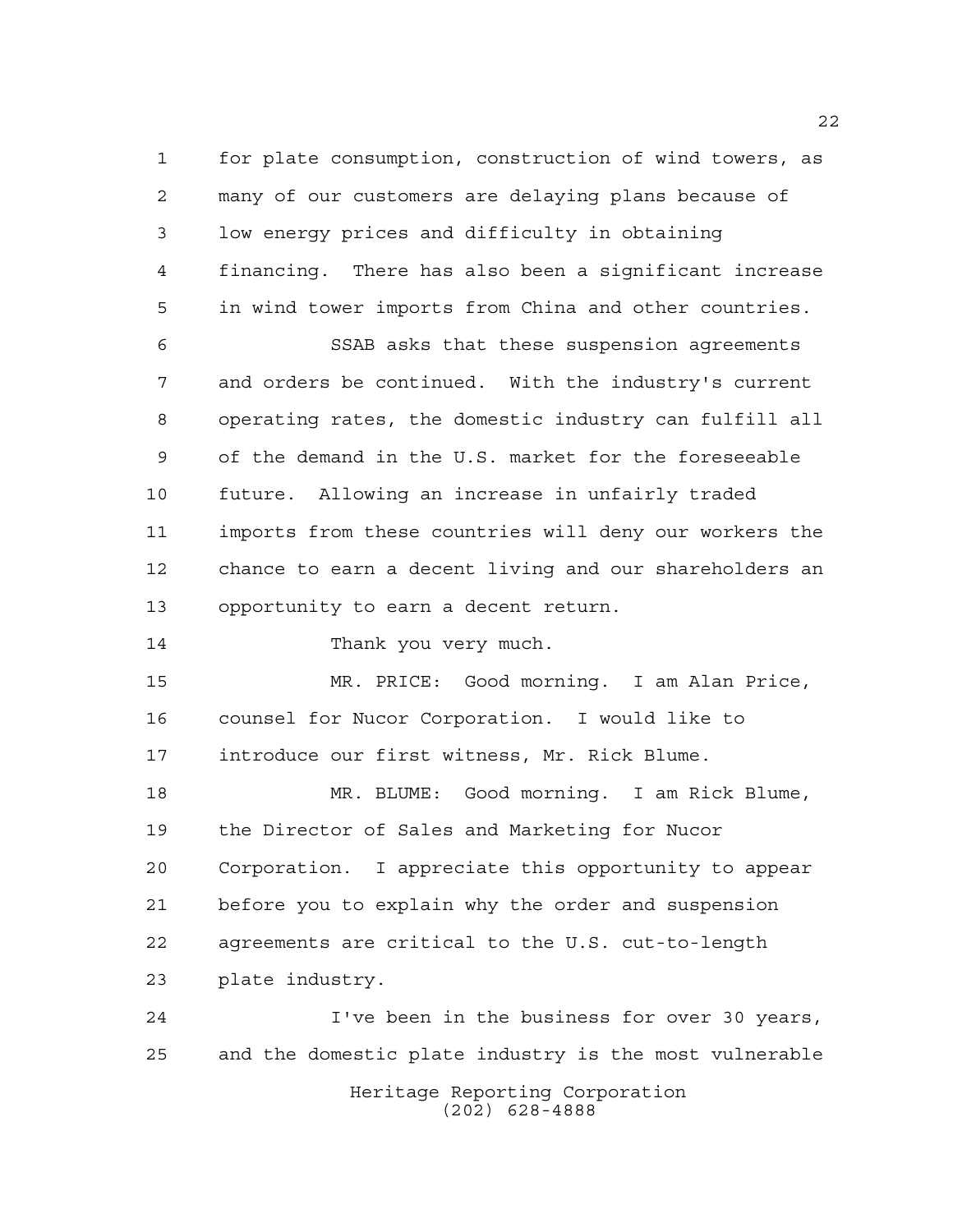that I have seen. Demand for plate in the U.S. market and around the globe has collapsed, declining by more than 50 percent in the first half of 2009. Prices have followed suit, dropping by more than a half in just a few months.

 As a result, in 2009 Nucor and other domestic producers have been operating at levels we have never seen before. At approximately 50 percent capacity utilization, with some producers operating at far less than that, production, shipments and sales have fallen by the same amount. Profits have plummeted, and an industry that was making money only a year ago is now barely at the break even point.

 U.S. producers have had no choice but to idle mills, reduce shifts, extend maintenance outages and even lay off workers. At Nucor, we have a no layoff practice, but our plate workers are still suffering, working significantly reduced shifts at significantly reduced pay rates.

 Frankly, the current plate market is best described as dismal, and even that description may not fully capture the dire condition of the domestic industry. Unfortunately the market outlook going forward is just as bleak.

Heritage Reporting Corporation (202) 628-4888 While the worst of the recession may be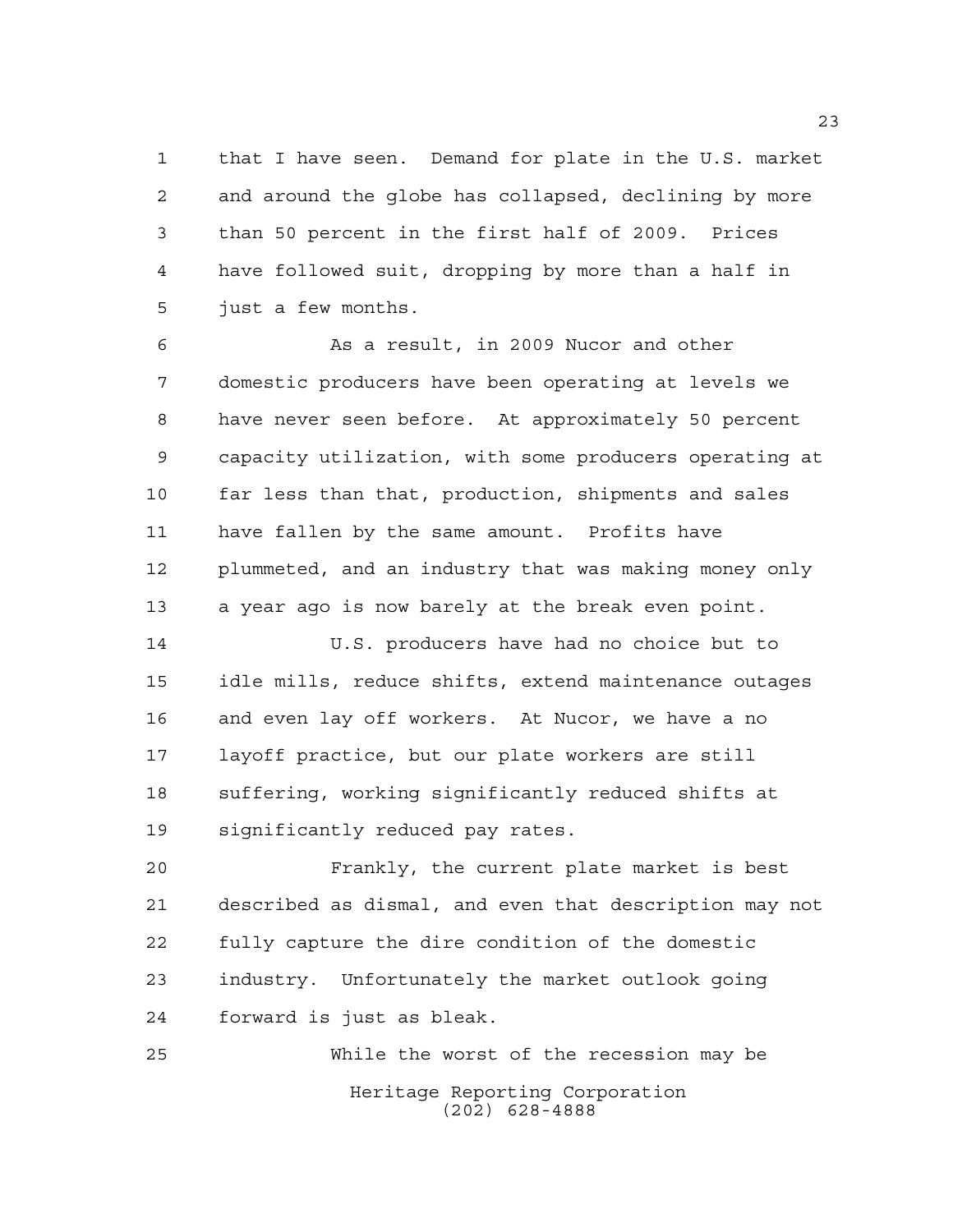over, demand continues to remain extraordinarily weak, and I don't expect a recovery any time soon. In fact, many of the demand drivers for plate have yet to bottom out, and those that have reached the bottom are not expected to recover in the short to medium term.

 In addition to depressed demand, prices will also likely remain far below the 2008 levels for quite some time. To make matters worse, because we have been unable to sufficiently increase our prices to keep up with the rapid increase in raw material costs, we are currently in a classic cost/price squeeze.

 In these dismal market conditions, the U.S. plate industry is extremely vulnerable to any unfairly traded imports. There is no doubt in my mind that China, Russia and Ukraine will resume their dumping in the U.S. market if the order and suspension agreements are terminated. Producers in these countries have too much excess capacity, and the U.S. market is too inviting a target for dumping.

 More importantly, the fundamental behavior of the Chinese, Russians and Ukrainians has not changed. Producers in these three countries have consistently disrupted plate markets around the world. They have engaged in unfair pricing in the U.S. market, causing injury to the U.S. industry. They

> Heritage Reporting Corporation (202) 628-4888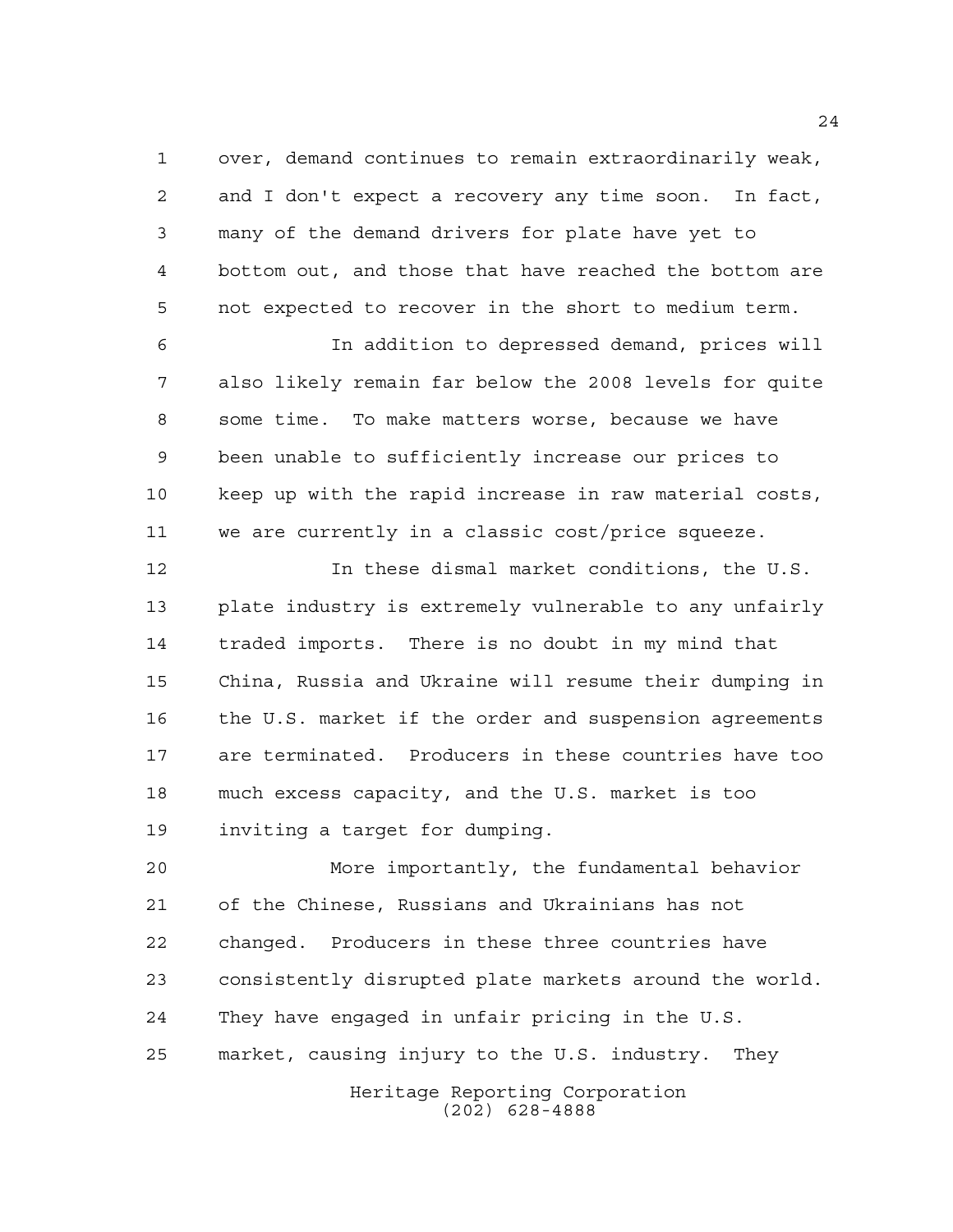currently have the ability and the incentive to do it again.

 There can be little doubt that if given the opportunity they will target the U.S. The U.S. market would dump products regardless of the consequences. Despite the downturn in global plate markets, producers in China, Russia and Ukraine continue to ramp up production and continue to add to their already massive capacities.

 In 2009 alone, these producers will have more than 30 million tons of excess capacity. This doesn't even account for the new capacity additions expected to come on line in 2010 and 2011. These are staggering amounts. Even a fraction of this excess capacity dwarfs the U.S. consumption and would quickly overwhelm a weakened domestic industry.

 China is by far the world's largest plate producer and continues to add massive capacity without regard for market forces. Indeed, Chinese plate producers are heavily export oriented and ship unfairly priced products to markets all over the world. The Chinese Government actively -- actively -- encourages such behavior through manipulation of its tax and VAT rebates.

Heritage Reporting Corporation (202) 628-4888 Russian plate producers are also export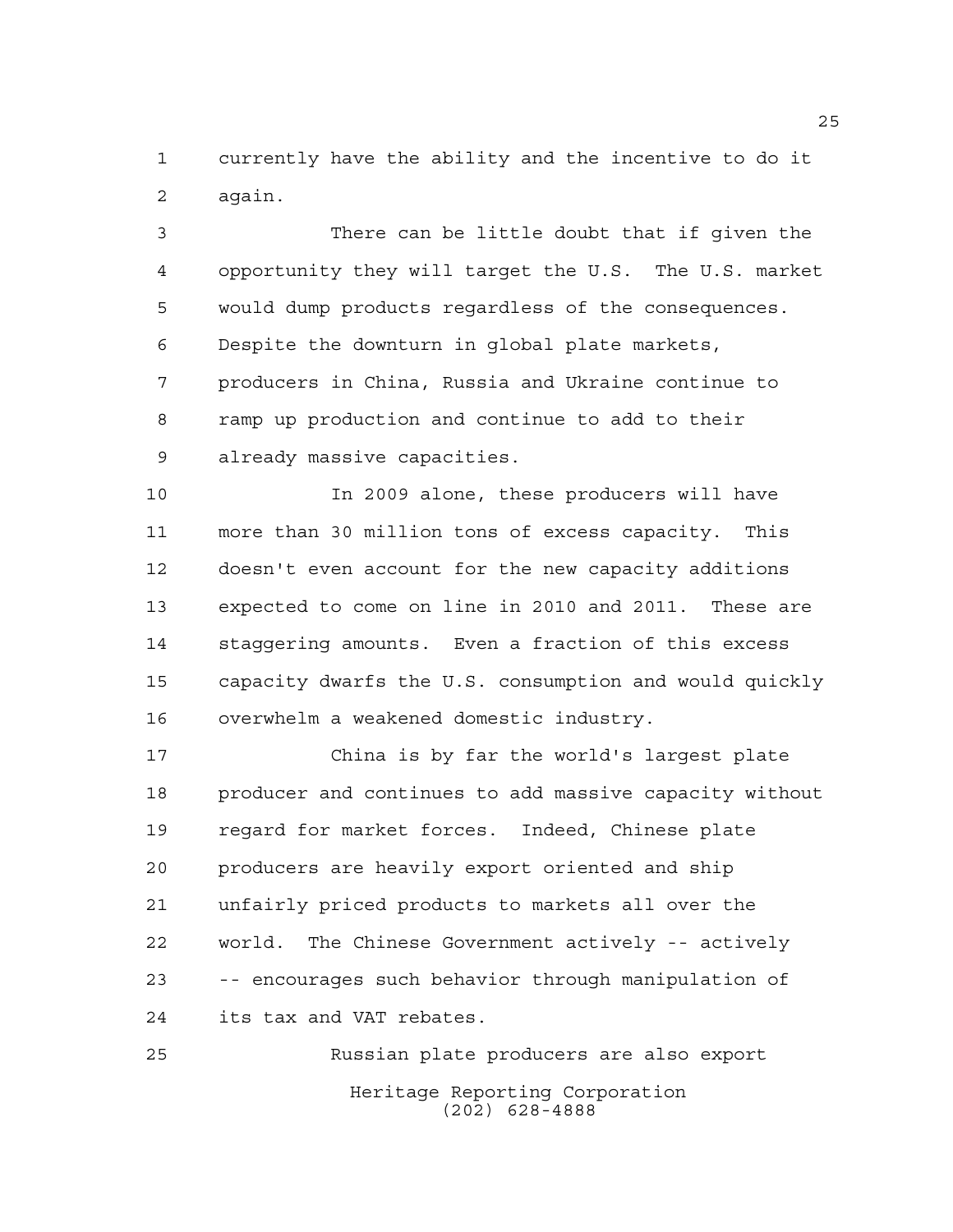driven. They price aggressively with the sole purpose to gain market share at any cost. If Russian producers and trading companies can make one dollar more by exporting to the United States, they will do so.

 In Ukraine there is virtually no home market to speak of. Almost all of their plate is produced for export. Time and time again in both the United States and markets around the world they have demonstrated their willingness to offload production at almost any price.

 Unfortunately, for years these producers have been causing market disruptions around the world through their pricing practices and other irresponsible behavior. Numerous countries have taken note and instituted trade remedy investigations of their own. As China, Russia and Ukraine become increasingly shut out of alternative export markets, these producers will have no choice but to shift significant volumes to the United States if the orders are lifted.

Heritage Reporting Corporation I would also add that the failure of the Chinese, Russians and Ukrainians to show up at the hearing today is further proof that the evidence is overwhelmingly against them. Undoubtedly if they had

(202) 628-4888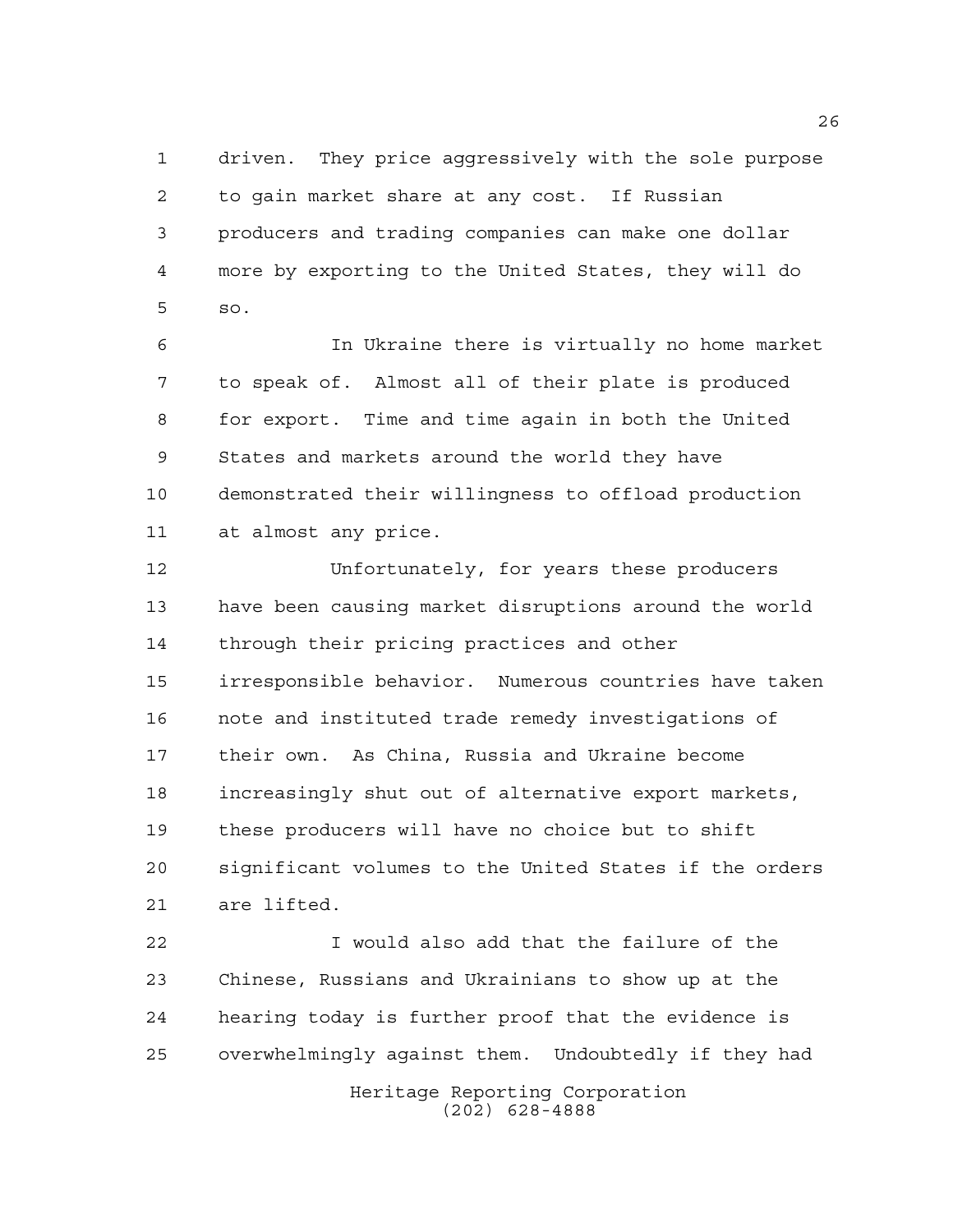a good story to tell they would be here today. Their silence speaks volumes.

 In short, if the order and suspension agreements are revoked there will be a significant influx of unfairly traded imports from China, Russia and Ukraine. However, these are not normal times. The dramatic downturn in markets around the world has left the domestic industry and its workers in a dire situation.

 Although I have no doubt the large volumes of subject imports would enter the U.S. market if the order and suspension agreements are terminated, it would only take a small volume of such imports to cause injury to the U.S. industry.

 For the good of Nucor, our workers and their families, I urge the Commission to leave the order and suspension agreements in place. Thank you for your time. I'd be happy to answer any questions.

 MR. PRICE: Alan Price, Wiley Rein. I'd now like to introduce our next witness, Mr. Jeff Whiteman. MR. WHITEMAN: Good morning. I'm Jeff Whiteman, Sales Manager for Nucor Hertford County. I am responsible for all commercial aspects of Nucor Hertford's operations, including order intake, pricing and ultimately profitability.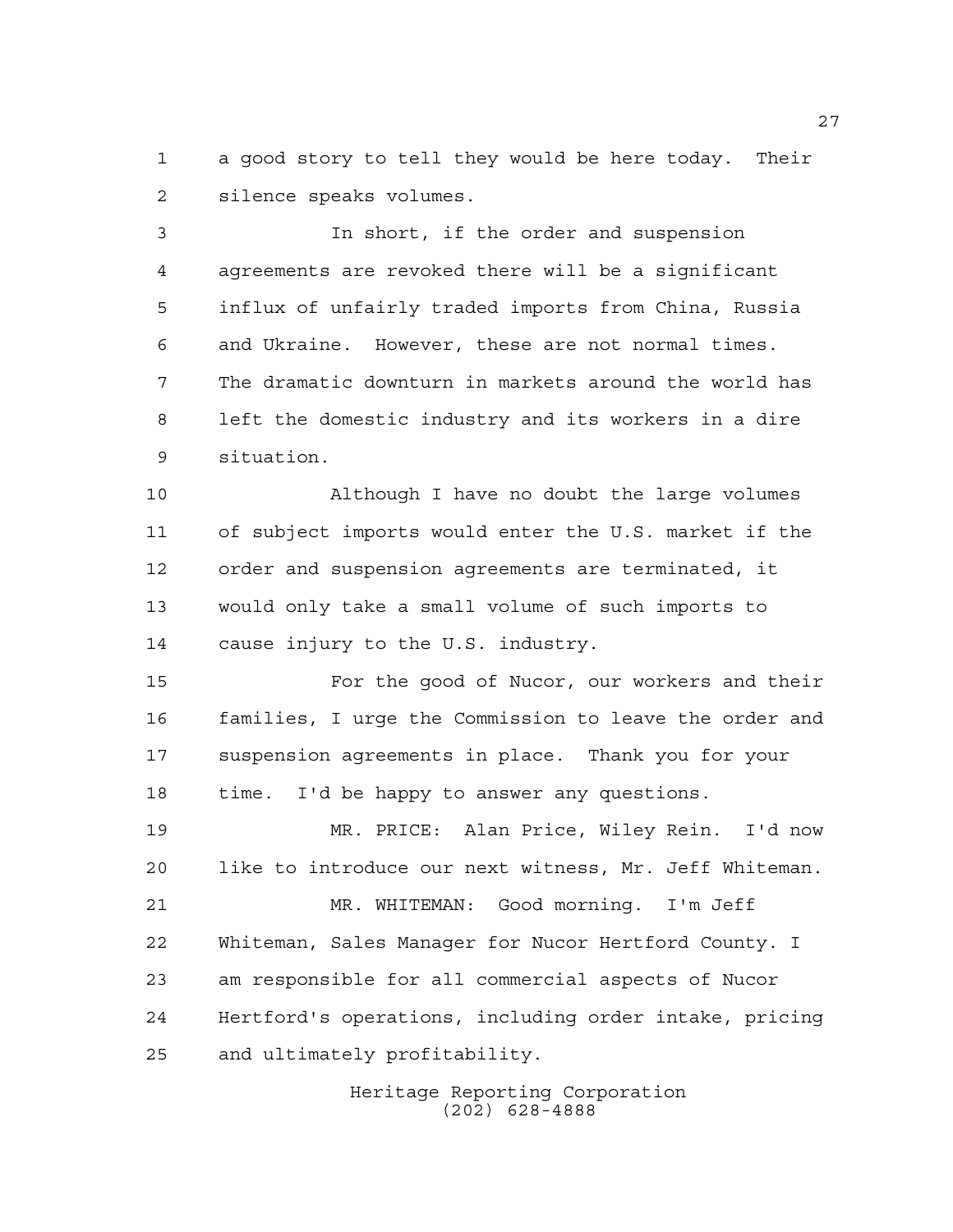I joined Nucor Hertford in December of 2001, about a year after Nucor began producing plate there. I've been in the steel business for 20 years, and I can say without a doubt that the current market is the worst I've ever seen. I've seen down markets, but nothing like this.

 Volume and prices have virtually collapsed overnight. There was nothing slow or gradual about it, nothing that allowed us to prepare for a down market. Prices dropped by more than 50 percent in a matter of months. The magnitude and suddenness of the collapse is staggering.

 You've heard from Rick Blume about how these dismal market conditions have impacted Nucor's production, shipments and profitability. I would simply add that these conditions have taken a huge toll on our workers. I see these guys in the parking 18 lot in the evenings, knowing that they're going home with substantially fewer hours and less pay. It's not a good feeling.

 I am responsible for making sure that there are enough orders so that our workers can do what they're paid to do -- produce plate. Unfortunately, so far this year we're producing at only half of our capacity, which means that take home pay has been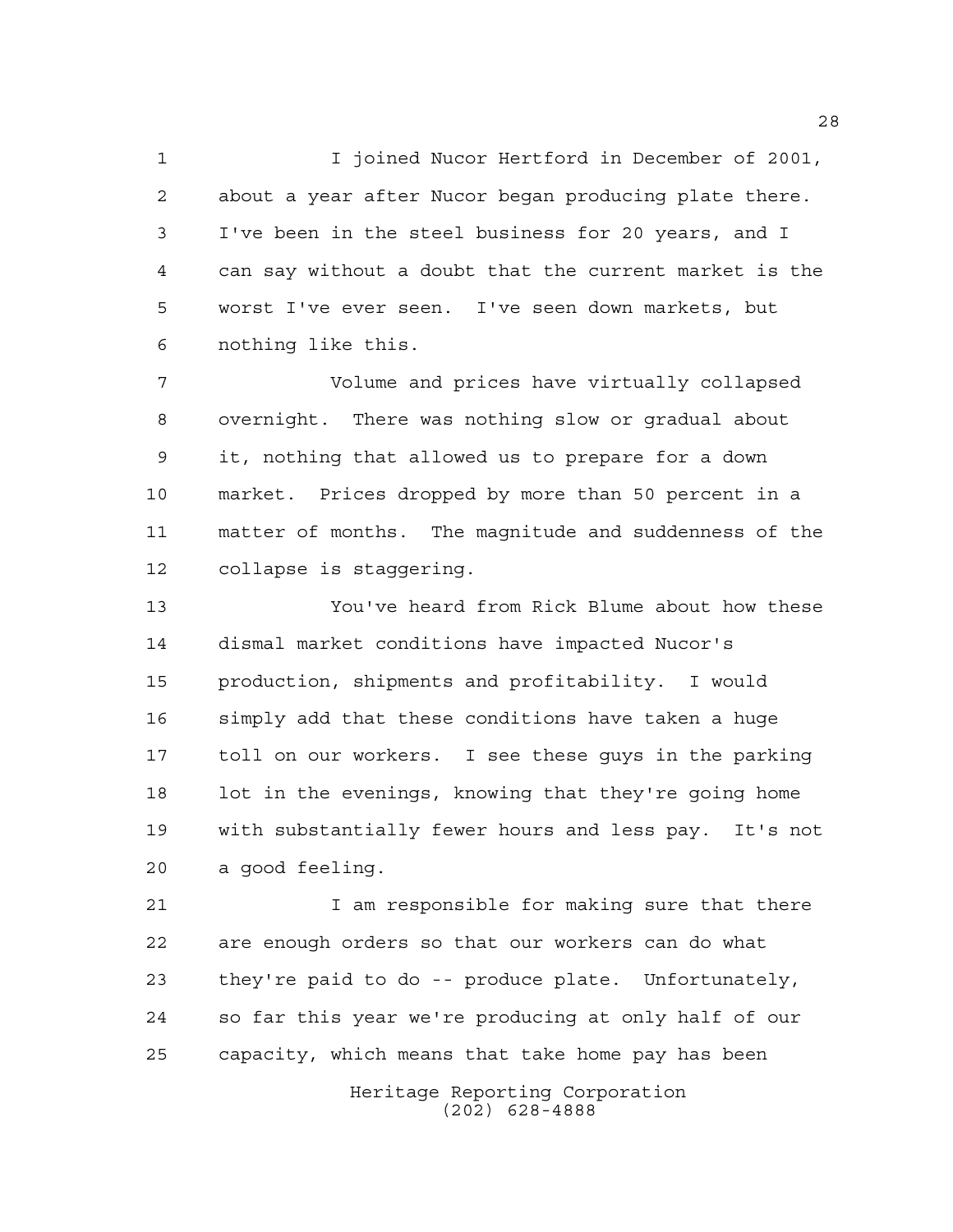reduced by up to 50 percent.

 As a result, we've got too many workers with their backs up against the wall trying to avoid foreclosures on their homes or repossession of their cars. Many have stopped contributing to the retirement funds or have dipped into their 401(k) just to cover the bills. Our Human Resources people have been tracking this information, and I can tell you that many, many workers have been forced into this position. I would add that management's compensation

 is also tied to production and profits, which means that our salaries will likely be cut by half or more.

 I wish I could tell you that I'm optimistic about a quick recovery in this market, but I'm not. In fact, the market may not have reached the bottom yet. The plate market generally lags behind nonresidential construction, a market that is expected to continue to decline for another year or more.

 In addition, looking at the fundamentals of the major plate consuming sectors, including rail, construction, energy, heavy equipment and bridges, there are no signs that underlying demand is going to change any time soon. Indeed, many of the downstream industries ranging from rail car production to heavy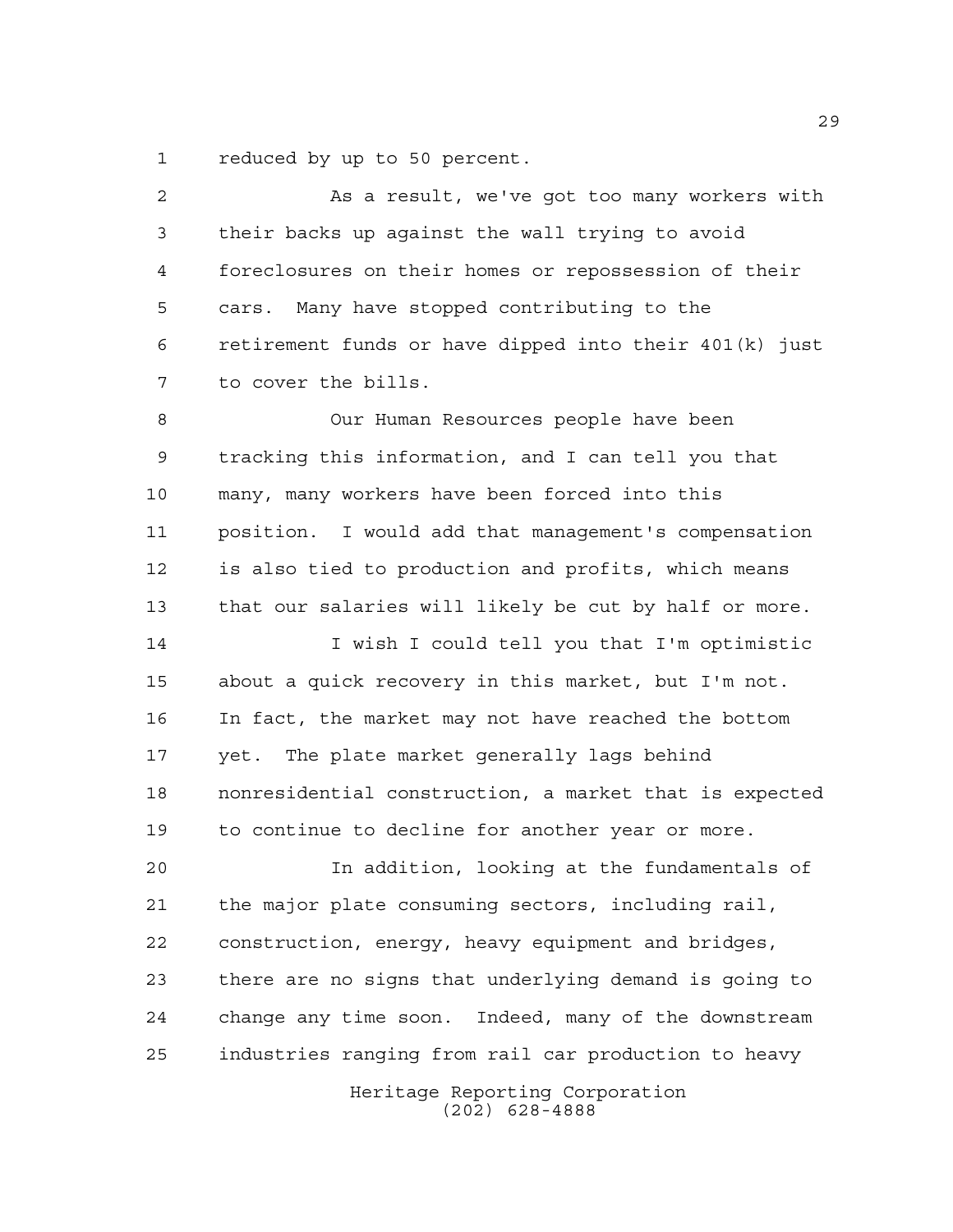construction equipment have yet to experience any significant recovery.

 Many industrial projects, including pipeline projects, have been postponed or canceled. While there may be some optimism about the prospects for wind tower construction down the road, this is still a tiny, tiny section of the market with an uncertain future.

 The relative share of demand for wind towers as a percentage of the market will be insignificant over the next few years, probably in the neighborhood of only two to three percent. In fact, one of the largest wind tower producers has recently shut down some of its production due to the lack of available financing for potential projects.

 Nor have we seen any boost from the stimulus package, and we don't expect any boost in the future. Very little of the stimulus package is for infrastructure and transportation projects. The funding levels are simply not sufficient to bring about a recovery in steel manufacturing.

 In addition, any such projects funded by the stimulus will likely be offset by the numerous infrastructure projects that have been postponed or canceled at the state level as a result of collapsing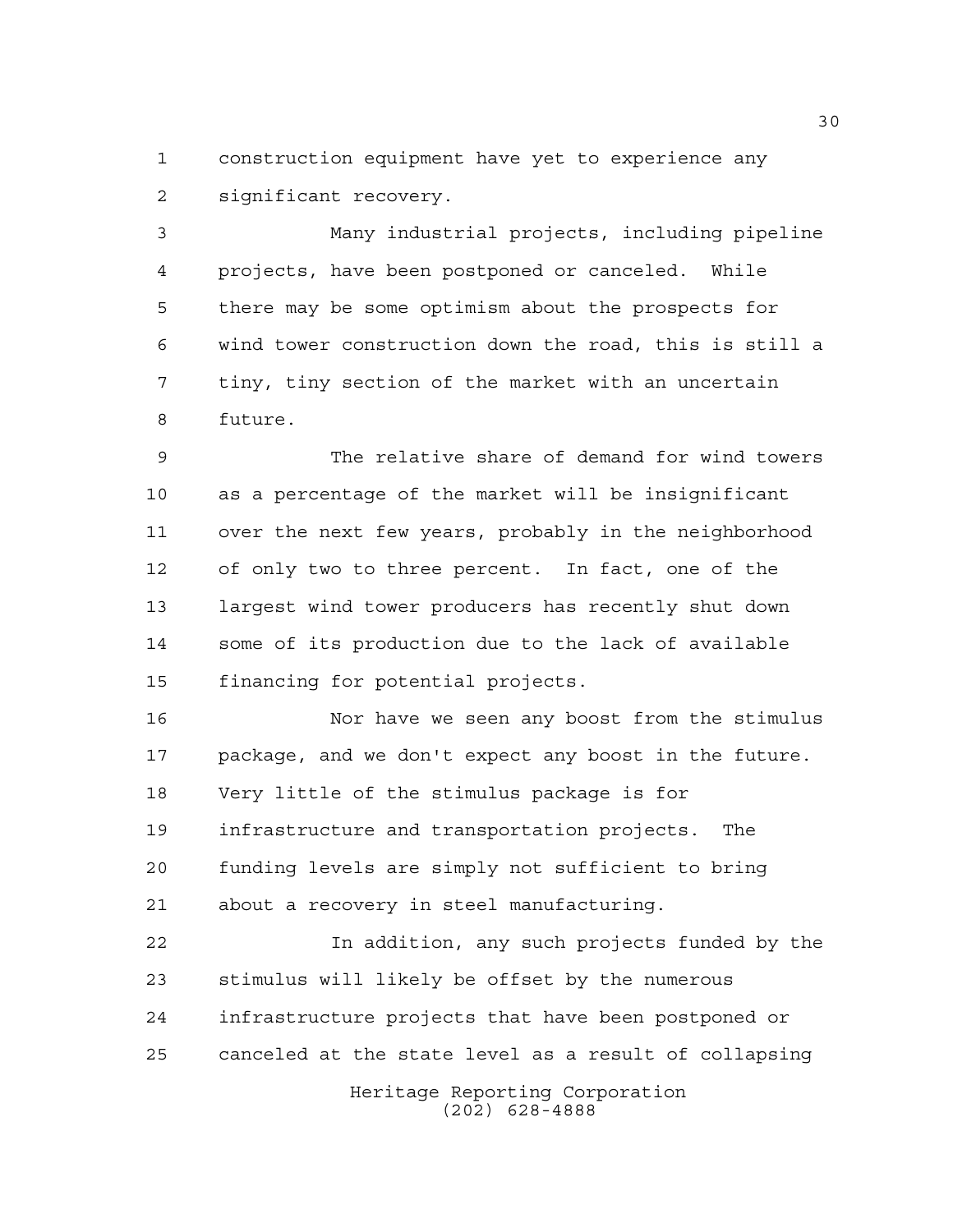state revenues. Given the current market conditions and dim prospects for recovery in the foreseeable future, I fear what will happen if the order and suspension agreements are revoked.

 I have no doubt that producers in China, Russia and Ukraine are interested in our market. Why else would the Chinese try so hard to circumvent the current plate order? I've seen firsthand Chinese plate stacked on the dock at the Port of Houston, plate that had small amounts of boron to circumvent the order. In other instances they've mislabeled plate as parts, again to circumvent the plate order.

 We also see competition from the Russians and Ukrainians, both of whom are desperate for cash and desperate to offload their excess production. In fact, producers from China, Russia and Ukraine all compete in the U.S. market in the same basic manner: By pushing volume at almost any price to make sales and gain market share.

 Given the price differentials and the relative attractiveness of the U.S. market, the United States will be the logical choice for their exports. If the order and suspension agreements are revoked, injury is a virtual certainty as unfairly traded imports will return to the U.S. market in large

> Heritage Reporting Corporation (202) 628-4888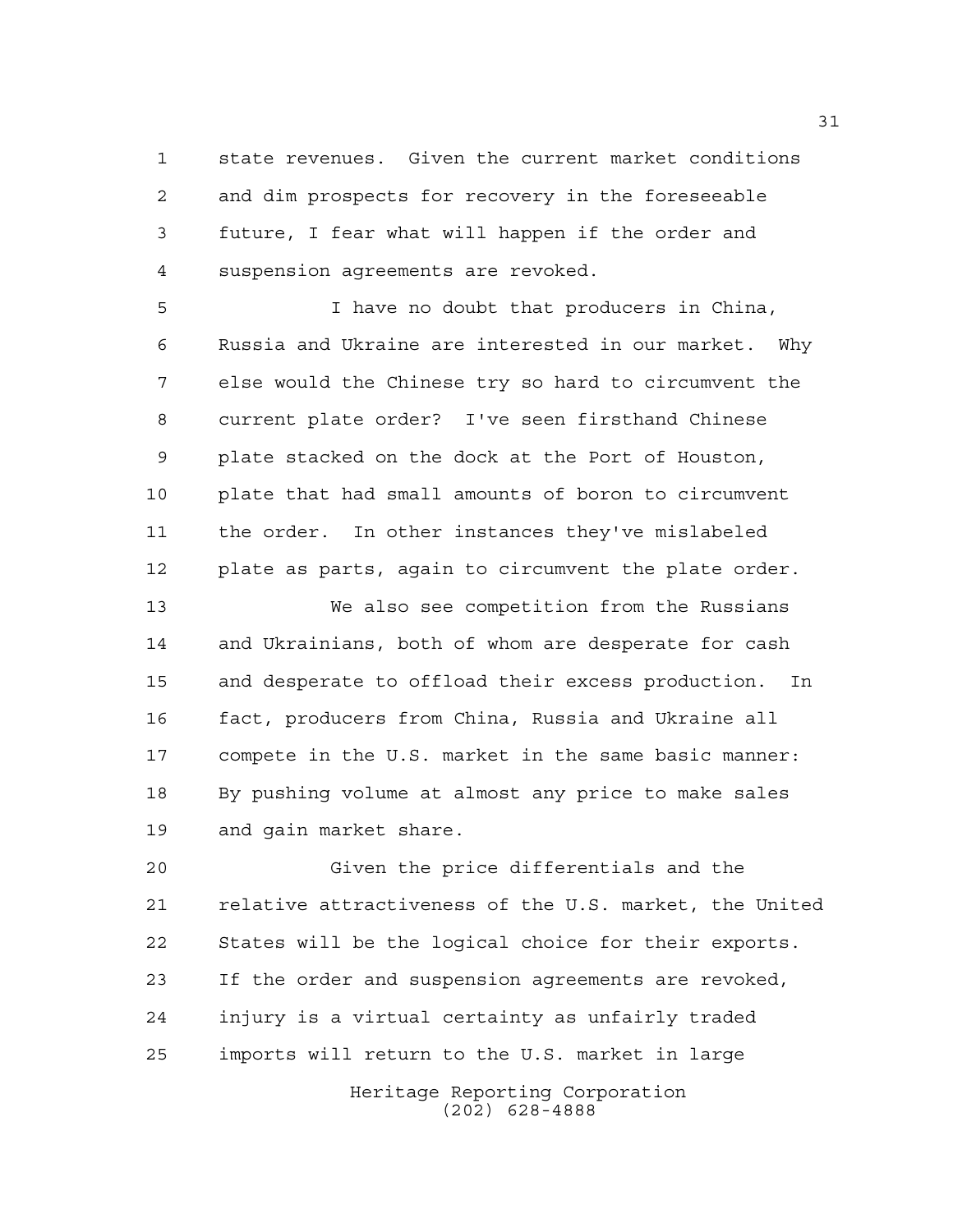volumes.

| 2  | Even small volumes of subject imports will             |
|----|--------------------------------------------------------|
| 3  | cause immediate and substantial volume and price       |
| 4  | damage. Our prices, which are already at rock bottom,  |
| 5  | will totally collapse. Production and shipments,       |
| 6  | already at historic lows, will fall even further. Our  |
| 7  | workers who are currently working less and earning     |
| 8  | less will suffer even more.                            |
| 9  | Indeed, if we're operating at 50 percent               |
| 10 | capacity now it's hard to imagine how much worse the   |
| 11 | scenario could be. Unfortunately, for the first time   |
| 12 | in Nucor's history we would have to consider shutting  |
| 13 | down one of our mills.                                 |
| 14 | November and December are historically slow            |
| 15 | months in the plate market. This will only be          |
| 16 | compounded by the current dismal market conditions,    |
| 17 | making the upcoming holiday period one that few of us  |
| 18 | are looking forward to. A return of unfairly traded    |
| 19 | subject imports would make for a real nightmare at the |
| 20 | holiday season.                                        |
| 21 | In short, if the order and suspension                  |
| 22 | agreements are terminated imports from China, Russia   |
| 23 | and Ukraine will devastate the U.S. market.<br>They've |
| 24 | done it before, and they will do so again if given the |

opportunity.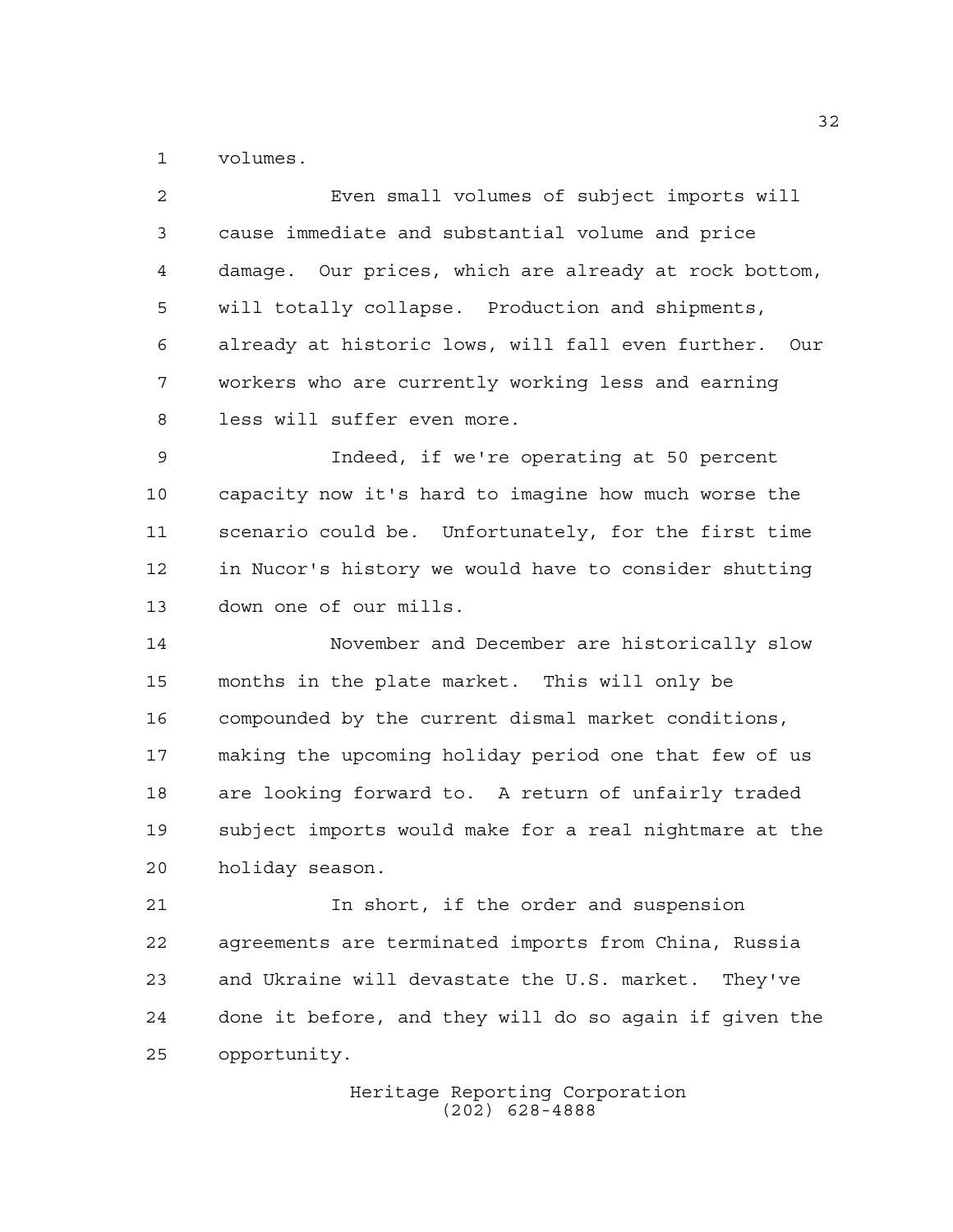I urge the Commission to leave the order and suspension agreements in place. They are very important to Nucor and to our workers. Thank you. MR. ROSENTHAL: Good morning. My name is Paul Rosenthal with the law firm of Kelley Drye & Warren. I'm here on behalf of ArcelorMittal Steel USA. Our witness this morning is Mr. Robert Insetta. 8 MR. INSETTA: Good morning, Chairman Aranoff, Commissioners and staff. My name is Bob Insetta, and I am the Director of Specialty Plate for ArcelorMittal USA. I appreciate the opportunity to testify before you today regarding the importance of continuing the trade relief on cut-to-length plate from China, Russia and Ukraine. I am accompanied today by Jeff Unruh, the Product Manager for Plate Sales and Marketing for ArcelorMittal USA. We are here today to support continuation of the crucial antidumping order on imports of cut-to-length plate from China and the suspension agreements on cut-to-length plate from Russia and Ukraine. I have over 30 years of experience with the sales and marketing of plate products, having worked for Lukens Steel Company, Bethlehem Lukens Plate, International Steel Group, Mittal Steel USA and now

> Heritage Reporting Corporation (202) 628-4888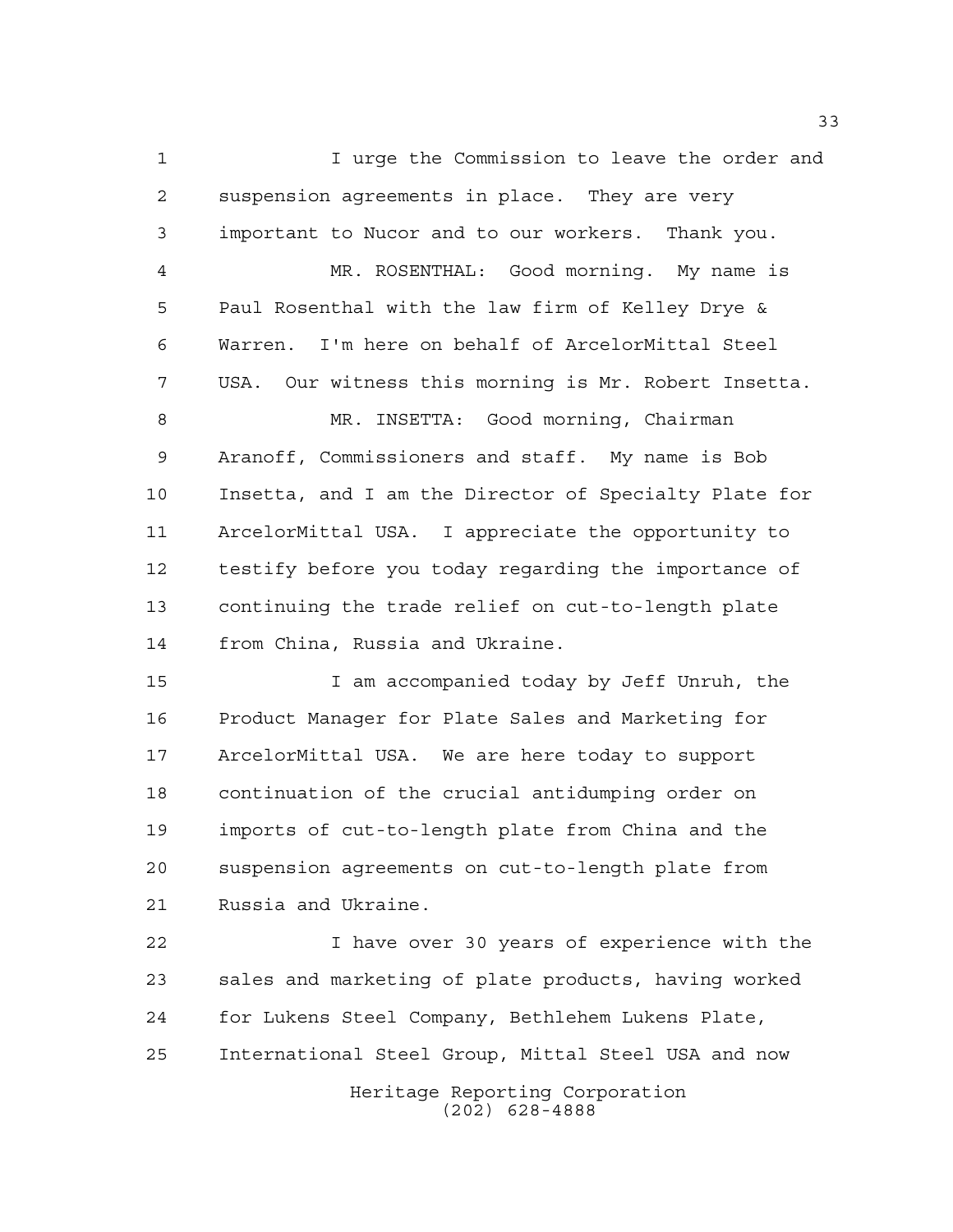ArcelorMittal USA.

 Over the period of this review, I have been responsible for all four of our plate mills in Pennsylvania and Indiana. That responsibility included providing strategic direction for marketing, establishing pricing, obtaining competitive market intelligence and keeping our mills filled with a world class product.

 I have appeared before the Commission on several occasions, most recently in 2006 for the second review of the 1992 trade cases. As you can see from the data collected for this case, the market has changed dramatically since that time.

 In 2006, the plate industry was in the middle of a five-year period of record profits that were driven by strong and growing demand for plate, relatively high levels of capacity utilization and record industry productivity. During this period, imports from most of the major foreign sources were subject to the discipline of antidumping and countervailing duty orders or suspension agreement. This confluence of circumstances created the best period for the industry that I can remember over my 30 year career. This comes after many years of struggling, modest profits or significant losses,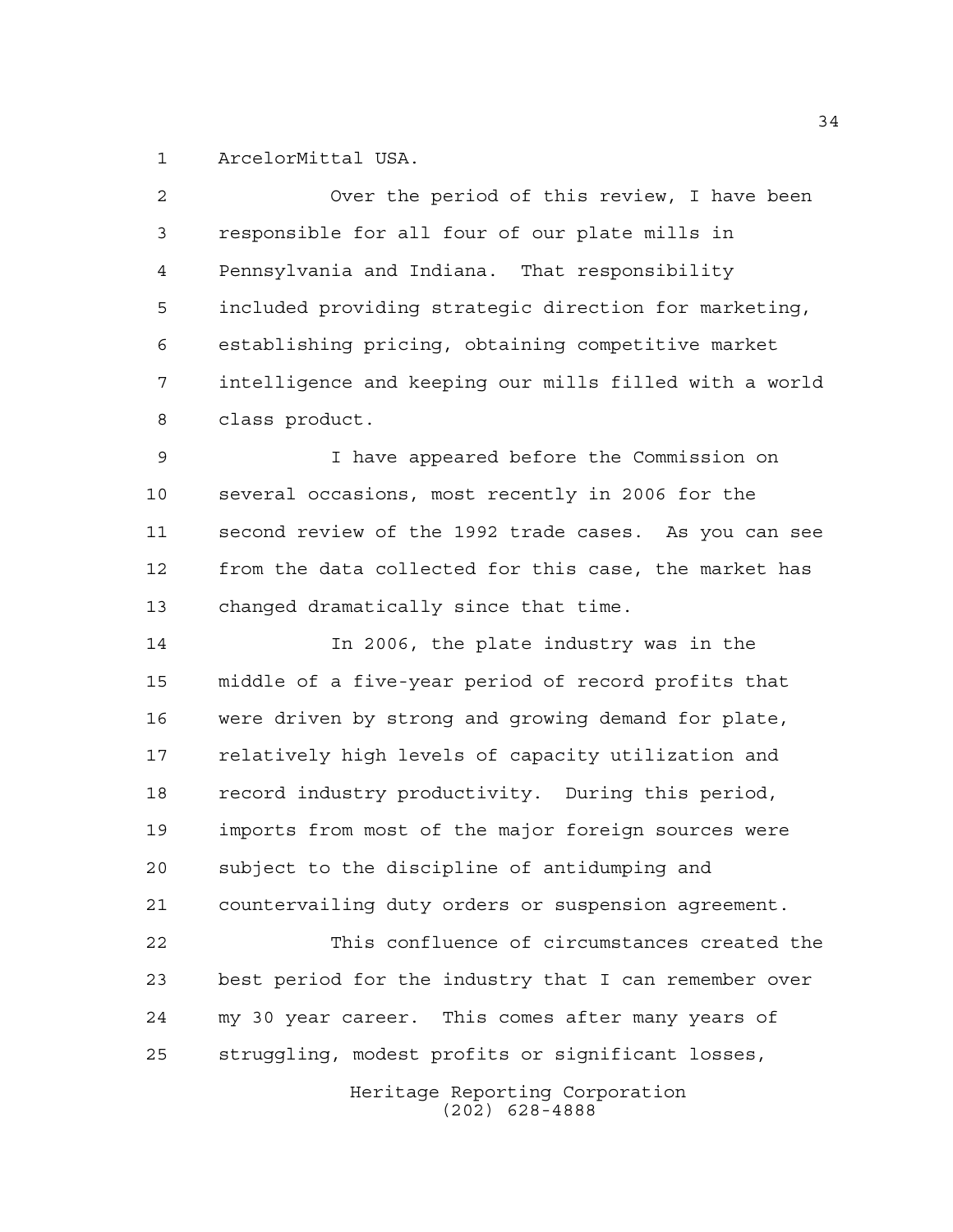depending on how much unfair trade we faced in the marketplace.

 Unfortunately, that period of prosperity for the industry ended in late 2008 with the worldwide economic meltdown. Both volume and price crashed in the plate market in late 2008 and early 2009. In the first half of 2009 consumption of cut-to-length plate was about half of what it was in the same period for 2008. For the first half of 2009, the industry posted barely break even levels of operating income.

 We have had to close two of our five plate production lines, and we have laid off more than a quarter of our production workers. Our remaining mills are operating at substantially reduced levels, and the hours worked for our remaining employees have been down. Nothing in the marketplace would lead me to believe that these facts will change any time soon.

 Indeed, in addition to laying off production workers ArcelorMittal USA recently has completed a voluntarily separation program for salaried employees as a result of the current economic condition. This is a step we would likely not have taken if we thought indicators for the foreseeable future were good.

 In fact, market conditions are not really looking up for the industry in the near to medium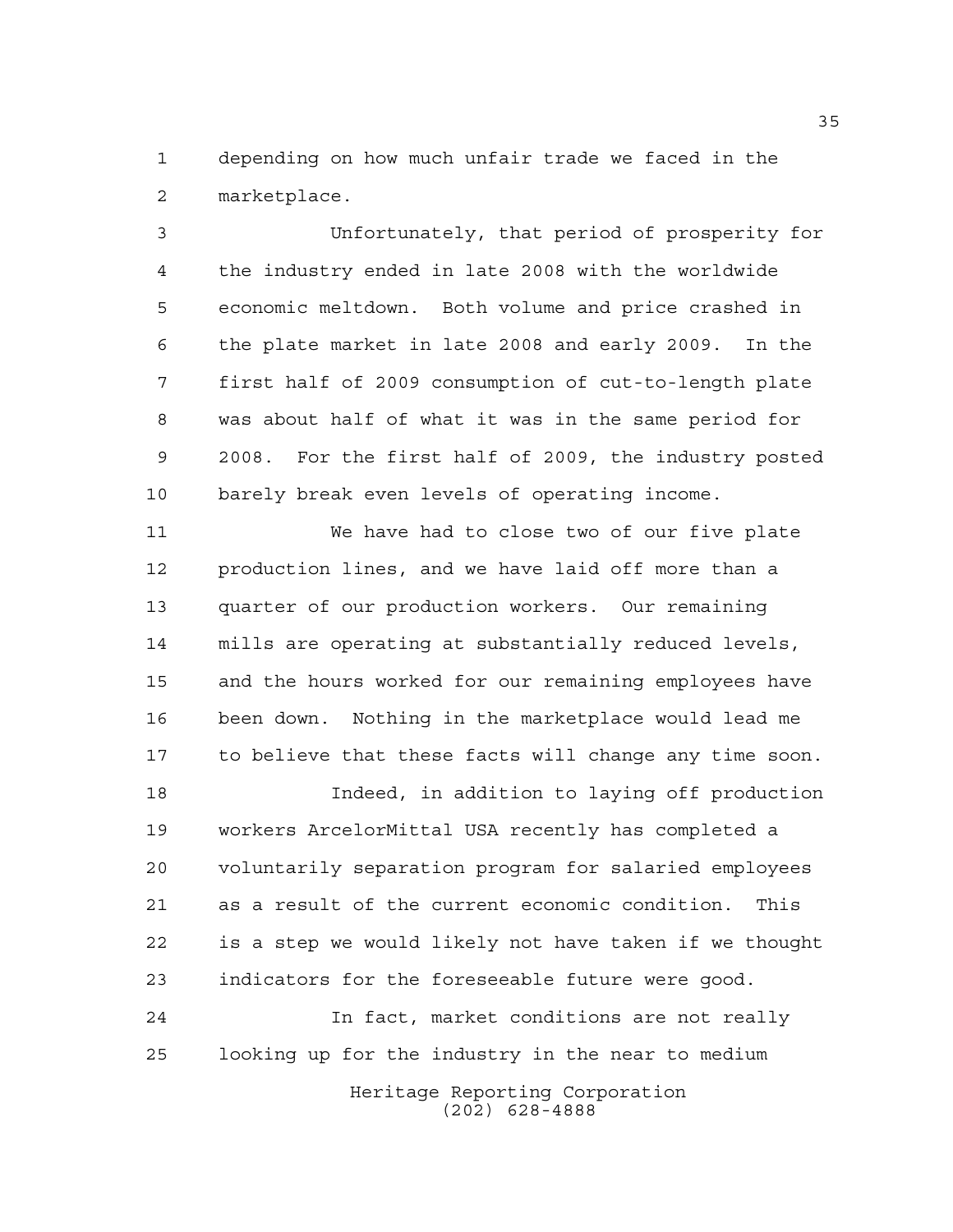term. While the market has stabilized somewhat, no one believes that consumption in 2009 will rise much above about half of what it was in 2008.

 None of our customers is predicting a healthy year of demand in 2010, and the consensus is that not until after 2011 will the market register any real improvement. That is a very long time for us to operate under distressed market conditions.

 Demand for plate has declined across the board, including demand in markets like ship building and rail cars. Even the end use for plate with some promise of improved demand -- wind farms -- does not provide much cause for optimism any time soon.

 From conception through planning and construction, wind farm projects can take as long as three years. With credit still short in 2009, these large projects are simply not getting off the ground. This is a problem that will negatively affect plate demand in 2010 and 2011.

 While the market has stabilized somewhat in the third quarter of this year, that stabilization is tentative and fragile. Costs for the industry have also been rising this year, making our position even more difficult. We have had to try to recover these cost increases, but it has been difficult to do so.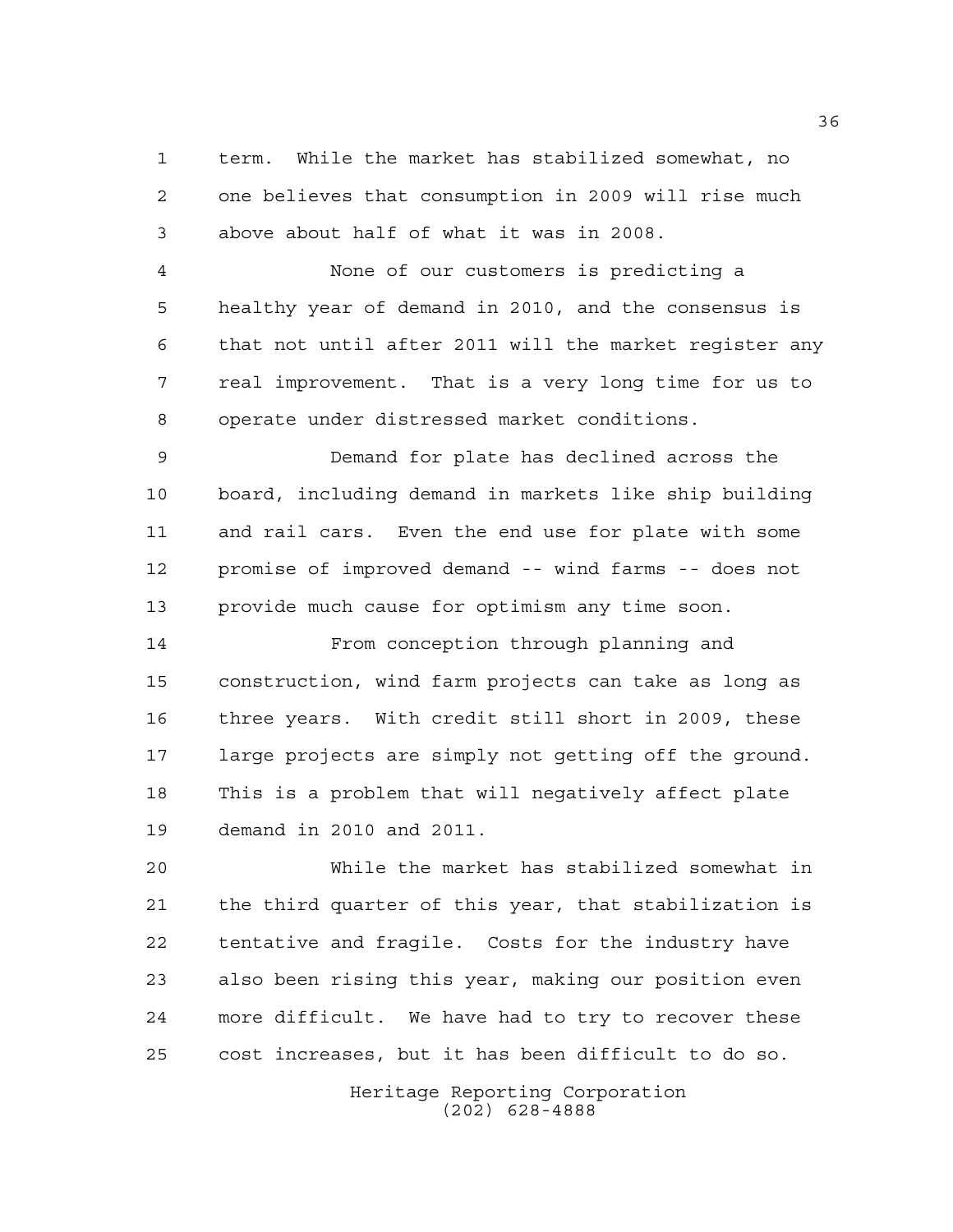The existence of these trade cases has been a critical part of any success we have in this regard. Published transaction prices for commodity grade plate remain at less than half of their peak in 2008. These are indications that recovery for the market remains distant.

 But for the existence of these trade cases in the 1999 cases, things would have been far worse right now. There is a huge world overcapacity for cut-to-length plate production, particularly in the three countries subject to this review. China, Russia and Ukraine all have very large plate industries with significant overcapacity, and they continue to add to that capacity.

 The published increases in plate capacity in China alone are greater than total peak consumption in the United States. If that capacity were free to enter the United States without the discipline imposed by these cases, it could and would do so in huge volumes and at low prices that undercut domestic prices for several reasons.

 First, the economic crisis is global and is affecting all plate producers worldwide. Low capacity utilization is not a phenomenon limited to the United States. In essence, all producers worldwide today and

Heritage Reporting Corporation (202) 628-4888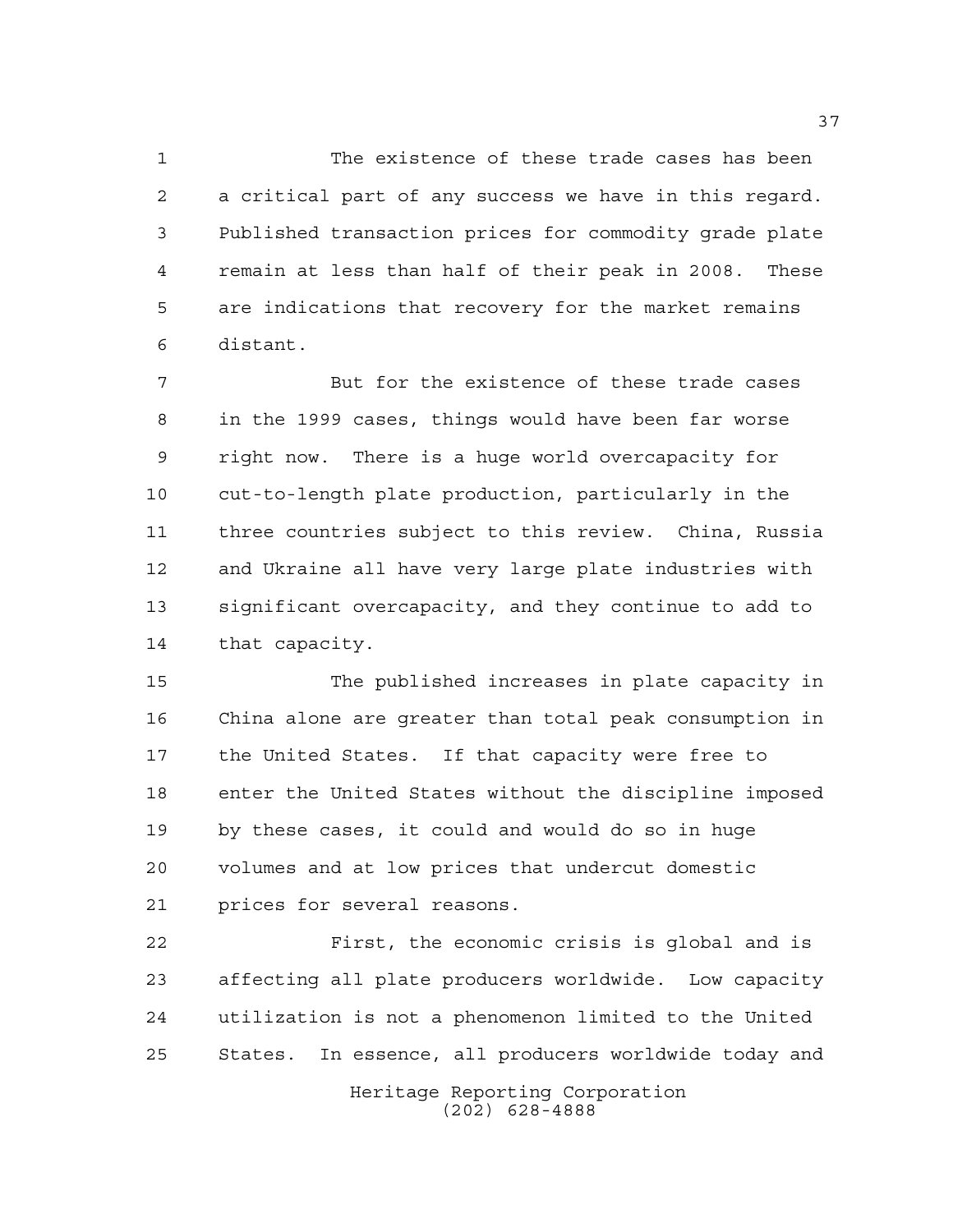for the foreseeable future have excess capacity that they did not have last year. Because the cut-to- length plate industry is a high, fixed cost industry, there is a strong incentive to use as much of that capacity as possible to lower the unit fixed cost of production.

 Second, capacity in China, Russia and Ukraine has continued increasing, even while the economy has crashed. Subject producers must find something to do with that new capacity in a world where demand remains depressed and capacity already exceeds consumption by a wide margin. While demand in China, Russia and Ukraine may increase over the long term, each of those countries is predicted to have substantial excess capacity well into the future.

 Third, expanding capacity in third countries will push production from China, Russia and Ukraine to the United States. For example, a significant amount of Chinese plate has been going to the Korean ship building industry. As the Korean mills have been bringing new capacity on line, it is displacing that Chinese capacity which will have to go somewhere.

 Fourth, much of the trade in cut-to-length plate is controlled by trading companies. Unlike ArcelorMittal, those trading companies don't have huge

Heritage Reporting Corporation (202) 628-4888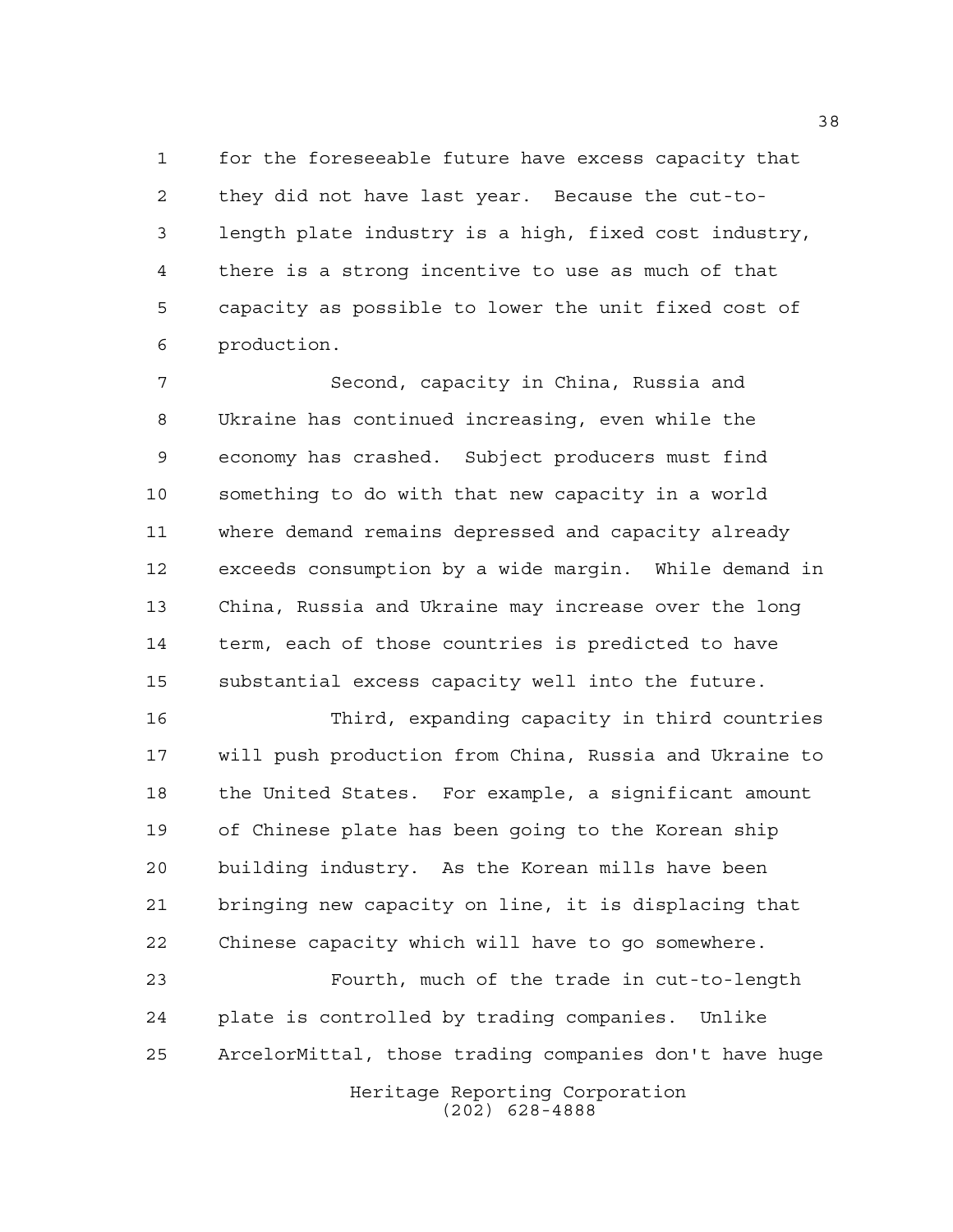investments in production facilities and local markets that they need to protect. As a result, they generally worry less about what price undercutting will do to the market; simply look to move high volumes of low-cost product, higher priced markets at a consistent markup.

 Because our customers face the same uncertain economic conditions we face, they will force ArcelorMittal to lower its prices if increased volumes of lower priced dumped plate are available. Given the industry's vulnerability, we can ill afford to cut prices or give up volume at this point.

 Finally, because the United States has historically been one of the most attractively priced markets in the world, there is a strong incentive for imports of cut-to-length plate to come to this market. Even with prices at their current low levels, they remain above those in other markets, especially the home markets of the Chinese, Russian and Ukrainian producers, and the history of these producers in our market is that they undersell the domestic industry when unconstrained by trade cases.

 The U.S. cut-to-length plate market sits on a razor's edge at the moment. We are at a break even profitability and face rising costs, relatively low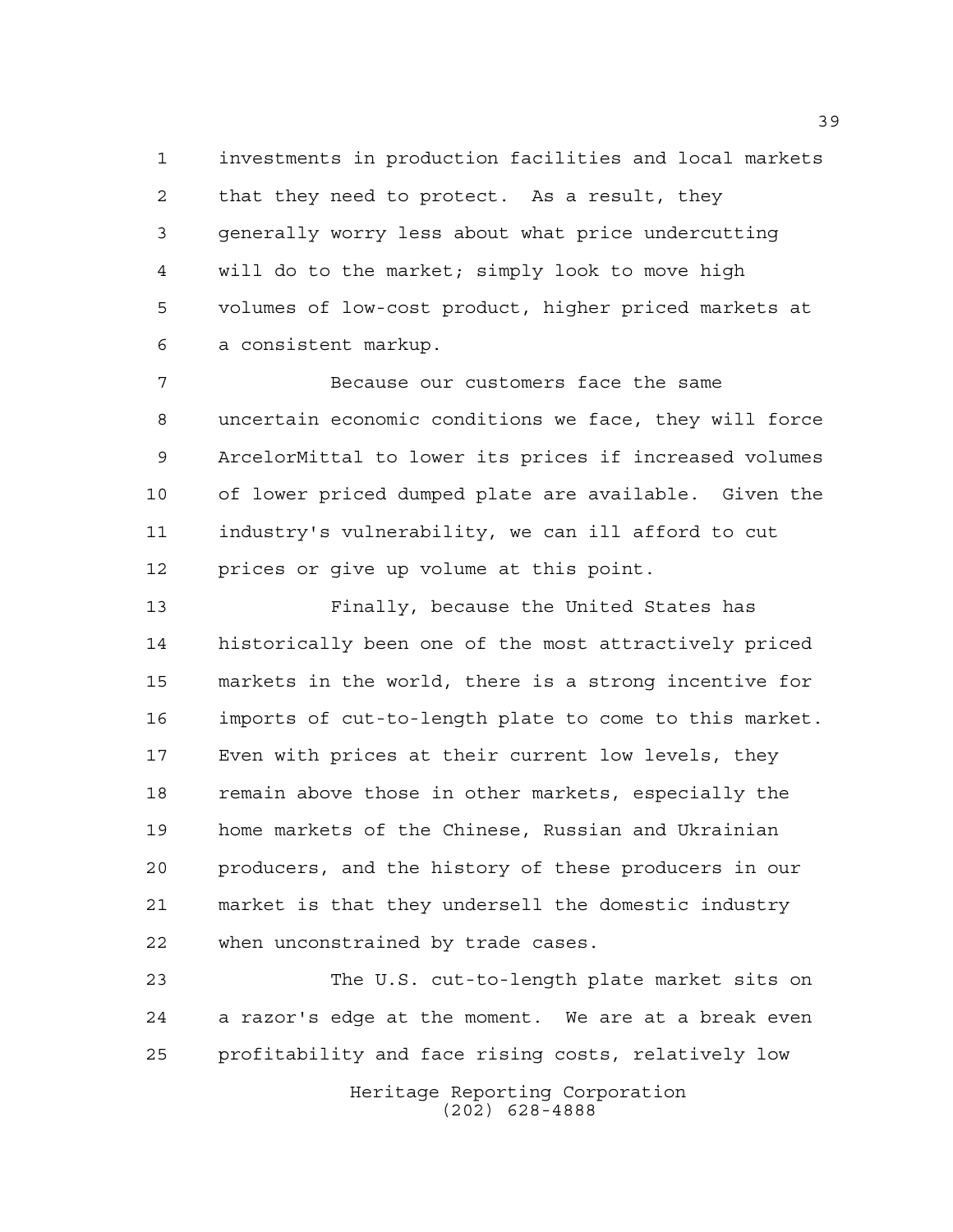prices, soft demand and an uncertain future. Had these trade remedies not been in place, we would be in far worse shape today than we are.

 The order and suspension agreements were instrumental in creating the right conditions for the healthy market of the last several years and prevented the economic collapse from having an even greater impact on our business.

 If the discipline of these remedies is removed, there is no question that we will face rapidly rising imports at prices that undersell us, and we will return to the losses that characterized this industry a decade ago.

 I urge you to continue the antidumping duty order against China and the suspension agreements against Russia and Ukraine. Thank you.

 MR. SCHAGRIN: Our next witness this morning is going to be Mr. Kent Thies, the National Marketing Director of Evraz, NA. Kent?

 MR. THIES: Good morning, Chairman Aranoff and members of the Commission. For the record, my name is Kent Thies, and I am the National Marketing Manager for Evraz, Inc. NA. I've been in the steel business for over 35 years.

Heritage Reporting Corporation (202) 628-4888 I have marketing responsibility for all of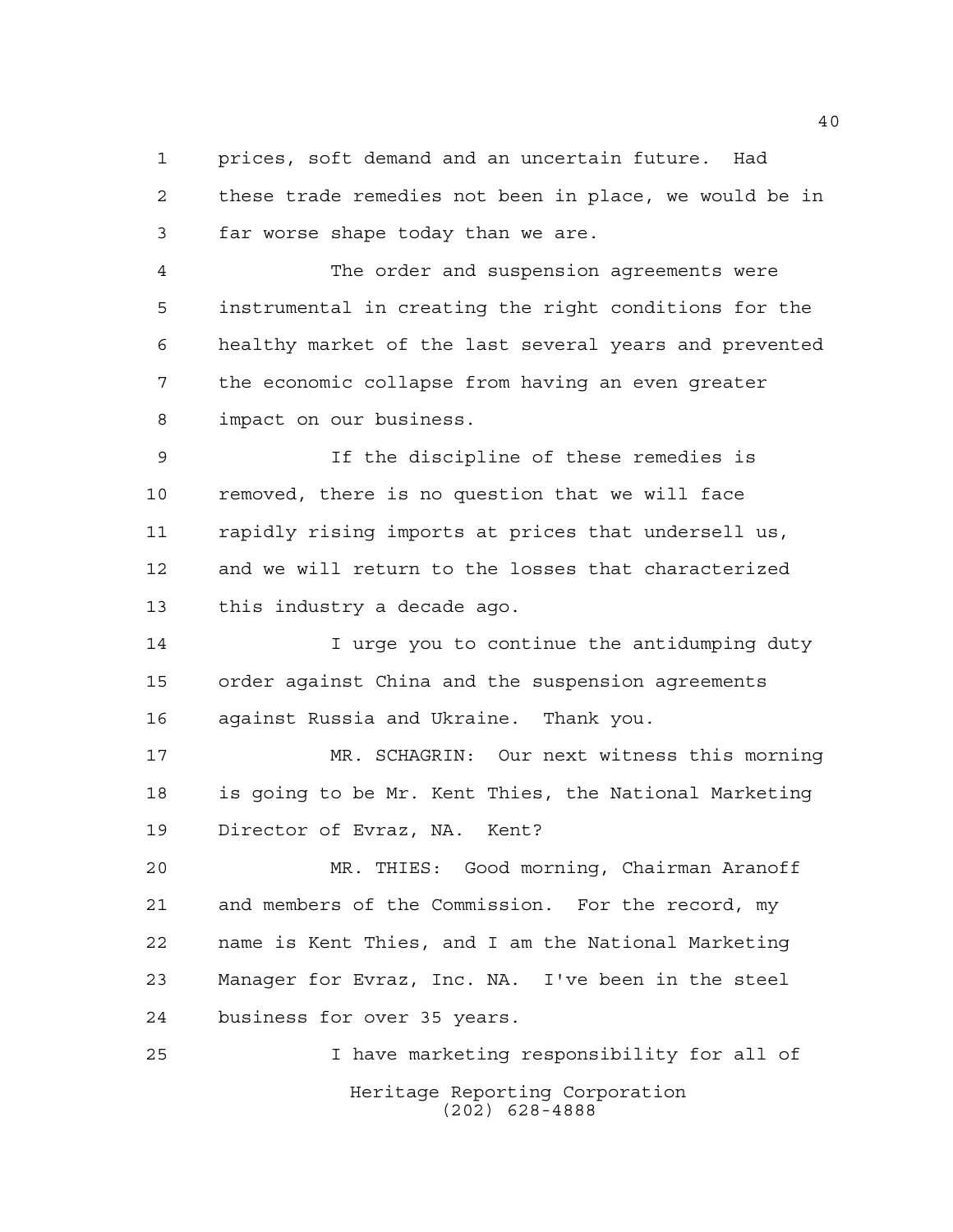Evraz's flat-rolled products at steel facilities throughout the United States and Canada. Two of these plants, Evraz Oregon Steel in Portland, Oregon, and Evraz Claymont Steel in Claymont, Delaware, make the subject cut-to-length plate product. I will address each of our two plate operations separately and then together in the context of today's marketplace.

 I joined the then Oregon Steel Mills in 1974 and lived through years that led up to the company's shares trading at less than \$2 per share, and many expected us to be the twenty-fifth or so steel company in the United States to file for bankruptcy. Luckily, demand for plate trended up coming out of the recession in nonresidential construction, wind towers, ship and barge building, rail cars, construction equipment and large diameter natural gas line pipe.

 Fortunately, as demand turned up we did not 18 see the increase in unfairly traded imports from China, Russia and the Ukraine as the industry had witnessed in the late 1990s. Our company made changes in order to survive, and we reinvested and prospered in this very beneficial economic period of 2003 through 2007.

Heritage Reporting Corporation (202) 628-4888 In 2006, Evraz Group SA, a Moscow based steel company with significant steel operations in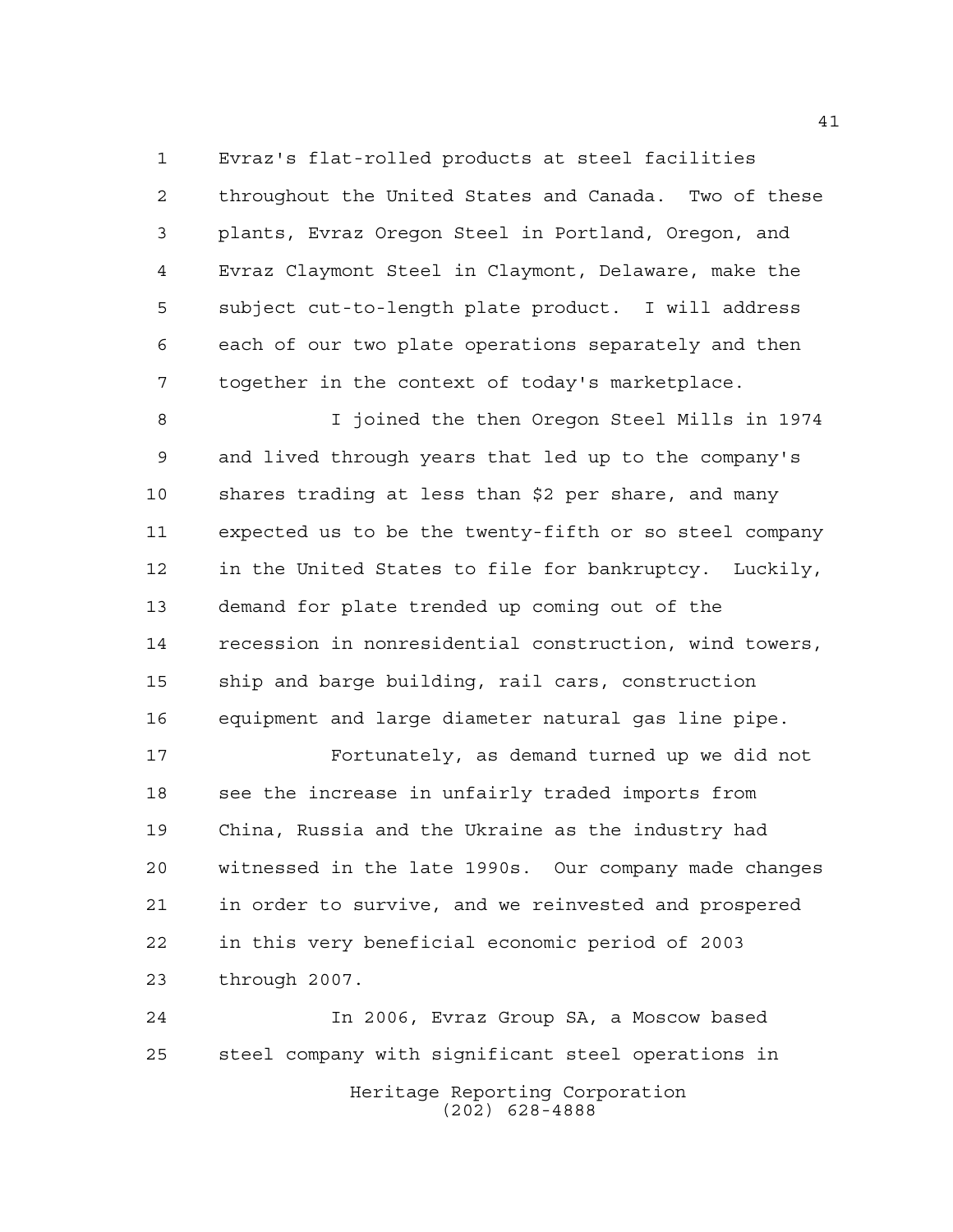Russia and Eastern Europe, purchased all of the outstanding stock of Oregon Steel Mills. In 2007, Evraz purchased Claymont Steel. In 2008, Evraz purchased the Canadian operations of SSAB, the former IPSCO, including a plate mill in Regina, Saskatchewan, and formed what is now Evraz, Inc. NA.

 Evraz Oregon Steel is the only cut-to-length producer in the west and one of only two U.S. suppliers of steel armor plate to the U.S. military. I can assure the Commission that we take this position very seriously and that regardless of our overall order book or lead times, armor plate is always processed expeditiously and our delivery of this product to the military is a top priority.

 In 2008, Oregon invested over \$5 million to expand our plate heat treat line in order to meet Department of Defense demand for armor plate for the MRAP and MATV to protect our troops in Iraq and Afghanistan. Unfortunately, our company could not survive on the armor plate business alone.

 Quite frankly, the subject commodity A-36 plate is the base load of our order book, permitting enough volume to spread costs so we can continue to produce armor plate and other specialty plates that are integral to energy markets and the general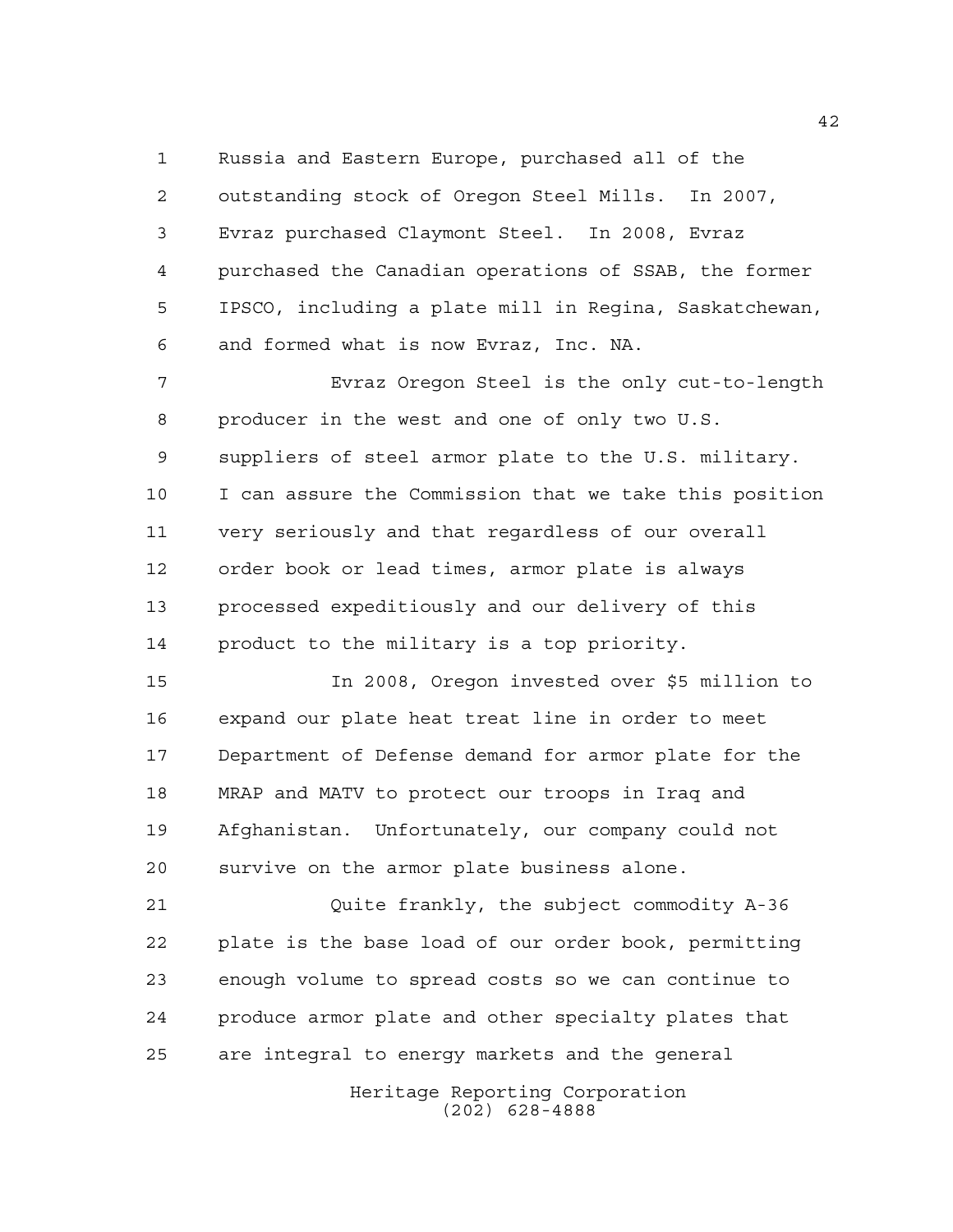economic recovery.

 Even though orders for armor plate have increased over the past years, we had to shut down the Portland facility for two to three weeks at a time and operate at reduced schedules when operating over the past several months, forcing layoffs of over a hundred employees.

 Because of the unprecedented decrease in demand and inventory destocking caused by the U.S. and global economic crisis, we must be able to fill the mill with large quantities of commodity A-36 plate in order to spread costs and operate profitably.

 Our Claymont, Delaware, plate mill was a strategic acquisition on our part. First, it gave us better access to the market in the eastern United States without the significant freight costs of shipping cross country. Unlike Portland, Claymont does not have heat treating facilities and therefore makes neither armor plate nor alloy plate.

 Claymont does have its own electric furnace melt shop and thus makes its own slabs. This enables Claymont to participate in plate for bridge repair and replacement work across the U.S. which is governed by Buy America restrictions. Claymont also specializes in custom size plates in small quantities with short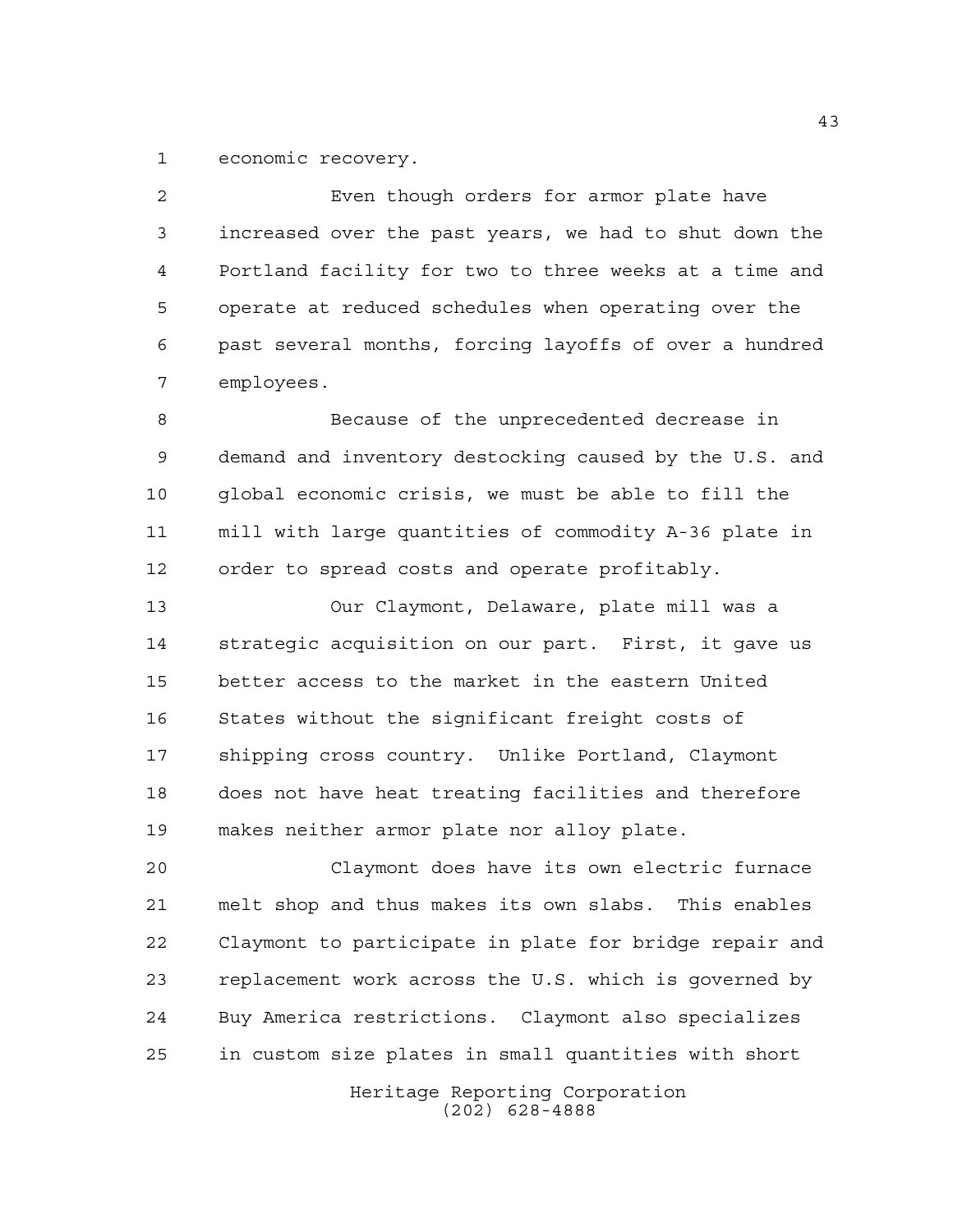lead times. Like the Portland mill, Claymont has also been forced to reduce their workforce and operate at reduced schedules.

 There are three other important aspects to Claymont which we factored into our acquisition and integration plans. First, Claymont has its own substantial downstream plate cutting operations to supply value added plate to our customers.

 Second, we knew at the time of the acquisition that Claymont would need significant future investments and cost efficiency improvements.

 Third, Claymont has a much greater plate rolling capacity than it does melting and slab casting capacity. For that reason, Claymont has significantly augmented its own slab production with large quantities of slab purchases from Sparrow's Point, formerly a Bethlehem facility, then ISG, then ArcelorMittal and now Severstal.

 Given the market conditions, those slab purchases have stopped and Sparrow's Point has been largely shut down. Thus, in part Sparrow's Point's successful future is also tied to Claymont's successful future.

Heritage Reporting Corporation (202) 628-4888 During late 2007 and 2008, we saw significant quantities of A-36 plate arriving from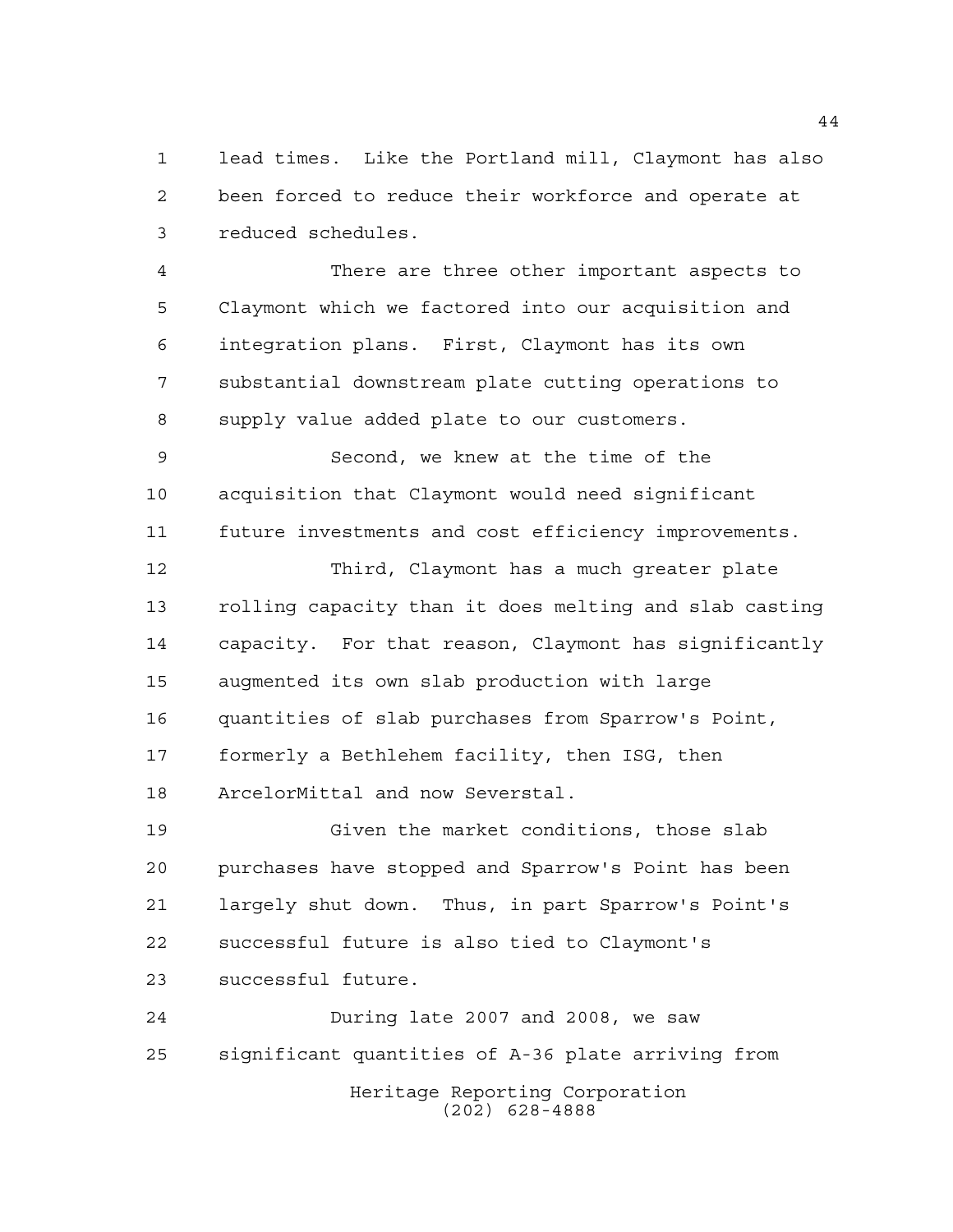Tangen Steel Company in China. The company claimed that these were alloy plate because they contained extra boron. These Chinese plate prices significantly undersold our prices and displaced some of our tonnage.

 We participated with the other domestic producers in petitioning Commerce under the anticircumvention provisions. Commerce made a final affirmative determination in August. This should stop this circumvention.

 Unfortunately, I have every reason to believe that if this Commission were to sunset the orders we would see a massive increase in imports from China, Russia and Ukraine. Not only would these cause volume reductions and downward price pressures, but combined with the continuing poor outlook for demand this surge in imports would undoubtedly threaten the continued operation of both the Claymont and Portland mills.

 As both mills are located on the coasts, this is helpful in terms of freight advantages for raw materials, but the coasts are also where imports arrive, and we would have no freight cushion from these imports. We represent the front lines when imports arrive, so to speak, and are often the first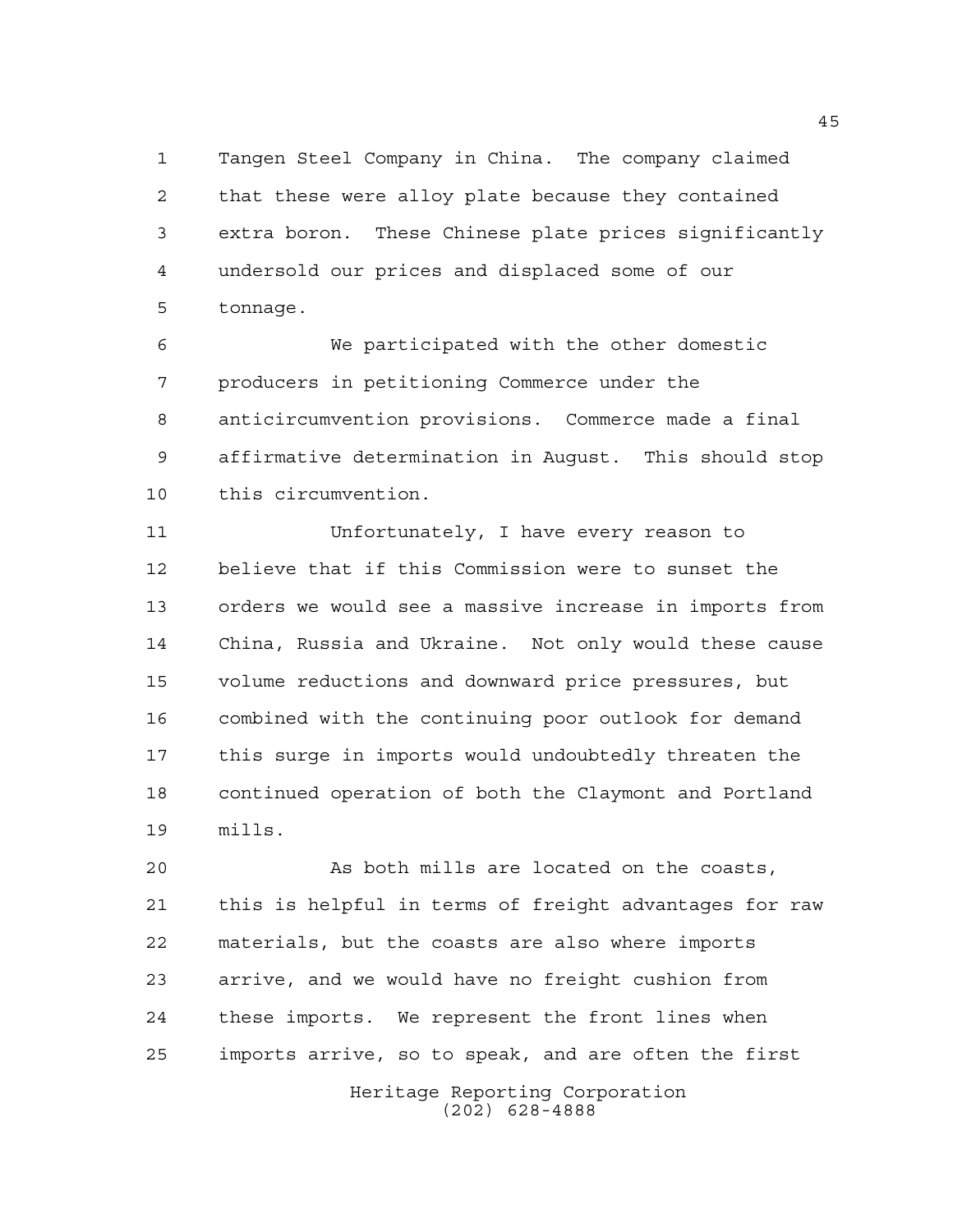to feel price pressure from our customers.

 In closing, while no one can predict the future of the U.S. steel market, many industry experts and senior managers of steel mills believe we are in for a very long and very slow recovery, perhaps never reaching the shipping rates of the recent past. Most would agree any surge in imports would only curtail recovery and prevent us from calling back laid off workers. On behalf of all our valued employees at both our Claymont and Portland mills, I ask you to continue these orders. Thank you. MR. ROSENTAHL: The next witness this

 morning will be Tom Conway of the United States Steel Workers.

 MR. CONWAY: Good morning, Madam Chairman and Members of the Commission. My name is Tom Conway. I'm the international vice president of the United Steelworkers. Our union is the largest industrial union in North America, with our members manufacturing a wide array of industrial products, including cut-to- length plate, and our members make the subject products at Arcelor Metal USA, U.S. Steel Corporation, and Kentucky Electric.

Heritage Reporting Corporation (202) 628-4888 The Steelworkers have been at the forefront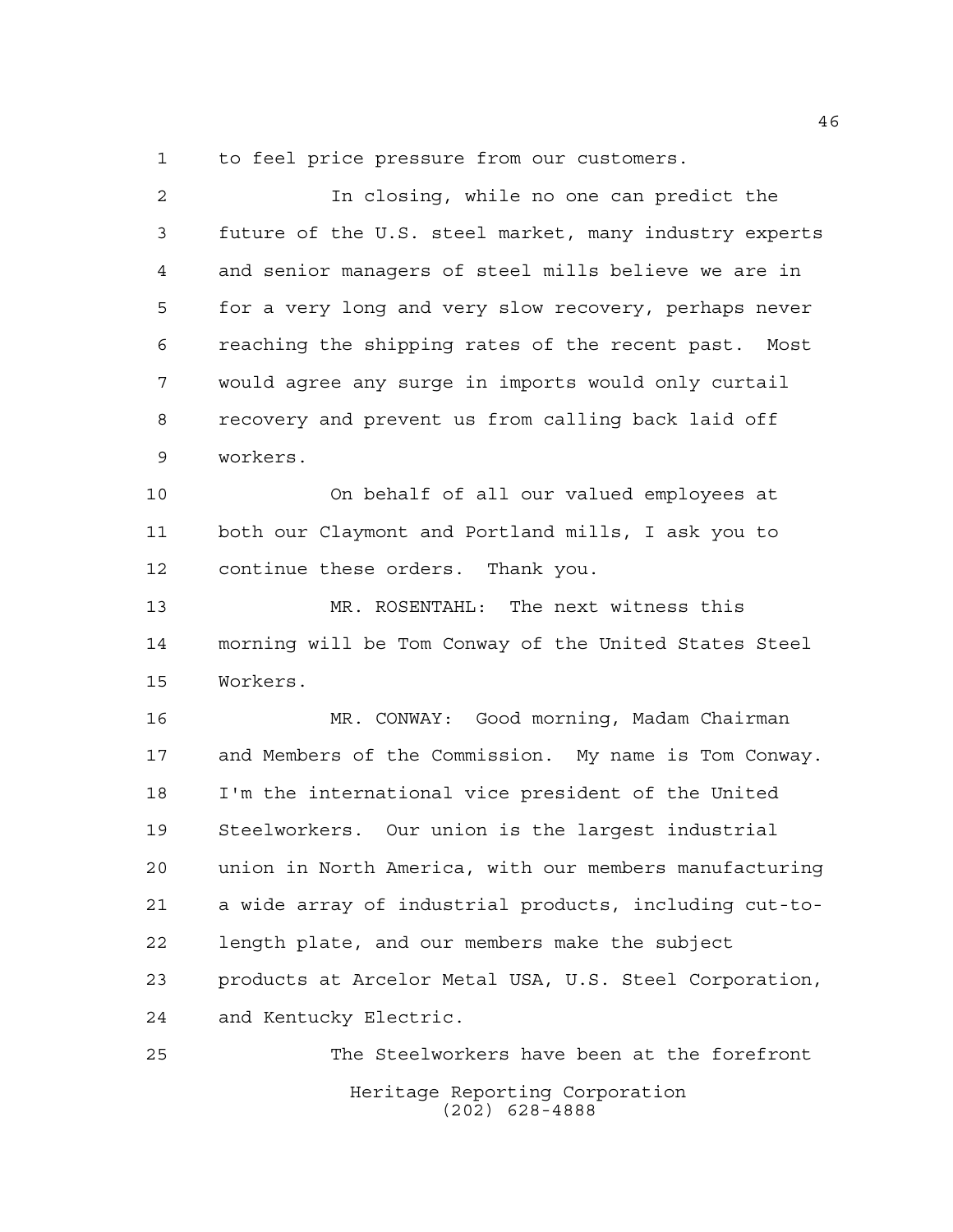in supporting the use of U.S. trade laws to ensure that jobs are not lost to unfair competition from foreign steel mills, and, as you know, I've testified before the Commission in a number of other cases, and it's difficult to recall a time, however, when the economic conditions facing our country were as poor as those we face this year.

 Demand for steel, including this cut-to- length plate, in the United States and worldwide is depressed. Overcapacity is rampant, yet the foreign mills, including the foreign producers, the subject of this case, are continuing to add new capacity, and that capacity is likely destined for the United States if the imports are no longer constrained by these trade cases.

 Perhaps it's in recognition of the clear injury that would result from the imports that none of the foreign producers are appearing here today.

 The information you've gathered in this case shows the dramatic declines in employment and wages already occurring in the domestic plate industry. You've heard testimony today about mill closures and employee layoffs that's occurred at the individual companies. On an overall basis, from a level of 4,401 production workers in the first half of 2008,

> Heritage Reporting Corporation (202) 628-4888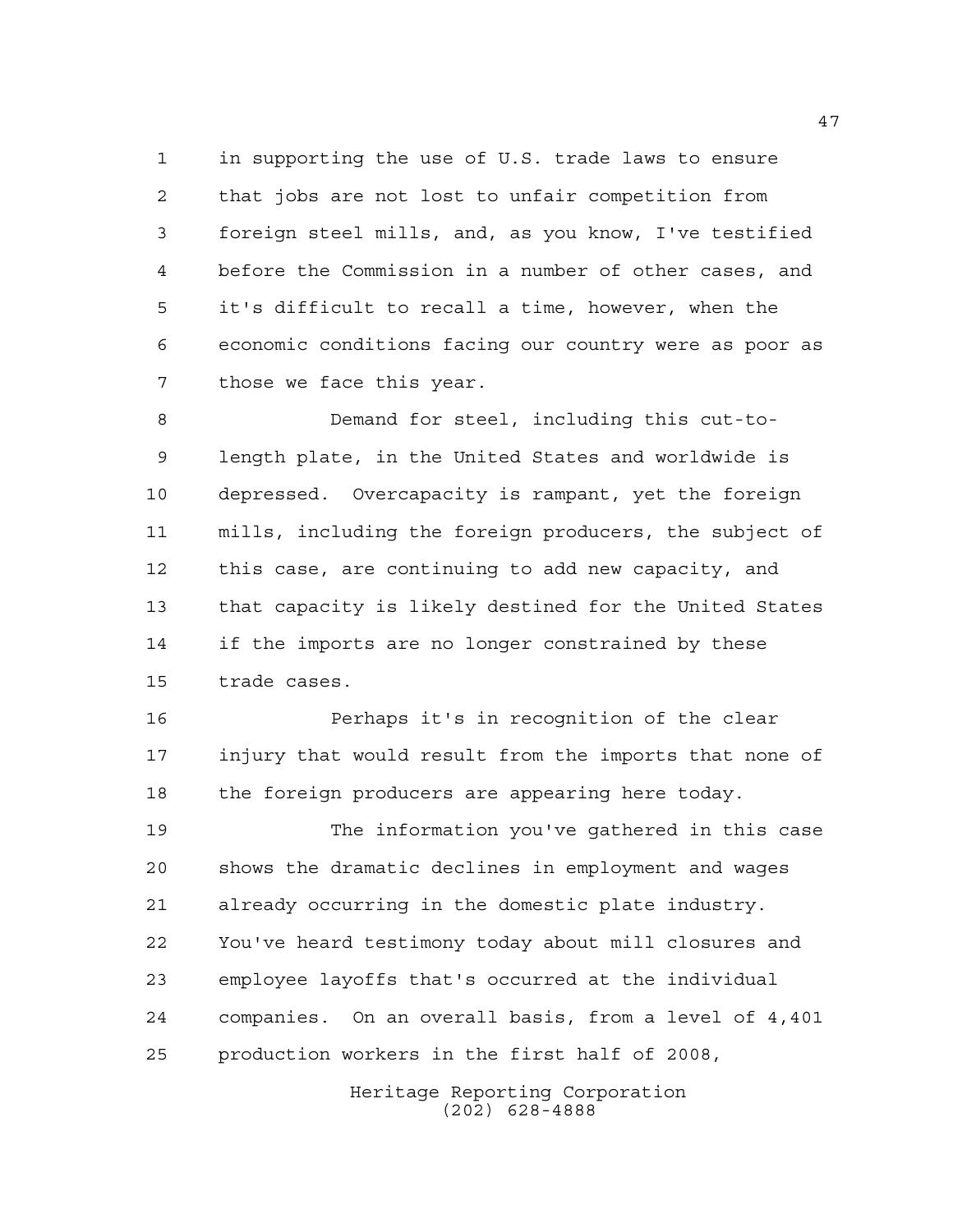employment has fallen to just 3,716 employees in the first half of 2009. That's a loss of 685 jobs. As you know, each of those jobs has a ripple effect in the families and within the communities.

 With the current economy, it's unlikely that most of those workers who have been laid off will be able to find alternative employment, and even those workers fortunate enough to retain jobs have suffered. As your data indicate, the hourly wages for a production worker in the plate industry in 2009 is below hourly wages in 2006, 2007, and 2008. You have to go back to 2005 to find an hourly wage lower than that being paid to workers in this industry today. Those reduced wages are also harmful to our families and communities.

 These problems will only get worse if the trade disciplines are not maintained. We are now facing a weak economy combined with excess and increasing capacity to produce plate in each of the subject countries. That excess capacity will be central in increasing volumes to the U.S. market at unfair prices without the discipline of these remedies.

Heritage Reporting Corporation (202) 628-4888 So the question for you today is, given this very fragile state of the industry and its workers, is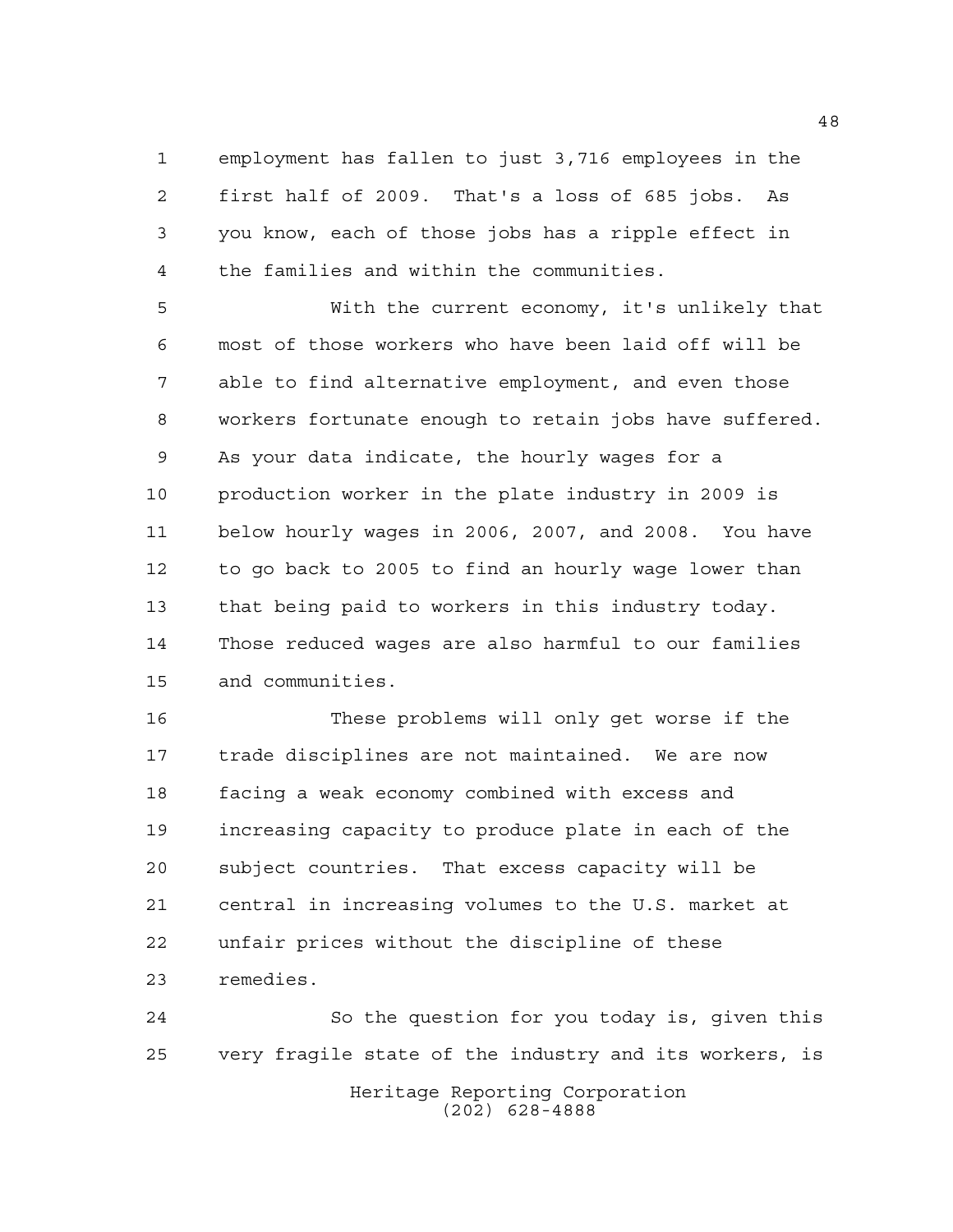it appropriate now to end this trade relief? It cannot seriously be contended that this industry is not extremely vulnerable to unfairly traded imports for the jobs already being lost. Opening the U.S. market to a return of dumped imports from China, Russia, and the Ukraine will only lead to further employment declines.

 The union and its members fought tirelessly to save U.S. jobs and to give our remaining workers a chance to secure some benefit, and, for our many retirees, the benefits they have earned over a lifetime of hard work. We've worked closely with these domestic producers over the years so that the U.S. steel industry can remain globally competitive.

 There is only so much we can do. If the unfairly traded imports are permitted to return to this market without any order or agreement in place to require a fair trading behavior.

 Commerce has already found that producers in China, Russia, and the Ukraine would resume dumping at substantial levels if the trade remedies are eliminated. Absent these trade disciplines, there is no question that the dumped imports from these three countries will again flood into this market, leading to further job loss.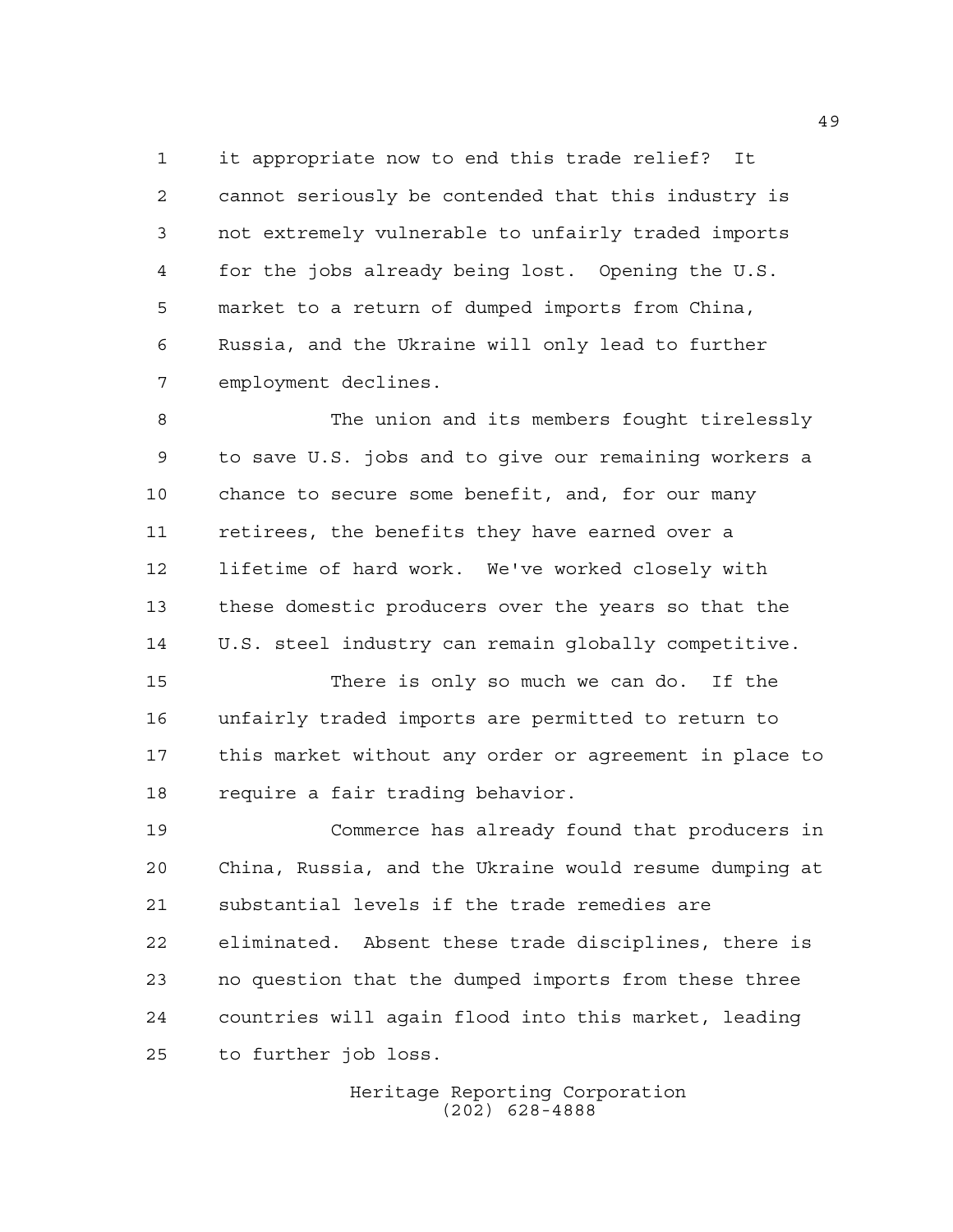With things as bad as they are now, pressure from unfairly traded imports will result in even more mills being idled or permanently closed, taking an even greater toll on U.S. workers. While vigorous of our trade laws is always needed, it is even more critical in the face of the weak demand and overall economic decline we're confronted with today.

 So, on behalf of our members and our families, I asked that you do what you can to prevent the flood of dumped imports returning to the U.S. market and causing further injury. I urge you to keep these disciplines and these trade remedies in place, 13 and I thank you for your time.

 MR. ROSENTHAL: Good morning again. Paul Rosenthal, Kelley Drye. I would like to wrap up the domestic industry's presentation this morning by highlighting several points that support an affirmative determination in this review.

Heritage Reporting Corporation (202) 628-4888 First, the domestic plate industry is in a very fragile state, operating at only about 35 percent of its capacity. Production, shipments, employment, and profits have plummeted from 2008 levels. Producers have idled news, laid off hundreds of workers, reduced shift schedules, and extended maintenance adages. The industry's profits are at a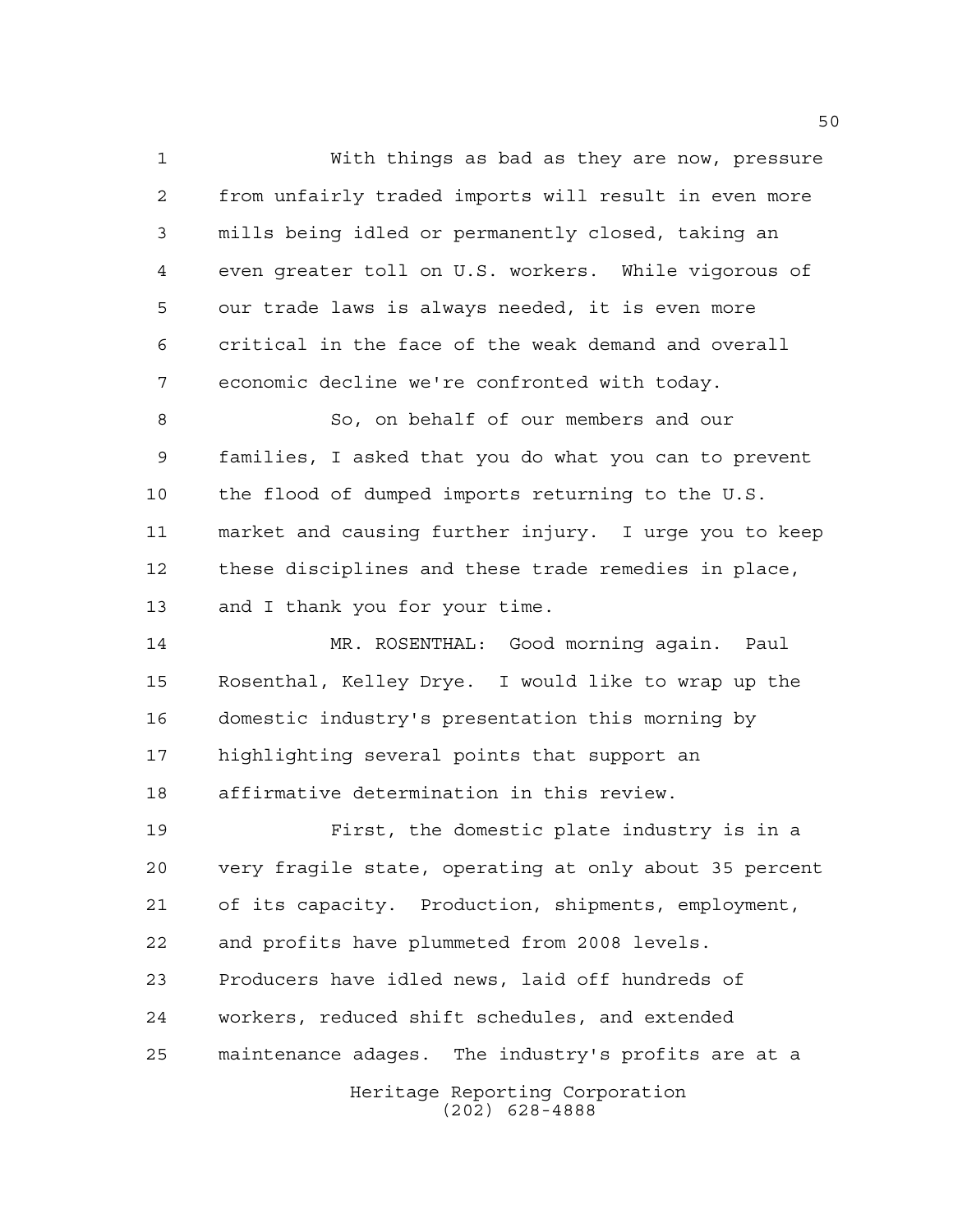barely break-even level. The term "vulnerable" does not begin to describe the weakened condition of this industry.

 Second, the conditions of competition for sales of plate, both in the U.S. market and globally, are among the most dire ever seen. In the wake of the worldwide recession, demand for plate, both globally and in the U.S. market, is at historic lows. The U.S. stimulus package has not boosted the demand for plate, and, as you've heard, there is little optimism in the industry that demand will pick up to any significant degree in the foreseeable future.

 Third, huge overcapacity exists for plate, both globally and within each of the subject countries. Plate production in China, Russia, and Ukraine has expanded substantially over the past several years. Producers in each country continue to add new capacity, even though each country has significant unused capacity.

 Subject producers in all three countries desperately need to find markets for their product. I will tell you to reject Respondents' claims to the contrary, but, of course, they aren't here. Respondents' absence is nothing about an inability to travel. I don't think they are not here because of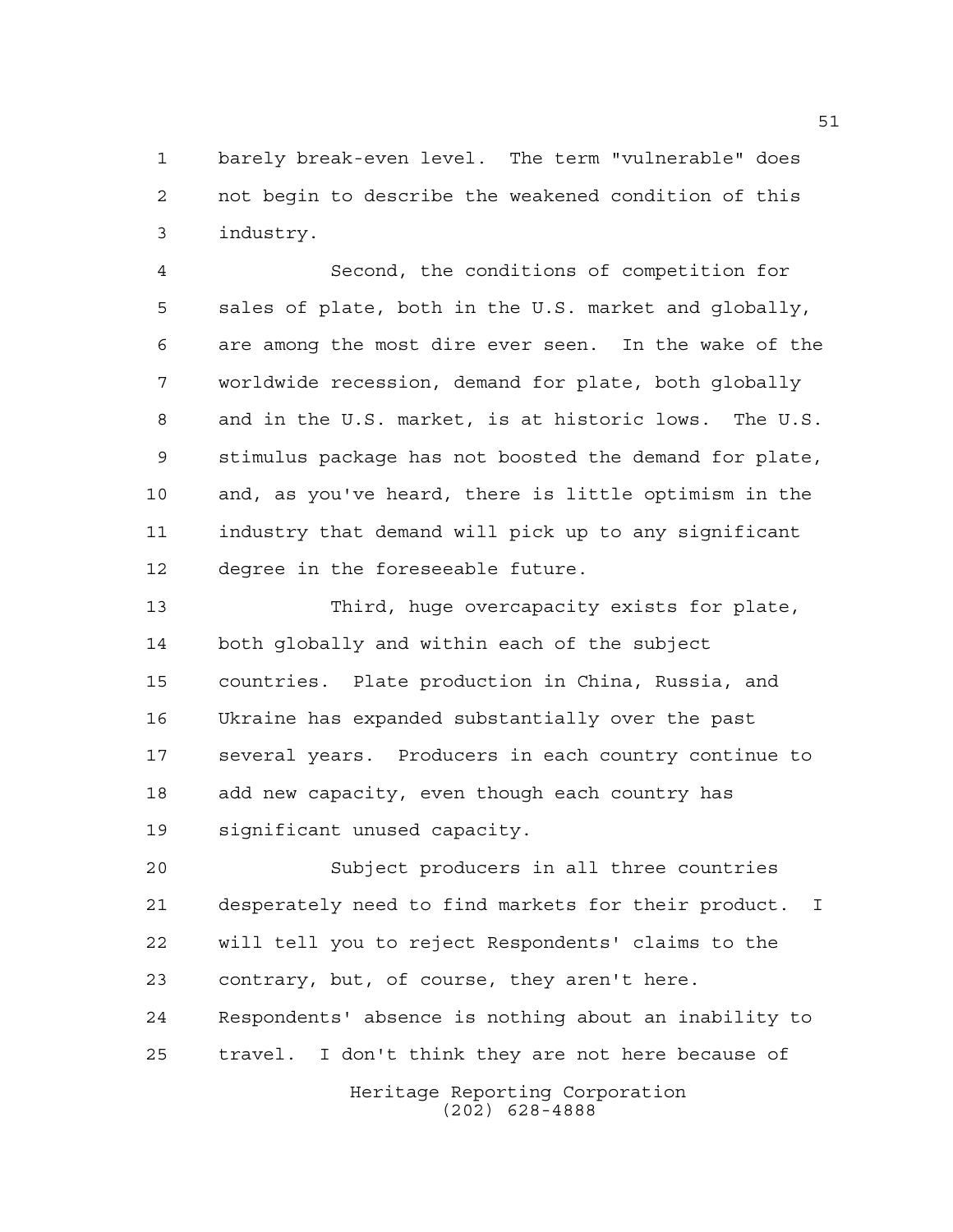concerns about the H1B1 virus, but everything about the well-understood travails of the industry.

 The cumulative capacity that can, and likely will, be shipped from the three countries is massive. Imports from all three countries should be cumulated. They all compete under the same conditions of competition that likely affect the U.S. market in the same way the orders were revoked and suspension agreements terminated.

 As indicated, each of the subject countries has something else in common: failure to participate in this proceeding. In fact, most of the subject producers failed to even submit questionnaire responses. We received one response from a Ukrainian producer, two from Russian producers, and none from the Chinese producers. This dearth of information more than justifies the use of adverse inferences against Respondents here.

Heritage Reporting Corporation Fourth, the U.S. market remains highly attractive to subject imports. Prices for plate are higher in the U.S. market compared to third countries. Barriers to entry exist in a number of third-country markets due to the plate from China, Russia, and Ukraine, and new investigations are ongoing. Weak home market and third-country demand

(202) 628-4888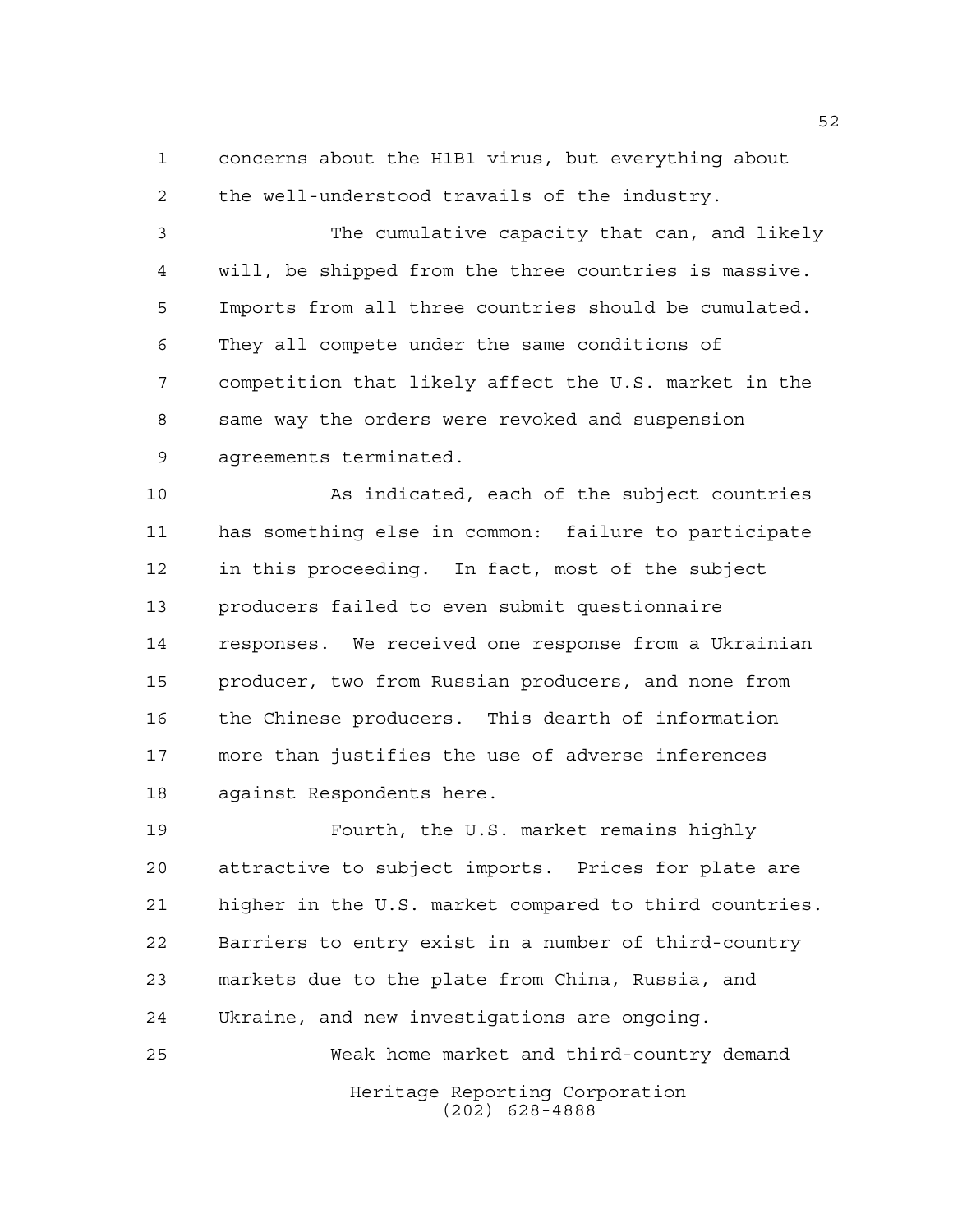are also providing incentives to export plate to the U.S. market. Each country has shown a continued interest in this market and the ability to sell to the United States with exports each year of the review period.

 Fifth, imports from each of the subject countries undersold U.S. producer prices in almost every comparison during the original investigation. Subject imports continue to undercut U.S. prices in a number of instances, even with the trade remedies in place. Such underselling will only intensify if revocation occurs, as importers and purchasers acknowledged in their questionnaire responses. Since 14 -- have already depressed prices for plate, its undercutting will call U.S. prices to fall further and prevent needed price increases.

 And, finally, the impact of the imports from these countries, in terms of both volume and price, will be devastating to the highly vulnerable U.S. plate producers and workers. In fact, given the industry's fragile condition, even small increases in import volumes could cause material injury to continue or recur. The impact of the large volumes anticipated will be devastating.

Heritage Reporting Corporation (202) 628-4888 If the disciplines are removed, the already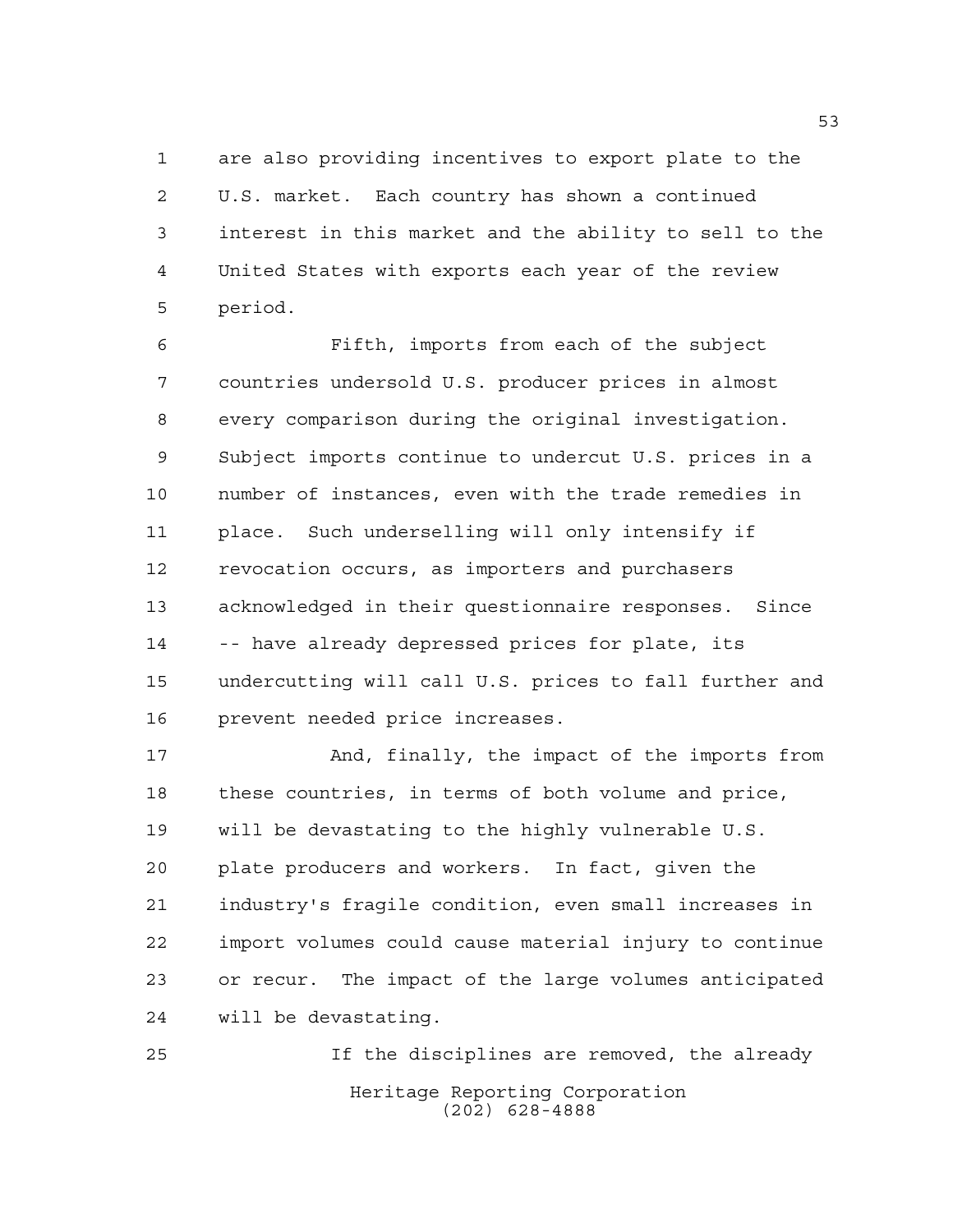plummeting trade and financial indicators for the industry will fall even further. More plants will be closed, more workers will lose their jobs, and U.S. plate production will continue to shrink as dumped imports displace U.S. production. Put in emergency room terms, the barely perceptible industry pulse will flat line.

 All of the statutory factors supporting a finding of likely material injury if revocation or termination occurs are met in this case, and I urge you to reach an affirmative finding.

12 I would like to mention, my colleague, Kathy Cannon of Kelley Drye, is here with me to help answer questions, and I also ask the indulgence of the Commission for Mr. Conway, who has to leave early, so if you have questions for him, as indicated to the secretary, we would appreciate it if you could direct those to him early in your questioning. Thank you very much.

 MR. SCHAGRIN: Thank you very much. Madam Chairman, that concludes our presentation, and the panel is ready to answer questions, I think. We have about 10 minutes left. We won't be using any rebuttal today, so we'll cede that time back to the Commission for you to use as you

Heritage Reporting Corporation (202) 628-4888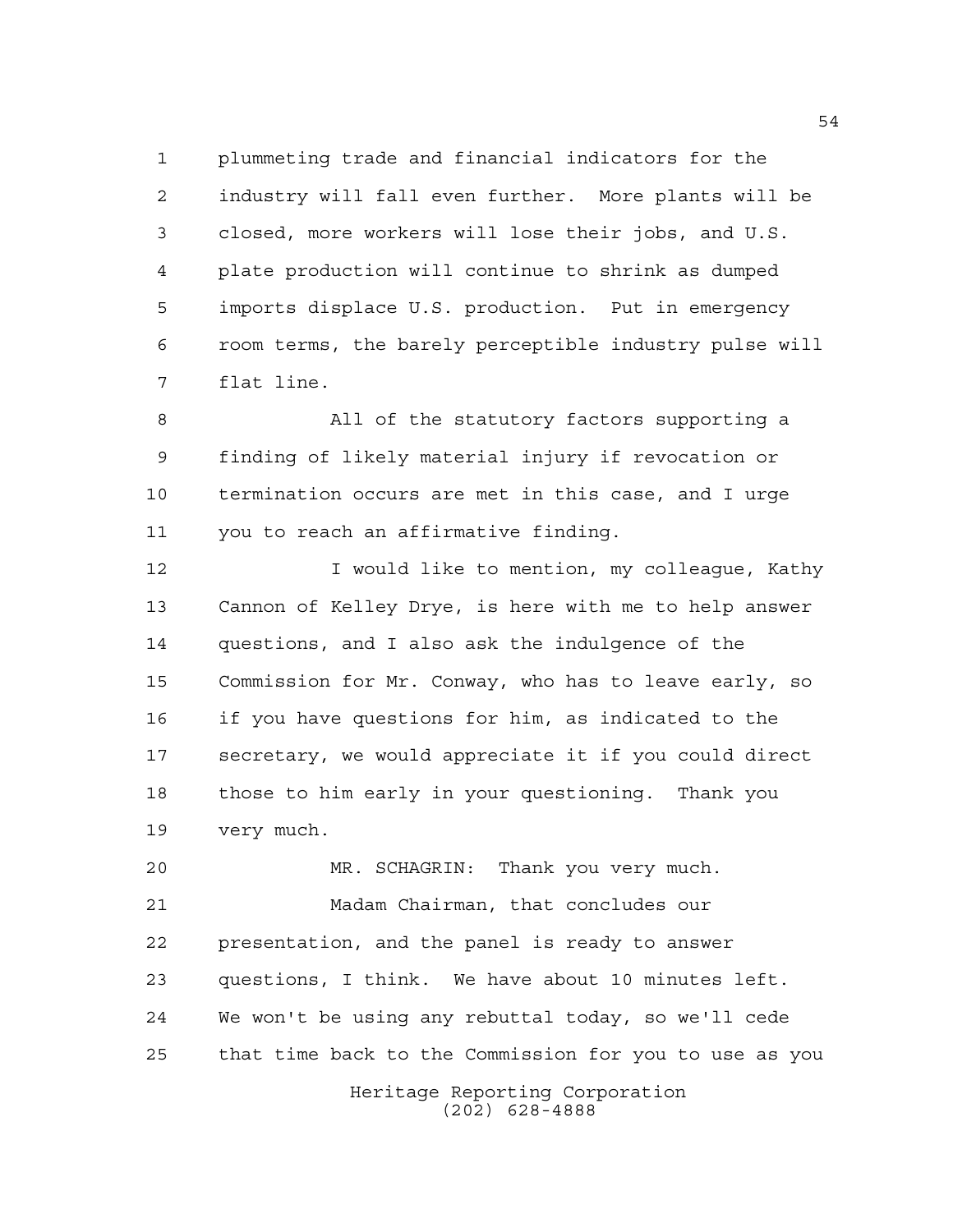see fit.

| $\overline{a}$ | CHAIRMAN ARANOFF: Thank you very much. I               |
|----------------|--------------------------------------------------------|
| 3              | want to welcome everyone on this morning's panel to    |
| 4              | the Commission. We appreciate your taking the time     |
| 5              | away from your businesses to answer our questions this |
| 6              | morning.                                               |
| 7              | Mr. Conway, I have it down that you need to            |
| 8              | leave at eleven-thirty. Is that right? Okay. I         |
| 9              | think we can probably get through most of the first    |
| 10             | round of questioning before you have to go, but if any |
| 11             | of my colleagues has a question specifically for Mr.   |
| 12             | Conway, and it's getting toward eleven-fifteen, then   |
| 13             | just get my attention, and we'll make sure that you    |
| 14             | get to ask it.                                         |
| 15             | We're going to begin the questioning today             |
| 16             | with Commissioner Pinkert.                             |
| 17             | COMMISSIONER PINKERT: Thank you, Madam                 |
| 18             | Chairman, and I thank the panel for being here today   |
| 19             | and for helping us to understand what's happening and  |
| 20             | what is likely to happen in this industry.             |
| 21             | I want to begin with Mr. Whiteman and Mr.              |
| 22             | Insetta and ask a question about the relative          |
| 23             | attractiveness of the U.S. market. You both testified  |
| 24             | about that, and what I'm wondering about is, if you    |
| 25             | suppose that Europe and China are ahead of the United  |
|                | Heritage Reporting Corporation<br>$(202)$ 628-4888     |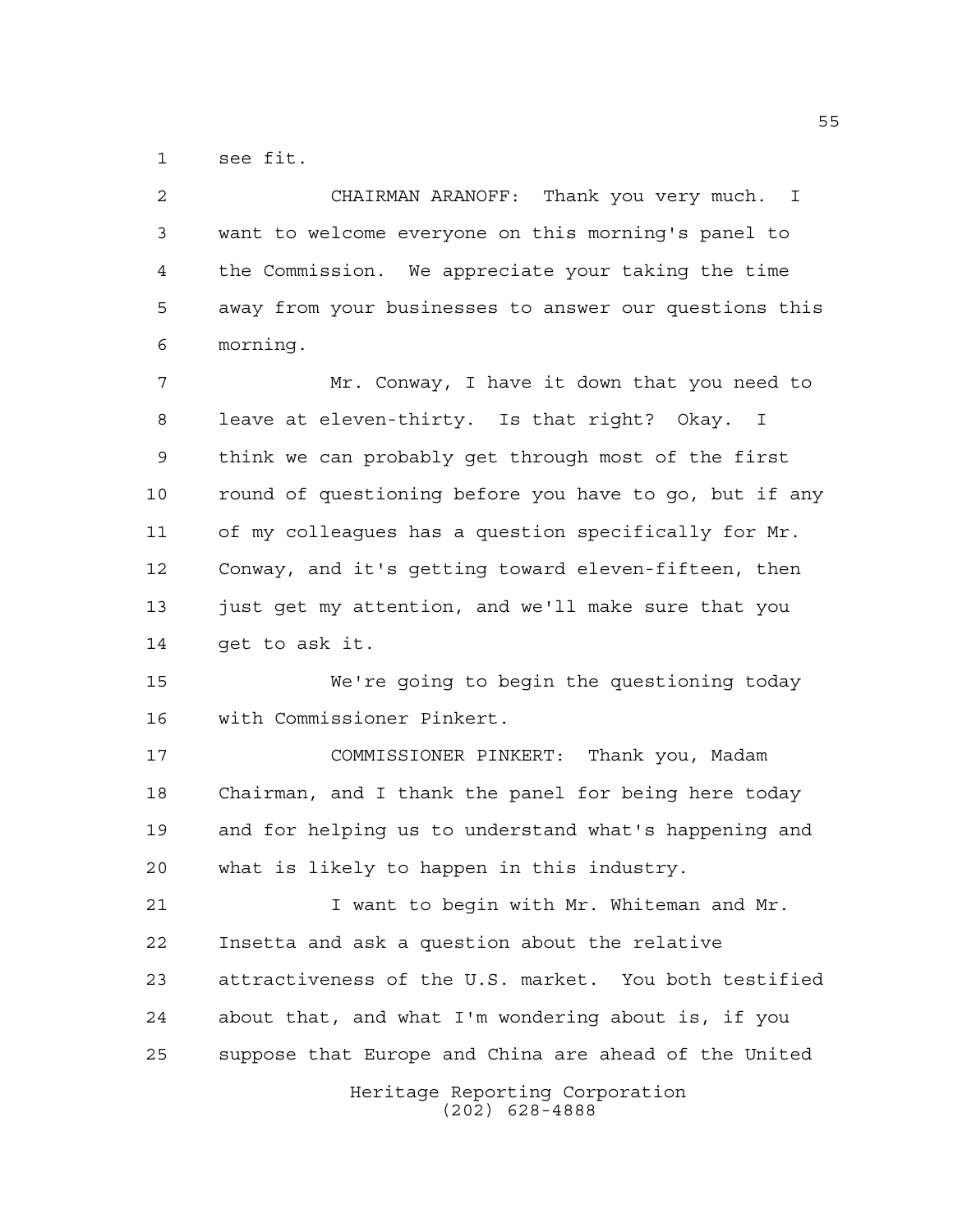States in terms of recovering from the recession, what should that tell us about the relative attractiveness of the U.S. market?

 MR. WHITEMAN: Commissioner, I would respond that, in some of the testimony that you've heard here today, we don't necessarily see that strength in those foreign markets. Therefore, the United States, even at the pricing levels that exist today, would be very attractive for these three countries to put product into our country.

COMMISSIONER PINKERT: Thank you.

 MR. INSETTA: Yes, Commissioner, I think the answer would be the same from our end. We don't necessarily agree with the premise that the global market outside of the United States is improving before the U.S. market, and the second would be that, in fact, our prices are higher than --

 COMMISSIONER PINKERT: If, in the post- hearing, there is any information about the recovery from the recession in the European market, the Chinese market, or even in the Asian market more generally, that would be very helpful.

Heritage Reporting Corporation (202) 628-4888 MR. SCHAGRIN: Commissioner Pinkert, this is Roger Schagrin. I would add, and this is just commonplace in all of the China cases, yes, China is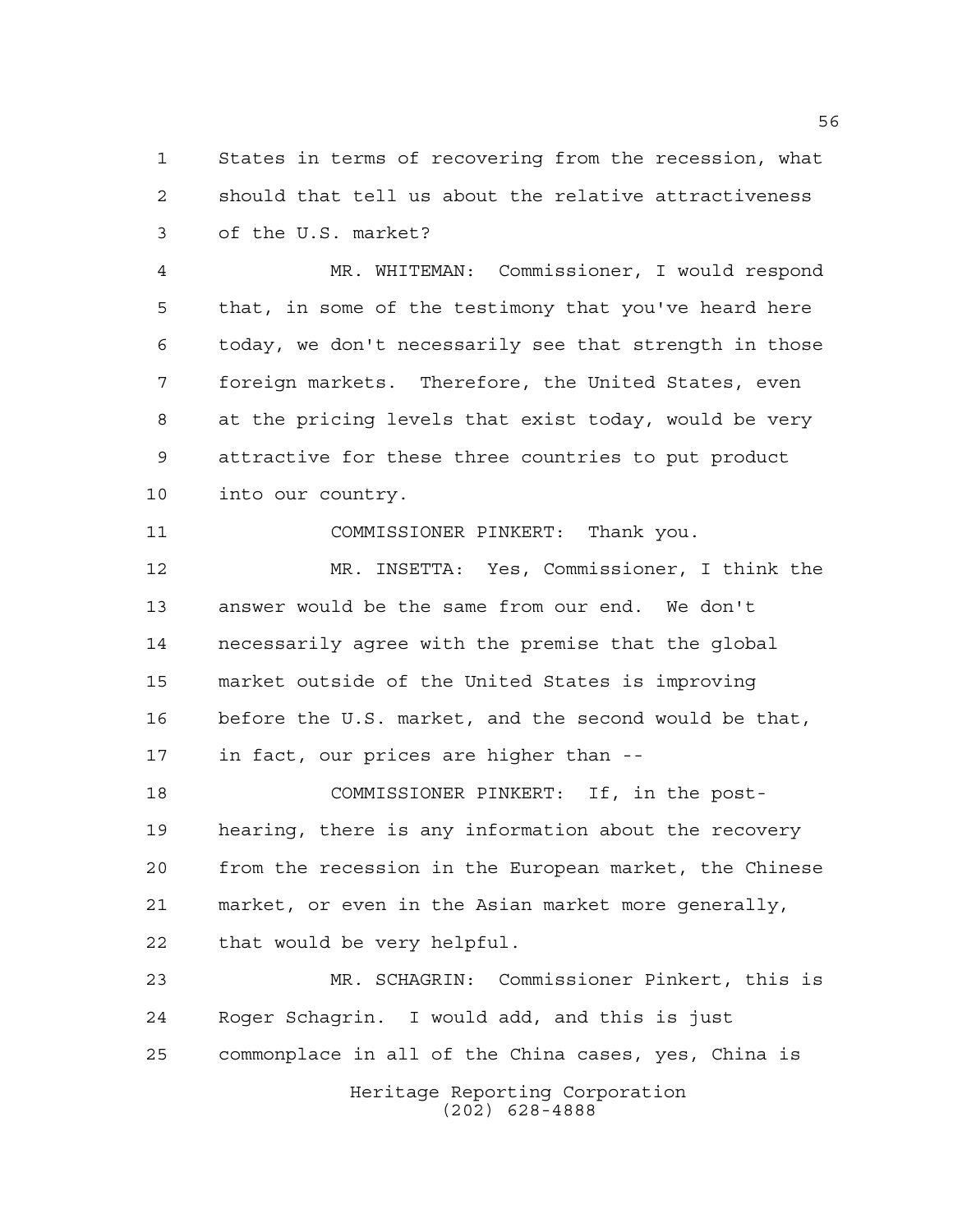still experiencing strong GDP growth, and yet there is so much oversupply in China that the data, and I think this was presented in both of the prehearing briefs, in spite of relatively stronger demand, as you stated in your question, "a stronger economy in China," pricing in China is well below U.S. pricing levels and, for that matter, well below world market prices because, of course, pricing is determined by both supply and demand, and, in China, the problem is less a problem of just demand than a problem of massive oversupply.

 The other point is that, while what we would maybe call the "European Union," particularly Germany and France might be recovering somewhat faster than the U.S., that's not Russia and the Ukraine, and, in fact, Russia is forbidden from increasing its presence in the EU market by a quota, which has now been in effect since even before we brought these cases in '96. It's a 15-year quota and going on in age, and all of the available information is that the Russian and Ukraine economies continue to suffer from very poor demand levels, unlike possibly the EU.

 COMMISSIONER PINKERT: Thank you. I would like to turn to a more purely legal issue that is raised in my mind by the discussion about adverse

Heritage Reporting Corporation (202) 628-4888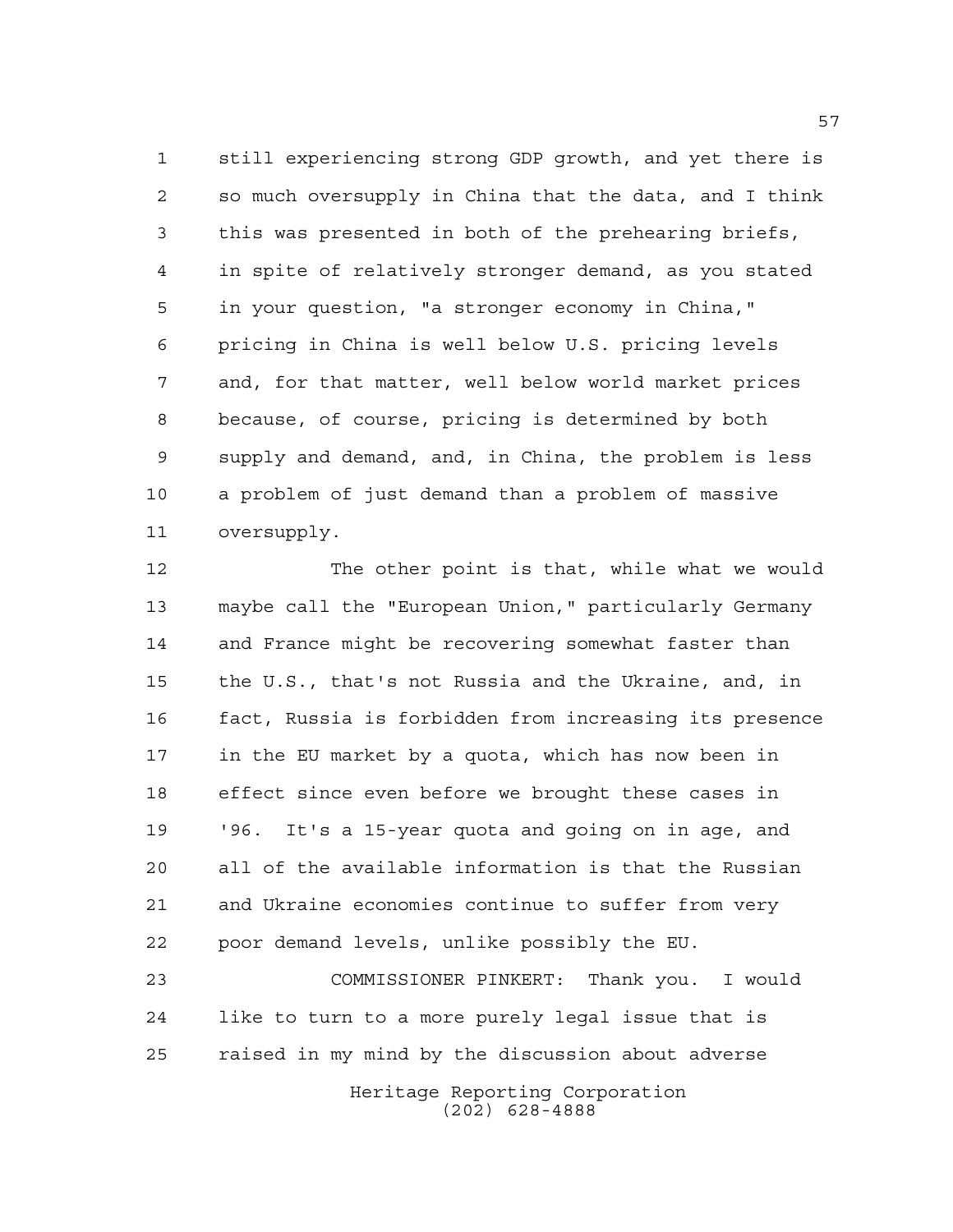inferences.

Heritage Reporting Corporation (202) 628-4888 In particular, I note the point you made about the Chinese participation in this review, and I'm wondering, if I resort to adverse inferences for China, then am I precluded from cumulating China and the other two countries? Mr. Price? MR. PRICE: Actually, we would submit that adverse inferences are appropriate against all three countries in this investigation. The subject producers that filed intentions to participate said that they were willing to participate in the review and provide information requested by the Commission to the best of their ability, and we would submit to you that the failures to file briefs and the failures to make themselves available to answer questions from the Commission is a failure to participate to the best of their abilities. In this investigation, we would submit that, in fact, adverse inferences are appropriate against all three countries. There is, at best, mild participation, in terms of questionnaire responses, from a handful of producers in two of the countries, and we would say that, under these circumstances, cumulation and adverse inferences are appropriate. MR. ROSENTHAL: Paul Rosenthal. First of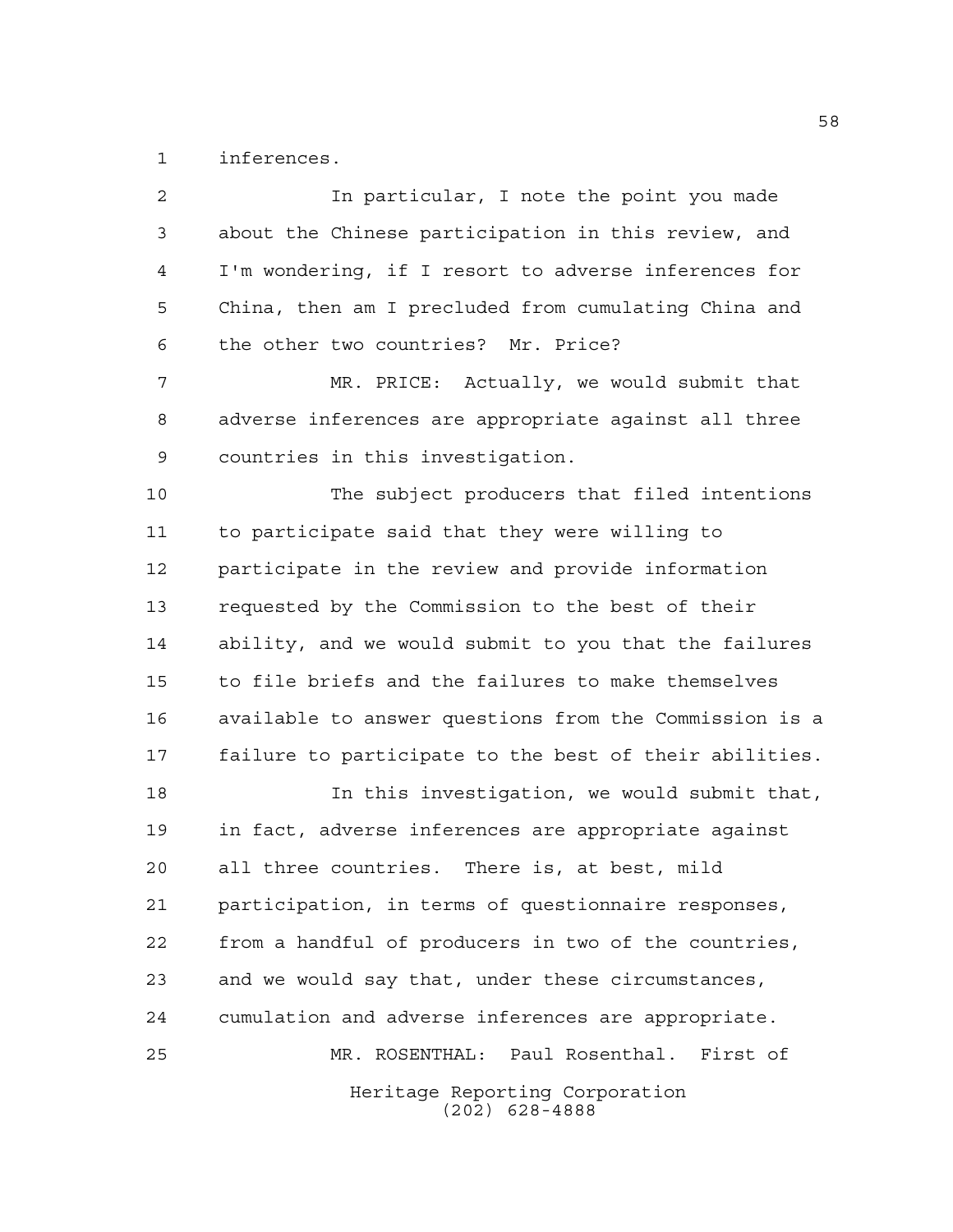all, what are "adverse inferences"? You're assuming, because they haven't shown up and presented information or evidence to the contrary and because they are not subjecting themselves to questioning or cross-examination that the information they would have provided would not have been helpful and would not have been any better than the information you're finding elsewhere. There is a lot of information on the record that we believe you should rely on that supports our case.

 When it comes to cumulation, in particular, though, I don't think you need to rely on adverse inferences there. The information in the record is strong to support cumulation. You cumulated in the original investigation, and it would be kind of a perverse application of the adverse inference rule to apply it here to, in effect, reverse the decision you made in the original investigations concerning cumulation.

 COMMISSIONER PINKERT: The specific issue that I'm trying to highlight is the issue of whether, in resorting to adverse inferences because of nonparticipation, one would thereby penalize those who are participating by virtue of the cumulation decision. Mr. Price?

> Heritage Reporting Corporation (202) 628-4888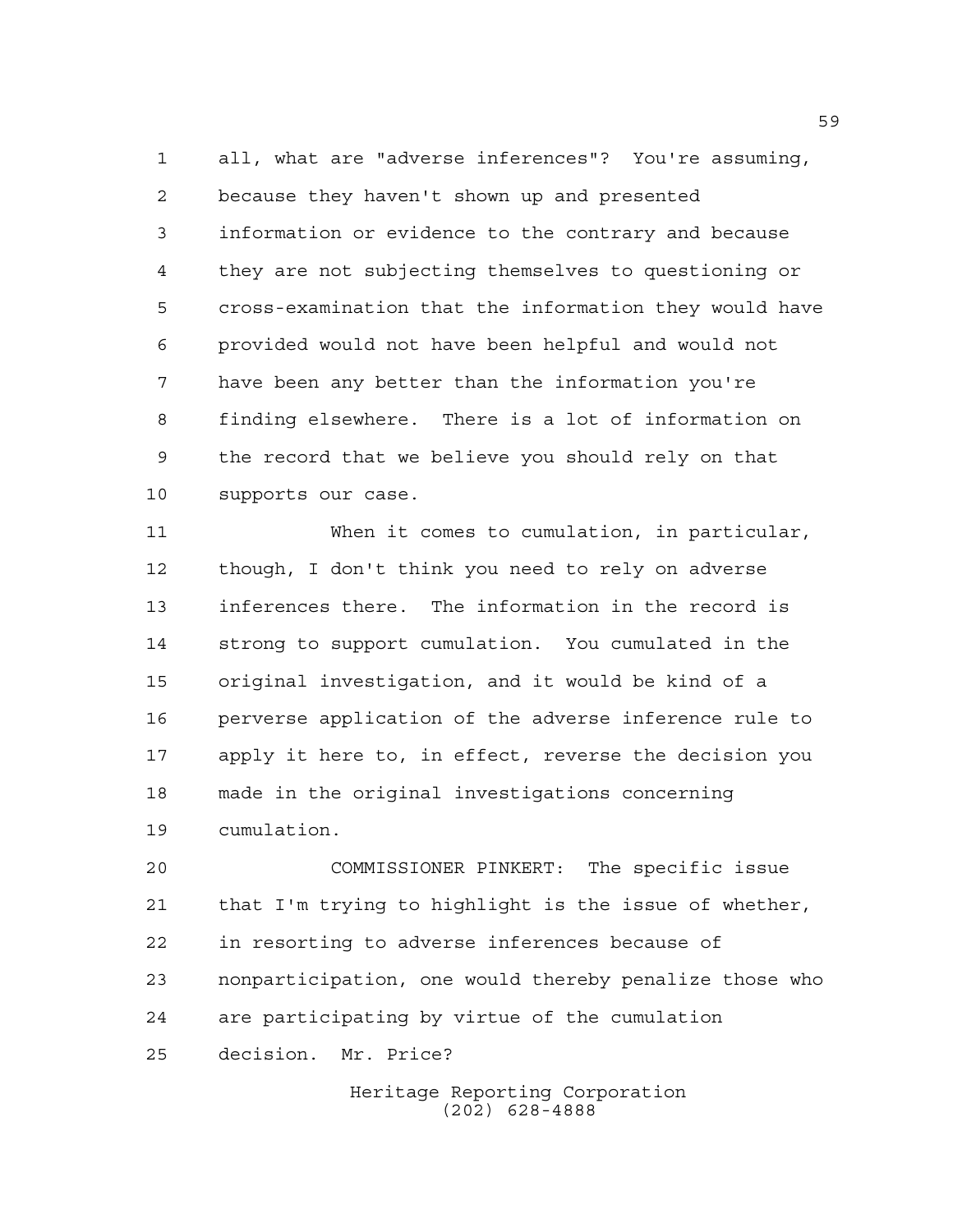MR. PRICE: And we've addressed this, I think, in other investigations, and we'll address it in more detail in our post-hearing briefs.

 Obviously, the Commission has been reluctant to apply adverse inferences in a way that would penalize participating parties in the context of when they cumulate, and, therefore, it's just proceeded on facts available, without using adverse facts available, when some parties are not participating and others are.

11 11 I would submit to you, in this case, the Commission has a fair basis for concluding that no parties are participating to the best of their ability or to reasonable abilities, and, therefore, while we should receive an affirmative determination whether or not adverse facts available are applied against all countries, at least, for Nucor, we do believe that adverse facts available are appropriate for all countries because none of the countries are really participating fully and to the best of their abilities in this investigation.

 MR. ROSENTHAL: I would like to add one more point. I understand how the Commission struggles sometimes when you have some people responding and others not, some participants responding. I get that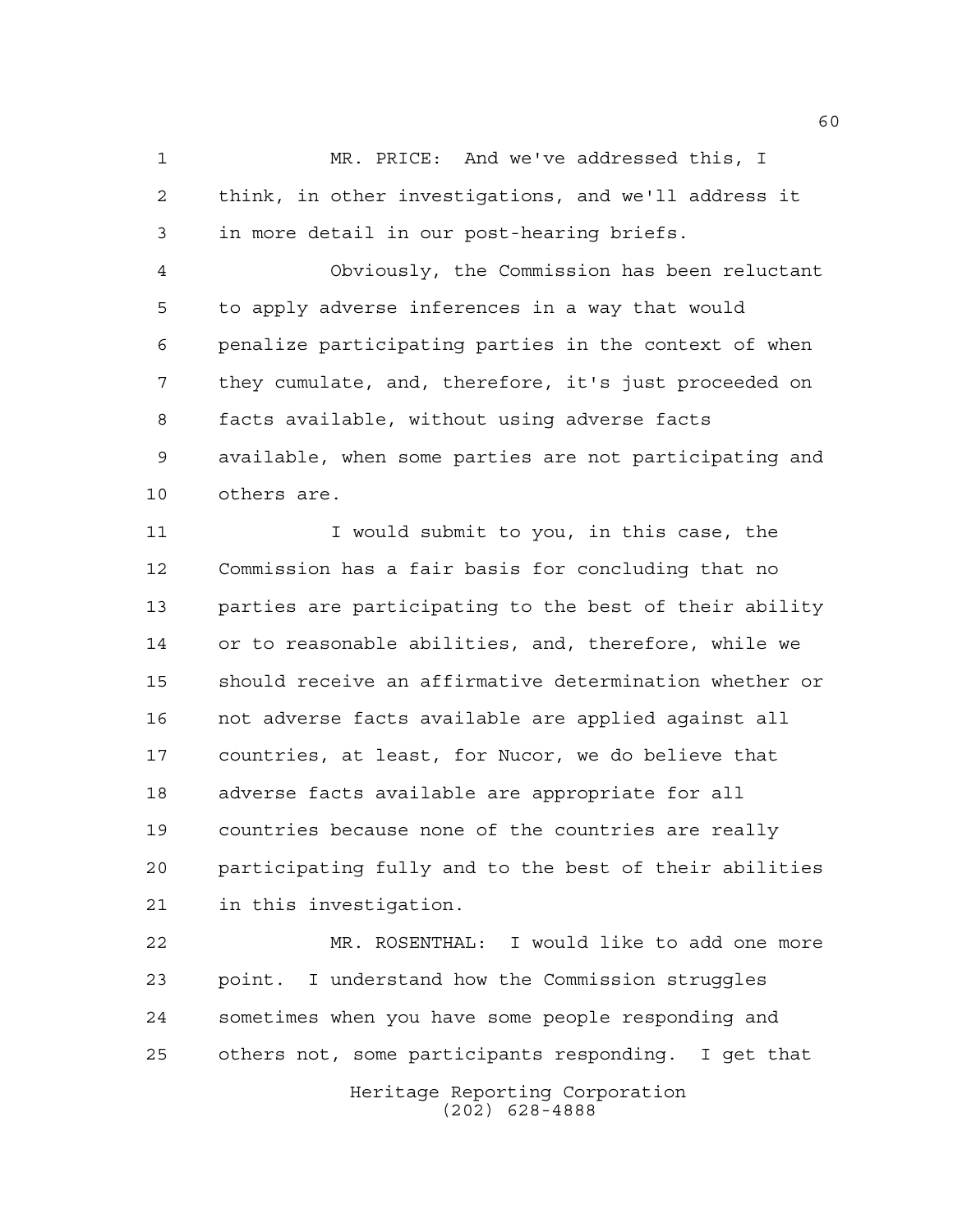part, but, first, I would like to agree with Mr. Price on his conclusion.

 The other part, though, is that I don't see how the situation is much different than any other situation. Let's take a tort case, where you take your victims as you find them, and, in this instance, it may be unfortunate, or not even in this case because you don't have anyone truly responding properly, but, in other cases where there are people making best efforts, and others aren't, that's unfortunate, but you can't effectively reward from the other side.

 As much as you are afraid to punish people, you can't reward the folks from industries who aren't showing up either, and, frankly, you don't have a choice but to use the adverse facts that are presented to you. Does that mean you don't actually do an analysis of what's available to you? Of course, not.

 You have to make a decision based on the record, and as much as I would like to have you rule from the bench and say, "The case is over because the other side didn't show up," we're not asking you to do that. We're asking you, though, to look at the facts in the light least favorable to those folks who haven't participated.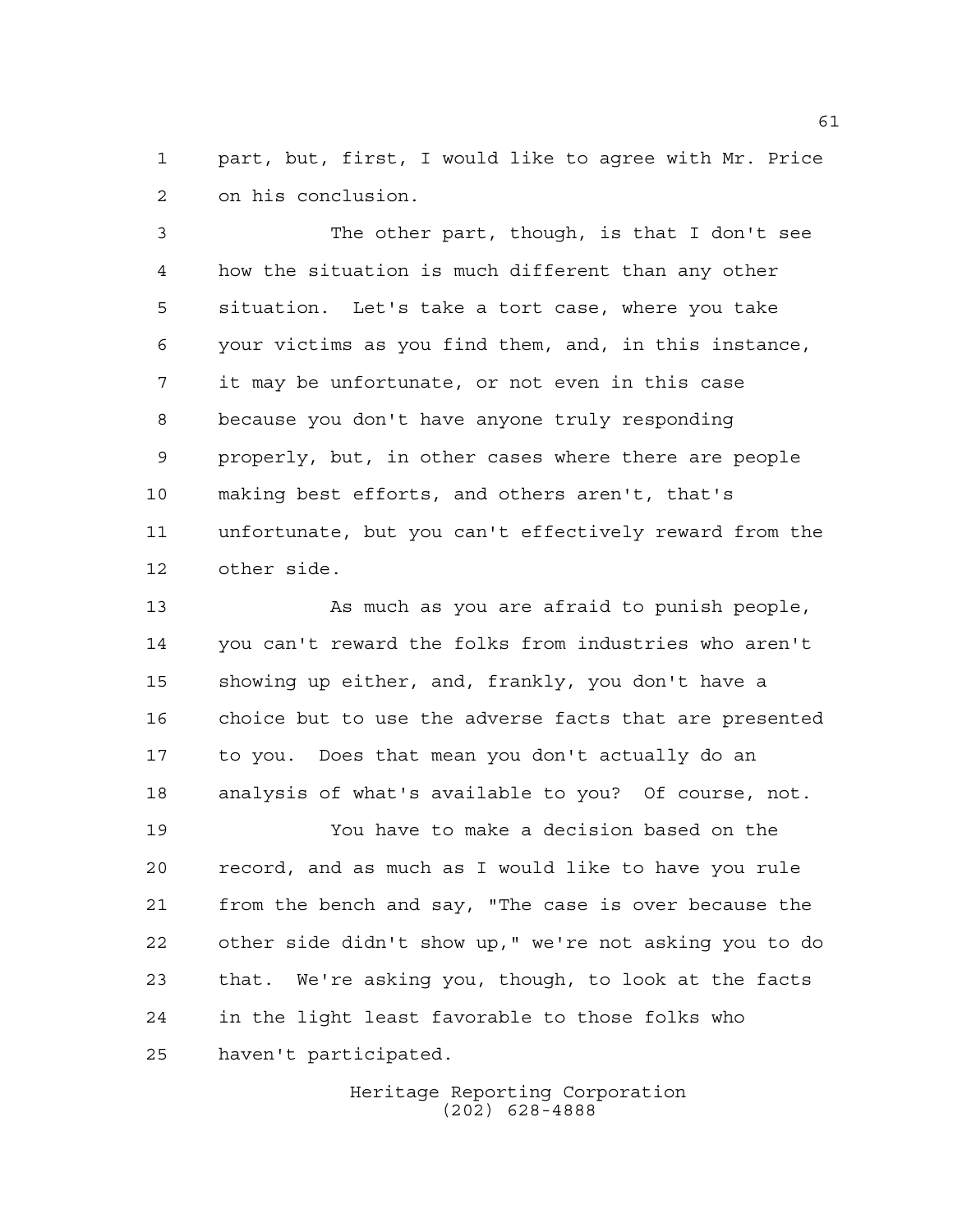COMMISSIONER PINKERT: One quick follow up on adverse inferences, and this is on a different issue than the Chinese participation that I've been referring to.

 What ought I do when, at the time of the notice of institution, a party indicates that it is willing and able to participate and respond to our questions, and then, later on, I found out that that party is not willing and able to respond to our questions. Is that a particular problem in these sunset reviews, and how should I respond to that?

Heritage Reporting Corporation MR. SCHAGRIN: Commissioner Pinkert, this is Roger Schagrin, and, yes, unfortunately, the Commission has faced this in the past, and I'll finish briefly. I see your red light is on. But as you put out notices and review your procedures for sunset reviews, at least some of us have suggested that the Commission avail itself of an opportunity to revisit its decisions on expedited versus full reviews because I think it would be particularly appropriate for the Commission to revisit its decision to make a full sunset review when it's based on parties on both sides -- in this case, on the Respondents' side -- filing substantive comments and saying, "We're going to participate. Here's our initial arguments, and we're

(202) 628-4888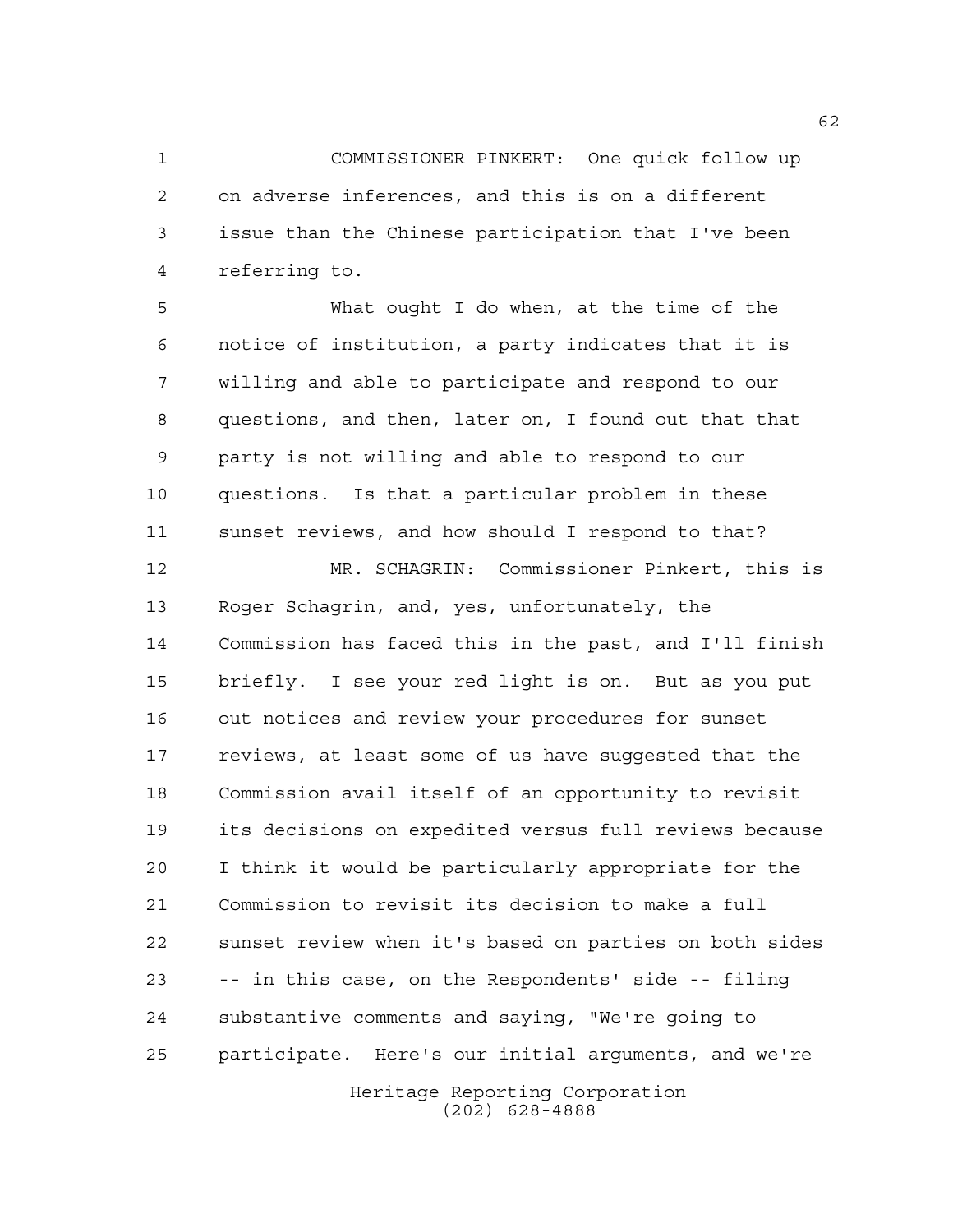going to participate fully in this proceeding," and, later, they essentially double-cross the Commission by not participating fully in the proceeding, and I think this Commission, as we all know, has very precious resources, in terms of time, for investigations and reviews.

 I think it would be perfectly appropriate for the Commission to look at its sunset procedures and see if it could avail itself of an opportunity to revisit its decisions on full-versus-expedited reviews if parties change their position after you've decided to pursue a full review.

 COMMISSIONER PINKERT: Thank you. I'll come back to that on the next round.

 CHAIRMAN ARANOFF: I was going to start out with some data questions, but I decided instead to go, you know, right to the ones that I think are the most interesting.

 We have the benefit, in these reviews, of 15 years of uninterrupted data from the domestic industry, and these data, as some of the witnesses mentioned this morning, show that the last five years have been highly profitable ones for the domestic industry, certainly relative to the years going back to 1994, for which we have data.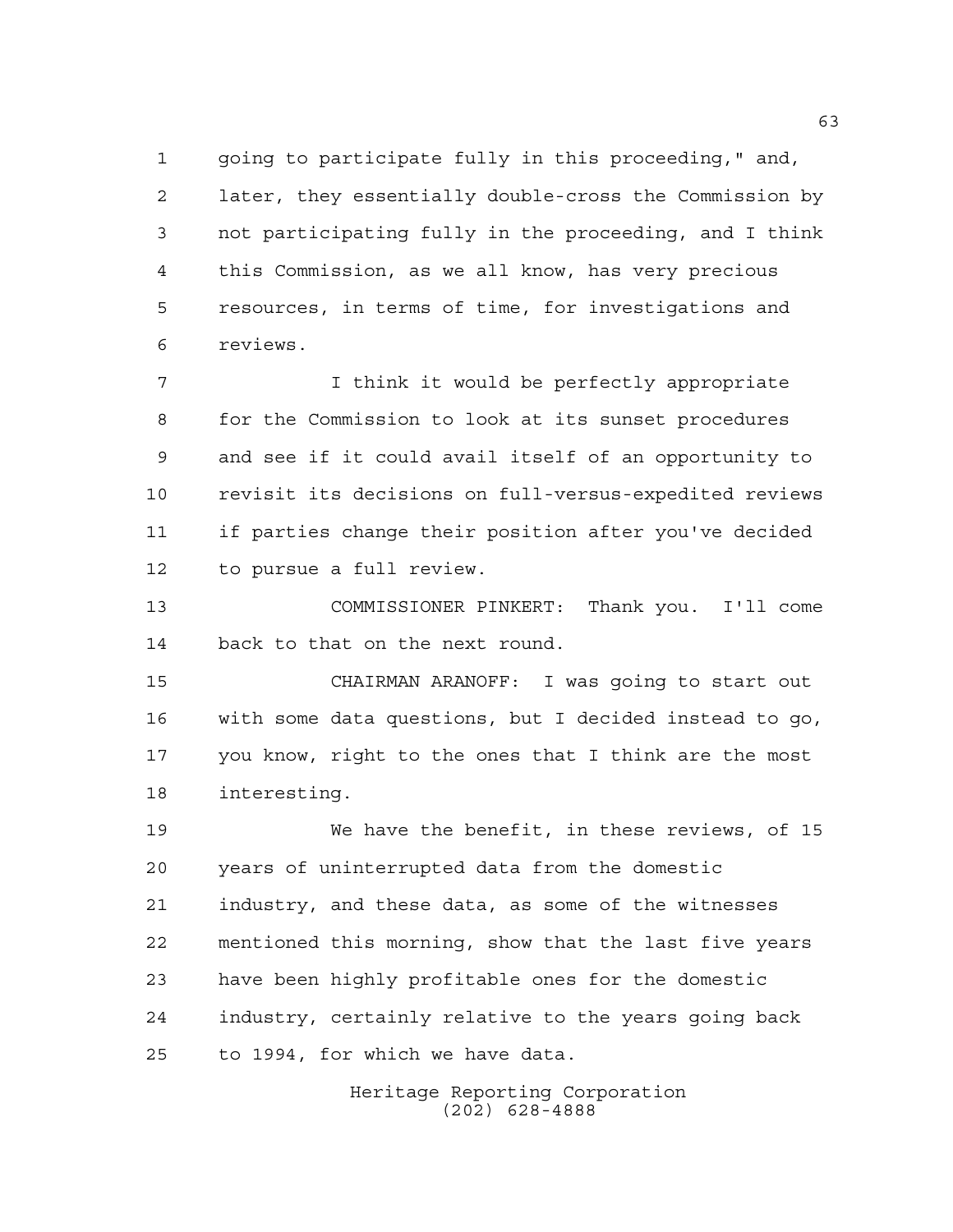How should we weigh those five really excellent years against the most recent six months' showing what has been described this morning as "break-even performance," and, in particular, I guess there are two things that I'm interested in.

 One is the extent to which those profits that were achieved during those years are available to help weather a rough period like the current one or whether they have already either gone to shareholders or been invested in new equipment, and also how much weight we should give to declines in capital spending in the most recent period, given that capital spending was quite robust in the past five years.

 MR. BOHN: Chairman Aranoff, in response to that question, a couple of things come to mind.

 First of all, in a comparison of the last five-year period against the six-month period that you referenced, I think also, certainly, you talked about a 15-year history. You can see that it was a industry that was fairly well devastated by illegally dumped steel, and, in fact, we would make the point that the orders that were put in place, certainly coupled with some improvement in demand, allowed the industry to claw its way back to health, and certainly the concern is what happens moving forward, a five-year period of

> Heritage Reporting Corporation (202) 628-4888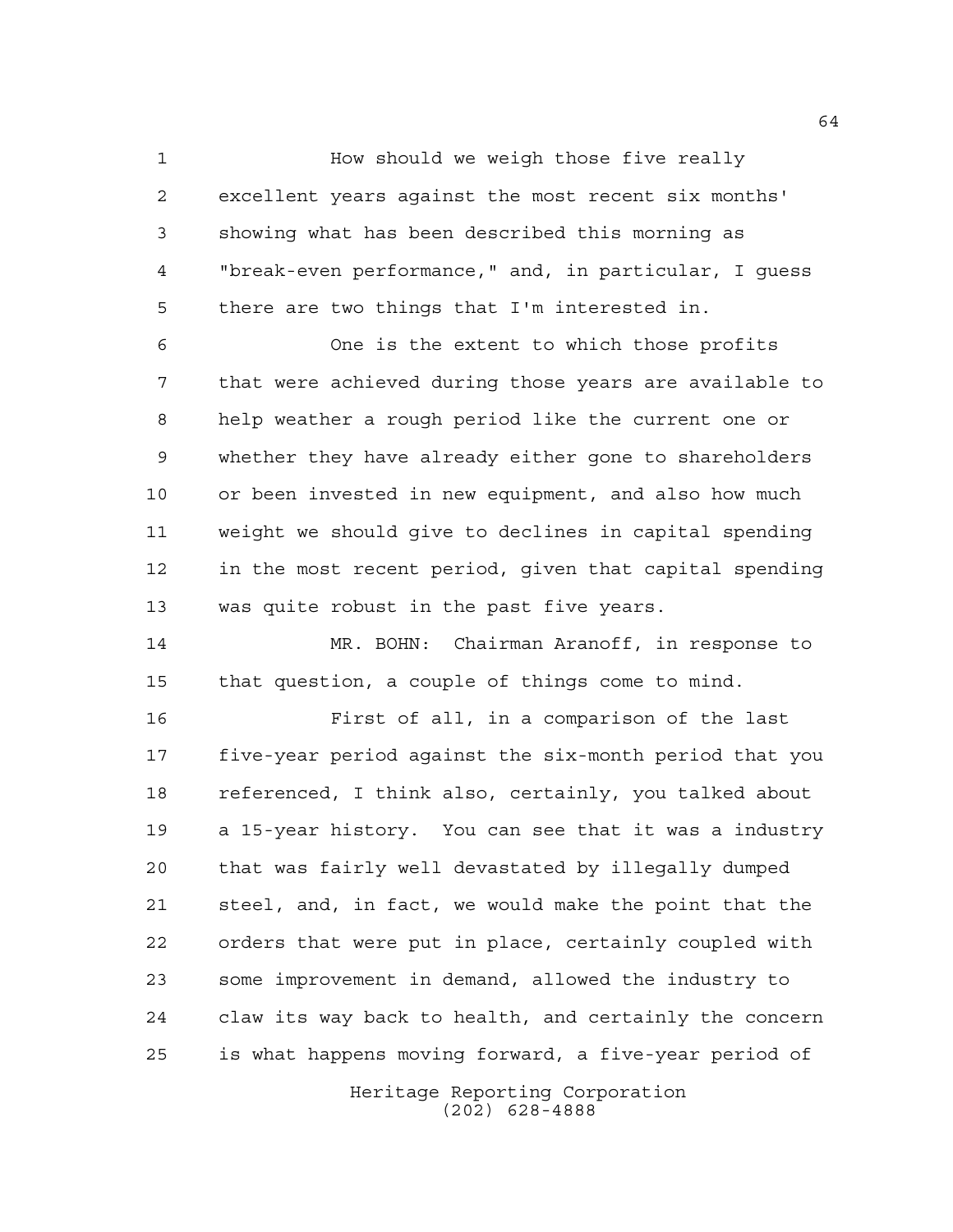healthy profits against really what most of us that have been in the business for decades understand has been a very tough environment all along.

 So, certainly, the orders in place had their intended effect. It allowed for fair trade and allowed us the opportunity to, again, make our balance sheets more healthy, to be able to pay profit sharing to our employees, to be able to also certainly return, for the first time in many years, return to our shareholders an adequate dividend.

 So we certainly, again, would suggest that we need the orders in place as we look forward in an environment that looks to be very, very difficult for the foreseeable future.

 MR. BRITTEN: Thanks. David Britten with SSAB. I would just add to that the plate business, we are really a transformative industry. We take raw materials, transform them, and make plate to service our customers, and it's a cyclical business. That's what we tell our shareholders, people that invest in our companies.

 What we have seen, clearly, in this business is that the domestic industry has benefited, quite frankly, from the activities in China and around the world and their huge growth. It's really one of the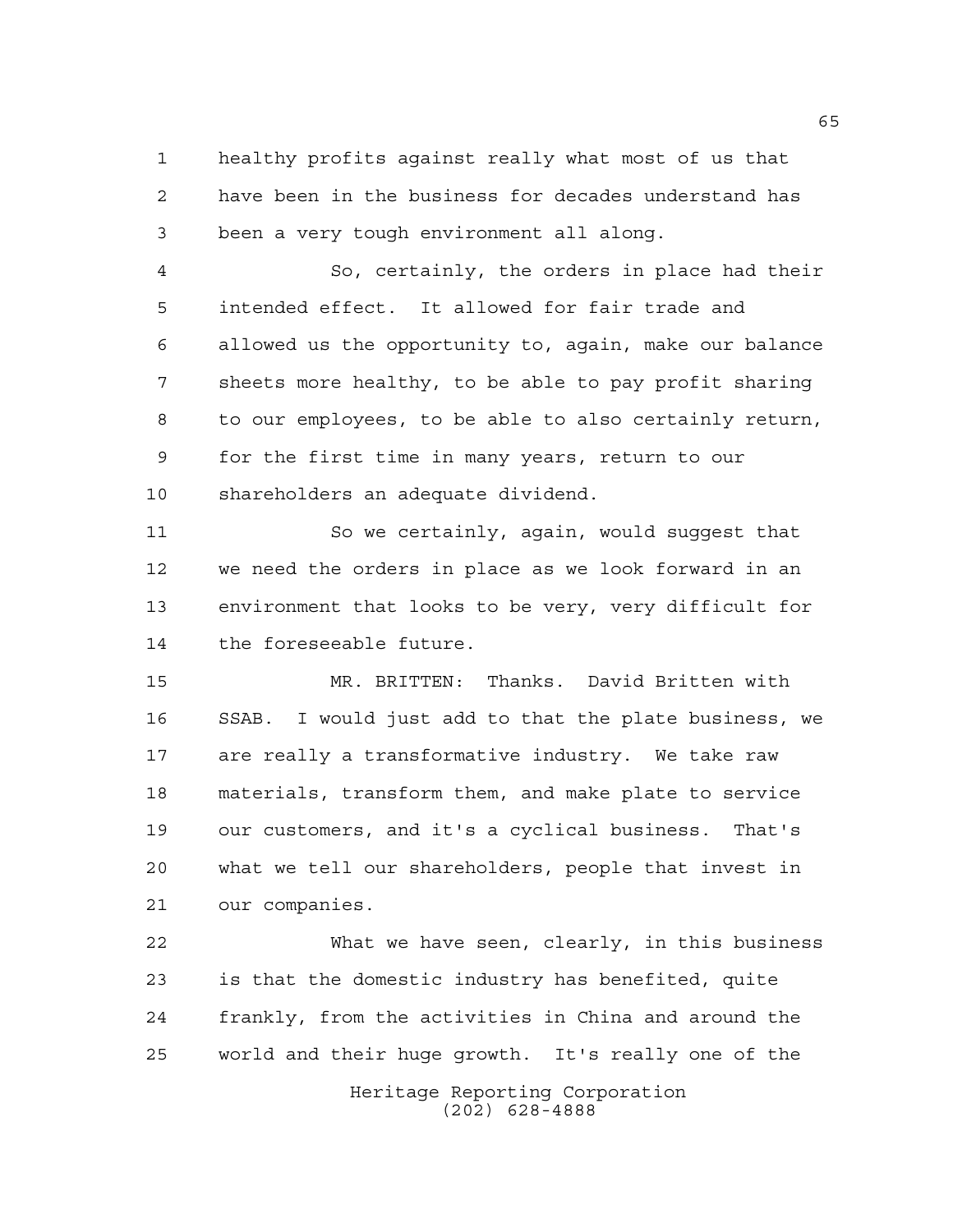laws of very large numbers, and this growth has driven the growth of our customers. Yellow goods manufacturers, like Kamatsu or Caterpillar or these kinds of companies, they, in fact, export heavy equipment overseas for mining applications and all that sort of thing.

 We're on a very big cycle, benefiting from that growth, but, again, it's a cyclical industry, and we are now clearly in a very, very low point in the cycle, and, quite frankly, we don't know, and our customers can't tell us when, in fact, it will return.

 CHAIRMAN ARANOFF: Okay. Does anyone want to go to the specific question of what has been the fate of the profits from the last five years?

 MR. BRITTEN: David Britten again. I can add to that. Profits are returned as dividends to shareholders. We, as well, have loans to make. We talked about buying and selling of companies and all of this happening. So there's loans out there to be paid and that sort of thing.

 There has been substantial Cap X. We went through, in the bottom part of the cycle, we went through periods of underspending in our facilities, and so there was a lot of pent-up demand in each one of our facilities for projects to bring the equipment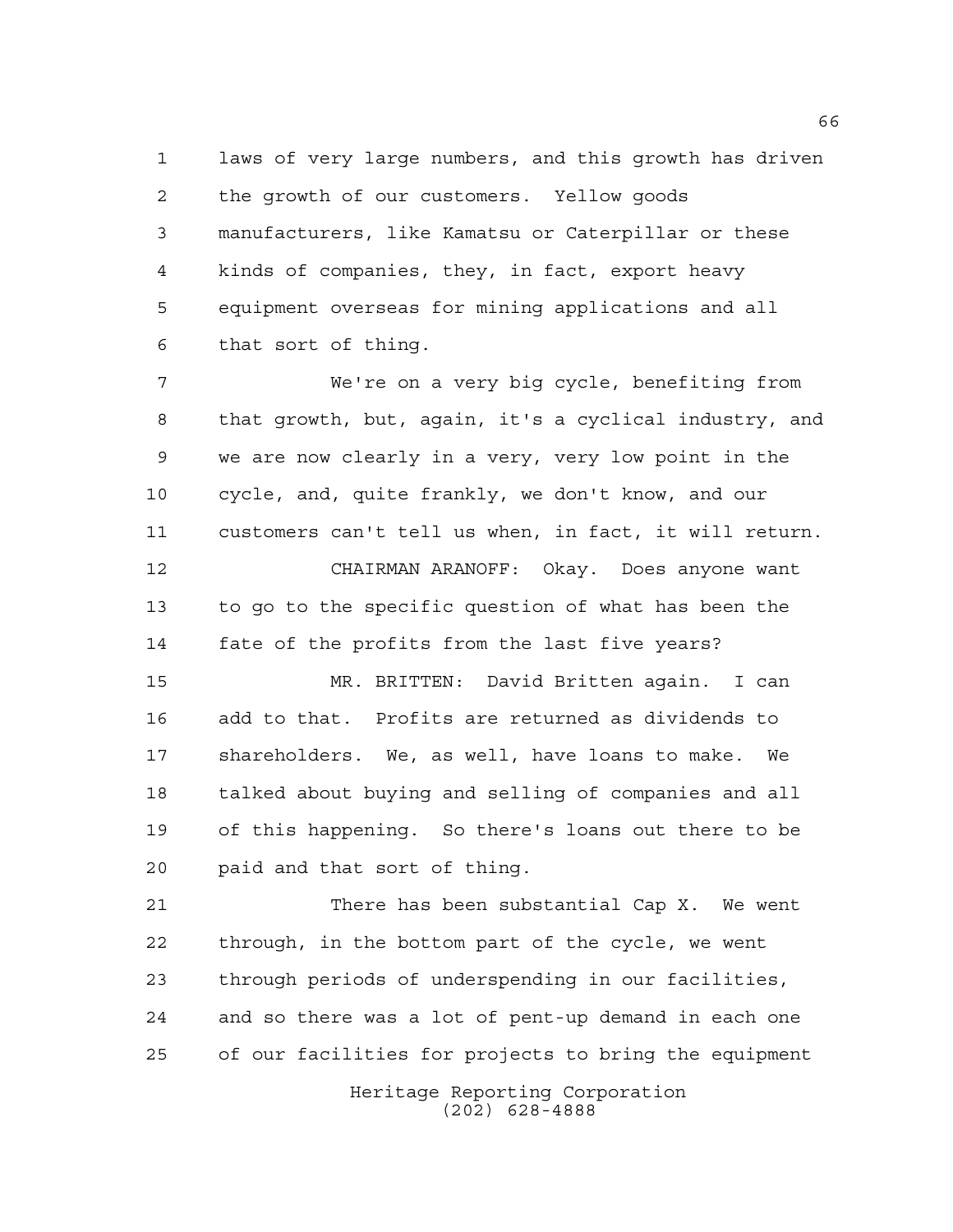back up to a better state of repair.

| $\overline{a}$ | MR. INSETTA: This is Bob Insetta,                      |
|----------------|--------------------------------------------------------|
| 3              | ArcelorMittal. I would say that, as an example of      |
| 4              | where some of the profits went, as the market was      |
| 5              | heating up, we elected to reopen a plate mill and      |
| 6              | spent millions of dollars doing that to meet market    |
| 7              | demand. That's just one example of some of the         |
| 8              | capital spending that we have done over the last       |
| 9              | several years in order to have the ability to meet the |
| 10             | demand in a hot market, and we did that.               |
| 11             | The other thing I would say is that when you           |
| 12             | look at the last five years or four years in the       |
| 13             | context of the previous 30, certainly, most of that    |
| 14             | 30, we were losing money or breaking even. I think     |
| 15             | what will be interesting is, as we look forward in the |
| 16             | next 30 years, how we will view this period of         |
| 17             | operating at 35 percent of capacity.                   |
| 18             | It wasn't too long ago that we were trying             |
| 19             | to make money at 50 and 60 percent of capacity and     |
| 20             | survive. We're now talking about 35 percent of         |
| 21             | capacity, and, as was mentioned a minute ago, the      |
| 22             | outlook for next year and the year after, it's not     |
| 23             | good. So, therefore, I think, in the context of the    |
| 24             | full picture, these operating levels are going to be   |
| 25             | very low, and the profits are just going to be very    |
|                | Heritage Reporting Corporation                         |

(202) 628-4888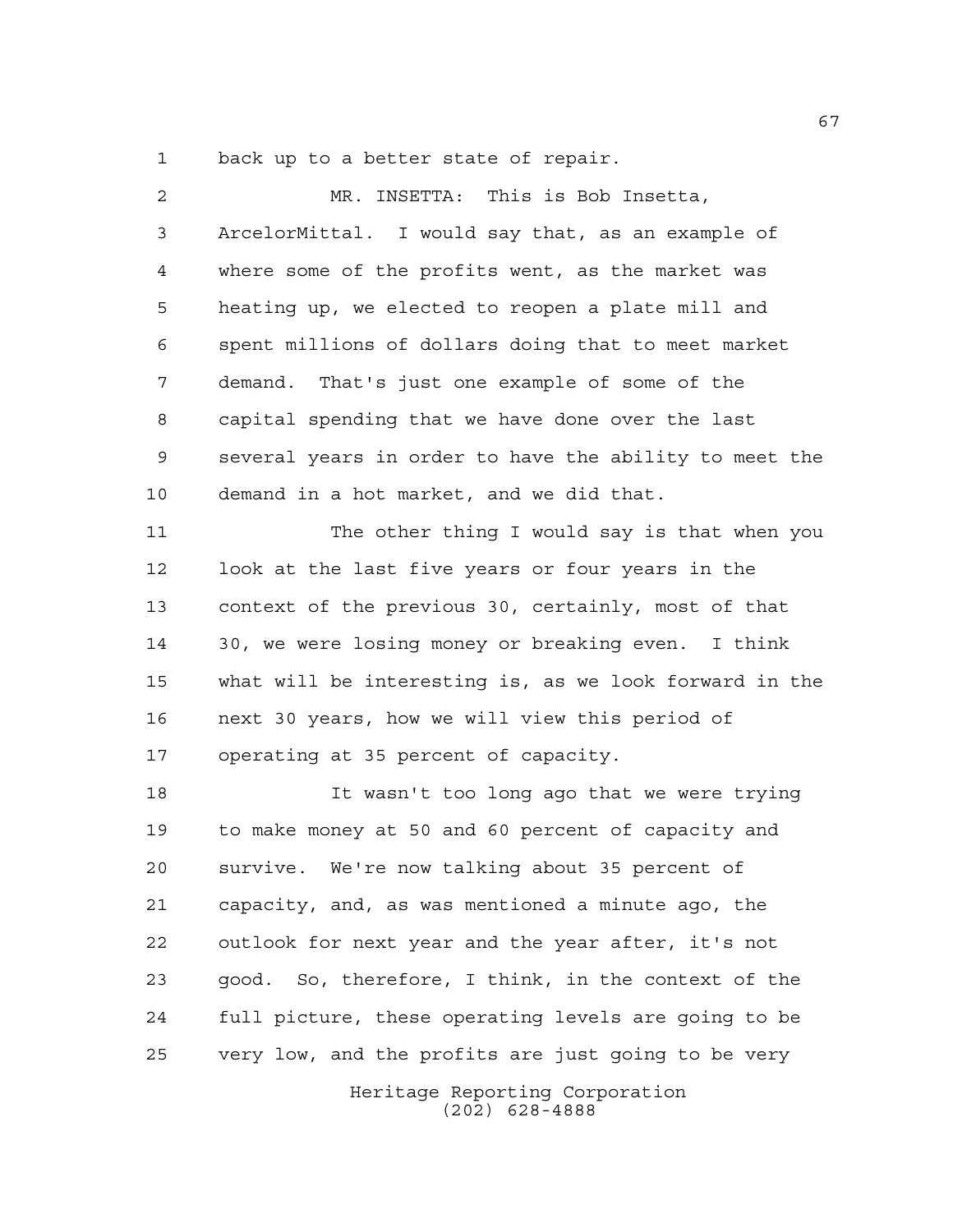difficult to come by.

| $\overline{a}$ | MR. ROSENTHAL: Chairman Aranoff, if I may              |
|----------------|--------------------------------------------------------|
| 3              | kind of restate your question, because I think it's,   |
| 4              | obviously, crucial here, the idea is that -- you said  |
| 5              | "weigh," but I think you mean, does the five years of  |
| 6              | good profitability and investment somehow make the     |
| 7              | industry not vulnerable going forward as you're trying |
| 8              | to project what's going to happen in the future?       |
| $\mathsf 9$    | I think that the answer here is that as good           |
| 10             | as those years were, this industry is still extremely  |
| 11             | vulnerable, and that, in fact, as great as those years |
| 12             | were before, this cliff that the industry has fallen   |
| 13             | off is steeper and more dramatic than anything that    |
| 14             | the industry has seen.                                 |
| 15             | I think that these businessmen who have been           |
| 16             | here for 30 years or more are experiencing something   |
| 17             | that they have never seen before. A lot of them have   |
| 18             | no idea how things are going to go, but nothing that   |
| 19             | they have seen in the short-to-medium, next-couple-of- |
| 20             | year timeframe gives them any room for optimism.       |
| 21             | So when you talk about squirreling away the            |
| 22             | money to get through this downturn, no one can say,    |
| 23             | "Yes, that's going to happen or likely to happen,"     |
| 24             | because this is a bigger and more sustained drop than  |
| 25             | anyone has seen.                                       |
|                |                                                        |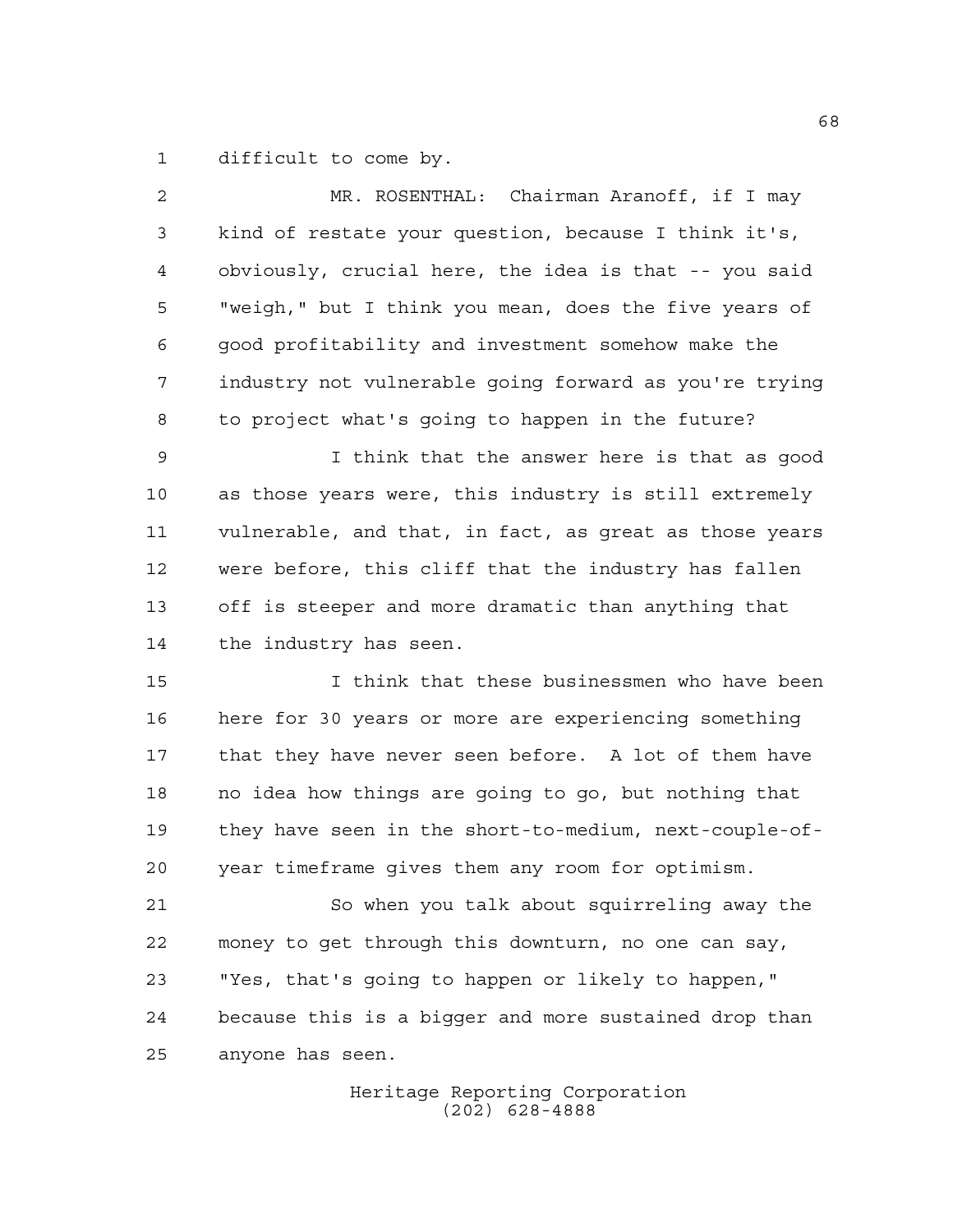This industry is vulnerable, and there have been layoffs, and there can be more unless there is a turnaround, and if you're trying to project what will happen if these orders are revoked, which is, I know, what you're doing, can you imagine the unused capacity coming here, unrestrained by the disciplines of these orders?

 Unfortunately, the gentlemen here for the union and for the companies can anticipate that, and they don't like that future.

 MR. CONWAY: Chairman Aranoff, we have a perspective on profits, too, and we want to watch closely where they go.

 In the last labor agreements we did -- we have a long history with this union, a long history, through all of the misery of it, and using the 201 17 period to try and build the industry to come forward. Profits then became a significant portion of how we were going to try and restructure both the workplace, from an incentive viewpoint, and how we were going to pay for our legacy.

 So our profit streams connected to these major steel companies have gone to the --, as we've experienced a lot of times to the Commission, how crucial that is, but, additionally, we have bargained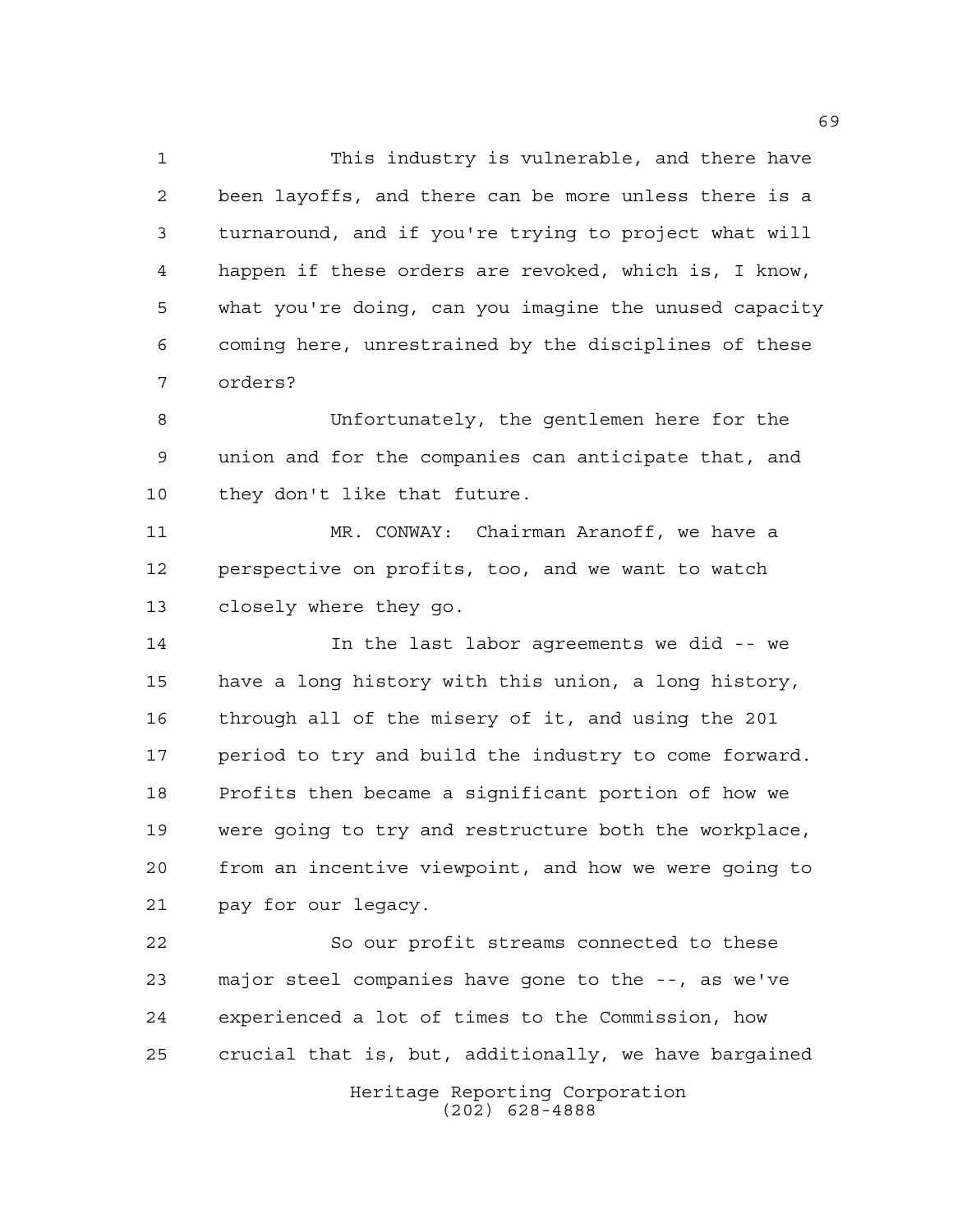in the last labor agreement \$3 billion each for U.S. Steel and Arcelor into Cap X, and that's hit a wall.

 Now, I can call meetings with them and scream and yell about, "Where's my three million bucks?" and we'll just sort of both look at each other and try and figure out where that might come from, but that sort of really has stalled, and if we don't get that back on track, we will eventually cycle back to where we were.

 We had pretty good profit-sharing payments from some of the active employees at some of the locations during the life of it, but a lot of that was sort of tied to how big our legacy was in a particular company so it's not kind of level as one would expect. A lot of times we sort of deferred more towards legacy and kept less. There was maybe five or six dollars an hour, on average, over that period of time that is 18 gone now and was real money to people.

 CHAIRMAN ARANOFF: Okay. I appreciate that, and I'll come back to this in my next round.

Vice Chairman Pearson?

 VICE CHAIRMAN PEARSON: Thank you, Madam Chairman.

Heritage Reporting Corporation (202) 628-4888 Welcome to all of you on this panel. I'm just delighted to see that people are willing to come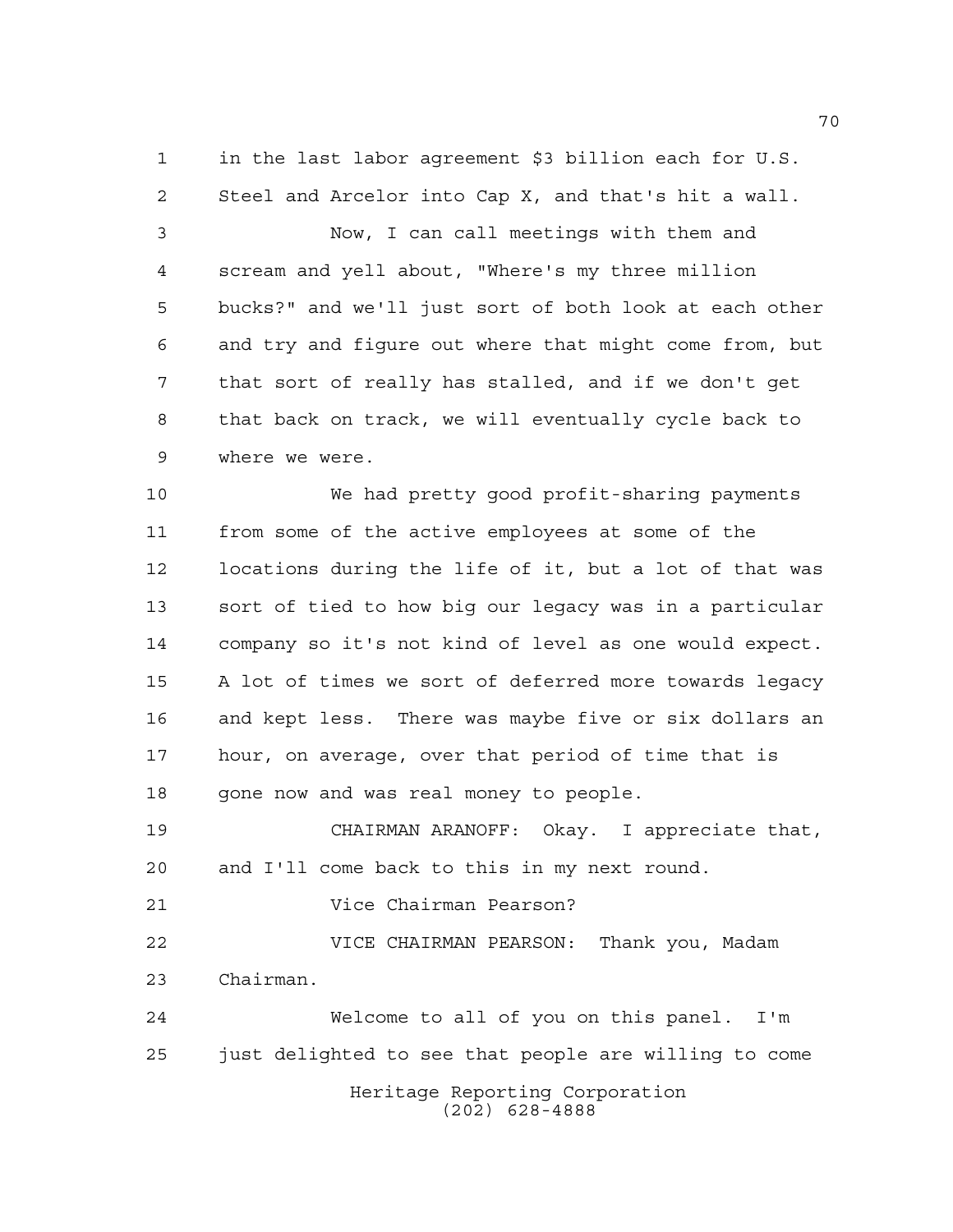to Washington in September to talk about something other than healthcare.

 After six years on the Commission, this is really the first time that I've been able to participate in a steel case in which demand is truly dismal, as was said earlier. You know, the cut-to- length plate industry really has done quite well since Commissioner Lane and I showed up at the Commission. If you look at the "C" table, it lays out very clearly that the industry has had a nice run while we've been here. It's an interesting correlation. At this point, I'm not prepared to take the next step and argue that there is a causal nexus. Commissioner Lane, if you have any thoughts on that -- COMMISSIONER LANE: (Off mike.)

 VICE CHAIRMAN PEARSON: That's probably proof that there is no causal nexus right there because I'm not sure that there is anything that we can do to ensure profitability. Oh, well, let's see. I actually did have questions here, too, but it gets to that issue.

MR. SCHAGRIN: I'll second that motion.

Heritage Reporting Corporation (202) 628-4888 How should we view the business cycle in the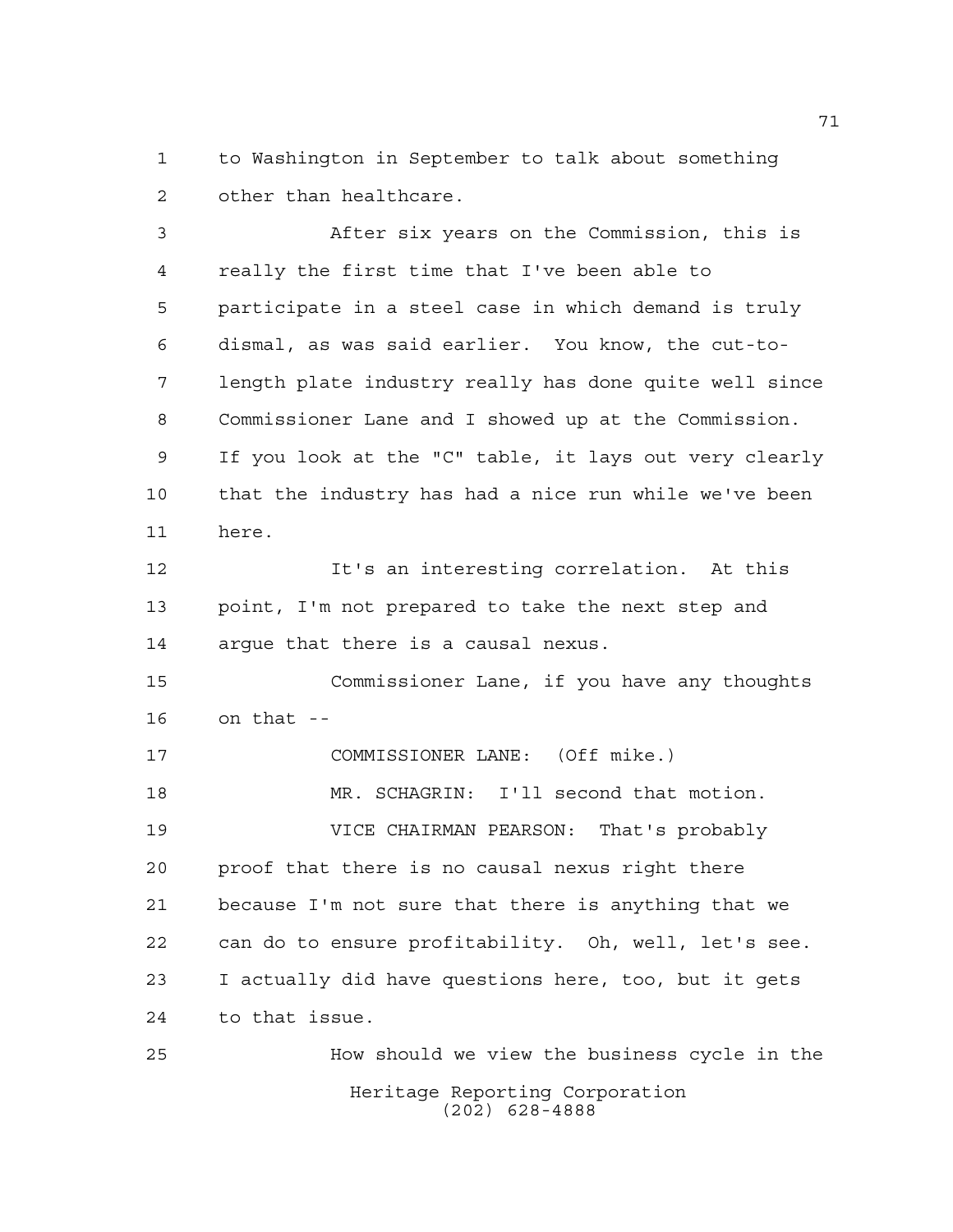context of these investigations? I've always had this love-hate relationship with the language in the statute that we should look at impact within the context of the business cycle distinctive to the affected industry.

 Tell me about this business, the cycle that we're in now. Does this recession represent a downturn in the normal business cycle, or is it some unpredicted event that cuts across the business cycle? How should we understand it?

 MR. BLUME: Commissioner, Rick Blume, Nucor. I would answer that question in a couple of ways. Certainly, from the market standpoint, we look at a number of cycles -- it's not just the economic cycle; it's the inventory cycle -- and I think, in this case, it goes much deeper than that, and certainly we've seen an economic collapse in global steel demand. I can remember, last fall, watching as blast furnace after blast furnace was coming down, and production was being cut.

 So I think the financial collapse, while I agree with my colleague, it remains a cyclical business and always will be, and we have to manage to that, this economic collapse is a major event that has really cut the legs out from underneath our operations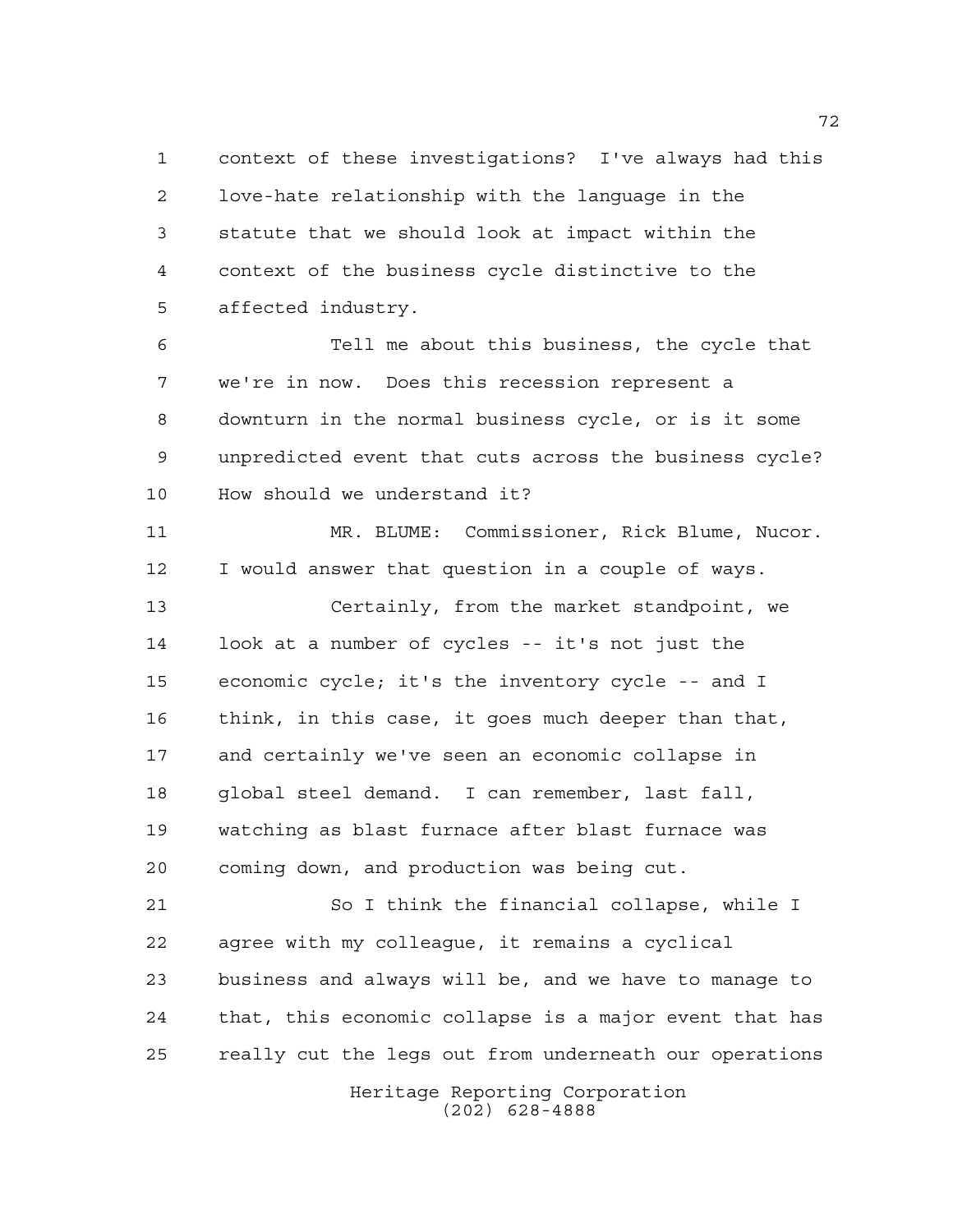and certainly our employees.

| $\overline{a}$ | So, in my view, it's more than a business              |
|----------------|--------------------------------------------------------|
| 3              | cycle. It's certainly dealing with, frankly, a global  |
| 4              | economic meltdown. So I think we have to look at it    |
| 5              | in that context and can't simply say, well, it's the   |
| 6              | standard cyclical downturn that we see in the steel    |
| 7              | business. It's certainly much more than that.          |
| 8              | VICE CHAIRMAN PEARSON: Other observations?             |
| $\mathsf 9$    | MR. WHITEMAN:<br>Yes.                                  |
| 10             | VICE CHAIRMAN PEARSON: Mr. Whiteman?                   |
| 11             | MR. WHITEMAN: Thank you, Commissioner. I               |
| 12             | would simply like to add to Mr. Blume's statement that |
| 13             | the magnitude of the financial collapse and the impact |
| 14             | that we have seen on all of the major plate-consuming  |
| 15             | sectors that have been mentioned to you today is       |
| 16             | unlike anything that we have seen. So I think the      |
| 17             | uncertainty of the future -- I don't think we have     |
| 18             | anything out there that would give any indication that |
| 19             | these conditions are going to improve in the near      |
| 20             | term.                                                  |
| 21             | VICE CHAIRMAN PEARSON: Mr. Britten?                    |
| 22             | MR. BRITTEN: Yes, David Britten. I would               |
| 23             | just add that, with GDP drops that we've seen in this  |
| 24             | recessionary cycle really around the world, of course, |
| 25             | the plate business is one that's very capital goods    |
|                | Heritage Reporting Corporation<br>$(202)$ 628-4888     |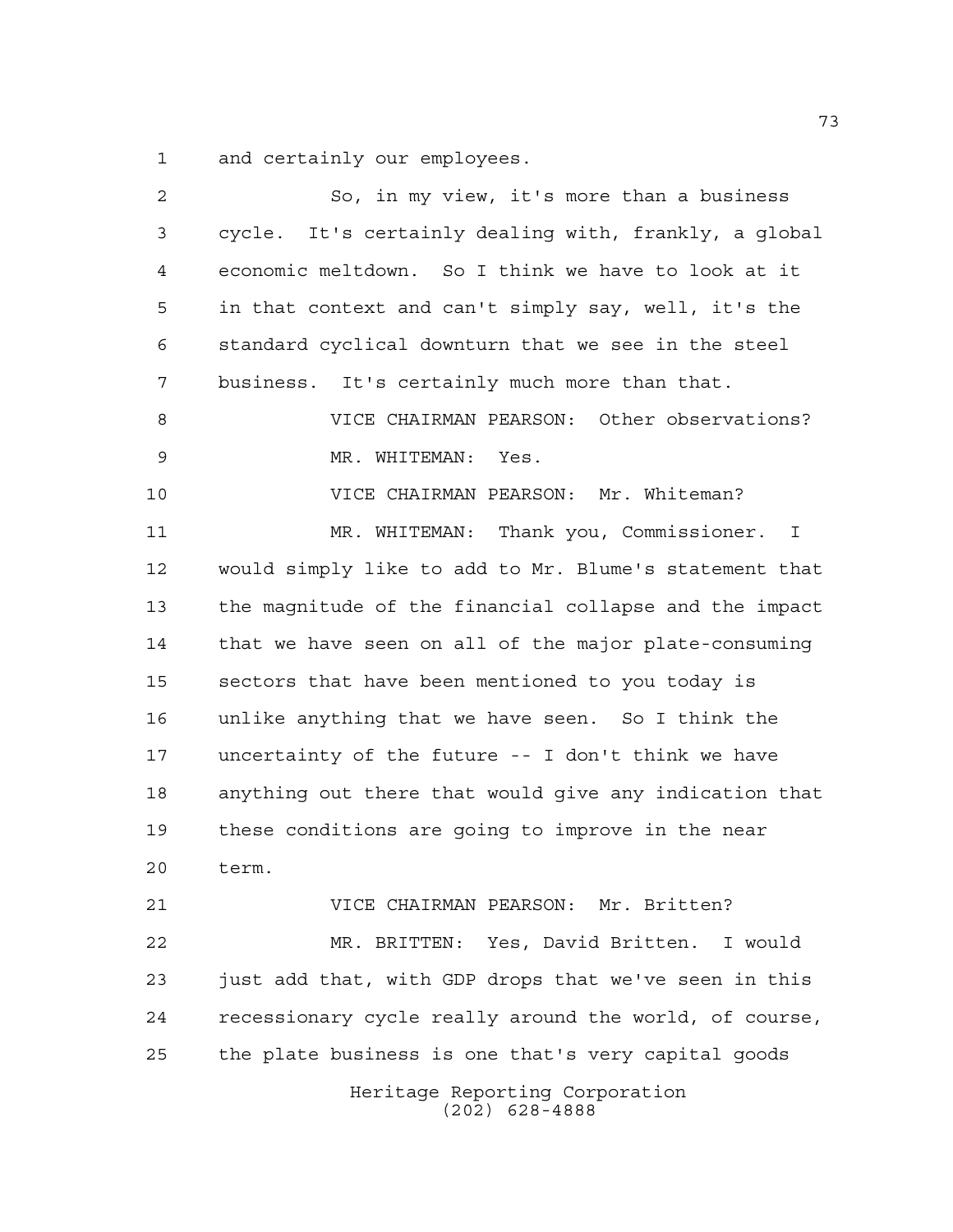intensive, and there is a real multiplicative effect. So if the GDP drops by X percent, the impact on our business is multiplied much greater than that. So we see a huge drop.

5 The other thing is the way the supply chain works. When this business cycle is going at a high level, consumers of product, middle men, steel service centers, et cetera, they kind of bulk up on their inventories, and then, as the cycle drops, you have this wave of product that needs to get itself out of the supply side, and we're kind of the tail of the dog, if you will. We're at the back and whipsawed. So we get hit very, very heavily in these situations.

 Again, our company, SSAB, we do business in 45 countries around the world, at least, and supply plate products, et cetera, out of Sweden and some out of North America here, and, quite frankly, it's hit our business all across the world.

 VICE CHAIRMAN PEARSON: Well, given that demand, for several years, in the United States for plate had been quite strong, if we come out of this steep recession, is there a reasonable probability that we can see consumption of plate in the United States bounce back fairly quickly to levels that we had seen in 2007 and 2008?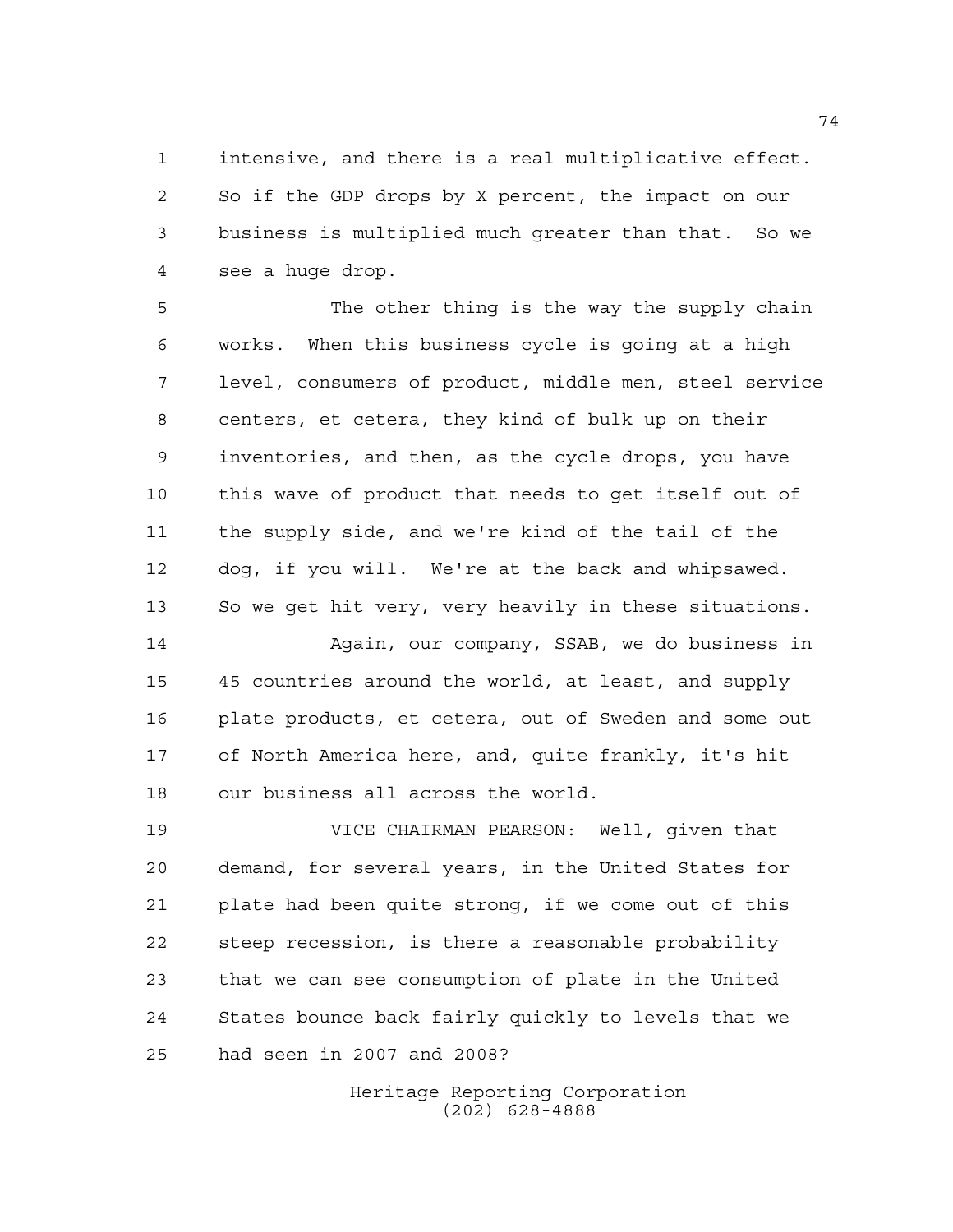MR. BRITTEN: David Britten again. We don't know when, in fact, business will return. Clearly, we're hopeful that there is not a destruction of demand domestically.

 The real issue, though, here before us is, what, in fact, will the suppliers in Russia, Ukraine, and China do in a circumstance where they see opportunities to send products our way? If history repeats itself, they certainly will.

 The Ukraine, of course, their steel industry is built on an export model, clearly. The Russians have excess capacity. The Chinese have a tremendous amount of excess capacity, we've heard in the testimony, and that material simply will come, and it will arrive and be sold at dumped prices, clearly.

 MR. BLUME: Commissioner, Rick Blume. I would also add a couple of points to that.

18 As we look at some of the key end-use markets for plate, the reality is that a number of those markets have not yet bottomed, so, you know, obviously everyone is hopeful for a recovery, but the reality is, is the worst may not be behind us. Certainly, in nonresidential construction and some of the other key markets that we are very involved in suggest that they have not bottomed and may not bottom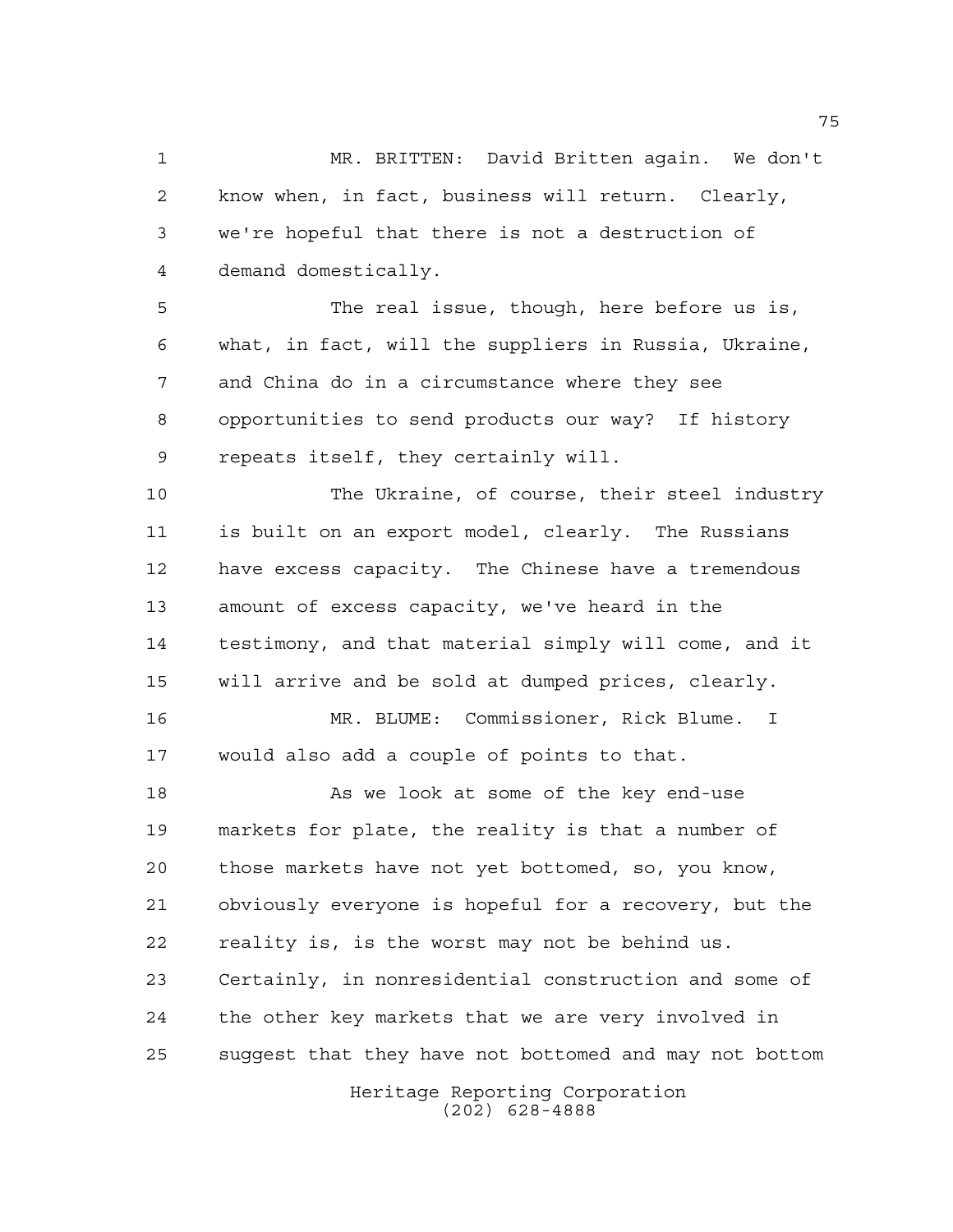for another year or so.

Heritage Reporting Corporation (202) 628-4888 So it's really very difficult to look forward and anticipate a spring-back type of recovery, and I can tell you certainly from our planning standpoint, whether it's Cap X or our marketing plan, we are not planning for that bounce back. We just don't see it, and we don't expect it. MR. WHITEMAN: Commissioner, I would just add that we simply do not see demand coming back for a number of years. VICE CHAIRMAN PEARSON: Mr. Insetta, I don't mean to be ignoring you in the second row. Would you comment? MR. INSETTA: Bob Insetta. I think my colleagues have stated it a couple of times. The data we look and the customers we talk to and the markets we examine, coupled with, or even caused by, the credit situation we're facing; we don't predict any change until at least 2012, and, at that point, it will be slow growth. We think we're in this soup for a while. Again, I get back to, the job we have now is trying to learn how to make money at 35 to 40 percent of capacity, and that's the challenge. VICE CHAIRMAN PEARSON: I've never been any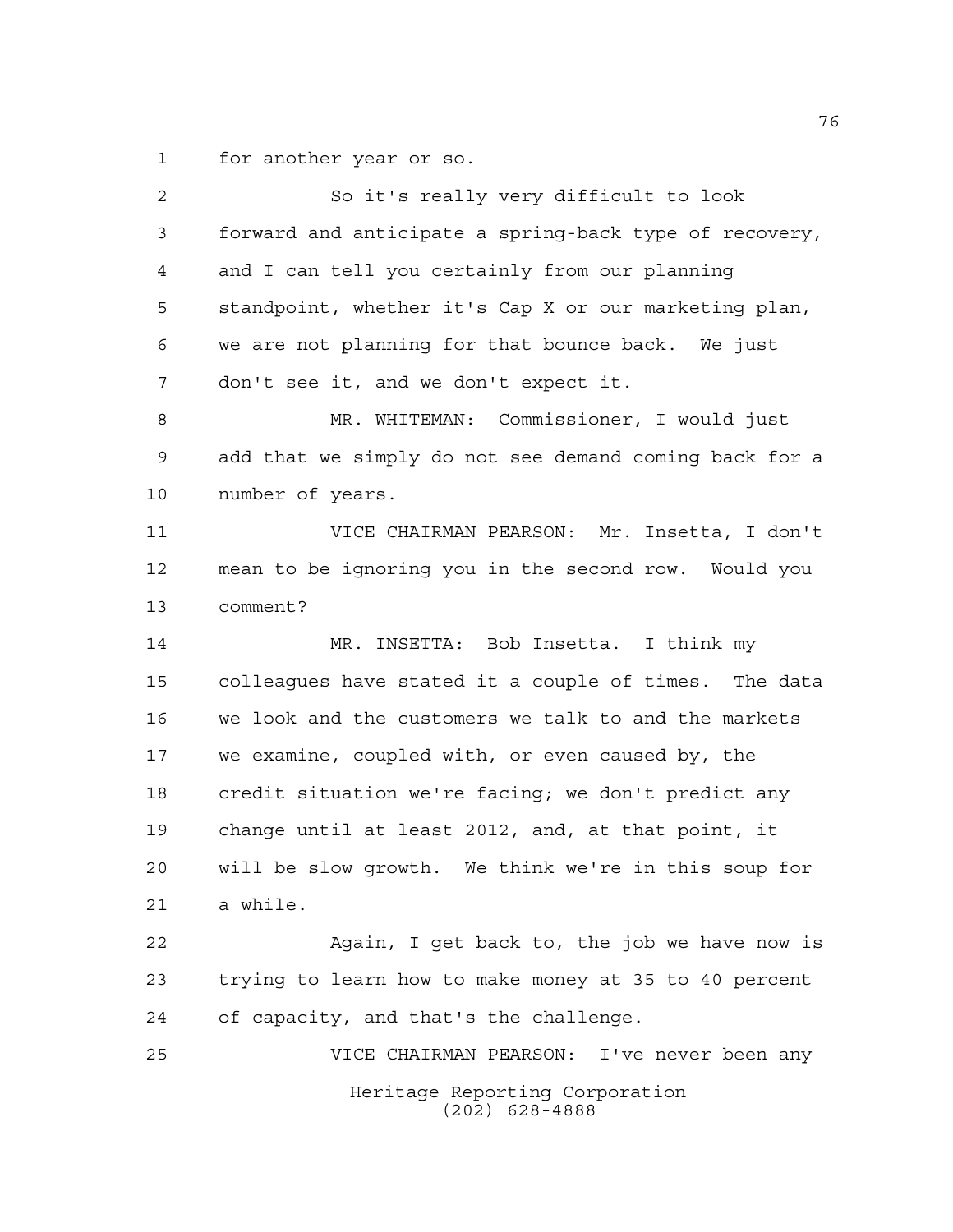good at picking market turning points, so I don't envy the situation that you're in at all.

 MR. SCHAGRIN: Vice Chairman Pearson, just one final comment from Roger Schagrin.

 As many of these gentlemen have already stated, plate tends to go into capital goods, and capital goods need financing as compared to consumer goods, and, in particular, nonresidential construction is certainly the largest of all of the demand drivers for plate, and nonresidential construction needs a lot of financing and long-term financing.

 I think what prevents most economists from predicting the rapid downset of this recession compared to other recession in our lifetime and unlike the Depression, which was not in our lifetime, is what has happened to financing.

 Lehman Brothers was the single-largest financing firm for nonresidential construction in the United States. Their demise, roughly one year ago today, has just put a hole in the ability to finance nonresidential construction, and it may take years until financing those markets comes back, and that's why it's just so unlikely that there could be a bounce.

Heritage Reporting Corporation (202) 628-4888 I'm praying for a bounce. We would all like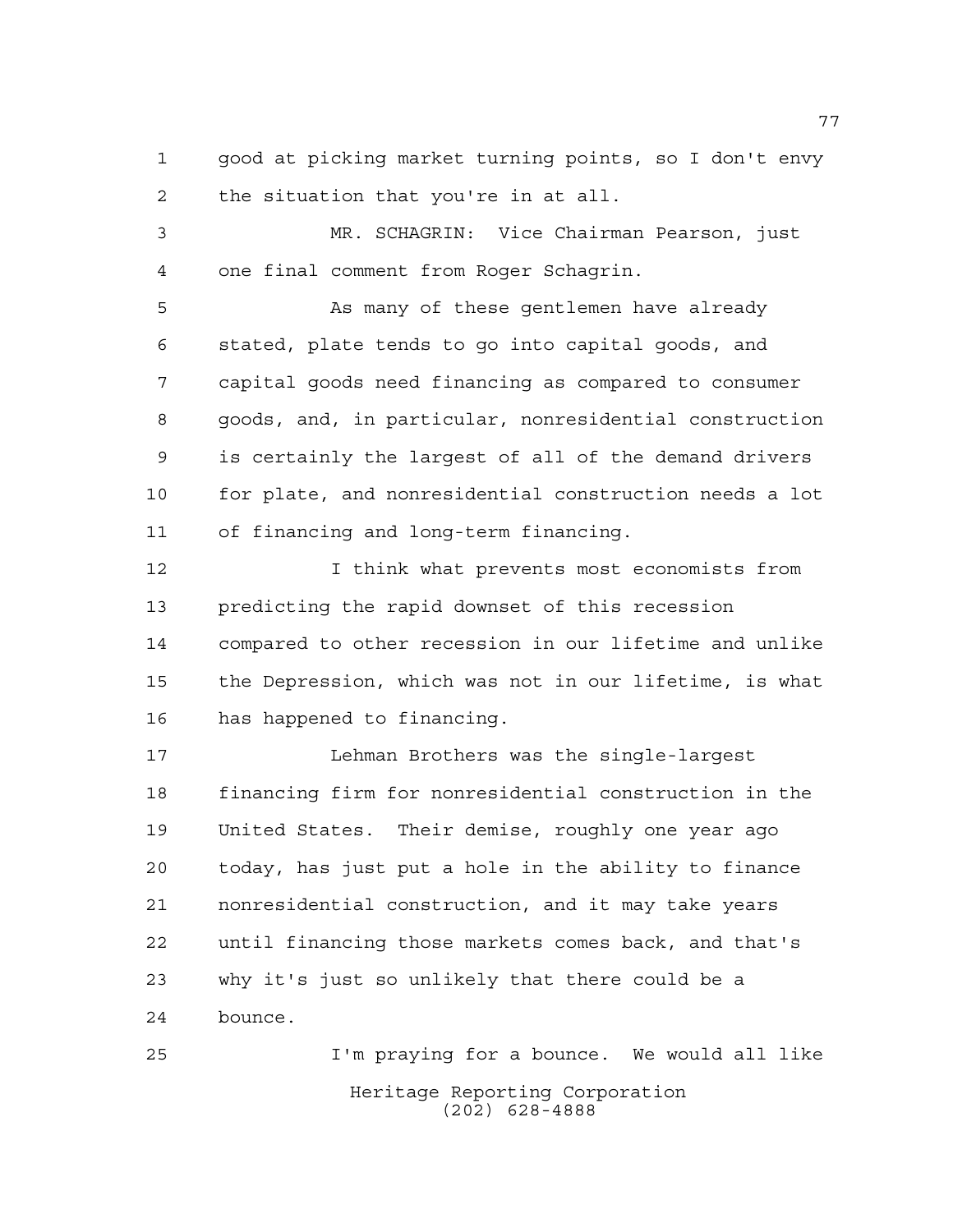to see it. We would like to see Tom's workers make more and the workers at SSAB, Nucor, and Evraz also make more. It just seems unlikely in the nonresidential-construction area, given the financing needs and the holes in that financing. VICE CHAIRMAN PEARSON: I accept that -- that's the red light. I guess I'll come back to this because I agree with your point that nonresidential construction is in a world of hurt, and it would be unreasonable to expect it to rebound in six months. 11 I wanted to talk a little bit more about some of the other demand drivers that might pick up a little sooner, but we can come back to that. Thank you, Madam Chairman. CHAIRMAN ARANOFF: Okay. Ms. Bellamy, I'm going to confuse you because Commissioner Williamson has some questions for Mr. Conway that he wants to get in before Mr. Conway has to leave, so I'm going to turn right now to Commissioner Williamson. COMMISSIONER WILLIAMSON: Thank you, Madam Chairman. I do want to thank the panels for being here and giving their presentations. Mr. Conway, I was wondering if you could describe any steps the union is taking to help lessen the negative effects on workers of the dropoff in

Heritage Reporting Corporation (202) 628-4888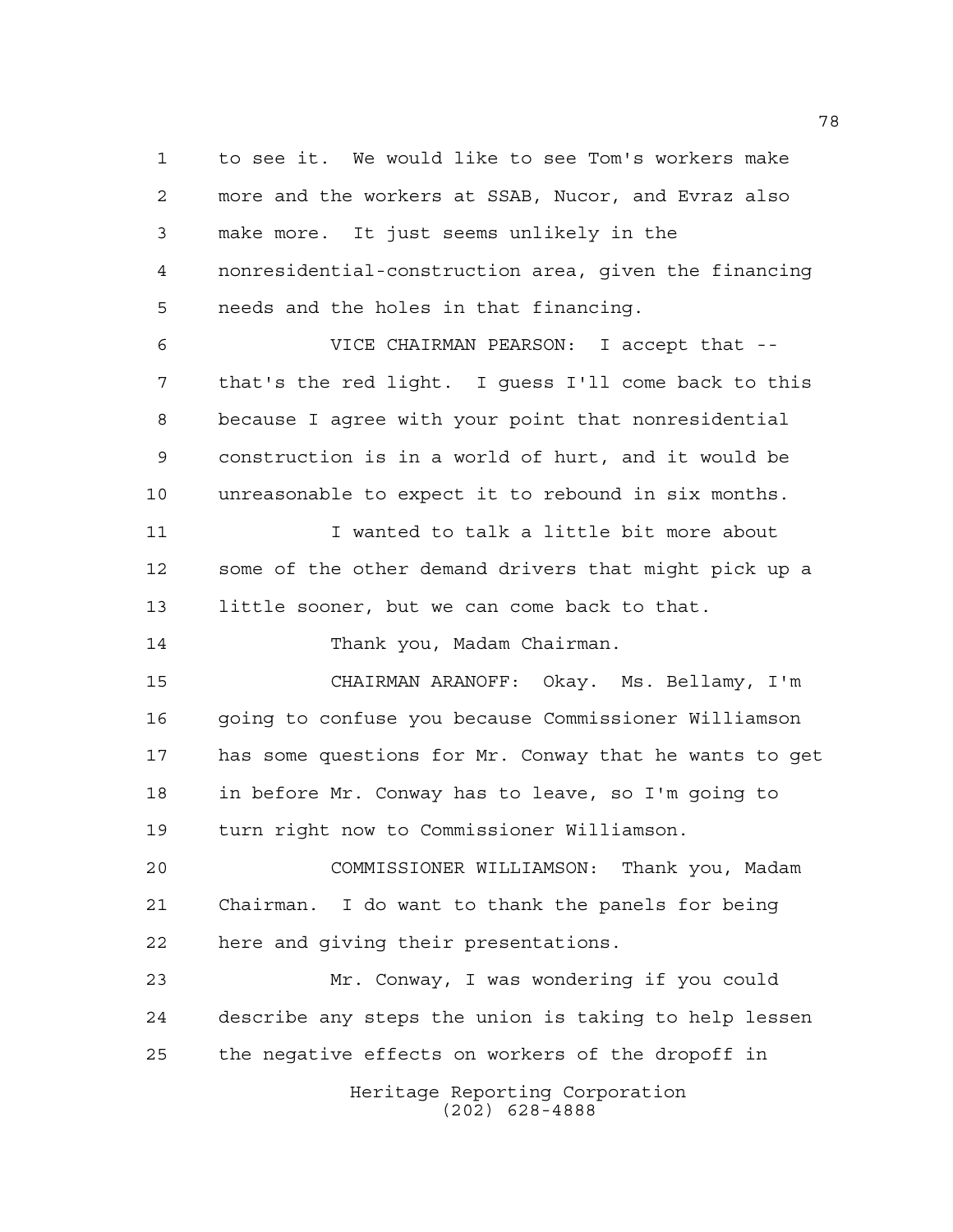work.

 MR. CONWAY: We have a number of people here laid off. Under our waiver agreements, as opposed to keeping people in the plant and having sort of loss of wages at 50 percent, they roughly get about the same money, but they are not in the plant, and so we're not producing against a market that isn't there. But a lot of people are out struggling, running out of healthcare, running out of unemployment. People are into their second round of unemployment right now. So if your question is, what is the union doing to try to temper that, it's really this kind of stuff everywhere we turn, trying to help build back a market. We've done some deferrals of some things in specific labor agreements, have modified a lot of incentive stuff on the ground and are sort of, plant by plant and company by company, seeing if there is a way to go back in and grab a market that exists out there, but, frankly, this has been just sort of a breathtaking thing for us, as well as the managements. In spite of what you think you might be able to do to get back into it, there has been nothing there. Like this industry in particular, we were hopeful that the growth of wind turbines and the

> Heritage Reporting Corporation (202) 628-4888

growth of wind in America was going to help some of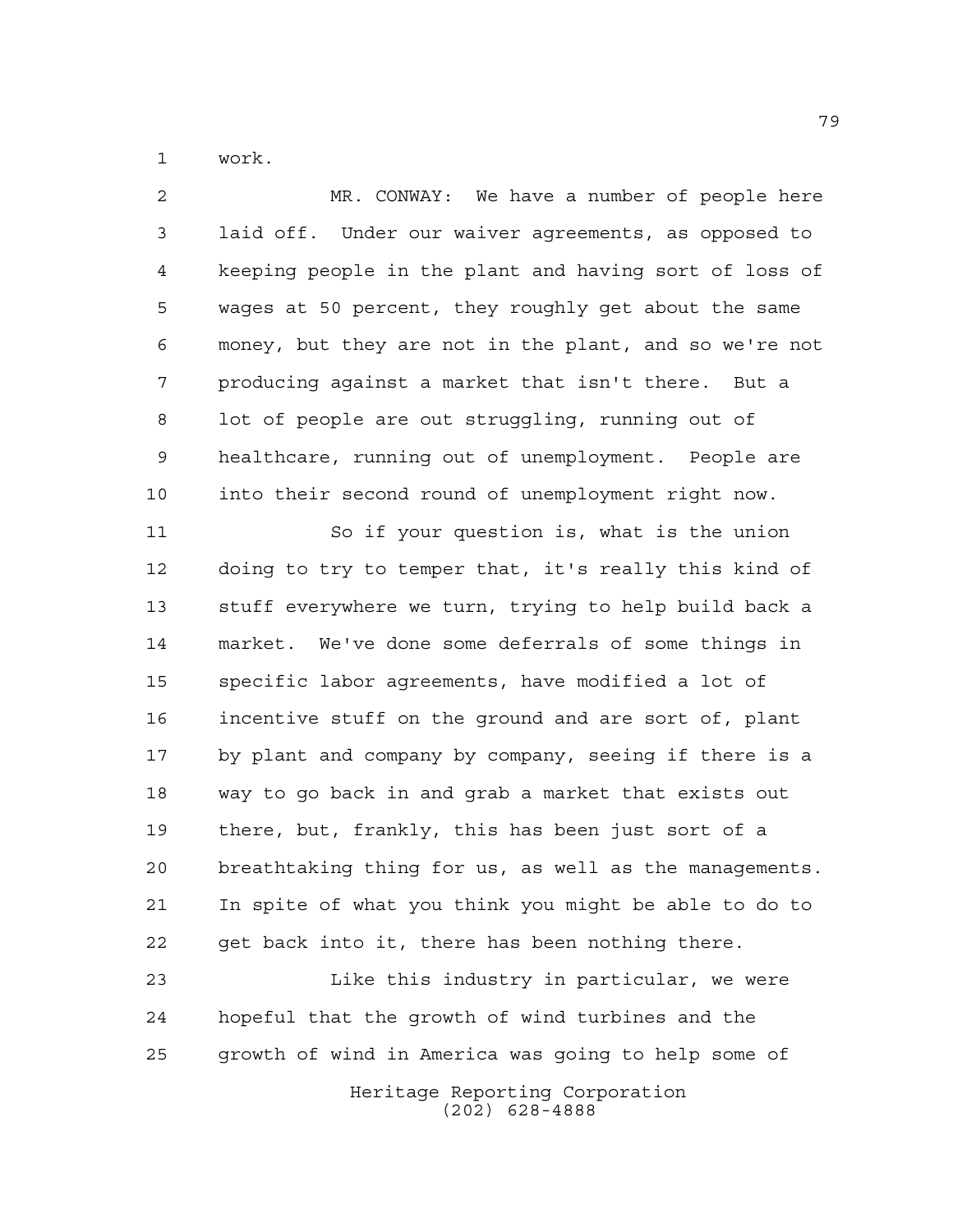these plate operations, and, as we brought them back on in the Midwest, in Gary, and in other places, it is that financing that has collapsed that wind industry.

 I have an old steel mill in Fairless, Pennsylvania, that I converted to a wind turbine manufacturer, so the guys who used to weld pipe are now welding wind towers, and we tell them they are green workers. When they drop that hood and strike that arc, they feel as blue as they ever did before, but this is a green industry, and they are building, you know, had been building, towers up until almost the day that Lehman went down.

 Where we thought, in the cut-to-length plate and in the plate industry, we would have some future in wind, it seems to be struggling, and it seems, for us, particularly frustrating that where there is a fairly significant growth of wind in China, there is also an 80-percent domestic requirement for Chinese wind development to be done locally in and around the base of those wind turbines and those wind farms. So we'll struggle with that.

Heritage Reporting Corporation When we finally do find financing for wind, we'll get flooded with Chinese plate, and we'll be standing here again with jobs about erection and putting up a tower and getting some of the work but

(202) 628-4888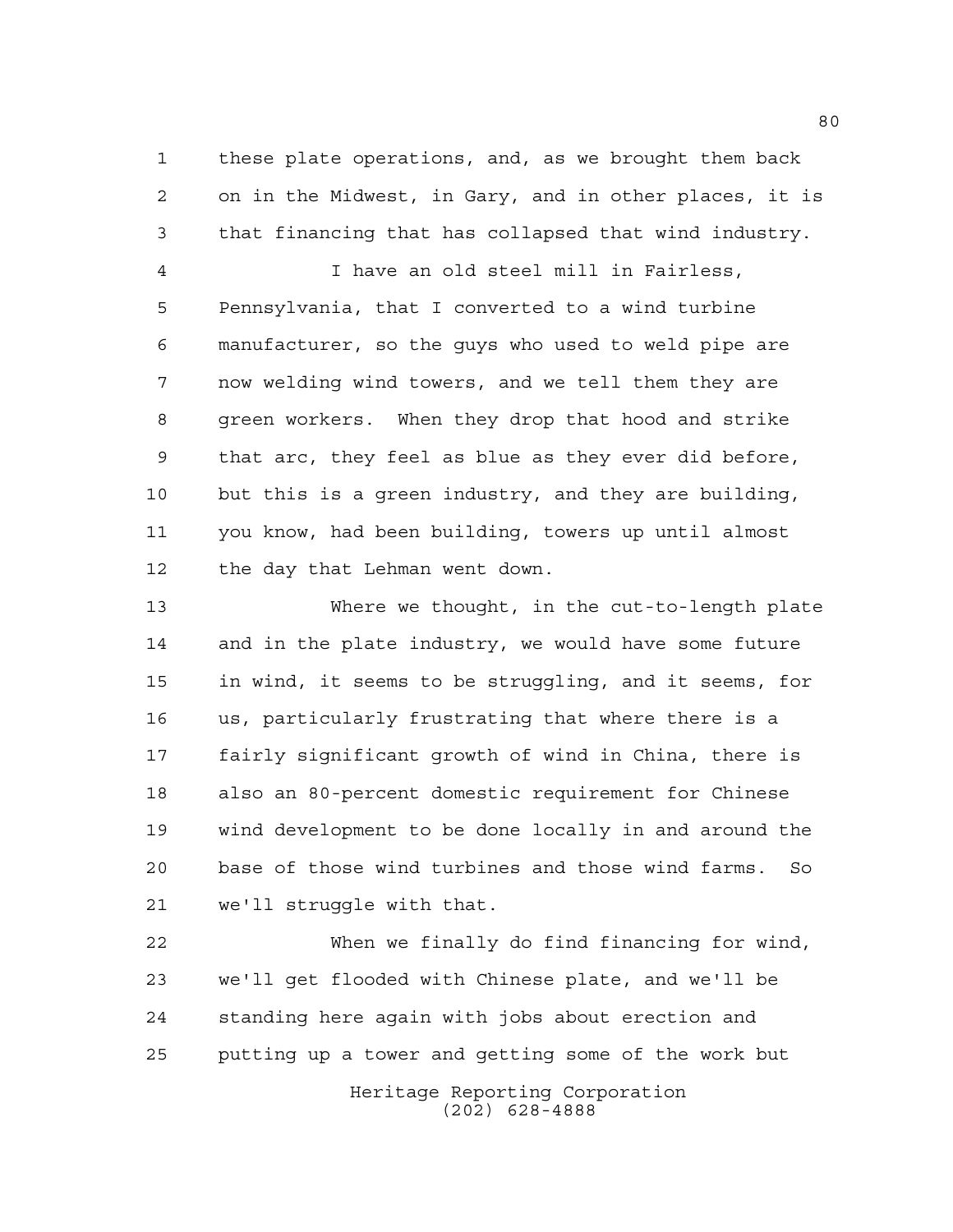not having a manufacturing supply chain supporting it. Commissioner Williams, I don't know if that answers your question directly, but if it doesn't, take another stab at it.

 COMMISSIONER WILLIAMSON: Okay. It sounds to me that you're suggesting that -- I was also going to raise the same question about the infrastructure spending -- that, yes, there are policy measures that are being taken, but they really don't go far enough to have any meaningful impact on workers.

 MR. CONWAY: I think the shovel-ready stuff, frankly, got a lot of discussion, but the shovel-ready stuff wasn't really the big kind of engineering in our plan. We still are hopeful that we'll see something come out of this stimulus on infrastructure and that it means something for steel.

**I** talk to a lot of civil engineers who say, "Look, it's going to get there. It's four months down the road. It's five months down the road." I can't get them to really tell me where it's going to be. Where is this project going to be? Where am I going to ship a lot of plate to?

Heritage Reporting Corporation So it's kind of on the come, and I don't know what it will yield, but we think there is going to be something in there, just building up beans, but

(202) 628-4888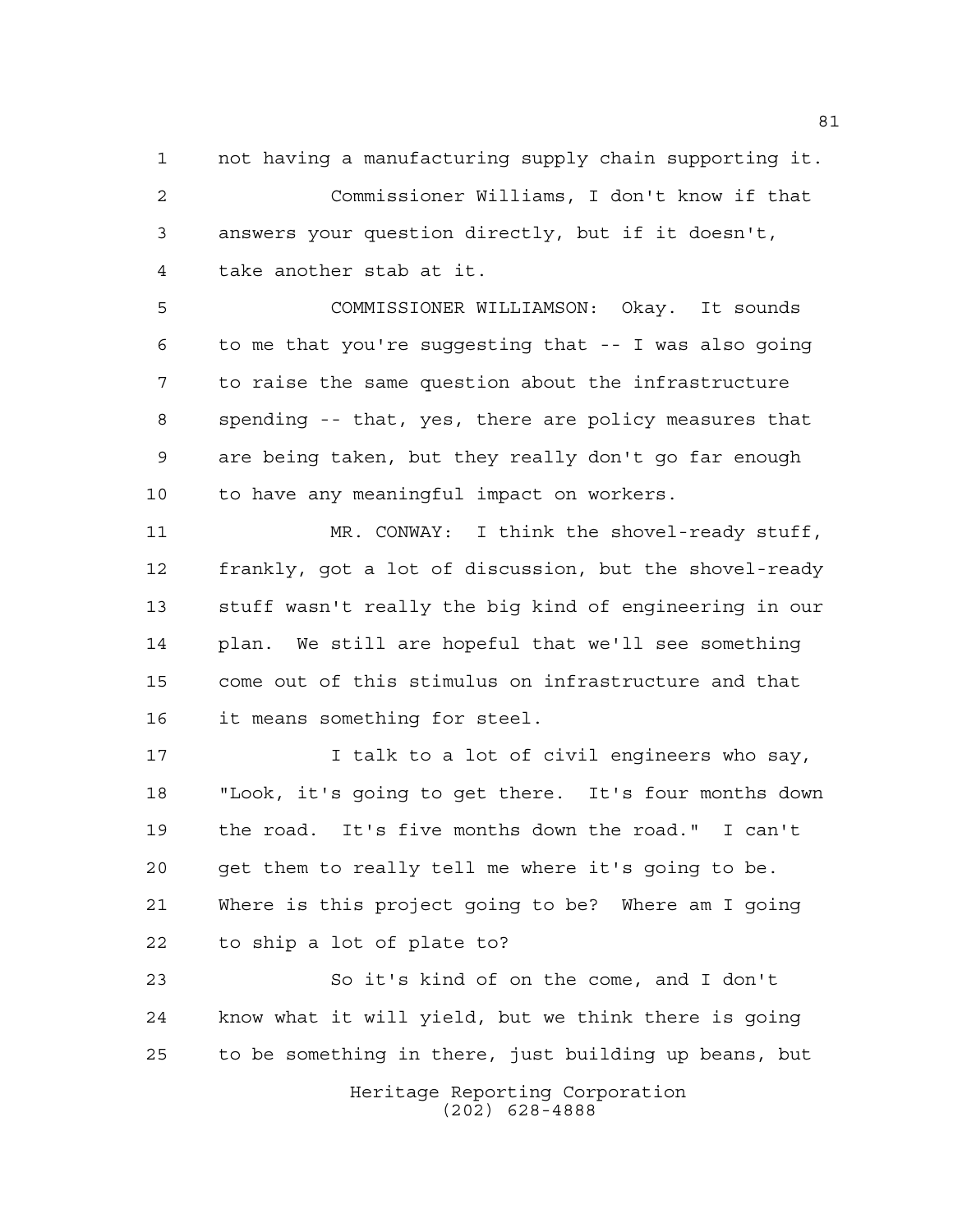shot, and that had been a big part of our book of business. So we really don't know what the infrastructure will be. We're not as pessimistic that nothing will come out of it because maybe we're just on the side of saying the stimulus is a good idea that needs to get done. So we may not be at the point where we're willing to say, "Where is this?" COMMISSIONER WILLIAMSON: Whether or not it falls into the category of a reasonably foreseeable period of time is the issue. MR. CONWAY: That's right. COMMISSIONER WILLIAMSON: Something else that may fall in this category is healthcare reform. If there is healthcare reform, will that help or have an impact? I know it depends on what kind of healthcare reform there is. MR. CONWAY: Right. Look, we're hopeful it will help us where we have these VEBAs, where we have these really hundreds of thousands of retirees, and we've got this tremendous legacy cost. Of course, we've got two populations. We've got pre-Medicare and Medicare eligibles, and the pre-Medicares are an expensive group for us, for the

we agree, too, that noncommercial construction is just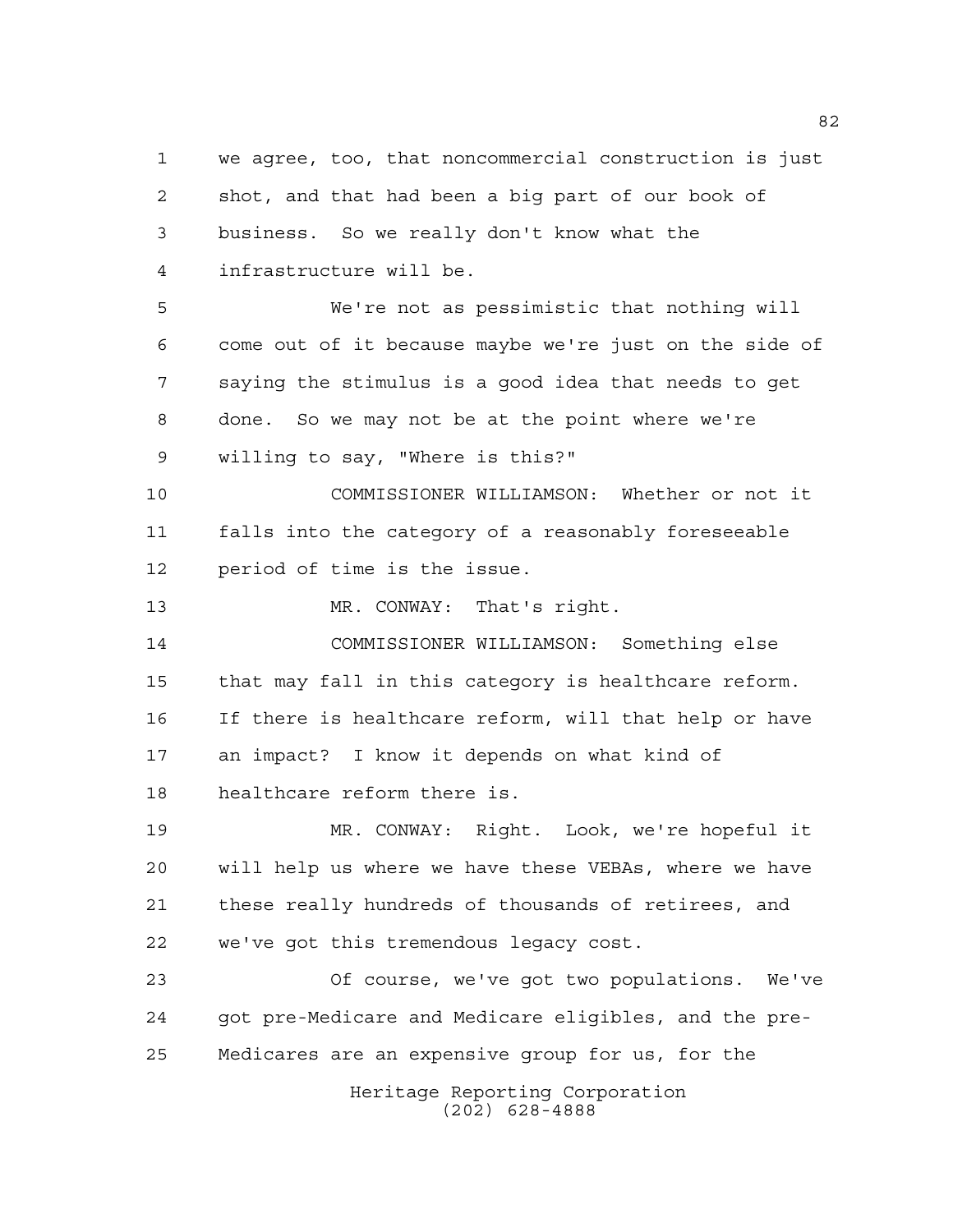VEBAs, and we're quickly kind of running out of

 resources. We had really done our actuarial work on having this stream of profits somewhat reliable. Now, it's just kind of shot.

 So healthcare, for us, is really important about whether we're going to be able to try and do our best we can to meet the promise of trying to give back some level of healthcare to those people, but every day that is really getting more and more difficult.

 I mean, if you want, I'll switch the tires. You guys are pretty good. I just did a deal last week with Goodyear, and that was also -- healthcare is going to be everywhere we go in this, so we'll see where it goes.

 COMMISSIONER WILLIAMSON: I noticed that Nucor mentioned that they have a no-layoff policy, some other person did, too, and I was just curious, how does that affect the difference between companies that, say, have a no-layoff policy and others who sort of deal with the recession by laying off workers? Can you offer any comments on that?

Heritage Reporting Corporation MR. CONWAY: We went through a period of time when we had no-layoff provisions, and it was a time when the market in steel was tough. I, personally, think, if you have a no-layoff policy, and

(202) 628-4888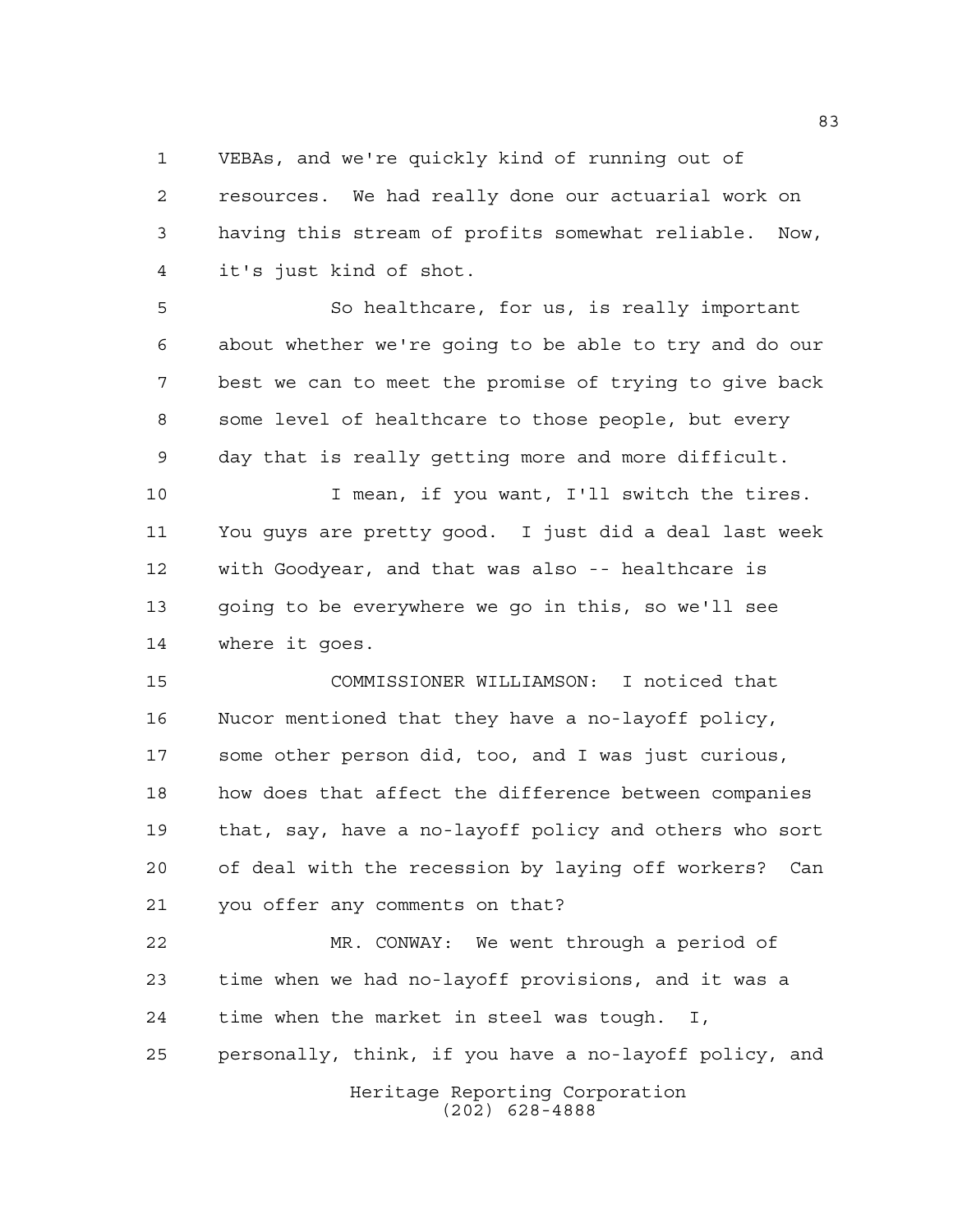you've got a bunch of guys standing around a mill, and you don't really have a market for the mill, but you don't know what to do with these guys, you have a tendency to make steel that the market doesn't need. I mean, you can only put paint brushes in so many hands to paint yellow lines on shop floors.

7 So we're actually at a point where, if you've got work for us, we come in, you work us a day, you work us a week, but if there is no work, we would just as soon take the layoff rather than create more problems than we think the market can bear.

 So we have policies and provisions in our labor agreement in place that there is probably rough justice between the two in terms of what people earn, but going around and standing around a steel mill and look at it while there is no reason to run it doesn't, frankly, make a whole lot of sense to us. So there are distinctions in that approach.

 COMMISSIONER WILLIAMSON: Thank you. Just one other question.

 You talked about -- I guess it's Vice Chairman Pearson's question -- the Cap X and the problems that you're having with how that was going. I didn't quite understand that, so I was wondering if you could elaborate on that.

> Heritage Reporting Corporation (202) 628-4888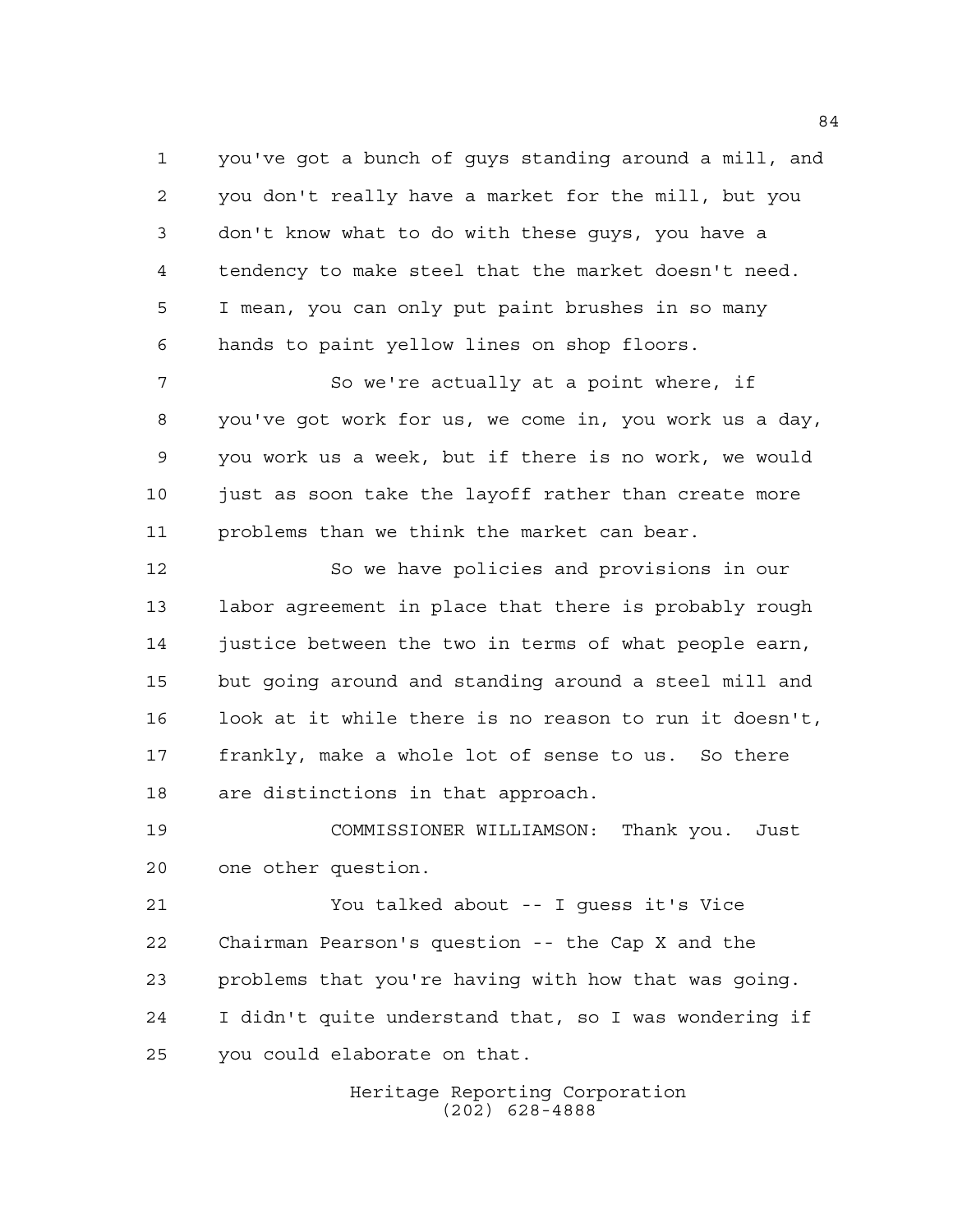MR. CONWAY: Well, we have a pretty hard commitment that over the life of the labor agreement that we most recently concluded with the companies, U.S. Steel and Arcelor, in particular, that they would invest \$3 billion in our facilities over the life of this labor agreement, and we would discuss with them along the way where it was going, where the allocations would be, the timing of it.

 Almost now, for every one of these companies, whether they are ours or not, I think Cap X is reduced to what you have to do to stay alive. You don't have the luxury of kind of building for growth right now, so a lot of these were somewhat growth- oriented plans. I'm hoping to collect on this \$3 billion before this labor agreement runs out, but, frankly, I don't know how I can go have an honest, eyes-open discussion with them and say, "Where is my three billion bucks?"

 I bargained a labor agreement with an industry that one of the companies had a billion- dollar quarter and then had to face me. It was sort of the best time of my life. They lost that in the last two quarters. I mean, it has been such a complete turnaround and such a hemorrhage. Look, we quarrel and fuss with each other, but we know each

> Heritage Reporting Corporation (202) 628-4888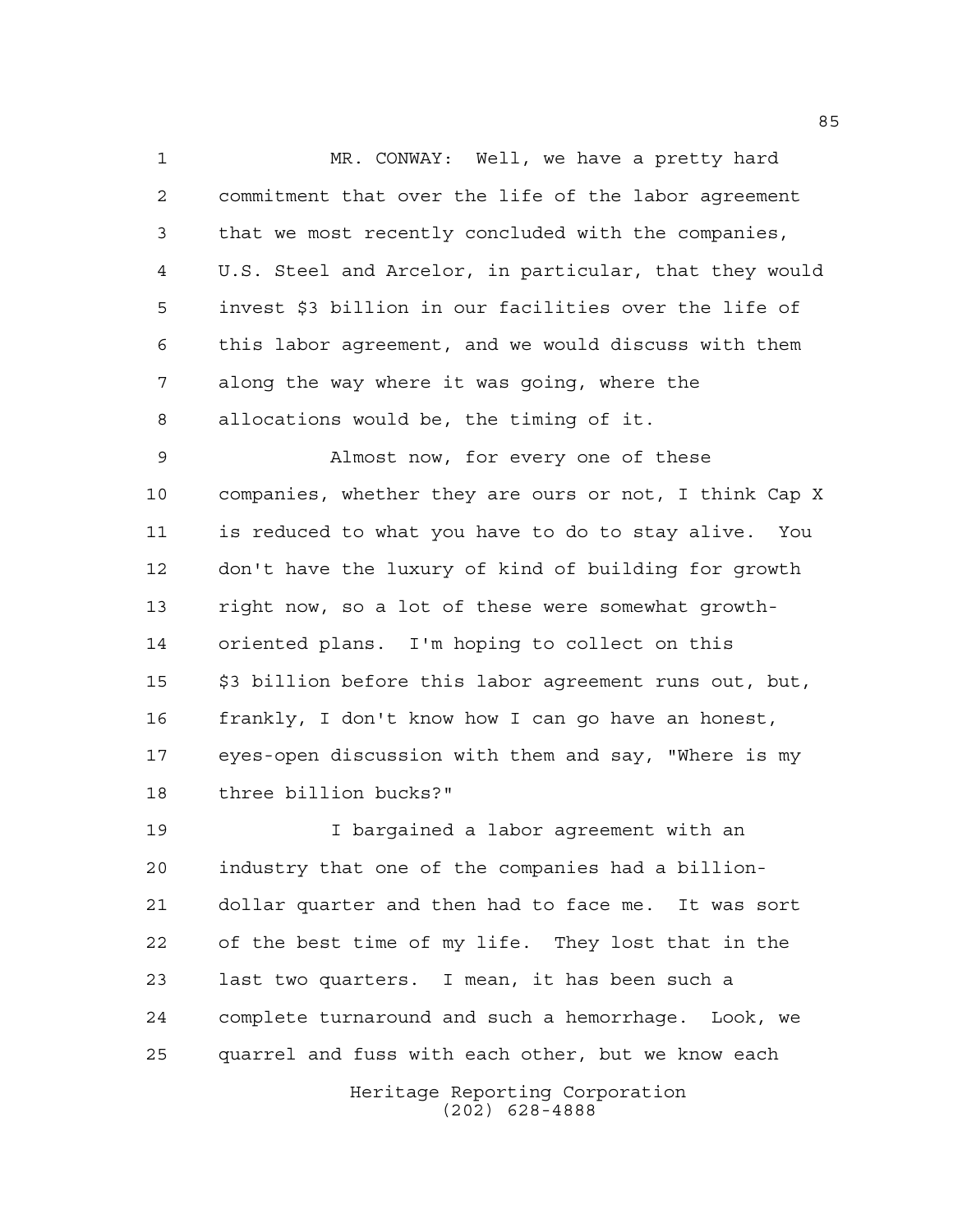other well enough to know that we've got to get through this. So, look, I'll get at my \$3 billion somehow someday, but it certainly isn't there to get right

now, and we understand that.

 COMMISSIONER WILLIAMSON: Okay. Thank you for those answers. My time has expired, too. Thank you very much.

MR. CONWAY: Okay. Thank you.

 CHAIRMAN ARANOFF: Oh, he has to leave? I have two people with questions. You know what, I think we're going to have to --

13 MR. CONWAY: I'll be fine.

 CHAIRMAN ARANOFF: If you think they're relatively short, do you want to just each ask your questions to Mr. Conway and then we'll go back into the regular order?

18 MR. CONWAY: Yeah.

 CHAIRMAN ARANOFF: Okay, so let's start with Commissioner Lane.

 COMMISSIONER LANE: Mr. Conway, thank you for being here today. My question is, when all of these workers who have been laid off, 685, and the shifts are reduced and wages are reduced, when people are working on a reduced work schedule, are they still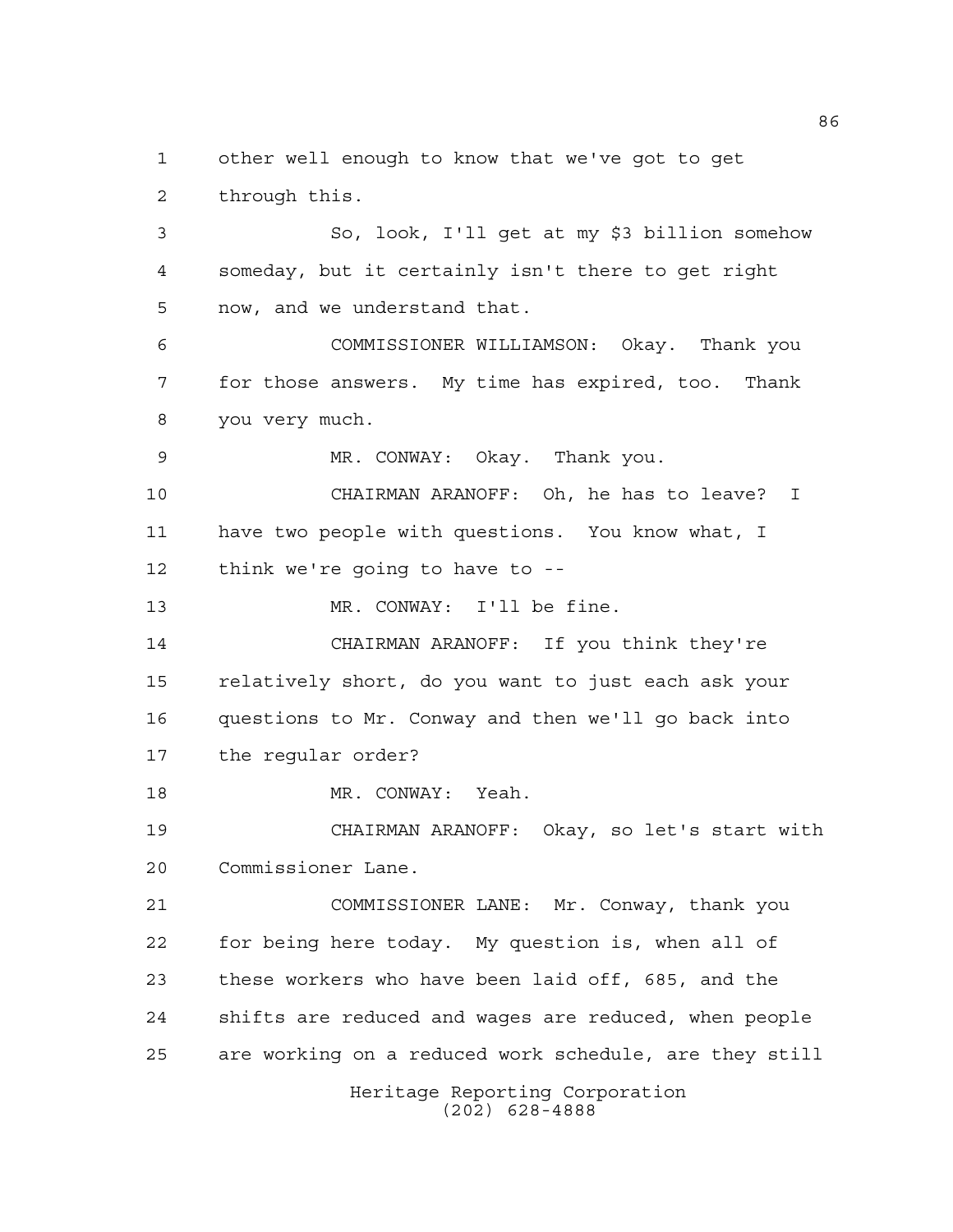getting their healthcare benefits?

 MR. CONWAY: The ones who continue to work, even on a reduced schedule, typically will. The ones who get laid off, I think you'll find in most instances your benefits, your health benefits will last until the last day of the month in which you got laid off is sort of what you typically see. Some companies do a little better, some worse. But, you know, let's say you've got 30 or 60 days worth of benefits, then you get an offer of COBRA and you can continue to buy your benefits under COBRA, which frankly is, without the stimulus money and the ability to reduce the cost of COBRA, no one would have benefits. But that clock is running too, so I would expect most of them are using the COBRA offset out of the stimulus plan, and after about 30 days you really don't have anything available to you otherwise. COMMISSIONER LANE: Okay, thank you. CHAIRMAN ARANOFF: Okay, now my colleagues are going to have to help me out here because I've boggled the order up so much I may lose track, but we're actually going to go to Commissioner Okun now, whose turn it was a while back, and you can have your full ten minutes. COMMISSIONER OKUN: Okay, so I'll start with

> Heritage Reporting Corporation (202) 628-4888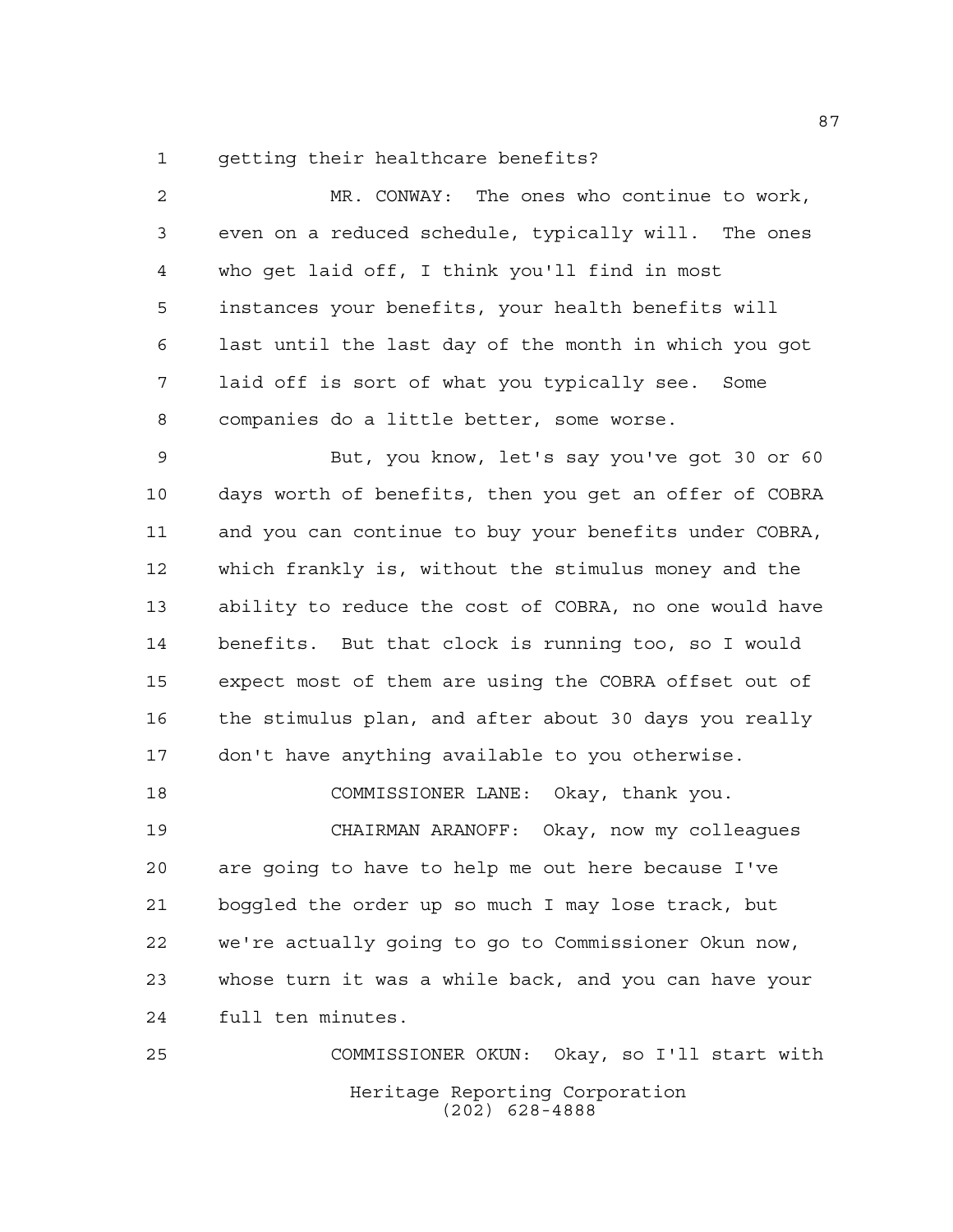Mr. Conway and then he's leaving, is that correct? Yes, okay. All right, Mr. Conway, just a couple of things for you. In listening to your responses to Commissioner Williamson, I guess I'm trying to understand, do you think the stimulus funding is going to cut short what would otherwise be the downturn in this cycle? In other words, if Mr. Insetta is talking about 2012 are you more optimistic that the turnaround is 2010 because of the stimulus?

 MR. CONWAY: I want to believe the stimulus is going to work. I don't know when it's coming and I really can't predict it. We believe it is still going to yield something, we think the buy American provision within the stimulus and the infrastructure piece will be helpful, it's not an answer to everything. But I couldn't predict when I think it's going to turn around. I have been told by a number of I think reliable people who said, look it's out there, the short early pop on these shovel-ready things isn't where the big usages of steel may be, but I don't see the projects going up, and it'll be interesting. We still want to believe that it's, you know, check's in the mail.

Heritage Reporting Corporation (202) 628-4888 COMMISSIONER OKUN: Okay, so I might give others to respond, but then the second, you had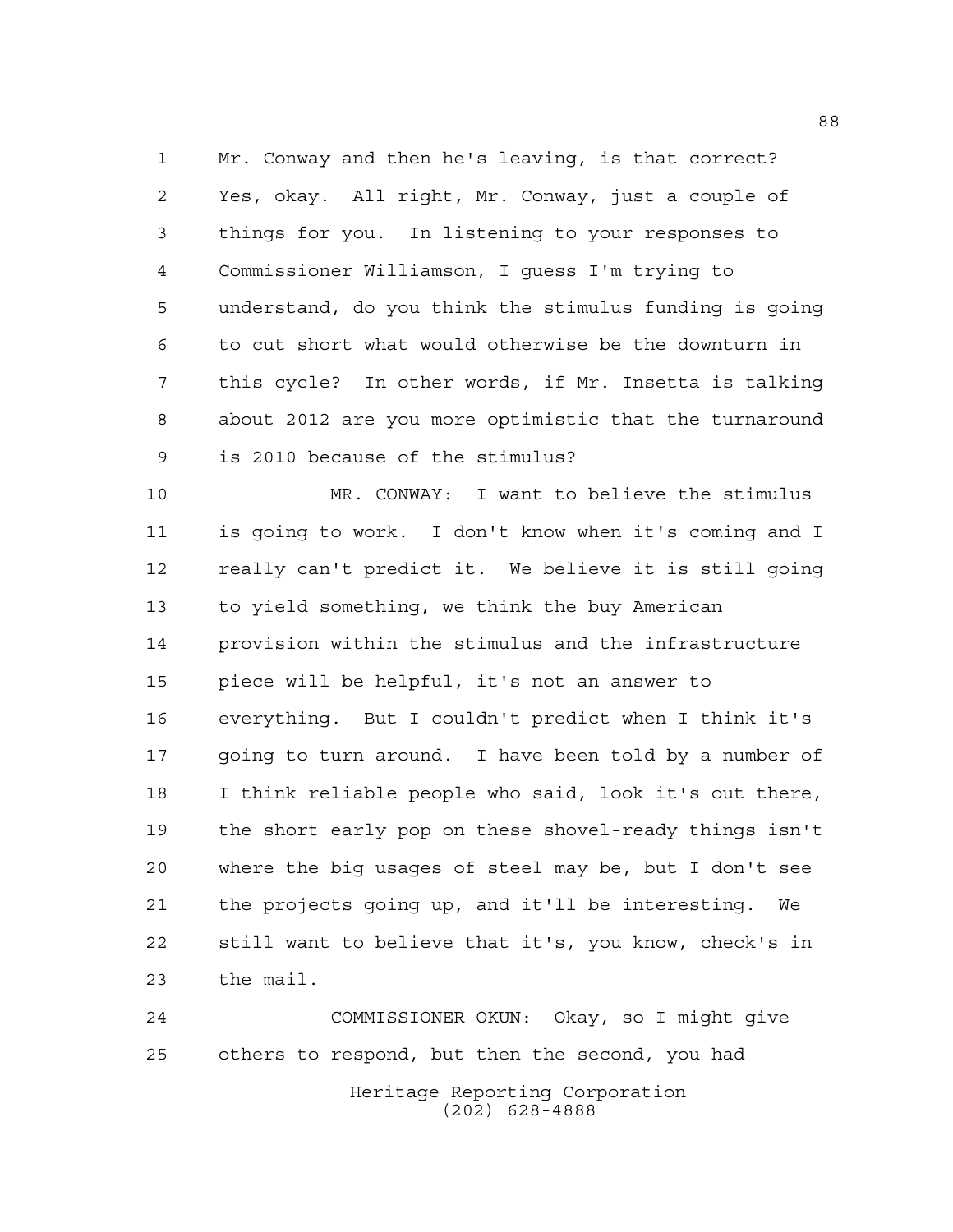mentioned buy American as well and that was my next question which is, you had said you think it will be helpful, do you think it has been helpful? I mean is there anything specific, and companies may be able to  $5 - -$ 

 MR. CONWAY: I think it has. I've got two people on the staff now who watch procurement and chase waivers every day and where it's going. So it's kind of unfortunate that I've got to pay two people to chase waivers on this thing, but that's what's going on. And I think it has helped somewhat, I've seen it kind of in the sprinkler pipe, I've seen it in some things that otherwise we might not have gotten the orders had it not been for that. So it mystifies me what a constant political discussion goes on about it all the time, but I think it's helping us somewhat. COMMISSIONER OKUN: Okay, well if your staff has gathered anything specific with respect to this product where buy American has made an impact, if you could provide that posthearing that would be great. MR. CONWAY: On the cut-to-length, okay. COMMISSIONER OKUN: And with that I don't

 have any other further questions for you, but I'll just continue my round.

Heritage Reporting Corporation (202) 628-4888 CHAIRMAN ARANOFF: So, Mr. Conway, thank you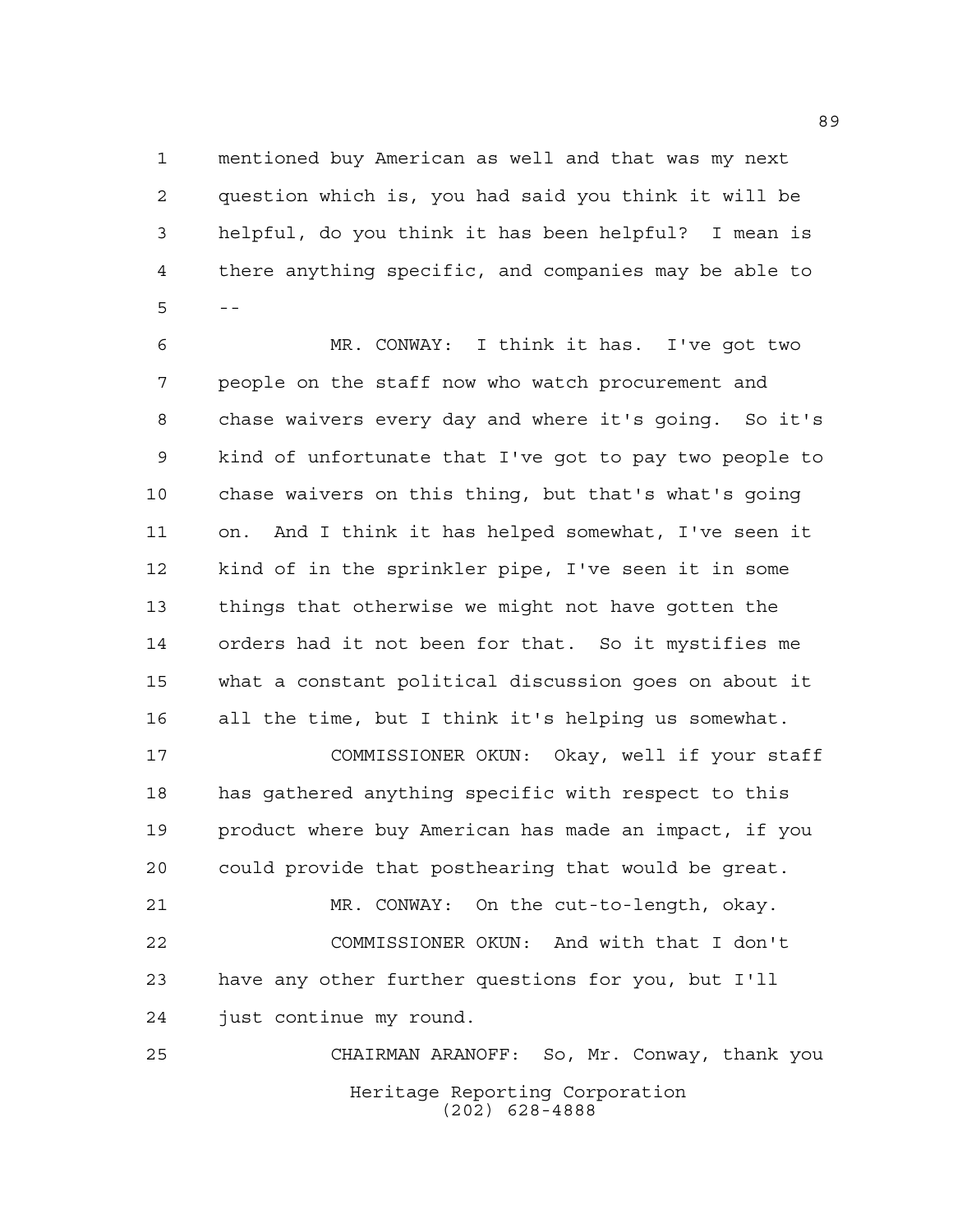very much for coming and answering our questions this morning.

 MR. CONWAY: Thanks. COMMISSIONER OKUN: I'm tempted to ask whether you're going to talk about healthcare or tires, but I won't. So let me then turn back to the producers, and I think this will be a followup to some of the questions that my colleagues were raising about demand in the reasonably foreseeable future, and I know you've talked about wind and what its possibilities might have been and what part of the market it is. I wondered if there are other drivers for CTL plate demand that we haven't talked about that you could cover, and the energy related investments that might be impacted both by stimulus spending or by the other initiatives out there either on clean energy or the other energy initiatives that are out there. Is there anything else going on that you see driving demand in the reasonably foreseeable future? Mr. Britten, look like you wanted to grab your microphone there.

Heritage Reporting Corporation (202) 628-4888 MR. BRITTEN: Sure. With respect to demand and energy specifically, one of the large consuming areas for plate is the large diameter pipe industry. COMMISSIONER OKUN: Can you put your mic a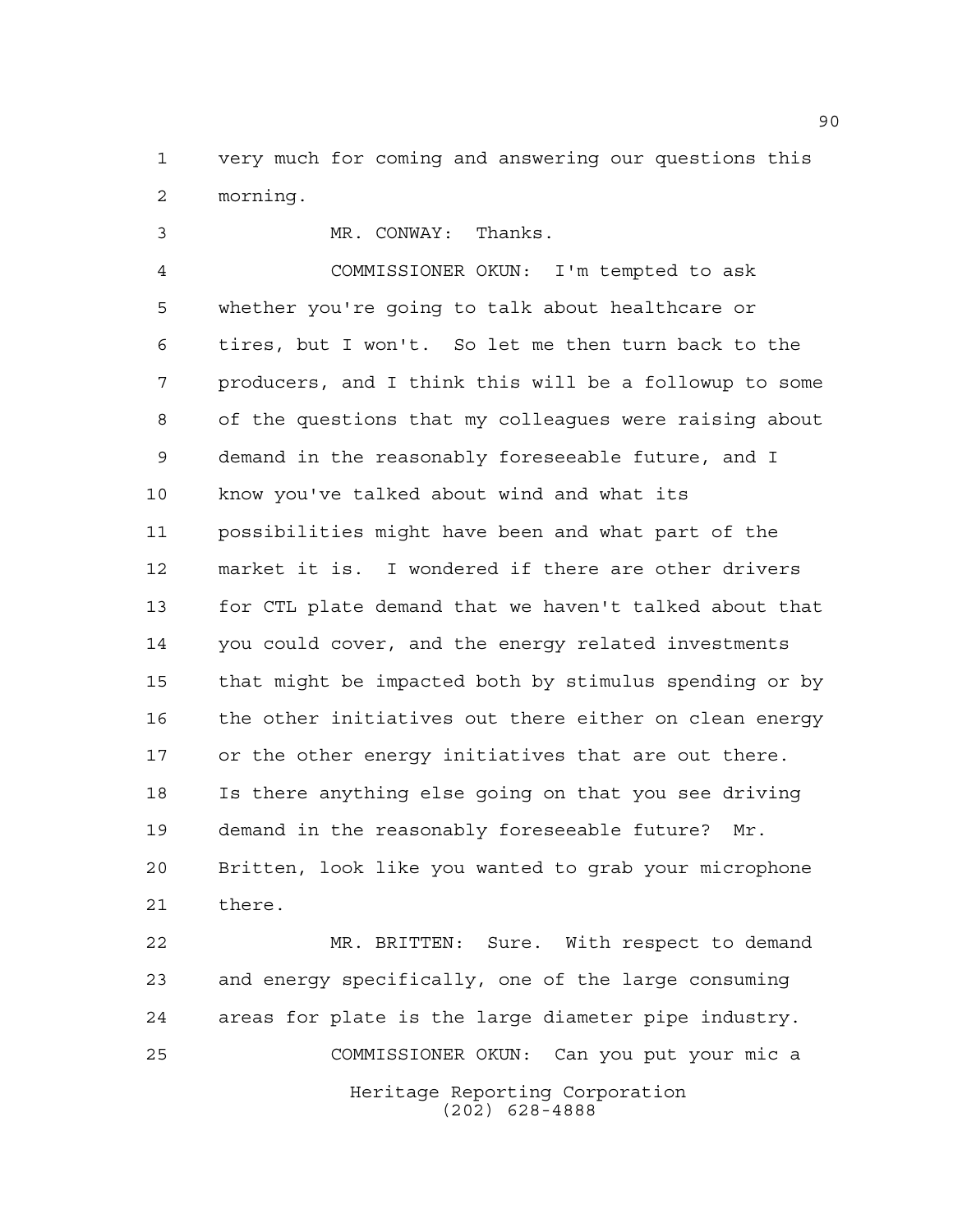little closer? I'm having a hard time hearing.

 MR. BRITTEN: Yeah, one of the large demand areas in the energy sectors is large diameter pipe, which is redriven by natural gas pipelines, high pressure natural gas pipelines, as well as oil transmission lines. And that demand can be what I describe as lumpy. It is, the projects go from A to B, they're either on or they're off. So we have the circumstance we have today is there has been quite a build cycle happening. The outlook for the next short while is not very good, in fact beyond that doesn't look very good.

 There has been a number of jobs that have been forestalled, foregone, don't know, due to the financial situation that's been talked about here. Also, in the energy area we see demand in plate for offshore structures, platforms and the like, with the oil rig counts and natural gas rig counts down to something in the order of half of what they were a year ago. That demand has fallen quite by the wayside. We also sell a lot of plate into tanks, like oil tanks and those kinds of big, like their big structures that consume plate.

 In the renewables area, one of the big issues, and of course this, we talk about wind a lot,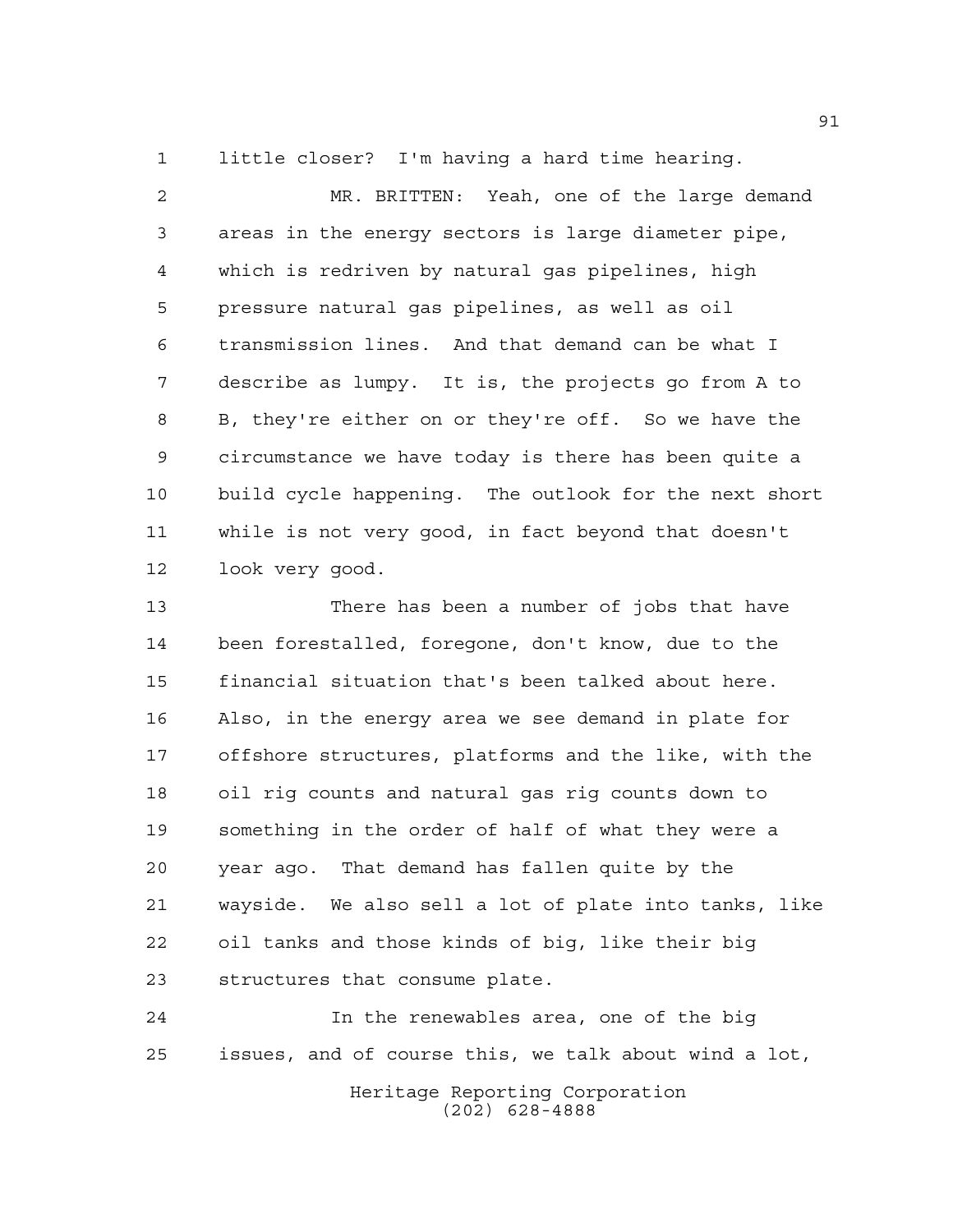but the industry has been talking about quite nice growth rates, but what happened of course, again the lack of financing, but with respect to the stimulus package, the regulations and how the sort of four elements to assist folks that are developing wind firms, that wasn't known until the end of July. And so there's been this large delay. And so now we're hopeful that some of these things we'll start to see come forth.

 COMMISSIONER OKUN: And on those, what would be the timing from if they go forward to where there would actually be orders for your product?

 MR. BRITTEN: We'll see orders, you know, some of these large companies like General Electric for example, who's the largest supplier of wind farms really, they will place orders today for production in 2010 or 2011 type thing, that tends to be the timeframe.

 COMMISSIONER OKUN: Okay. Others want to comment on that?

 MR. BLUME: Yes, Commissioner Okun. A couple comments particularly regarding wind farms, and two points. When you look at the demand share of wind farms it's really a small percent of plate consumption, probably by our estimates 2 to 3 percent.

> Heritage Reporting Corporation (202) 628-4888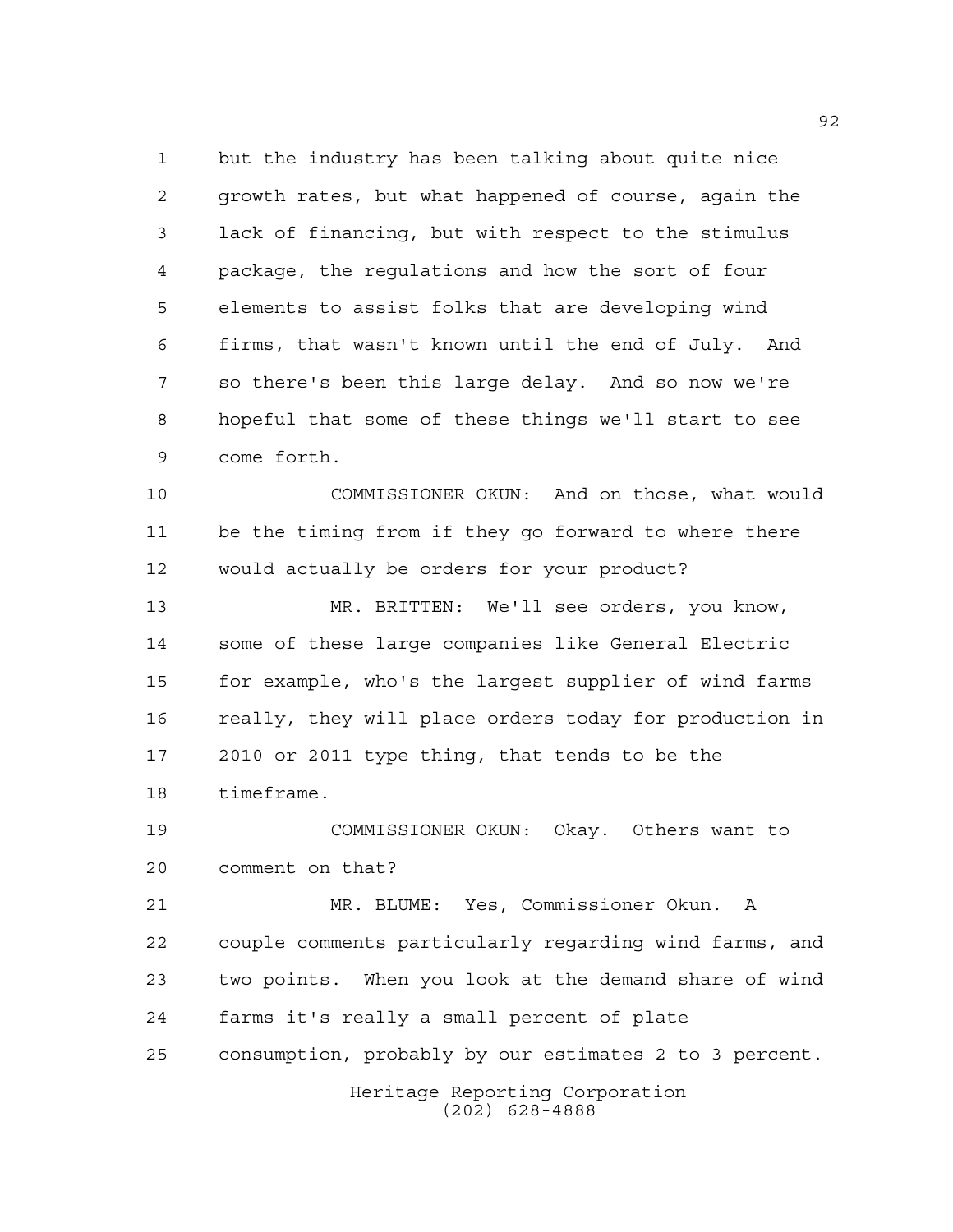Also, the other point is that as we talk about alternative energies, the alternative is from coal fire or other types of energy plants.

 So in fact one might think that you would gain additional demand but frankly it's shifting around the demand from coal fire plants et cetera to wind farms. So in terms of a net gain, it really is not going to be enough to move the needle in the near term. So you know, we think that while wind farm has opportunity it's really, the time horizon is out in years, measured in years and not months.

MR. INSETTA: Commissioner?

COMMISSIONER OKUN: Yes.

 MR. INSETTA: Bob Insetta, ArcelorMittal. A couple comments. First of all, on the infrastructure side, ArcelorMittal is the largest supplier of bridge plate to the bridge builders, and we supply all of the largest bridge fabricators in the country. And we are hearing from them that they have not seen any effect of the stimulus package at this point and that they're very unsure as to when that's actually going to hit them.

Heritage Reporting Corporation (202) 628-4888 What they talk about in terms of infrastructure has been things like paving, widening of intersections, you know, road and guard rail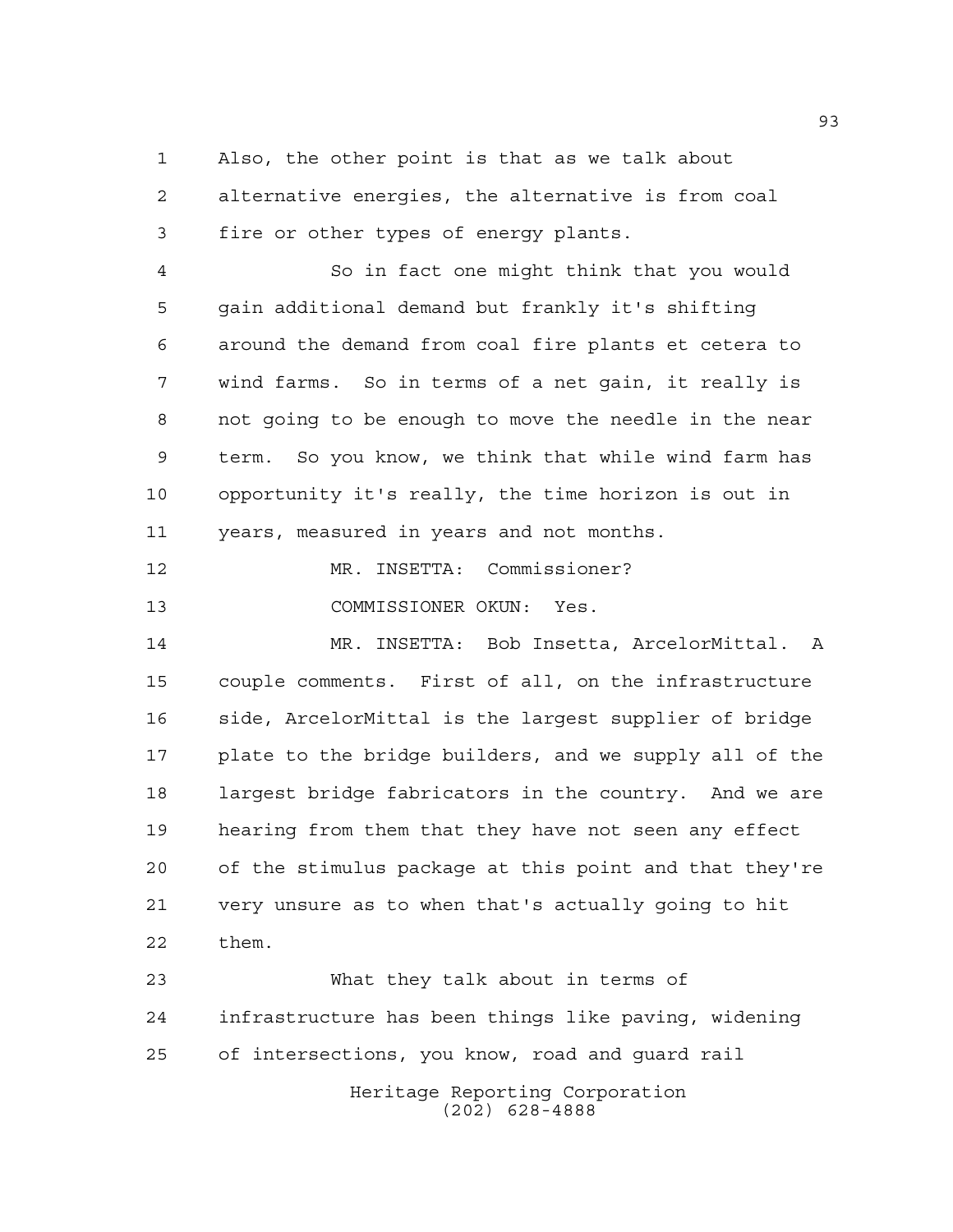replacement and that kind of thing. But no money has come in to bridge, which is where big heavy plate is consumed, so that's one point that we're hearing. The other thing I would mention, not to belabor wind tower too much, but it is getting a lot of attention.

 As was already stated, it's a relatively small part of the market, but also we have data that we've seen recently that says last year around 35 percent of the wind towers, where all of the plate or most of the plate goes, talk about wind power, that's where the tonnage is. 35 percent of the towers that were put up last year were imported. So we're not only fighting imports of plate, but we're also fighting imports of fabricated product. So that's something I think we have to do as well.

 MR. PRICE: Yes, I'd just like to add one little note. I think earlier it was mentioned that, you know, General Electric is looking at projects maybe a few years out here. It was also mentioned by Mr. Whiteman in his testimony that we have dealt with circumvention, with Chinese plate in particular being brought in as spare parts. I will shed some light on who was involved in that circumvention, but to think that companies like GE don't have the ability to bring

COMMISSIONER OKUN: Mr. Price?

Heritage Reporting Corporation (202) 628-4888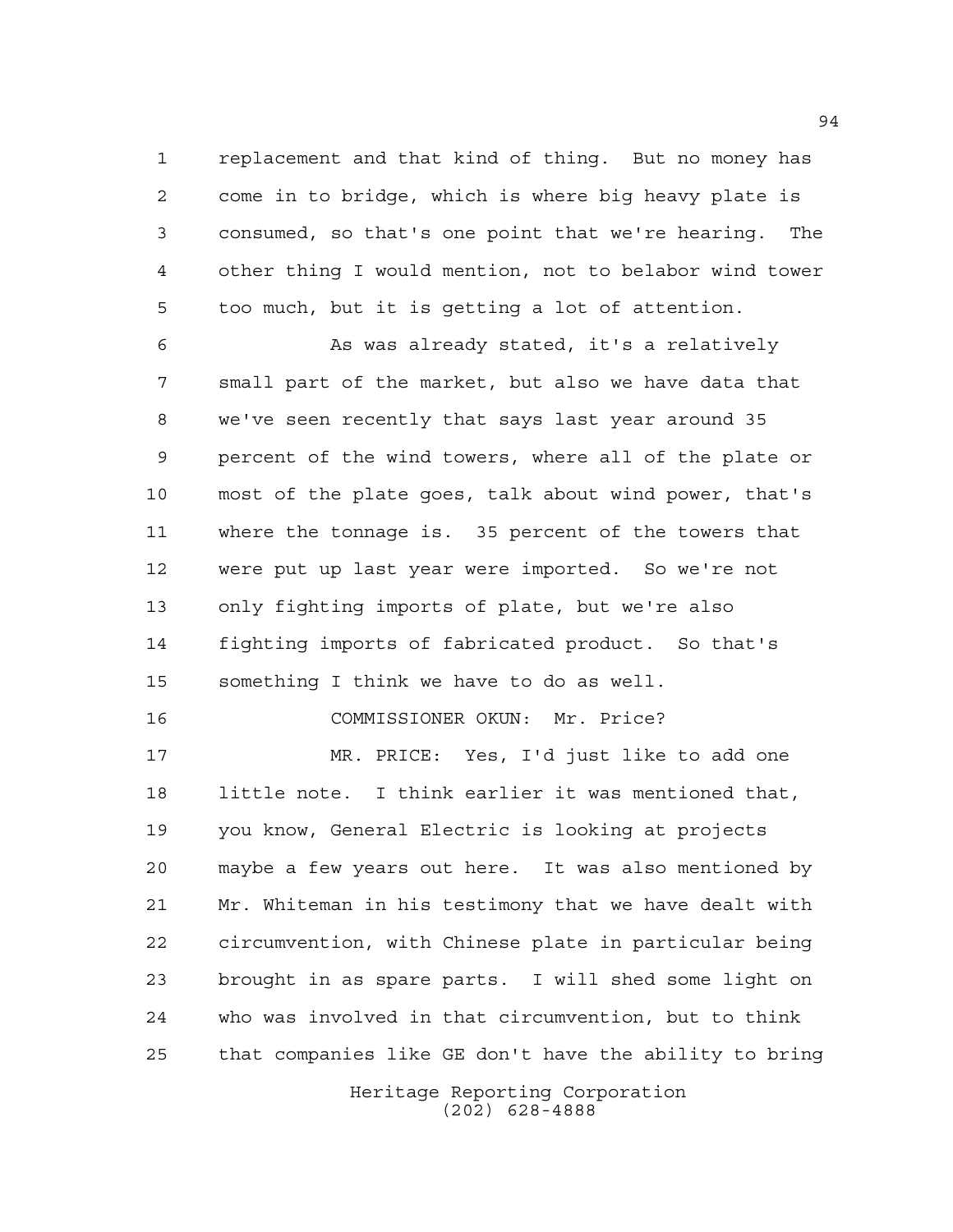in massive amounts of plate from China, Ukraine, and Russia would just be inaccurate. In fact they probably have great capabilities given their global reach and their resources and their ability to use those sourcing, and they've demonstrated that with their attempts to circumvent various orders,

particularly this order.

 COMMISSIONER OKUN: Okay, my red light's on, but if you had something to add?

 MR. THIES: Kent Thies, Evraz. Commissioner Okun, with regard to the comments about energy demand, and kind of a tie-in to Ms. Aranoff's question about where the money went, we invested heavily in a new large diameter pipe mill in Portland, Oregon not too many years ago, several hundred million dollars. That mill is shut down. It has no business. We also have large diameter pipe mills in western Canada and in central Canada, and as it relates to those markets, one of those pipe mills is shut down due to lack of demand.

 Our customers that, like Mr. Britten said, it is kind of a lumpy demand. The gas transmission companies basically have deferred large projects at least into 2011, at least that's what they're telling us now. With regard to wind towers, we participate in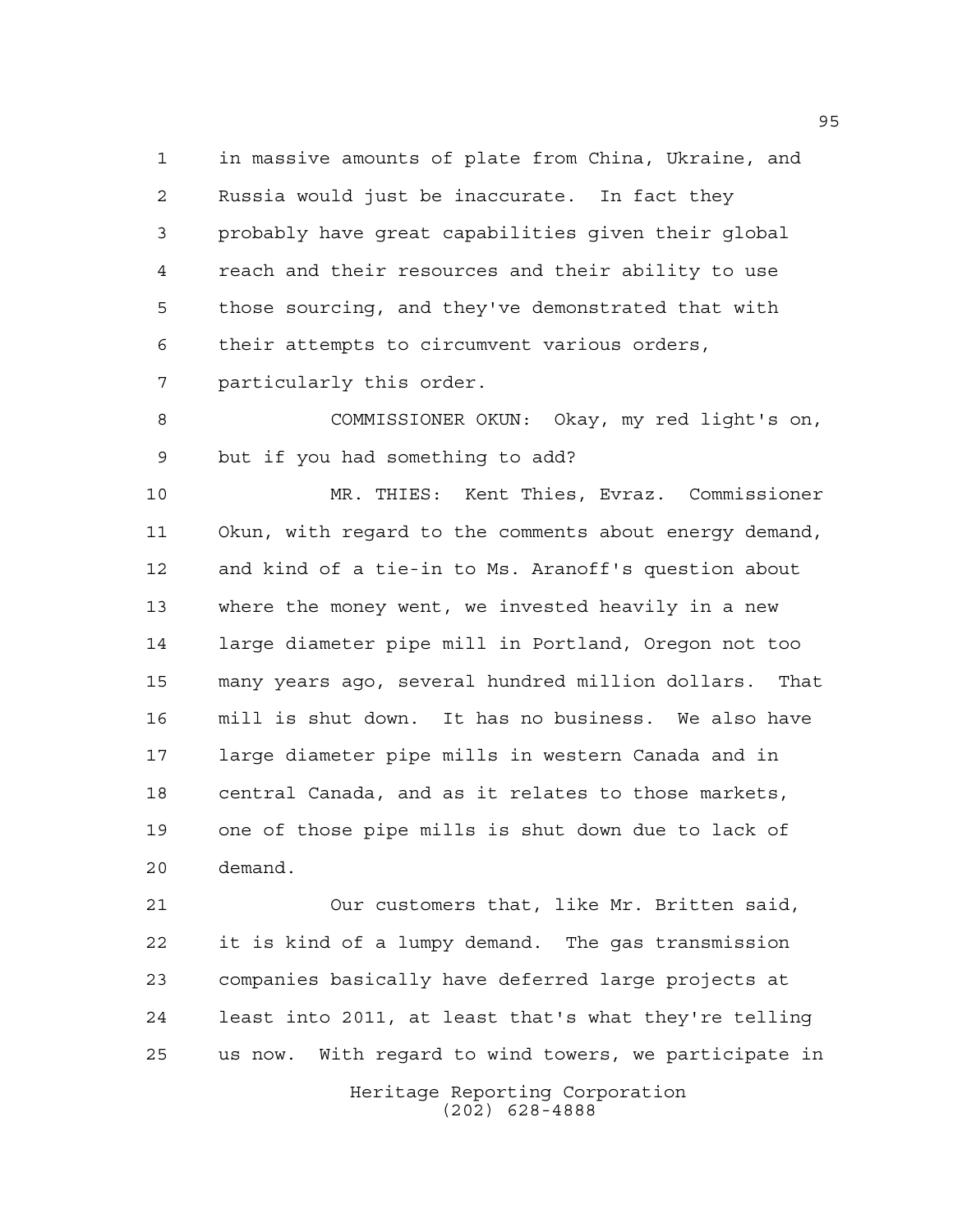that market, I can tell you being on the west coast I can drive about five minutes from the mill and see acres of fabricated wind towers from China and Vietnam. So that's definitely a factor.

 And also the orders for those projects, a lot of them have already been placed, so you know,, the new business we'd be looking at maybe 2011, 2012. And the last comment I'd make about energy is, you know, natural gas prices and oil prices, you know, you can see them every day in the Wall Street Journal, those are one of the main drivers and frankly there just isn't enough incentive to build these big pipelines right now.

 COMMISSIONER OKUN: Okay, well I'll come back, I went on the Pickins.com web site there's telling me that oil is going to be \$300 a barrel, so we'll see. All right, thank you.

CHAIRMAN ARANOFF: Commissioner Lane.

 COMMISSIONER LANE: Good morning. We want to talk about wind power, and I would just like to let you all know that in West Virginia we were doing wind power before wind power was cool, and a three-year time period is probably the fastest that you can go from start to finish because, believe it or not, even though wind power is renewable energy and even though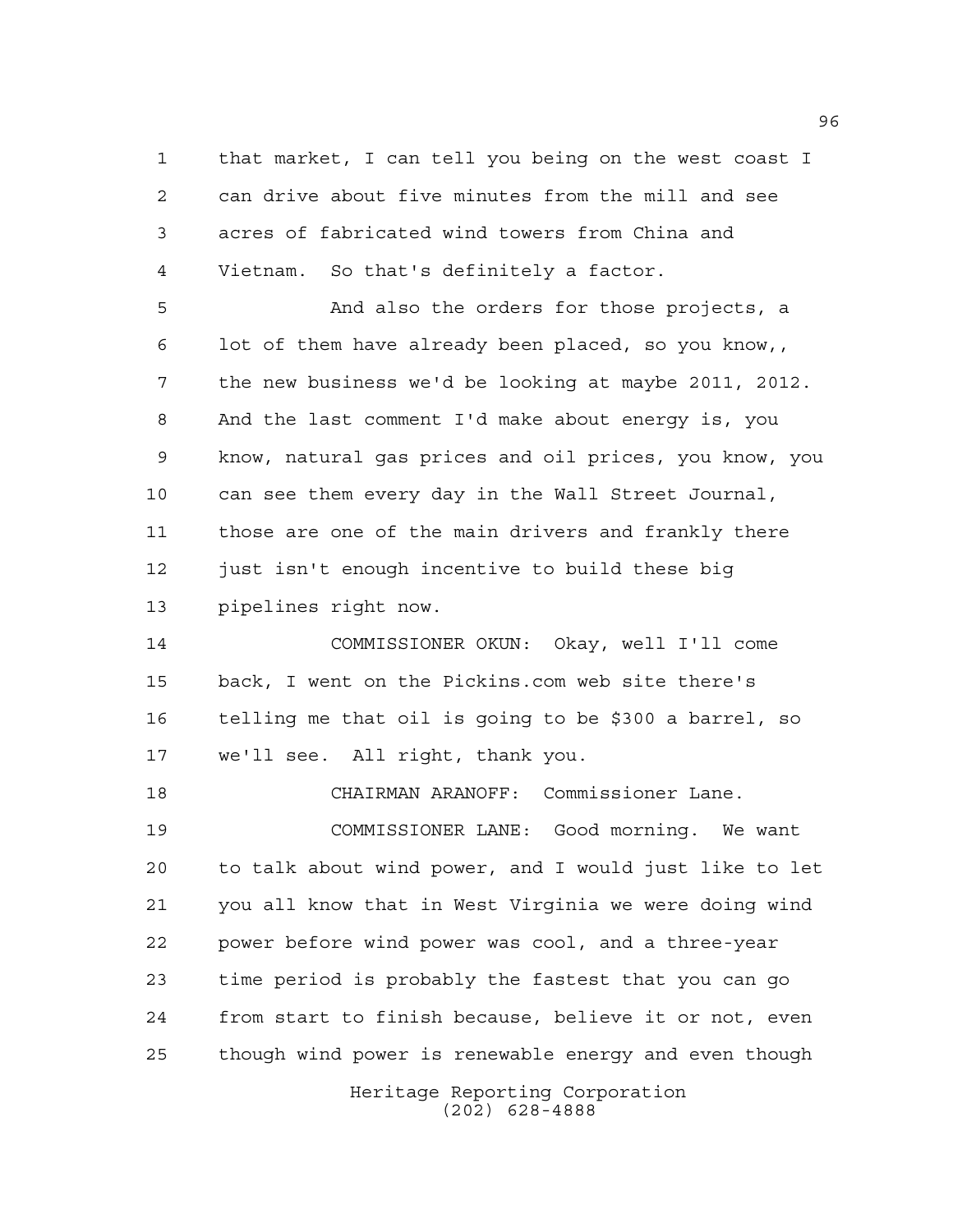the wind towers are a tourist attraction and look great, there are a lot of people that don't like wind power and come out and protest and use the court systems to stop those projects because they're worried about bats, they're worried about killing birds, they're worries that the lights at night will interfere with their stargazing.

 And so I'm just putting that on the record that wind energy, even though it's a really good form of energy, I don't think it's going to happen any time soon that we're going to be replacing other forms of energy with wind farms. But I did see on the news last night that China is going to have more wind farms than the United States. And so my question is, will China be providing all of that cut-to-length plate itself for all of those wind mills or will they be importing from the United States and other places?

 MR. SCHAGRIN: Commissioner Lane, this is Roger Schagrin. One thing very apropo to your comments about the delays in instituting wind power in the United States because of protests et cetera, I don't think we have to worry about that in China. So when they say they're going to put in wind power or solar power, they're going to put it in, and I don't think they're going to have any protests.

> Heritage Reporting Corporation (202) 628-4888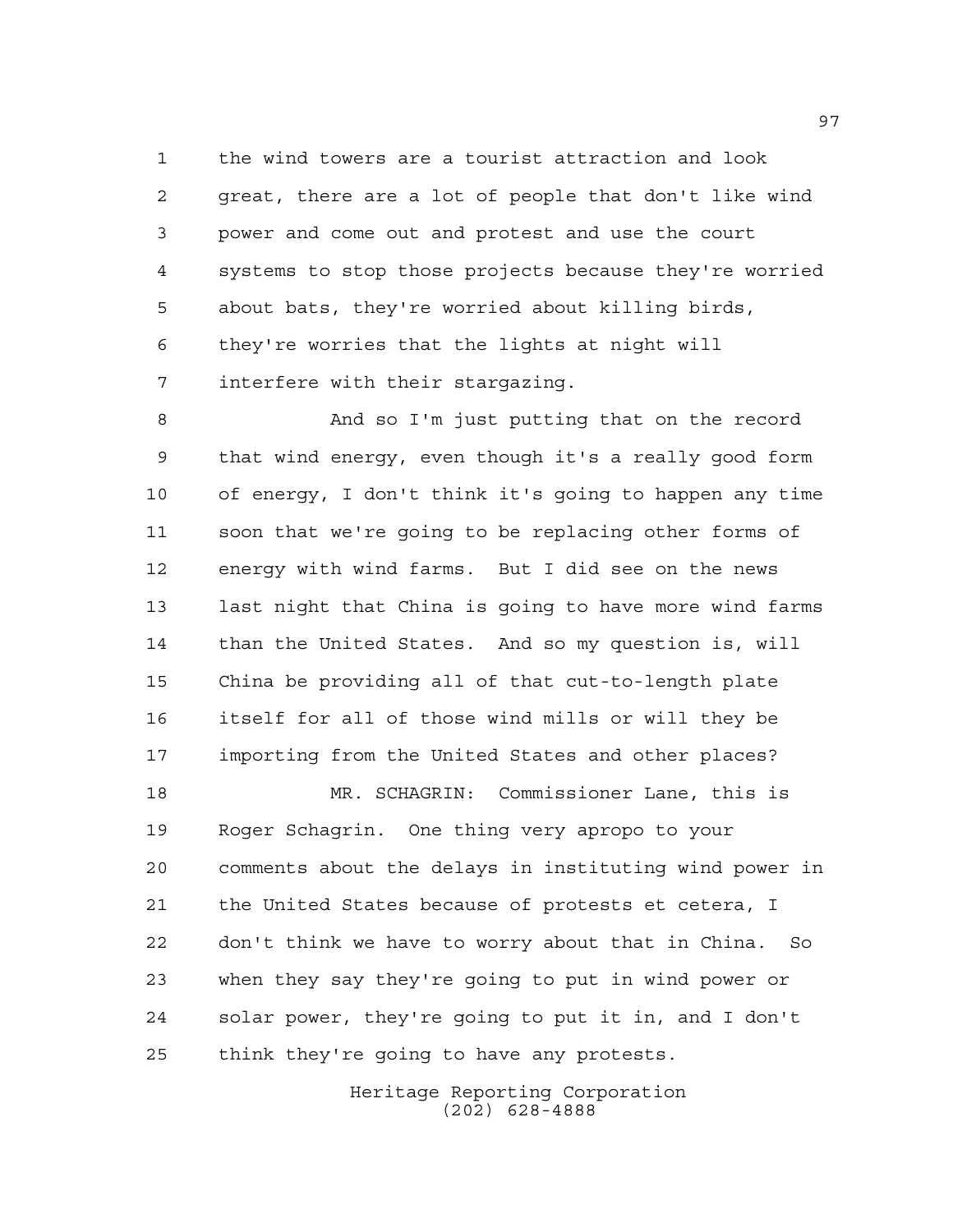However, given that they presently have as much as 30 million tons of overcapacity, China simply except for a couple of super-specialized grades has shifted from being a net importer back in 2000, 2001, to being the world's biggest exporter by 2007, by far over 10 million tons of exports. Certainly their needs for plate will all come from Chinese supply, and yet even with any increased needs for plate for wind towers, they have so much massive excess capacity.

 And they continue to add it because they also have the opposite problem that we have here. We have a problem with availability of credit in the United States, in China their problem is because all the banks are owned by the government they had an increase in loans, something the order of 50 or 60 percent in the first half of this year. And some of the credit being doled out by government owned banks is actually building yet more steel plate mills because it's a great deal, you just borrow the money from the banks and build things because the government wants you to do that, if things don't turn out well, you just don't pay back the money anyway over there.

 So they really do have kind of the opposite problem that we have, they have an explosion of credit from the government, which is buoying their demand but

> Heritage Reporting Corporation (202) 628-4888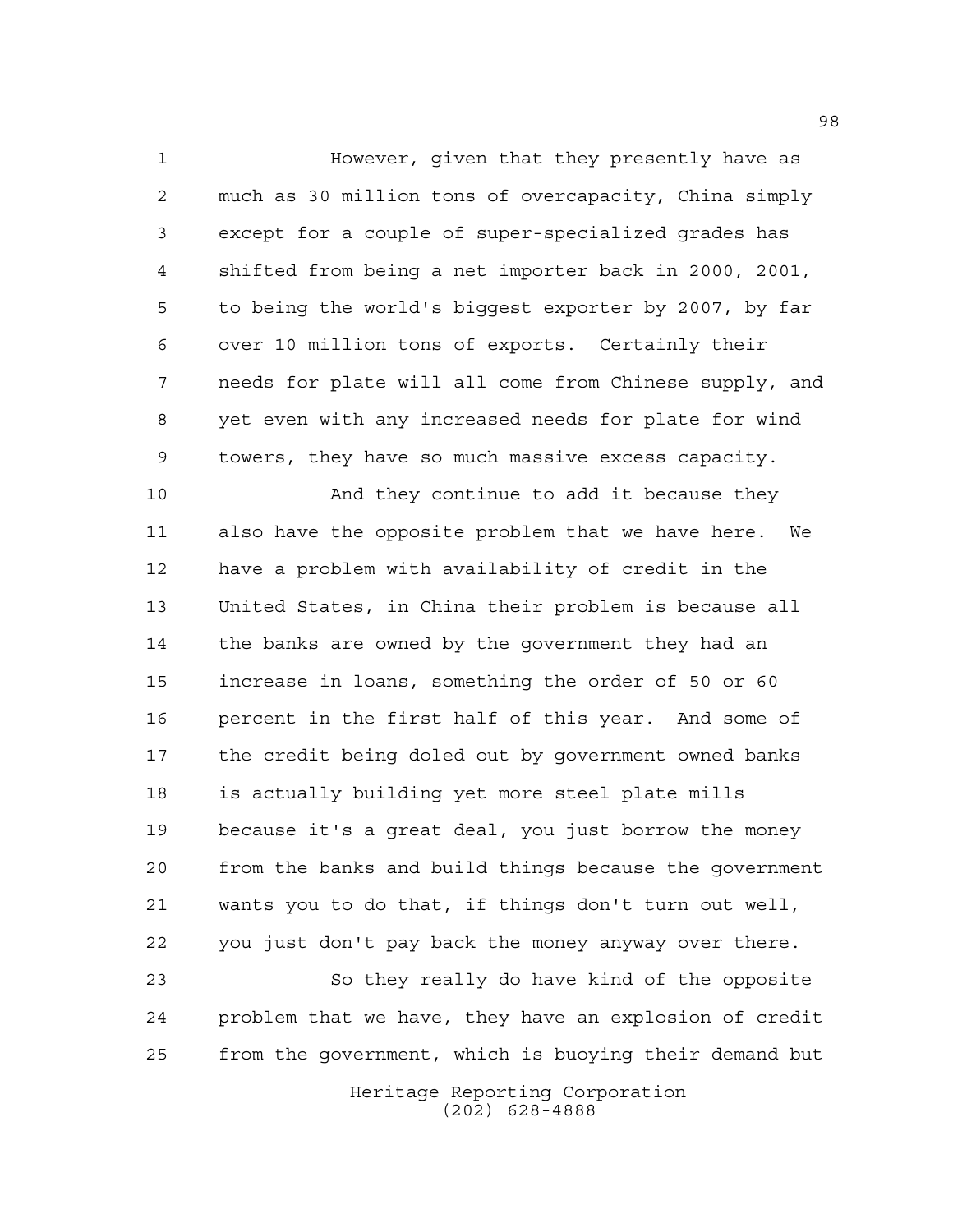it's also buoying a continued oversupply situation in product after product. So we don't think that increased demand is going to help U.S. producers in that there'll be any exports from this industry to China to build wind towers there.

 COMMISSIONER LANE: Okay, thank you. In reading the Staff Report, talking about fabrication, and so I was wondering are the fabricated end use products that use CTLP, such as towers for power transmission lines or products such as heavy equipment, made in the United States or do these products tend to be fabricated outside of the United States and then imported into the United States?

 MR. INSETTA: Commissioner, Bob Insetta, ArcelorMittal. Over time we've gone through different phases of that. The last period here of several years, I would almost say many years, transmission poles are fabricated in the United States for electrical transmission. And construction equipment has also been fabricated and built, they are built in the United States for U.S. consumption. Now that shifts with companies like Caterpillar and so forth, that shifts between here and Mexico and other facilities they have around the world depending upon the advantage to them from a cost standpoint. But I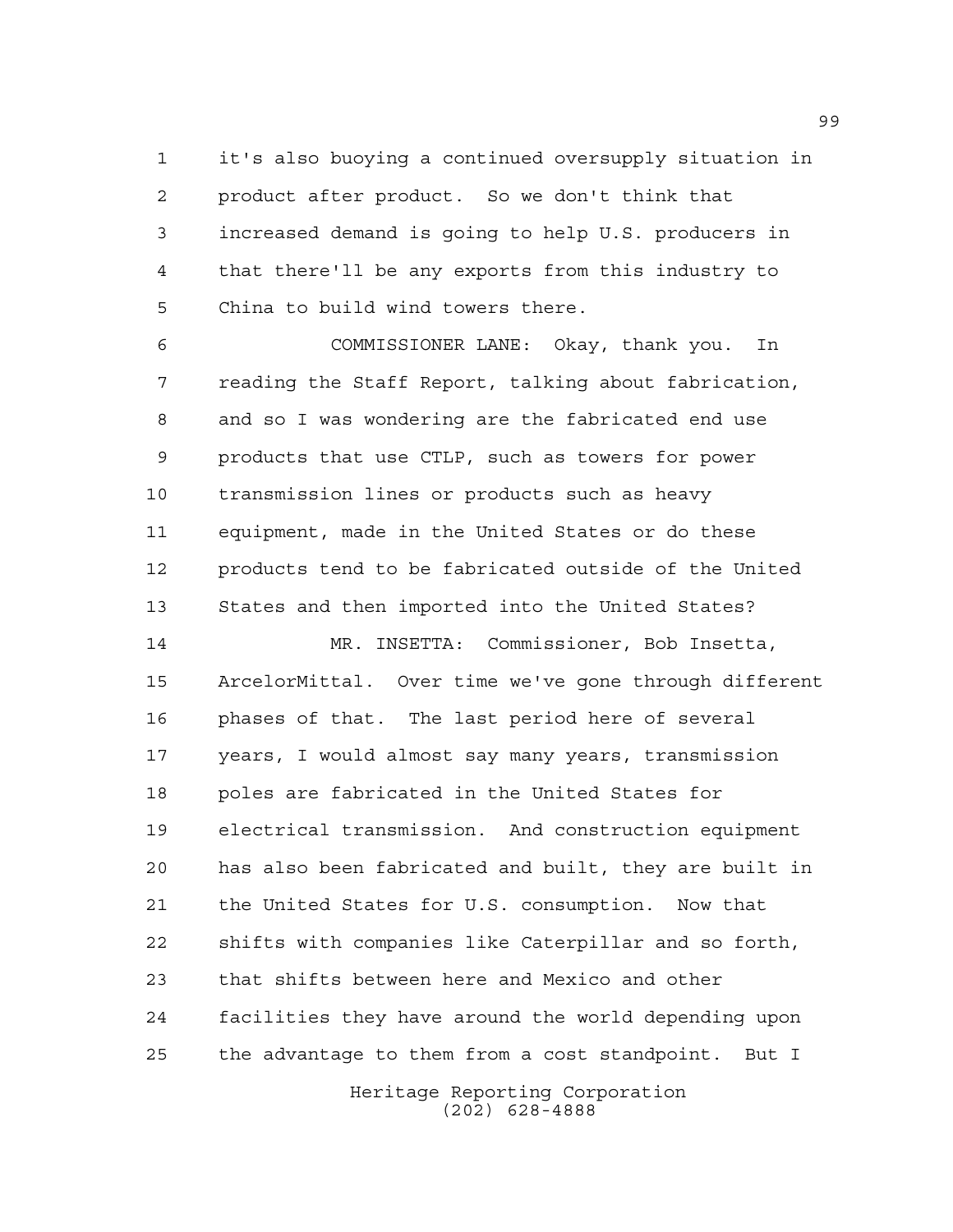would say in the most recent years here that's been U.S. production for U.S. consumption.

 COMMISSIONER LANE: Okay, thank you. This is a question for one of the lawyers. Could you generally describe the suspension agreements that are in effect and describe what would likely happen to the volume of subject imports and prices in the U.S. market if the suspension agreements were revoked? Mr. Schagrin?

 MR. SCHAGRIN: Yeah, I'll start since I worked on them in '96 and '97 when we were --

 COMMISSIONER LANE: And I just wanted to note that anybody that's under 80 is still young.

 MR. SCHAGRIN: I'm with you. I'm with you more every day on that issue. I wish my hips knees would tell me the same thing as my mind, but that's a different story. The suspension agreements with Russia and Ukraine now that they have both been changed from nonmarket economy agreements to market economy agreements, are essentially, the first requirement is that specific companies in Russia or Ukraine must make an application to the Department of Commerce in order to obtain normal values that would be the bench price, or what would eventually be the price against what their export price to the United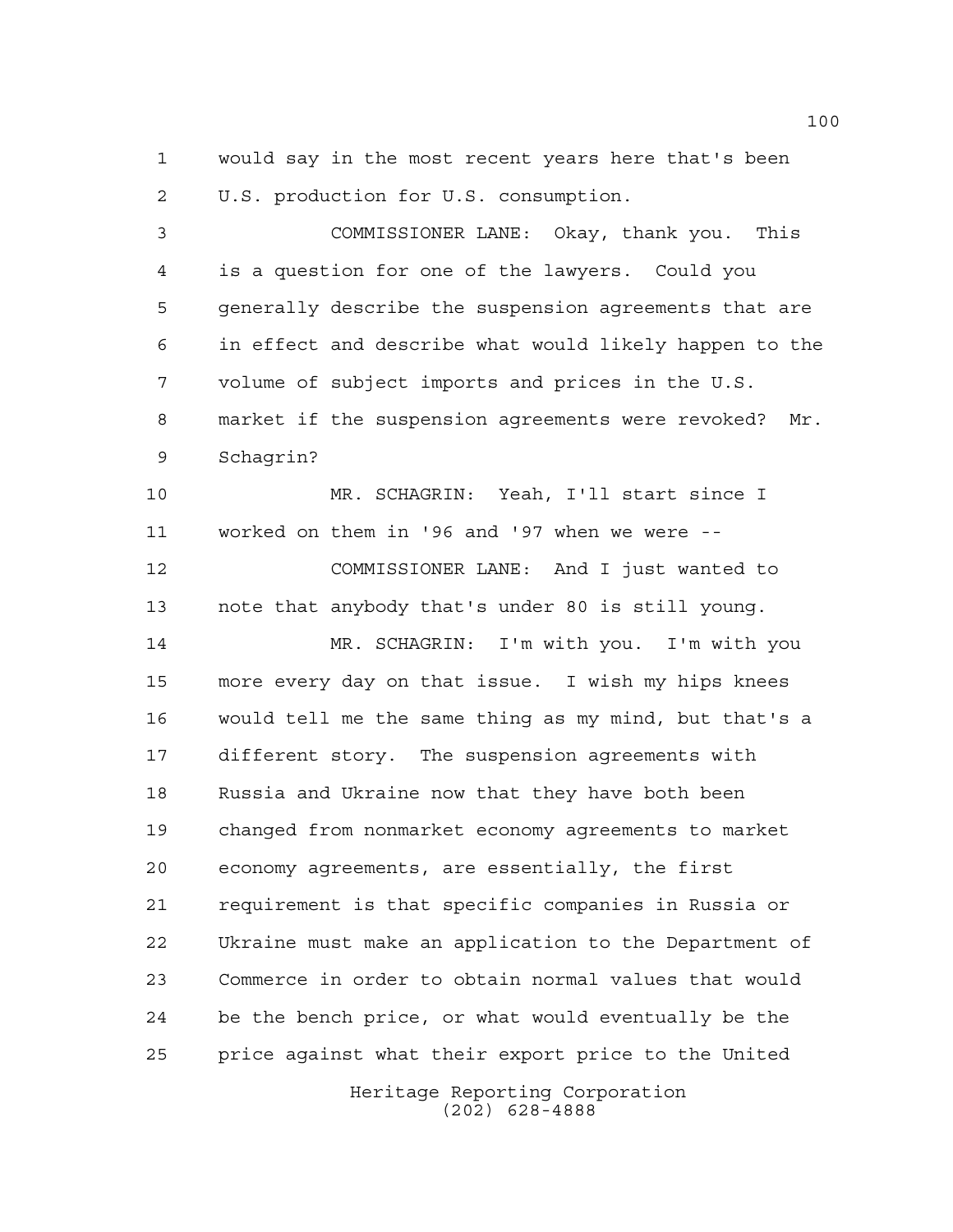States would be, for a six-month period.

 So right now, sitting in September of 2009, they are selling under their second half 2009 normal values, and they're in the process of applying for first half 2010. I think for the Commissions, and when they make that application they give the Department of Commerce and then we work with the Department of Commerce under administrative protective orders, their home market prices and their cost of production, and their normal value is the higher of home market price or normal value. The critical issue for the Commission is that since the Russian agreement went into effect in 2003 as a market economy suspension agreement, only one Russian producer, Severstal, has applied for normal values. So that essentially they are the only Russian producer that is allowed by the terms of the agreement to export to the United States. So ending the orders/suspension agreements, not continuing them, would automatically open up the U.S. market to all the

 other Russian producers, many of whom are extremely large.

Heritage Reporting Corporation As to Ukraine, two companies in the past have applied for normal values, it appears that one of those companies is not engaging in the process for the

(202) 628-4888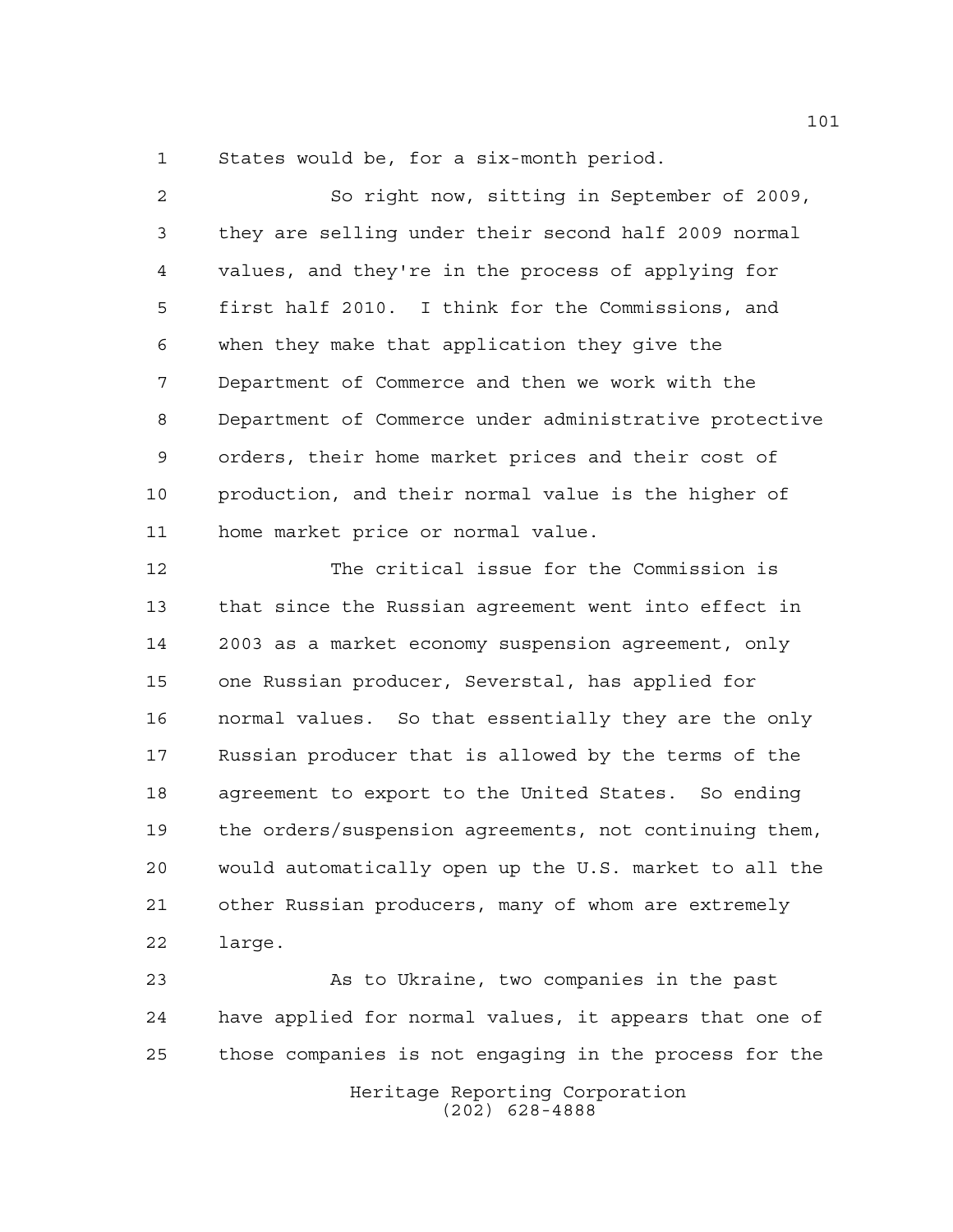first half of 2010. So that once again the other Ukranian companies, some of whom are absolutely massive and who have not exported a ton of plate since the market economy agreement went into effect in November of 2008, it's fairly recent, the market would be open to them and wide open to them.

 So I mean with Russia and Ukraine, it's really clear given the working suspension agreements just how quickly there would be a change in export volumes to the U.S. because the companies who are unwilling to engage in this system in which they could not export any tons at a not-dump price would now have the market wide open to them.

 MR. PRICE: And let me just add to that, clarify and add on to that last point. Even for the companies that establish that reference prices are fair values or normal values which they can export at, those are the minimum prices which they can export at. It's a little different than a dumping agreement or dumping order where you can really export at any price and the duties can get paid.

 As a result, there are many periods as these agreements function that companies cannot enter the U.S. market even if they have fair values and cannot enter at disruptive prices. So in judging what their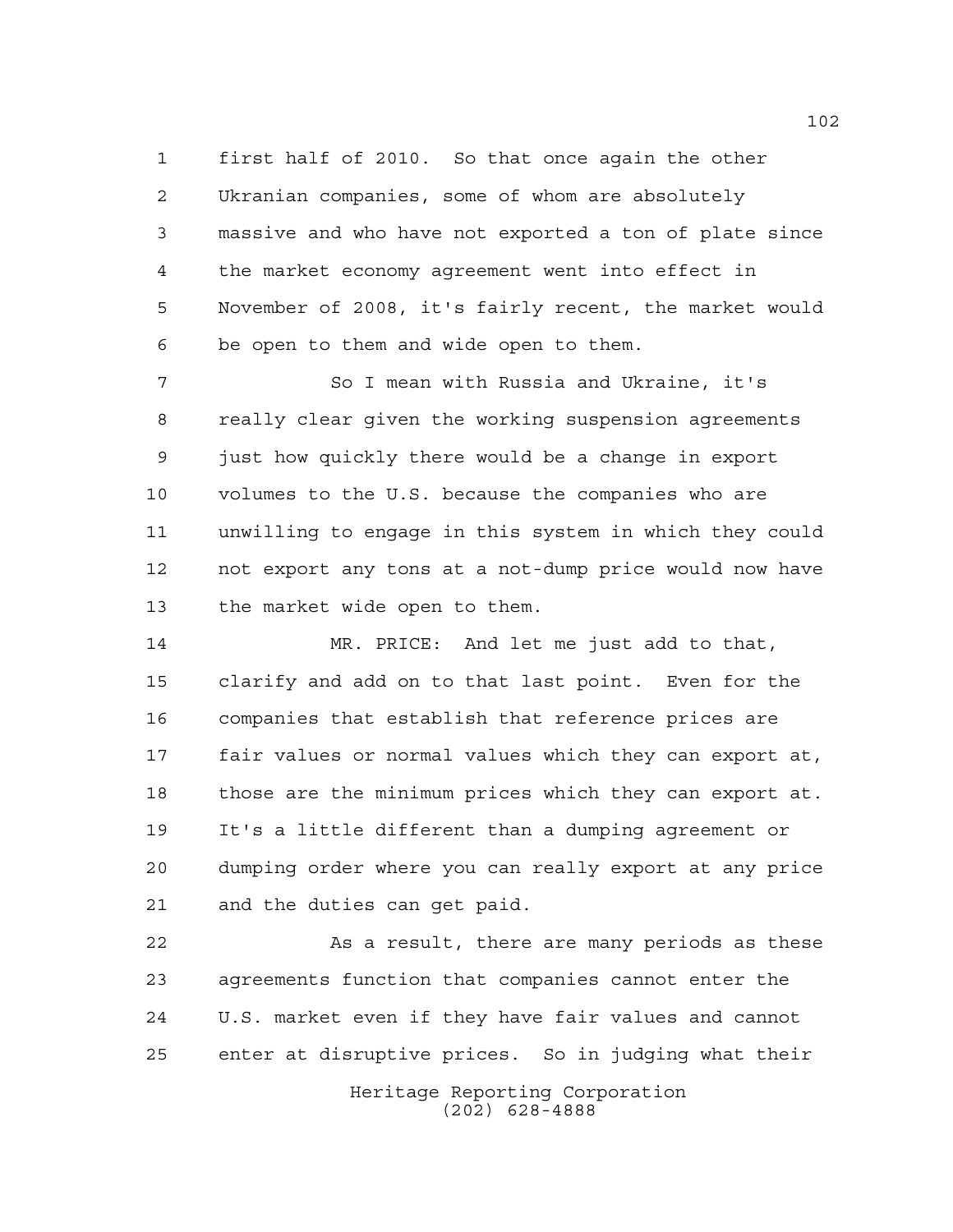underselling behavior would be like without a suspension agreement, I think it's fair to say it would be quite different, it would be much more like the original investigation where they would have none of these practices that inhibit their ability to engage in unfair pricing. Thank you.

 COMMISSIONER LANE: Okay, thank you. Thank you, Madam Chair.

 CHAIRMAN ARANOFF: Okay, now I think the right thing to do at this point is to go to Commissioner Pinkert.

 COMMISSIONER PINKERT: Thank you, Madam Chairman. Does anybody wish to add to Mr. Schagrin's comments about what to do in a situation where a party has indicated a willingness to participate, certain decisions get made based on those statements, and then later on we find out that the party is not responding to our request for information?

 MR. PRICE: Alan Price, Wiley Rein counsel for Nucor. You know, under these circumstances I believe that the ITC should approach this much the way the Commerce Department approaches it when someone says they're going to participate and then they pull out part of the way through the investigation. I think that it is appropriate to use adverse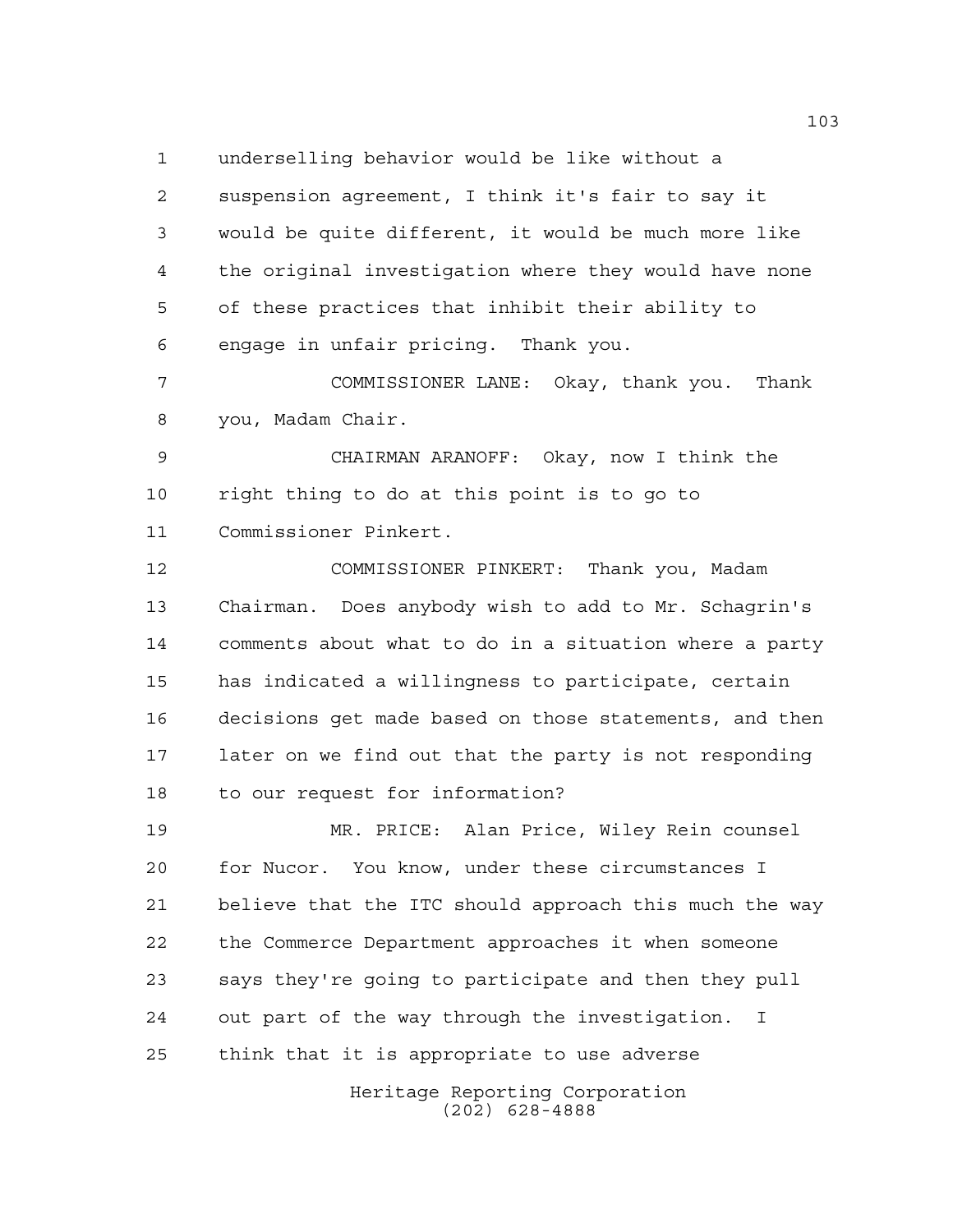inferences. I think not only has the Commission -- and equally treat this in many respects like an expedited review, which is what this should have been.

 The parties have expended an enormous amount of resources, the agencies have spent an enormous amount of resources on this matter. And frankly, the other party made the ITC investigate with all of these additional resources, made the agency expend all these additional efforts, obviously misrepresented to the agency its degree and willingness to participate. And under these circumstances, at a minimum adverse inferences should be used against all of the parties.

 MS. CANNON: Commissioner Pinkert, if I could add a comment to that. I believe that where you find the fact pattern that you have here where parties have come in and stated they were willing to participate and later have withdrawn, that is one of the few situations where the Commission has recognized the appropriateness of using adverse inferences. The Commission hasn't done it very often, but I believe that fact pattern has occurred before, and appropriately so because in that situation you have a company that's basically forced you to going to a full review that would otherwise not have occurred.

Heritage Reporting Corporation (202) 628-4888 And so in that situation where you have, you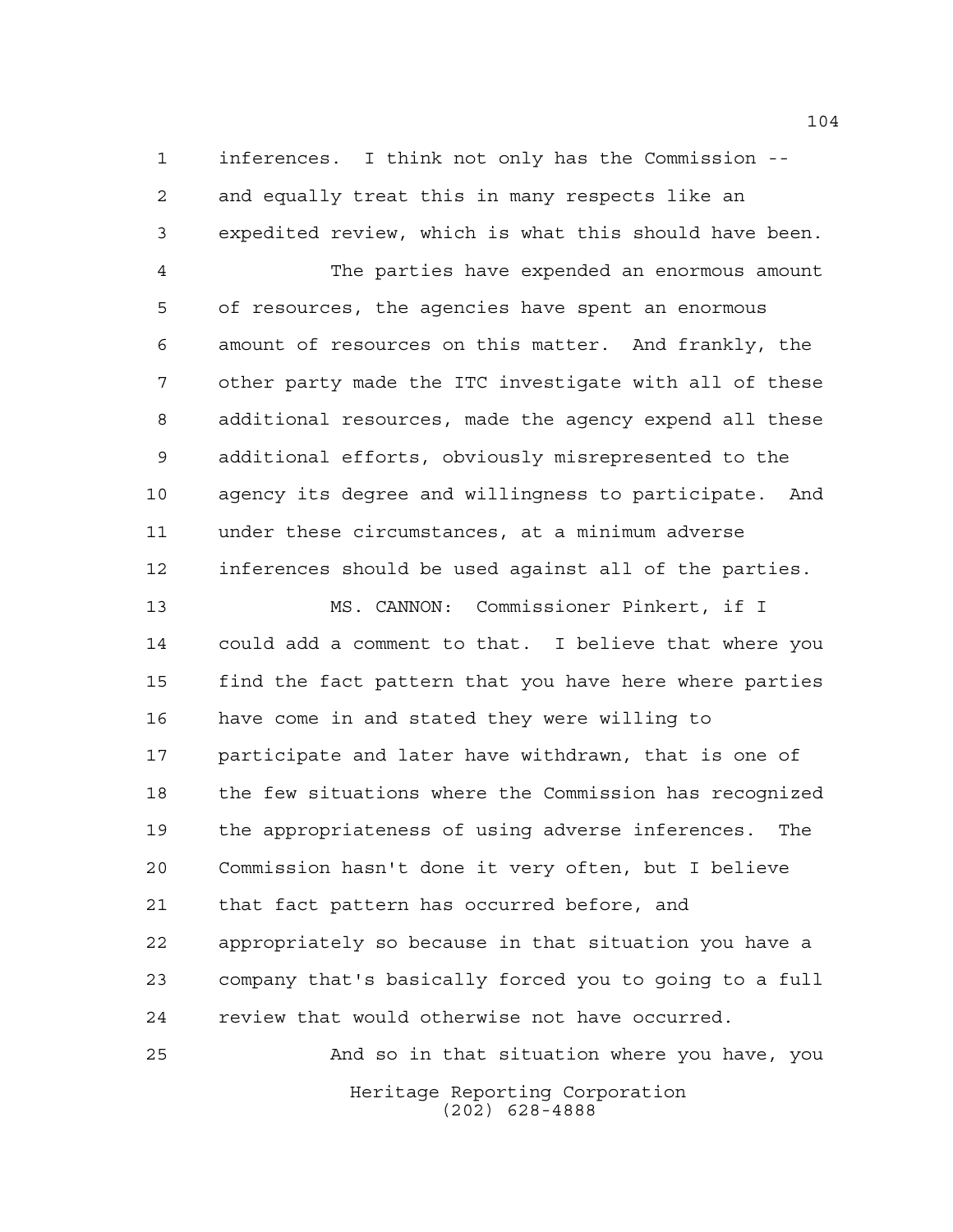know, the companies that have done that here and have come forth with information and then been silent, you have a statement on the record that isn't corroborated by, you know, the facts that we have submitted. And in that situation it seems very clearly defensible under the statute to use adverse inferences.

 And in response to your earlier question about whether that somehow inhibits the use of cumulation, I concur with Mr. Price that in this situation you don't have to worry about that hurting any parties because we have no parties any longer participating. You have the Chinese who never showed up to begin with, and you have the others who said they would and did not. So you basically are 15 justified at this point in using adverse inferences to everyone.

17 And finally I would say that, even if you didn't want to use "adverse inferences," the facts that the Staff has gathered on this record, the best available information, even looking at it conservatively for each of the countries is more than sufficient to justify affirmative findings because even the most conservative approach looking at the basic objective data that's out there from the various sources shows rampant overcapacity, increased

> Heritage Reporting Corporation (202) 628-4888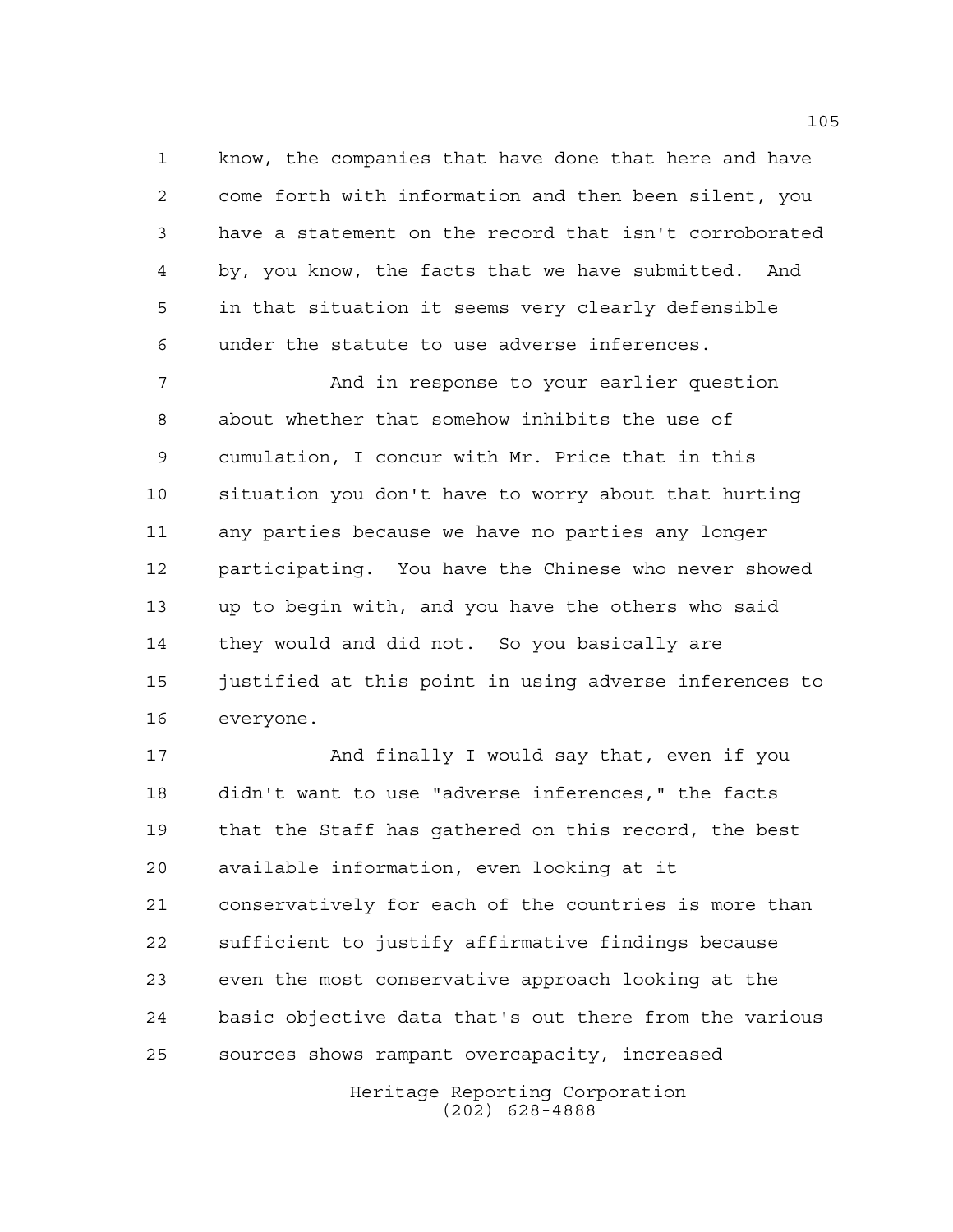capacity, volumes that are going to more than dwarf this market, and relative prices that are more attractive in the United States. That isn't even adverse, that's just the facts that have been gathered.

 COMMISSIONER PINKERT: Thank you. Now, turning back to the company witnesses, are there certain CTL plate products that are imported into the United States because the demand for those products exceeds the ability of the U.S. industry to supply? MR. INSETTA: Commissioner, Bob Insetta of ArcelorMittal. Short answer to that I think is no. You know, the U.S. industry has capacity to supply the marketplace.

 COMMISSIONER PINKERT: I know that Mr. Rosenthal would make the point that this is not a legal requirement to go affirmative in one of these cases, but I'm still curious about the facts.

 MR. ROSENTHAL: We just talked about that yesterday.

 COMMISSIONER PINKERT: Are there any other factual assertions on this?

Heritage Reporting Corporation MR. WHITEMAN: Commissioner, given the existing conditions that we see in the marketplace, I would agree with Mr. Insetta's testimony that we could

(202) 628-4888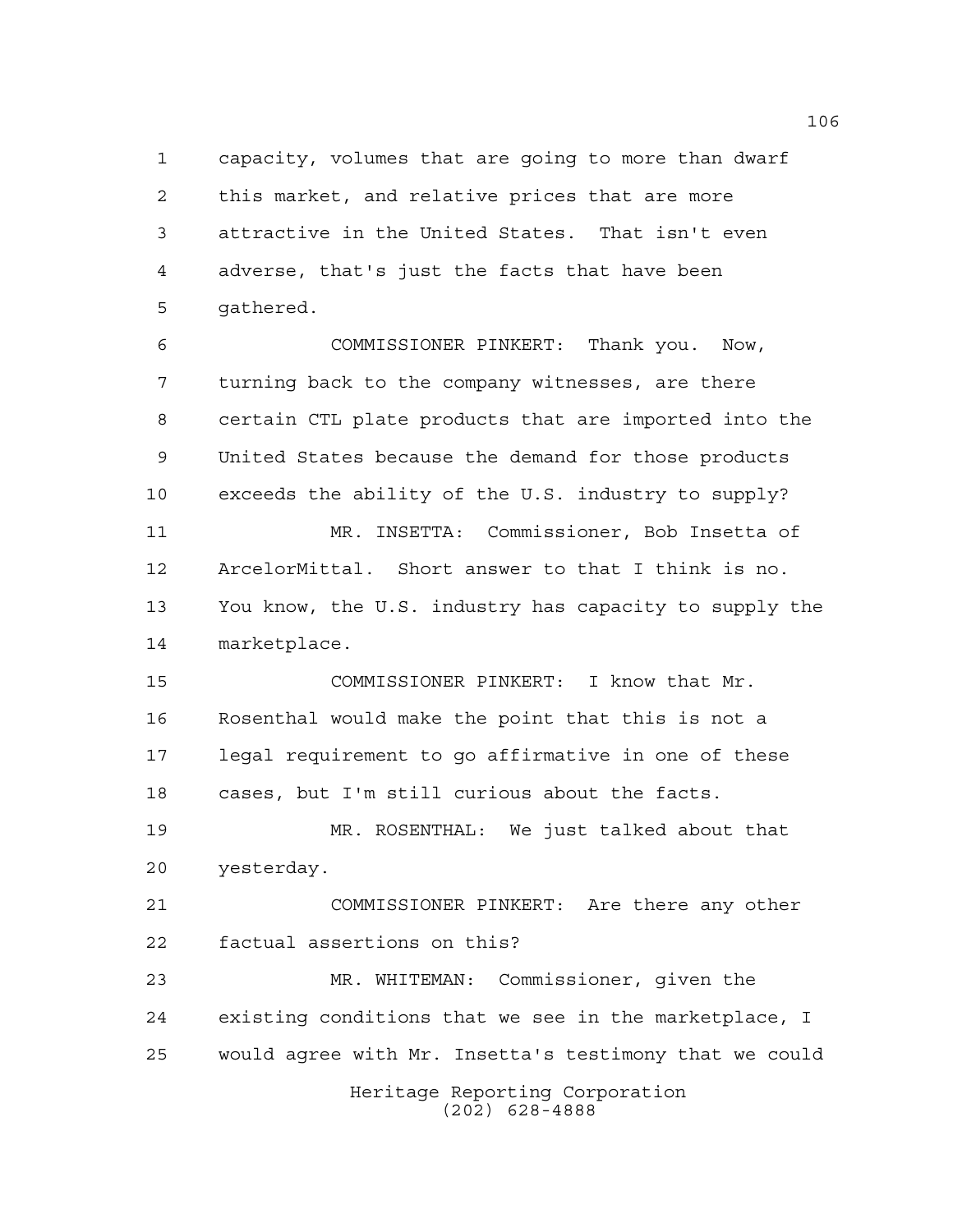certainly handle the demand that's in the marketplace right now.

 COMMISSIONER PINKERT: Okay, I understand that your answer with regard to the demand that's in the marketplace right now, but looking let's say over the past five years, at peak demand are there certain types of CTL plate that have to be imported in order to satisfy the demand for those products? MR. WHITEMAN: Commissioner, the simple answer to that would be no. COMMISSIONER PINKERT: Go ahead. MR. INSETTA: Commissioner, there is no type

 of imported product that we cannot make in the U.S. COMMISSIONER PINKERT: And specifically in regard to my question, if you look at peak demand over the past five years, is there a circumstance where the U.S. industry with respect to a particular type of CTL plate product is unable to supply the peak demand?

MR. INSETTA: No.

COMMISSIONER PINKERT: Mr. Blume?

 MR. BLUME: The comment that I was going to make, and there's discussion around peak demand and certainly we saw tightness in the market during that period, but in many cases what we have found is that there were speculative interests, there were inventory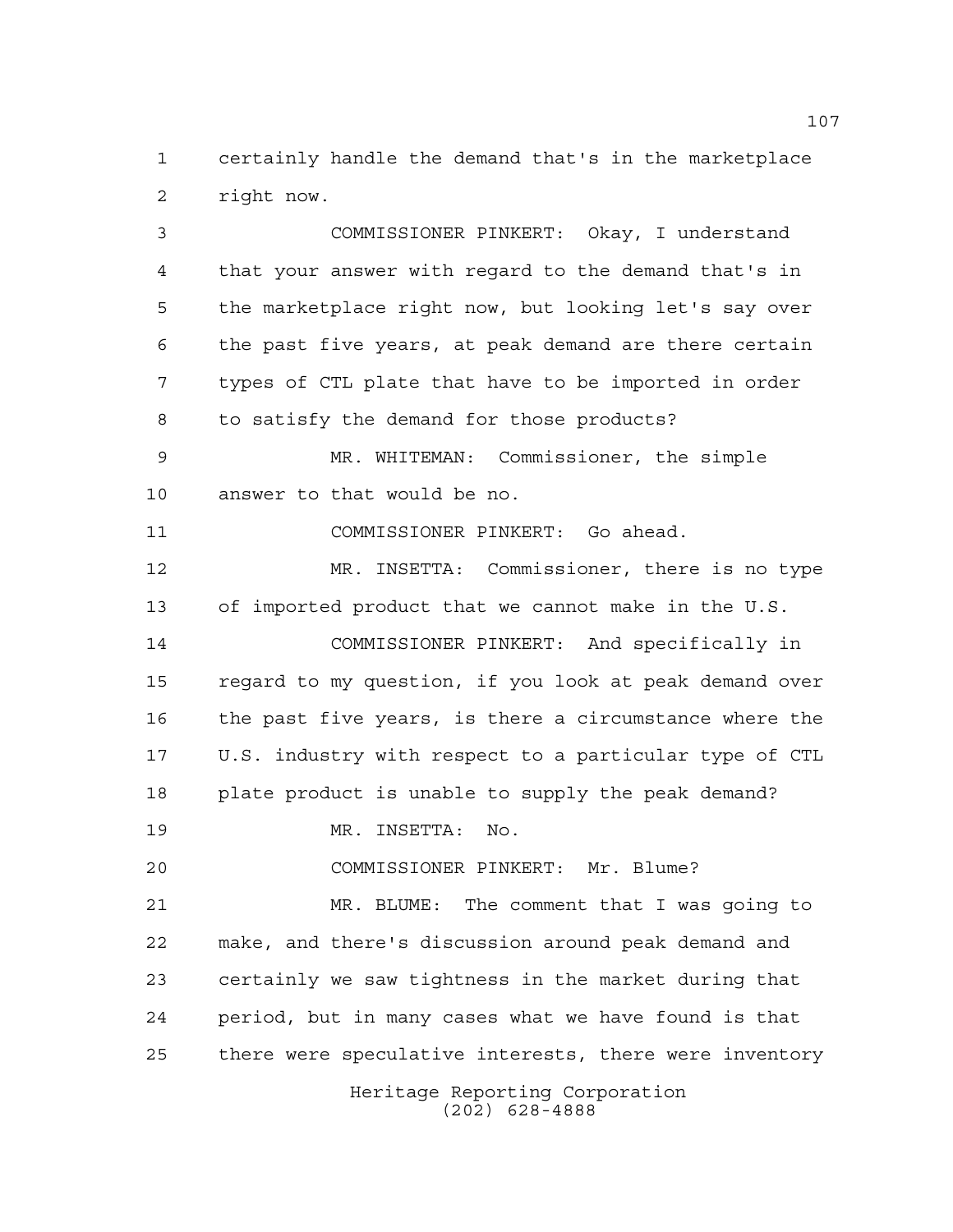builds. So when you ask the fundamental question about the end user, the consumer of plate, we are capable, we have the capacity and the ability to supply what those end users need. We may not always have what a speculative buyer may want to put on the ground, and certainly we've found times when we had to control that, make sure that we were not allowing the speculative move or this unnecessary inventory build. But the fundamental question, yes we can supply the plate that is needed.

 COMMISSIONER PINKERT: Thank you. Any other comments on the panel on that issue? No. Okay, now looking back to 2003, the industry's operating loss margin that year was worse than in interim 2009. Either now or in the posthearing, can somebody help me to understand why that would have been the case?

 MR. PRICE: We'll be happy to address it in the postconference brief. One thing I actually would say to the Commission in discussing my clients, the interim data, is that actually one of the things is that the industry has actually been progressively falling off the cliff this year. So the data, without releasing proprietary data on a company-specific basis, if you look at your figures which are averaged for the first half actually progressively get worse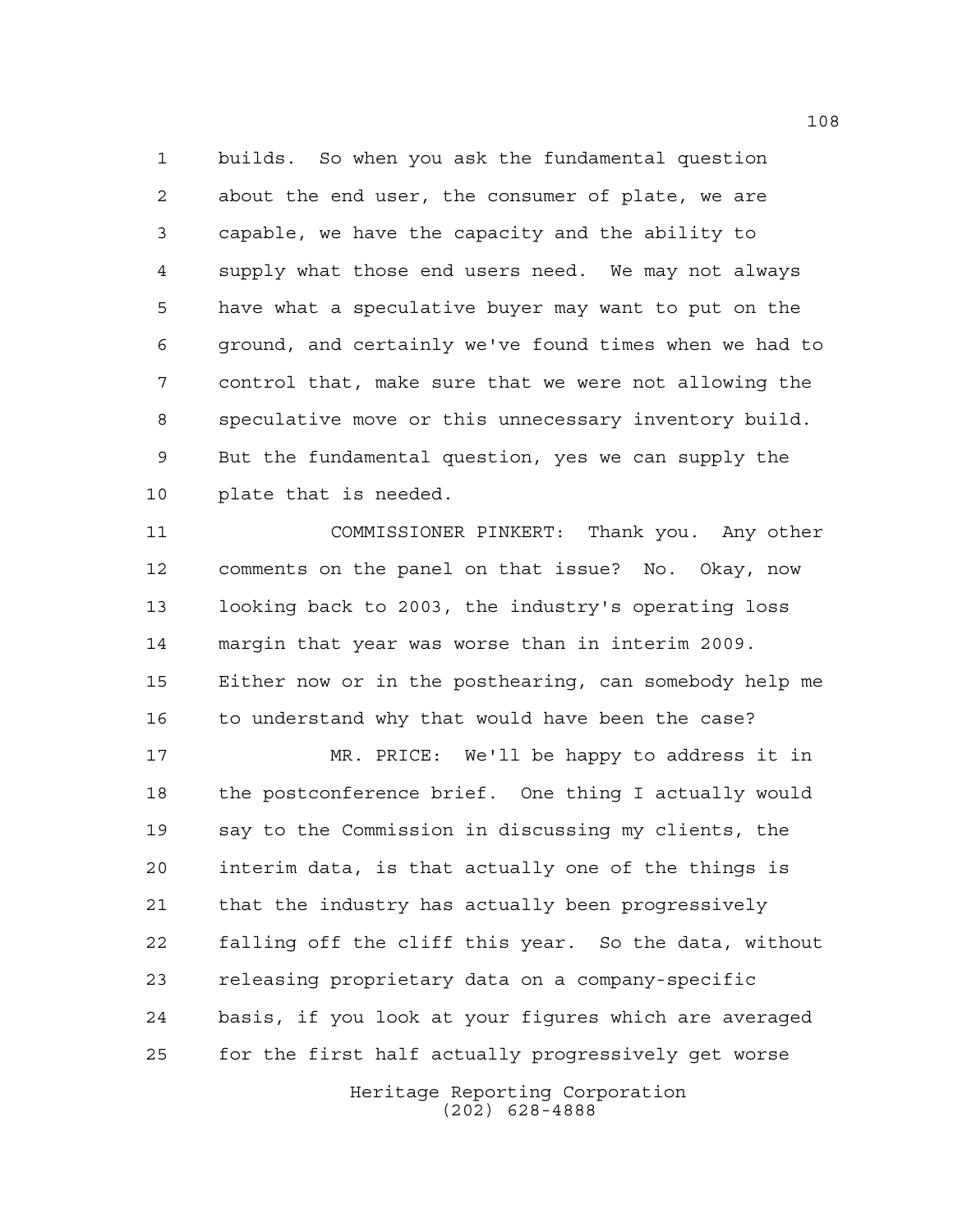during the period.

| 2  | So if you look at your employment data and             |
|----|--------------------------------------------------------|
| 3  | you say, well 15 percent of the employees are laid     |
| 4  | off, that got worse and worse so when you get to the   |
| 5  | end of the period I suspect we have 30 percent of our  |
| 6  | employees laid off. Certainly profitability started a  |
| 7  | little bit higher at the beginning of the year, and as |
| 8  | less and less orders were being shipped and as prices  |
| 9  | progressively collapsed, things got much worse.        |
| 10 | And so I suspect the 0.5 percent number                |
| 11 | you're looking at for this first half, if you actually |
| 12 | broke it down would be much worse in the second        |
| 13 | quarter, which you're starting to see the full effects |
| 14 | of this period. And I suspect as we look forward to a  |
| 15 | full year we're going to continue to see some very     |
| 16 | ugly numbers in this industry.                         |
| 17 | MR. SCHAGRIN: Excuse me, Commissioner                  |
| 18 | Pears, Roger Schagrin. I'd just as soon answer it now  |
| 19 | rather than in the posthearing brief.                  |
| 20 | COMMISSIONER PINKERT: Commissioner Pearson?            |
| 21 | MR. SCHAGRIN: I'm sorry. Pinkert. I'm                  |
| 22 | sorry, I'm looking down here instead of looking up at  |
| 23 | your names, but I should recognize you vaguely by the  |
| 24 | face, of course I can't see you if I have my reading   |
| 25 | glasses on. Anyway, excuse me, Commissioner Pinkert.   |
|    | Heritage Reporting Corporation<br>$(202)$ 628-4888     |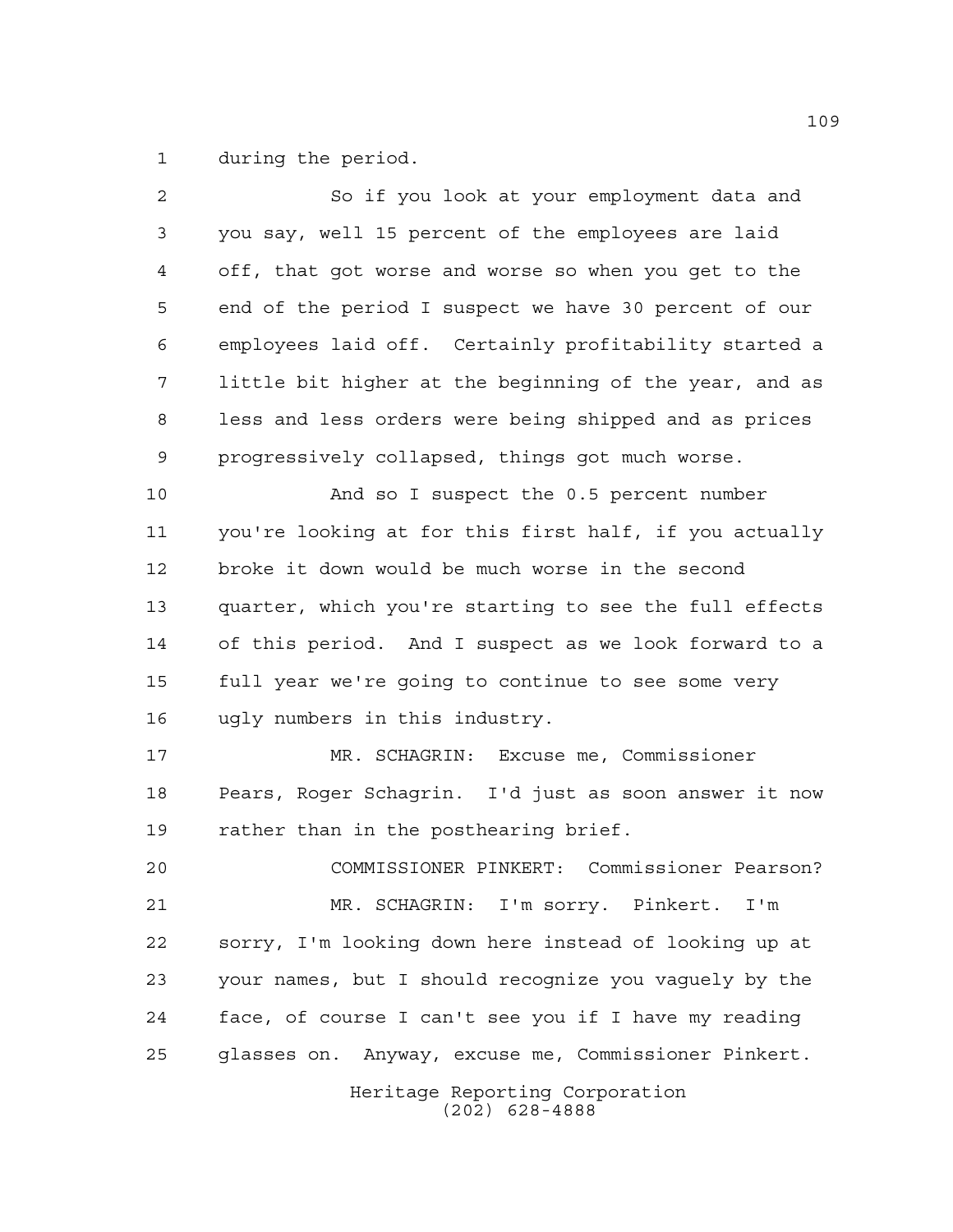As I say, I'll answer it now because it's a rather short answer though I'm sure we could expound on it. COMMISSIONER PINKERT: No apology necessary. MR. SCHAGRIN: That's fine, thanks. Is lag. I think that's the real reason. You know, '03 looked back because it was a lag from what was already a poor performance in '01 and '02 for the industry. And the reason the first half of '09 doesn't look as bad as '03 is because it's some of the lagging benefits of how good '08 was. But that's going to quickly disappear, it probably already has disappeared. And so the second half of '09 in terms of financial results is almost certainly going to look worse than the first half. So to me the simple answer is lag. COMMISSIONER PINKERT: Thank you. Thank you, Madam Chairman. CHAIRMAN ARANOFF: The briefs argue at various points about when demand might return to the level seen in 2007, 2008, as being sort of the appropriate way for us to project what's going to happen in the reasonably foreseeable future. And that raises the question in my mind, 2008 was, I think everyone agrees, an aberrational year. At least that's what we were hearing last year when we were holding hearings in steel cases, that the cost spikes

> Heritage Reporting Corporation (202) 628-4888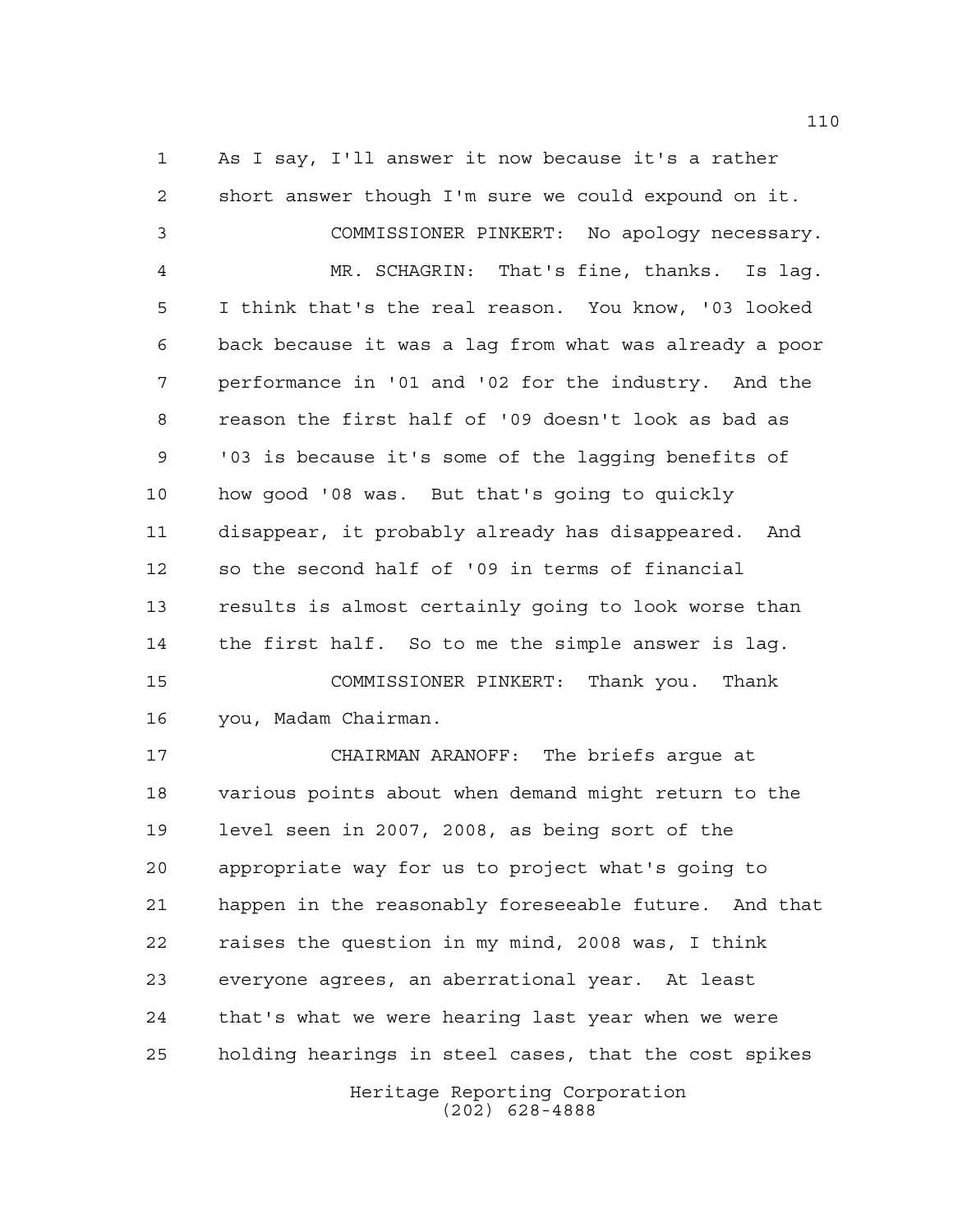were very aberrational and that there was some panic buying by service centers who kept expecting their costs to go up.

 And so I'm not sure that when things get back to like 2008 is really what we should be looking for. And so one of the questions that I had is, at what point is demand sustainable for the industry? If we assume, I mean do the market conditions have to be such that they permit the domestic industry to generate consistent operating income levels in excess of 20 percent in order for demand to be considered sustainable or is there some other level that we should be looking at?

 MR. BLUME: Chairman Aranoff, I would answer that question really more from a utilization perspective. And certainly as we look today at 50 percent, it's a devastating level for profitability, it's a devastating level for our employees. And certainly we understand that 2008 was an abnormal year. The challenge that we have as we look forward, it becomes very difficult to try to project when we may see some improvement.

 I can tell you in our own planning, and I've mentioned it before, our expectation is that it will take years for demand to come back. A lot of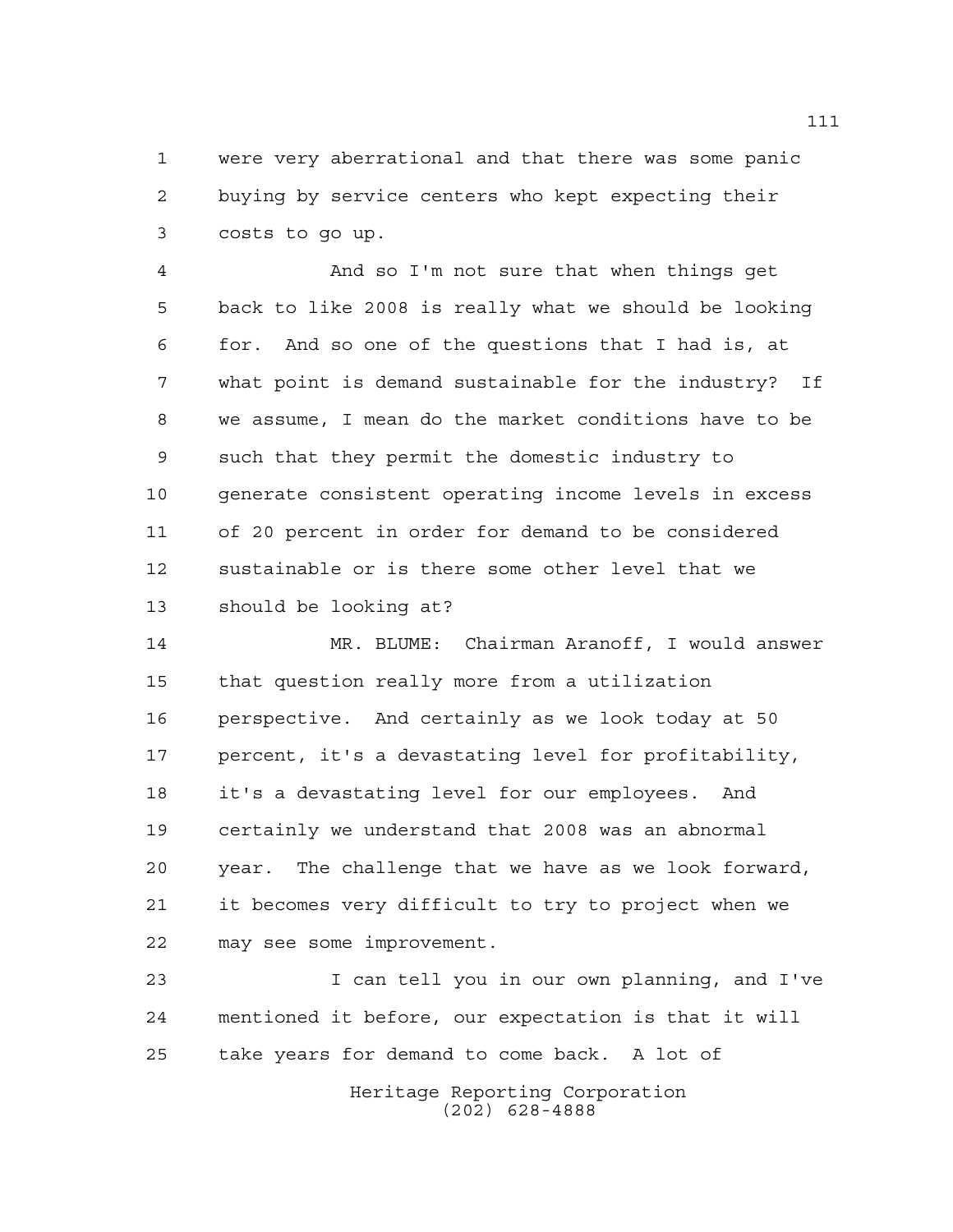discussion around the stimulus package, from our view, while the overall package was fairly substantial, \$60 billion to infrastructure projects, many of that's spent on shovel-ready or frankly black-top type projects not steel intensive.

 The other point that I would add that I think as we look to that stimulus package to do what it's intended to do, and that's to obviously stimulate the economy and steel demand, the other challenge is that many of the projects that are steel intensive not only take engineering time, as was mentioned by Commissioner Lane, but also there are regulatory hurdles that have to be overcome, there are permitting issues, so many of these major projects are going to take a long time to have impact.

 And so we are not optimistic about the effect of the stimulus, and again we anticipate that we're going to be in this for a while. And certainly we mentioned again that some of the markets have yet to bottom, and so we're not sure we're fully at the bottom yet. And so to look forward, it's going to be very difficult. Certainly, to answer your question about utilization rates or what measure should be, certainly I think in the areas of 80 percent and higher are the expectation.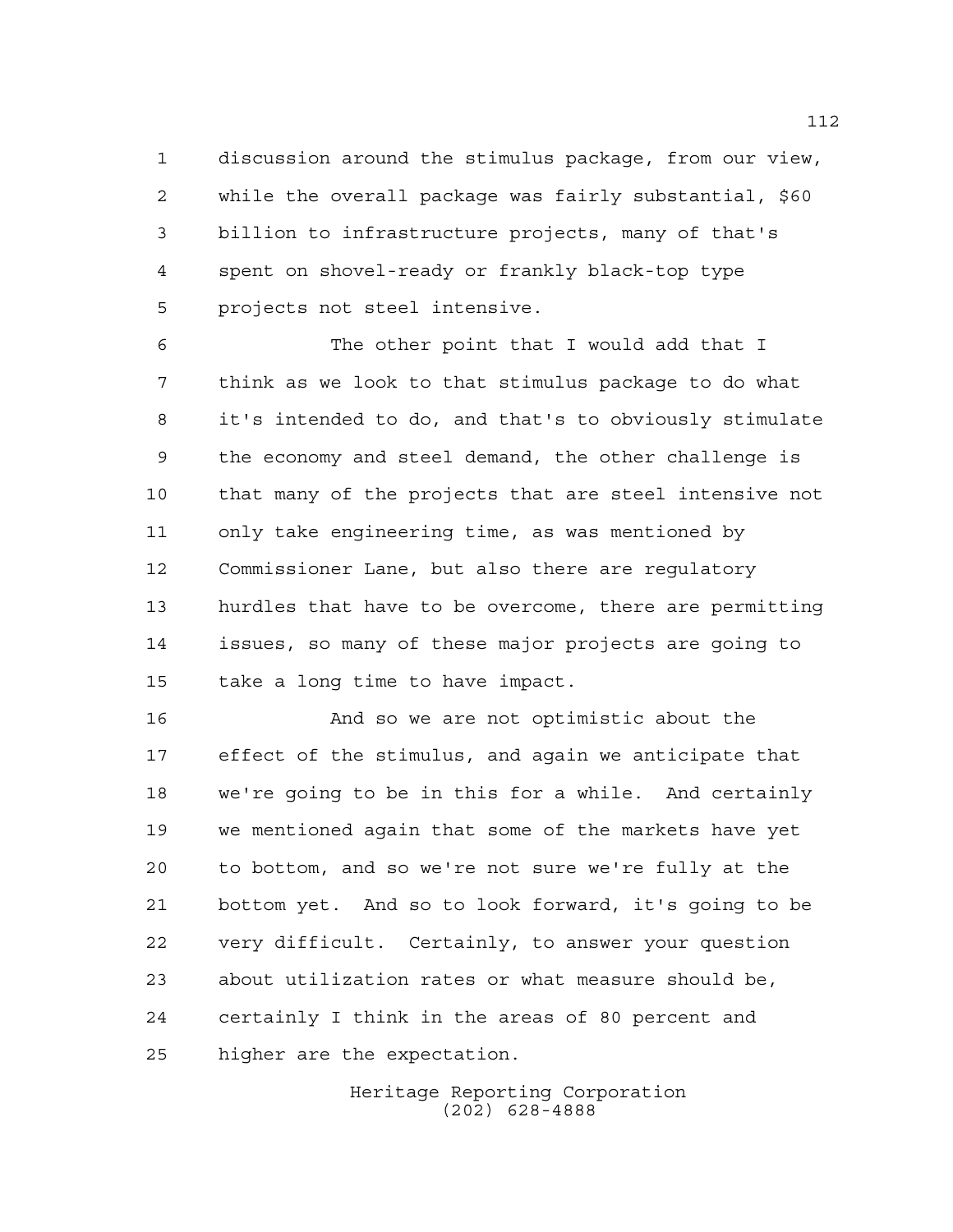CHAIRMAN ARANOFF: Okay, I won't belabor that point, but if anyone wants to comment on it in their posthearing that would be helpful. Let me turn to another question. There was some mention in the direct testimony about the practice of some of the subject producers of selling their products through trading companies, global trading companies, and this is something that the Commission has looked at in the past.

 If there's any information that you can provide either now or put on the record, I'd like to be able to distinguish which of the subject producers are marketing their own products directly to customers in the United States or were during the original period of investigation, versus which are relying on global trading companies, and then consider the extent to which that makes a difference in terms of likely volumes and prices in the event of revocation.

 MR. INSETTA: Madam Chairman, Bob Insetta, ArcelorMittal. I believe that was in our testimony, and we would like to address that in the posthearing, give you some more information on that.

CHAIRMAN ARANOFF: Okay.

MR. INSETTA: Thank you.

CHAIRMAN ARANOFF: I'm remembering back

Heritage Reporting Corporation (202) 628-4888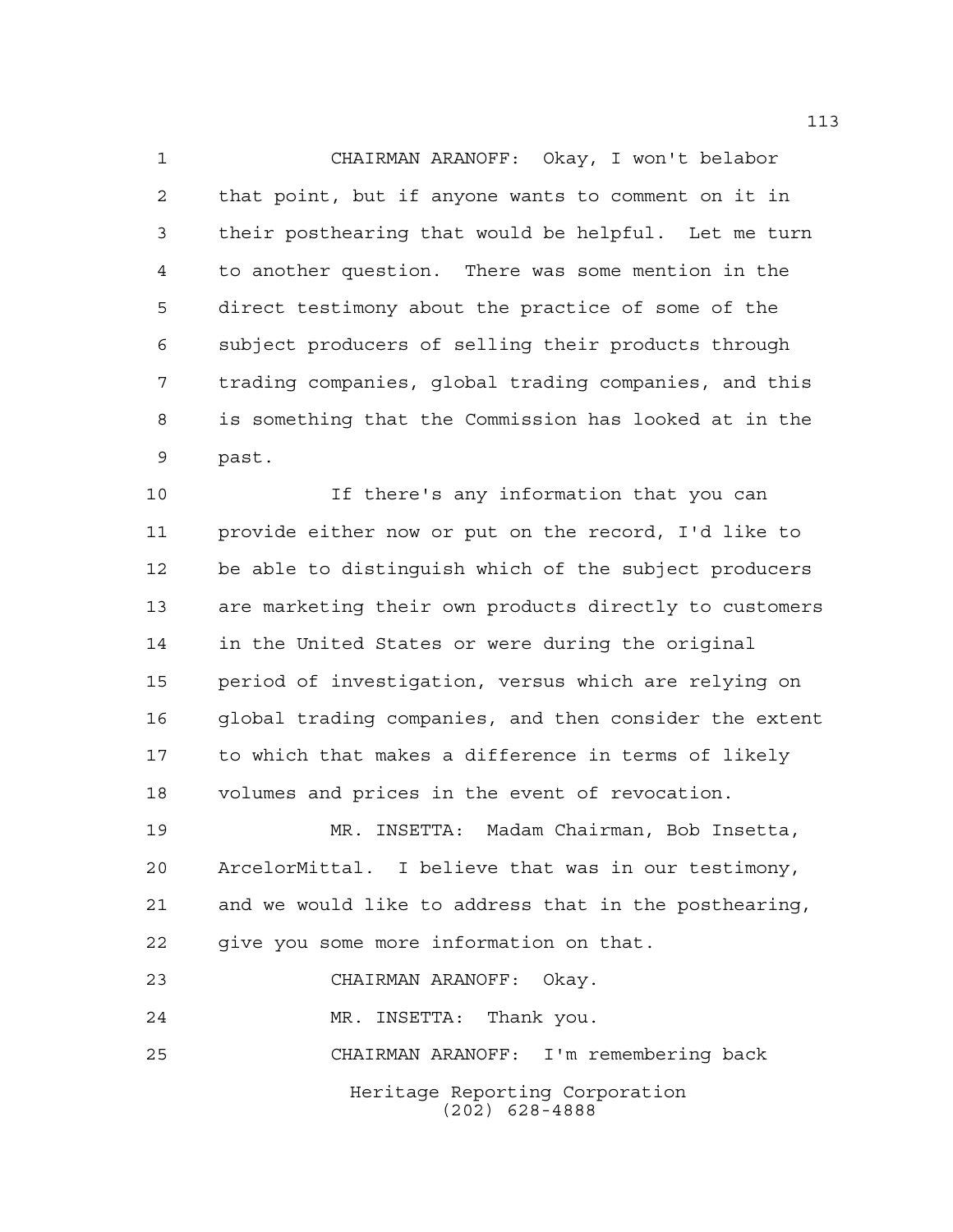there was another recent review where the Commission made distinctions between subject producers who sell through trading companies who may not know who their customers are and may not have any control over the prices at which the product ultimately gets sold to customers, they just sell to the trading company and the trading company moves the product wherever, versus producers that are selling directly. And that can sometimes make a difference when we look at likely volumes. So if there's anything that anyone can add to the record on that it would be helpful. Okay.

 Well here's a small data question that I just want to make sure that I get out of the way. At page 3-24, footnote 54 in the Staff Report, our Staff indicates that there has been little change in product mix for the domestic industry as a whole during the period that we've looked at in this review. On that basis, Staff indicates that we can place strong reliance on the data in the variance analysis. And two questions that I have about that. The first is, do all of you agree with the Staff that the product mix for the industry hasn't changed very much over this period that we're looking at, and if so, does that allow us to place considerable reliance on average unit values for the domestic industry?

> Heritage Reporting Corporation (202) 628-4888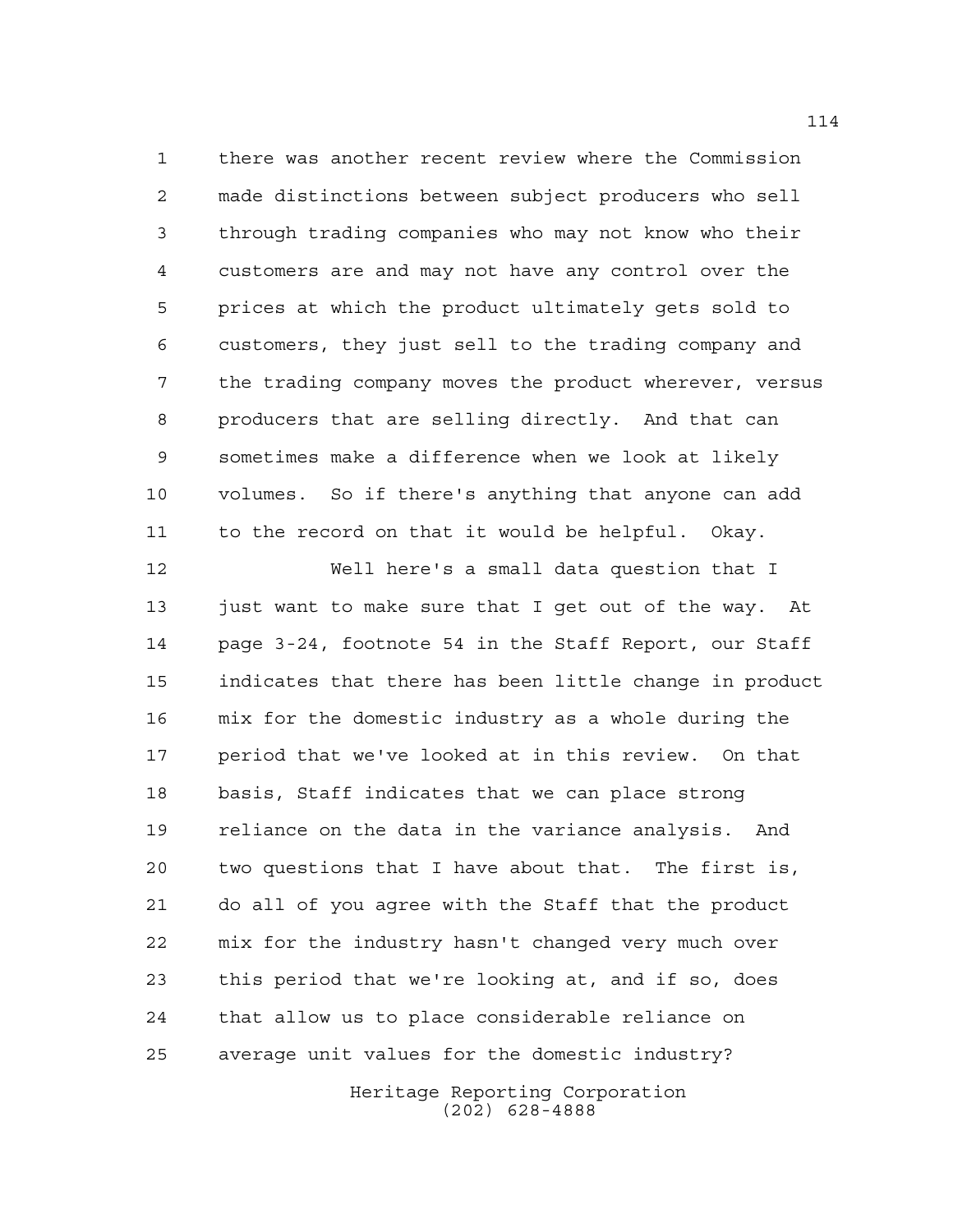MR. BRITTEN: Dave Britten. Yes, the answer is yes. Doesn't change much, the mix.

 CHAIRMAN ARANOFF: Okay, so is there anyone who would disagree that there haven't been any significant changes in product mix?

 MR. BLUME: Rick Blume, Nucor. We would agree with that, that the mix by and large because plate is, as was testified to, is a commodity product, that you're not likely to see product mix vary.

 CHAIRMAN ARANOFF: Okay. I have a rather lengthy question here that goes back to cumulation. I know you guys thought that argument was over and done. But there's a number of factors, and I'll go through some of them, that could suggest that subject imports from Russia are likely to compete under different conditions of competition than those from China and Ukraine in the event of revocation. And I'm going to list some of them off and you can respond either now or in the posthearing about whether in fact this suggests that Russian producers might compete under different conditions of competition.

 First of all, from 1994 to 1996 during the original period of investigation subject imports from Russia increased in volume by only about 10 percent while imports from Ukraine more than doubled and the

Heritage Reporting Corporation (202) 628-4888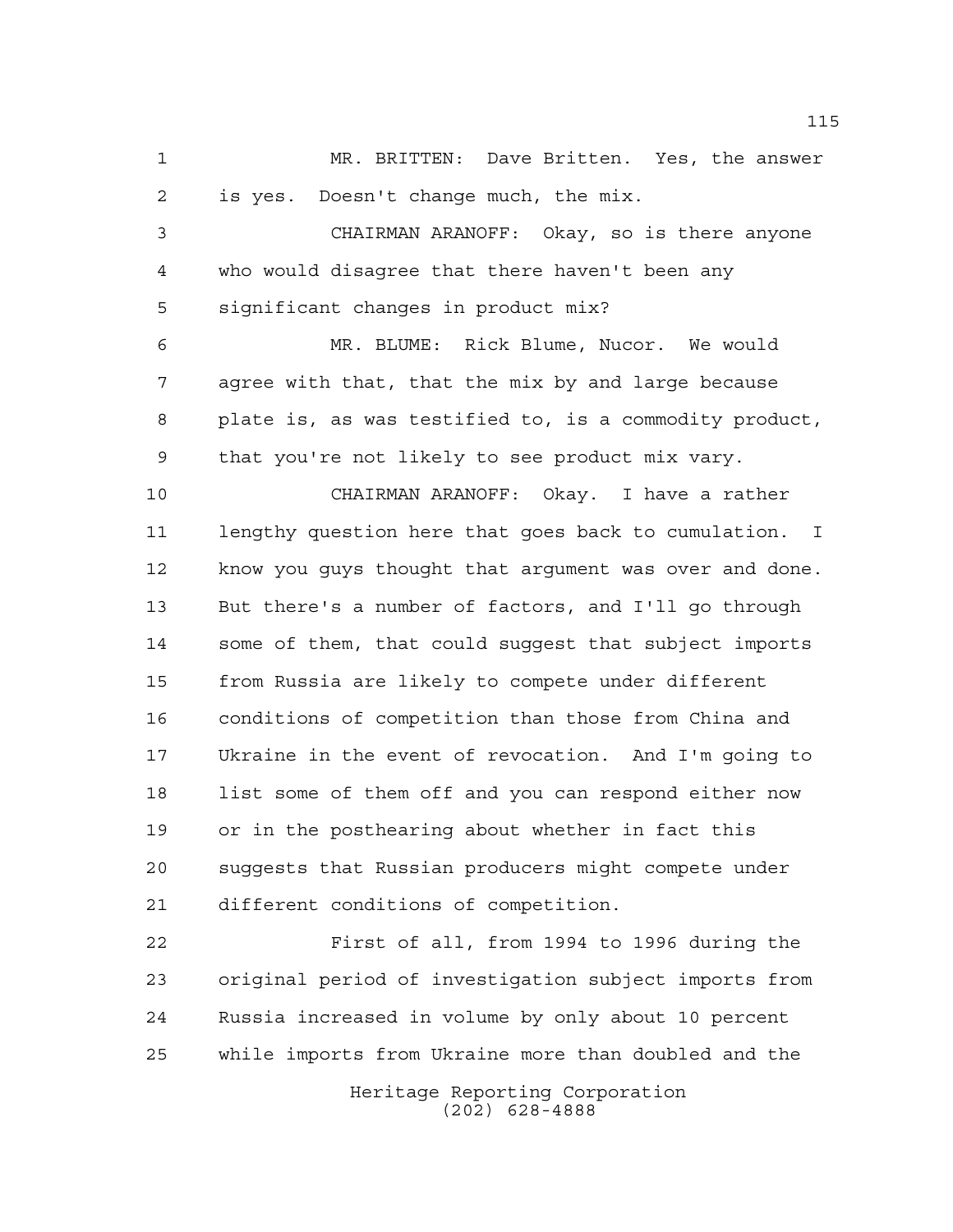imports from China increased by many multiples.

 Second, cut-to-length plate capacity in Russia may be smaller than in China or in Ukraine, although our record is not sufficiently clear that I wouldn't appreciate your opinion on that. Russian cut-to- length plate industry may ship a higher percentage of production to its home market than does the Ukrainian industry. Again, you know, that's suggested in our record but it's by no means clear.

 Russia's worldwide exports of cut-to-length plate have been much smaller than worldwide exports by China or Ukraine. In terms of trade balance from 2003 to 2007 China went from being a large net importer to a very large net exporter, and Ukraine has always been a significant net exporter of cut-to-length plate, but Russia in contrast started as a small net exporter and most recently has been a net importer.

 And finally, there are some comments in one of the briefs, I think it's Mr. Schagrin's brief, there's a statement by the executive vice president of a Russian steel company to the OECD from June of 2009 indicating that Russian steel production grew very slowly from 2001 to 2008, that Russian steel exports did not undergo substantial changes during that period, and that Russian steel mills have shown high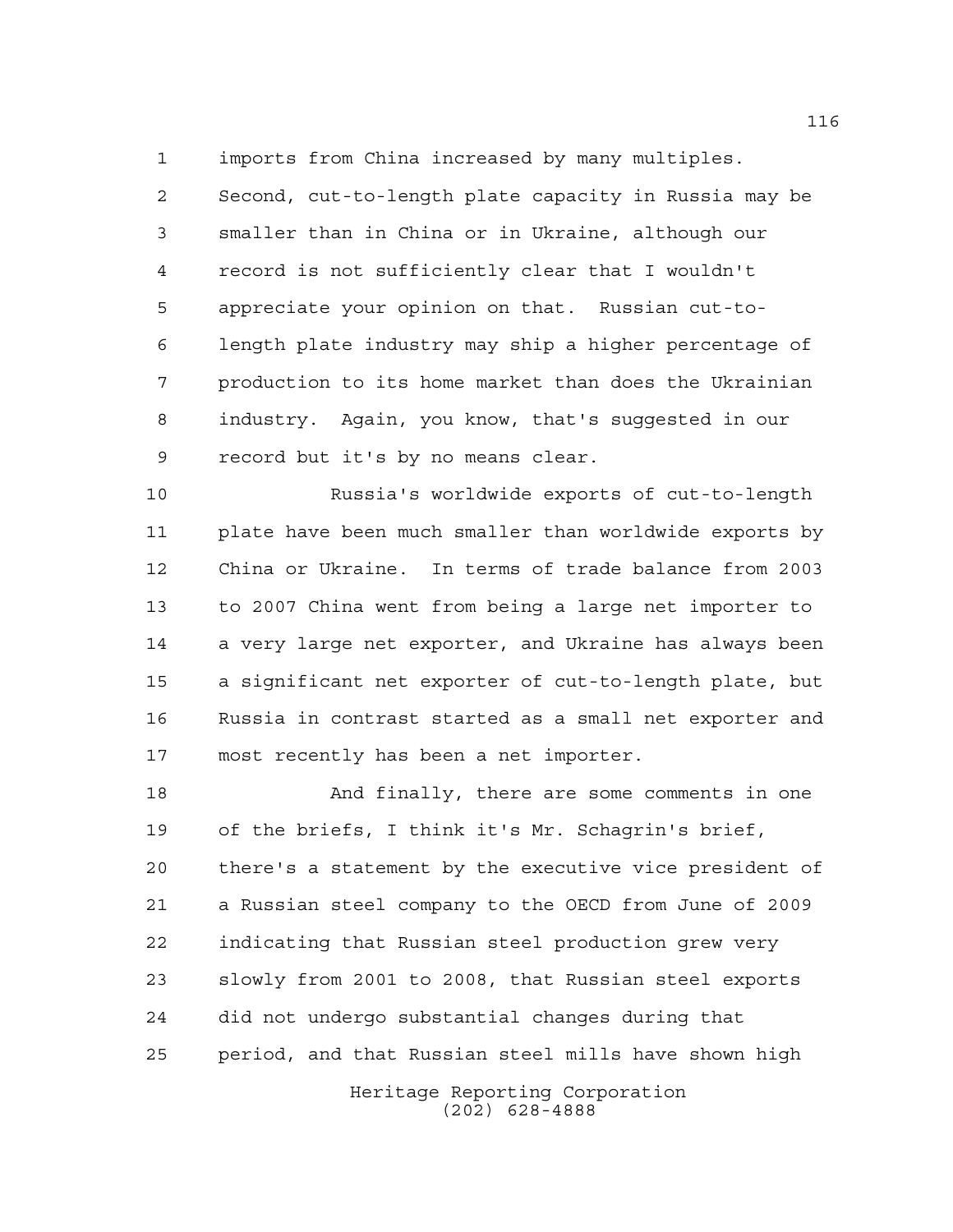flexibility and ability to adapt to new demand

 conditions. So those are the factors that I'm looking at, and if anyone wants to comment now, that's fine, but I'm also happy to hear your thoughts in the posthearing.

 MR. ROSENTHAL: We'll respond in the posthearing, but with respect I would say that those are all differences or distinctions that don't make a difference, at least not when it comes to cumulation. When you look at the factors, the statutory and other factors that one looks at in the first instance concerning cumulation, all of them were met originally and all of them remain met today. All those may be true facts, but they don't affect how or why all of the imports from Russia, Ukraine, and China compete against one another and the U.S. producers in the marketplace.

 CHAIRMAN ARANOFF: Okay, well I'll be happy to have you look at them in more detail. I know that some of them are factors that the Commission has considered in the past with respect to whether or not producers into different countries would compete under the same conditions of competition, and you may just disagree in principle with their relevance. I'll wait to hear in your posthearing brief. And I'm going to

> Heritage Reporting Corporation (202) 628-4888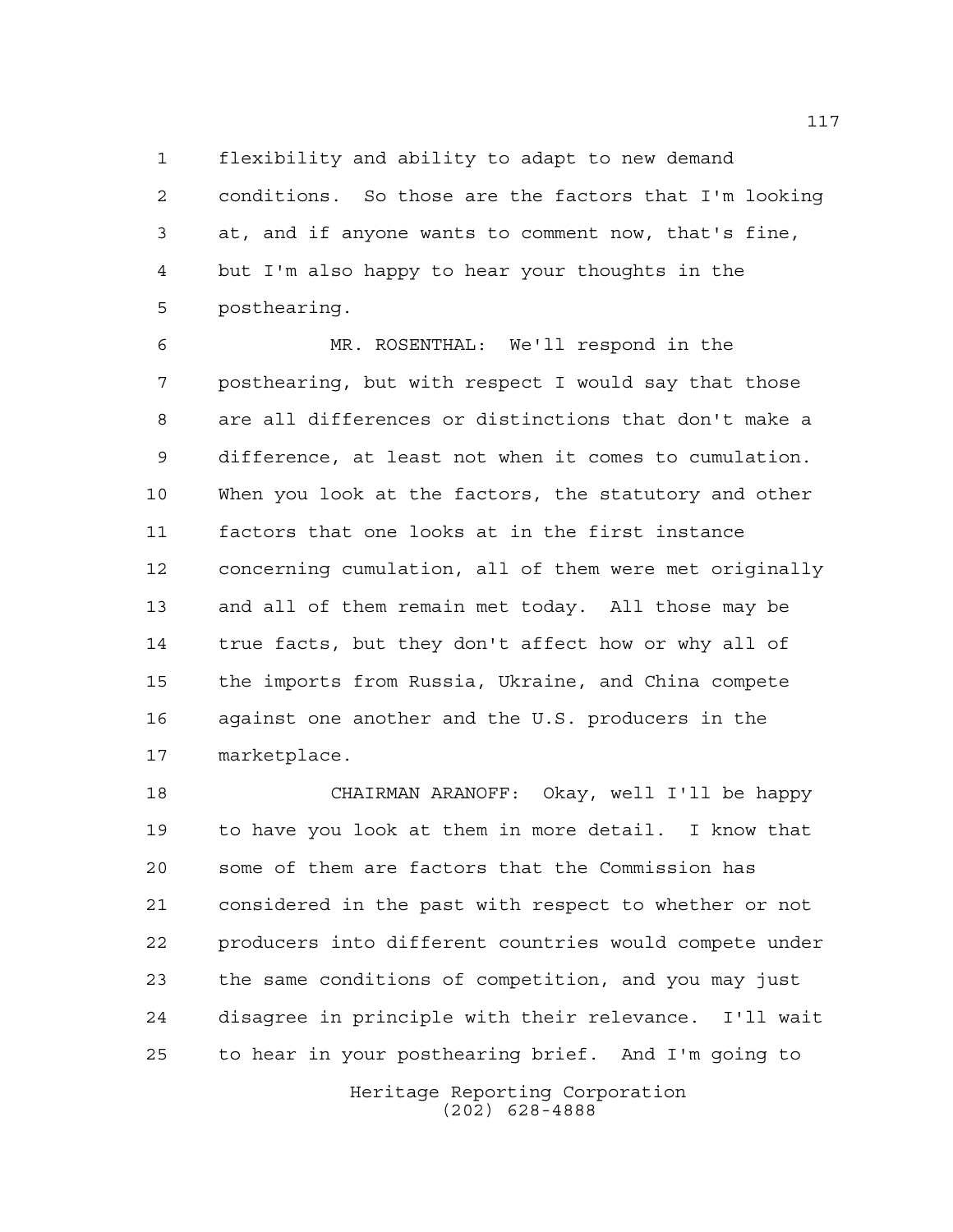turn now to Vice Chairman Pearson.

 VICE CHAIRMAN PEARSON: Thank you, Madam Chairman. I'm not sure whether anyone has commented specifically on the prospects for demand increase in the transportation sector, ships, barges, railroad cars. And the reason for asking is that there are times when transportation is a leading indicator when the economy's coming out of recession. You know, people have to start moving stuff around, and we see an uptick there before we see it elsewhere. Any thoughts on that?

 MR. INSETTA: Vice Chairman, Bob Insetta, ArcelorMittal. I can comment on the railcar market. It's very very depressed this year, and the expectation is next year it'll take another notch down. So we can't predict when it might come back up, but it does not look good.

 MR. THIES: Kent Thies, Evraz. Commissioner Pearson, we have a large railcar builder in our home market in Portland, Oregon. And this is all public information, it's been in the press, they have an order from General Electric that General Electric's been trying to cancel and they're in a lawsuit over it. And I mean it's a big deal, big multimillion dollar order they're trying to cancel.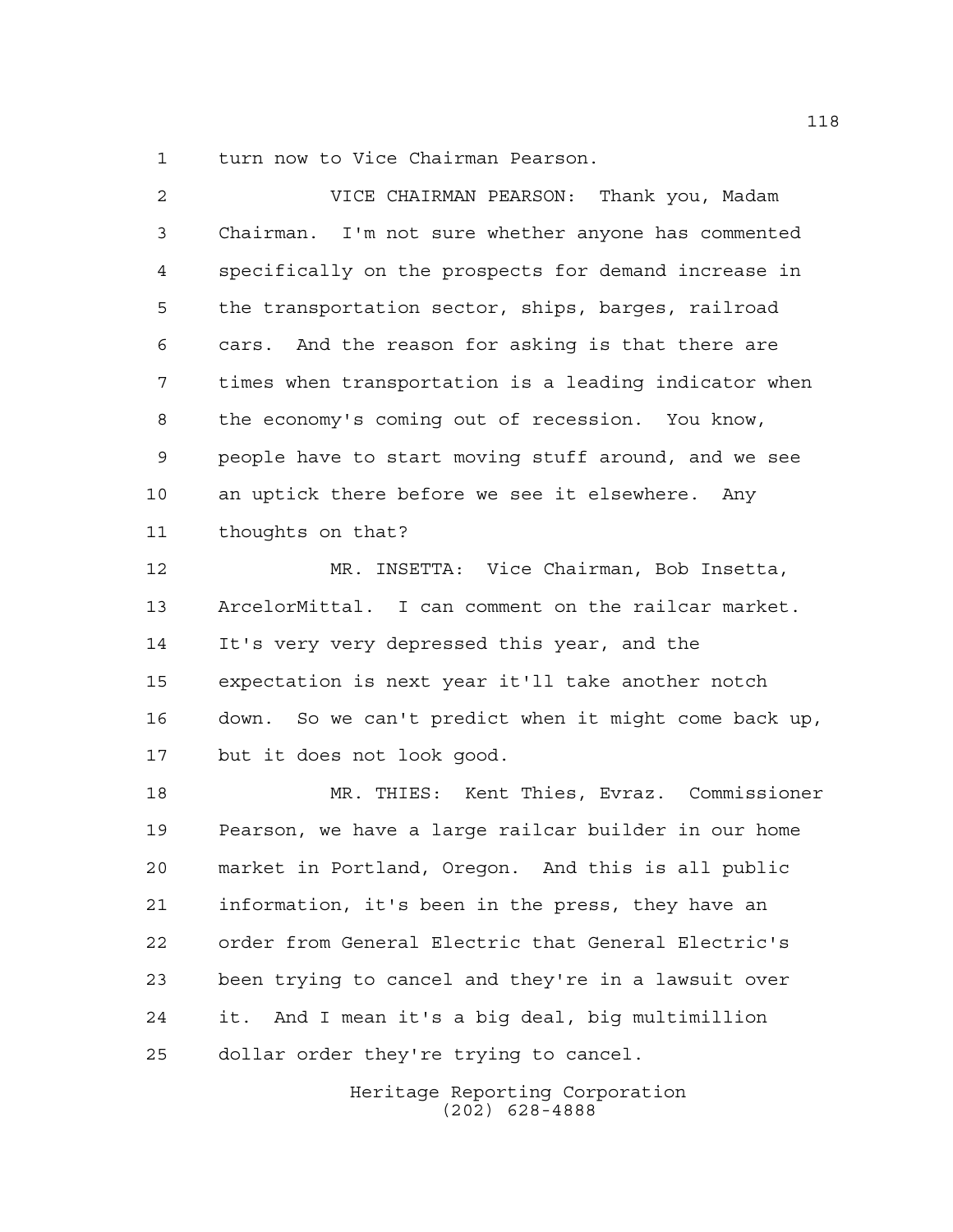Heritage Reporting Corporation (202) 628-4888 MR. WHITEMAN: Commissioner Pearson, many of the railcars that were actually in service have been taken out of service. And the impact on that moving forward is, as my colleagues have suggested, is the forecast for transportation, whether it be railcar, barge, or ship building, is not very promising. VICE CHAIRMAN PEARSON: Okay, well thank you for that assessment. It's a little gloomier than I had hoped, but I hear what you're saying. MR. SCHAGRIN: It's a bad leading -- I mean it's a good leading indicator economically. Right now, those leading indicator are all bad, which isn't good. VICE CHAIRMAN PEARSON: I understand. In this current economic environment, which U.S. buyers of plate might be interested in buying imports? And the reason I ask in part is that with the buy American requirements, if I'm a distributor of steel, warehouseman, I'm reluctant to load up my space with imported steel that then might be ineligible for use in certain contracts. Can you comment on that please? Which buyers, you know, if we lifted the orders, who's going to buy steel from China, Ukraine, and Russia? MR. UNRUH: Vice Chairman Pearson, Jeff Unruh with ArcelorMittal. Buy America typically has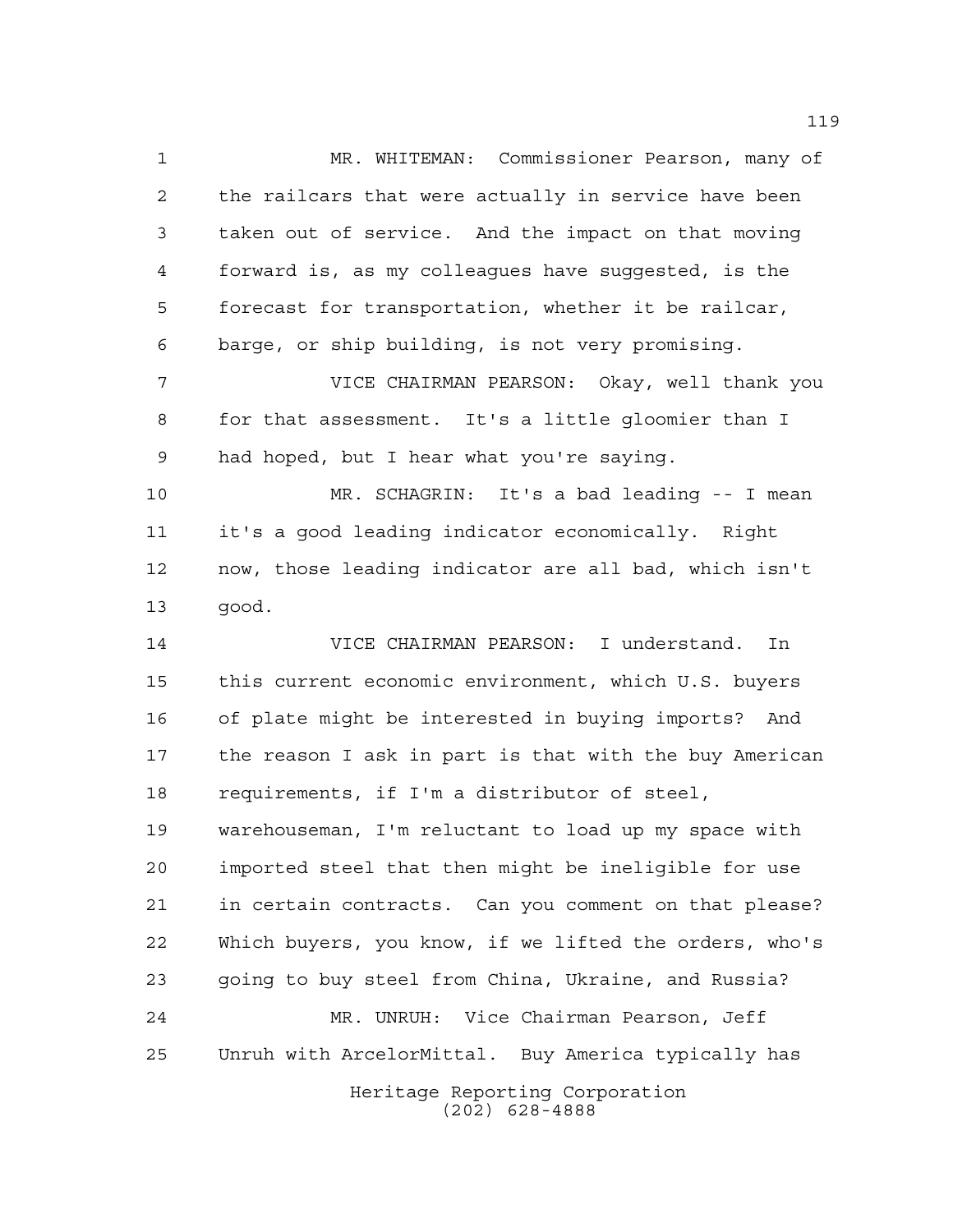an impact on buying decisions in Federally funded projects, namely bridge projects. So that's the one area where we see advantage, or I should say perhaps protection, with the buy America clause. So when we're typically looking at people looking at buying imports, looking at as you had mentioned, distributors, most of that supply chain is normally supplied direct by the mill, not as much goes through distribution for bridge building projects, so that wouldn't be a deterrent. And so most of the applications that a distributor would be selling into there would be no domestic requirement or buy America requirement.

 VICE CHAIRMAN PEARSON: Okay, even having said that, there's not that much demand in the domestic marketplace right now, we've established that fairly clearly. Which potential buyer is going to want to reach out and mess with importing something when all of you here at this table would be very happy to sell product nearby, quick turnaround, and not at a terribly high price is my impression. And when there's not much market there, how do you stuff in some imports? It's not clear to me. Mr. Whiteman? MR. WHITEMAN: Commissioner Pearson, I would state that anyone that would be buying steel that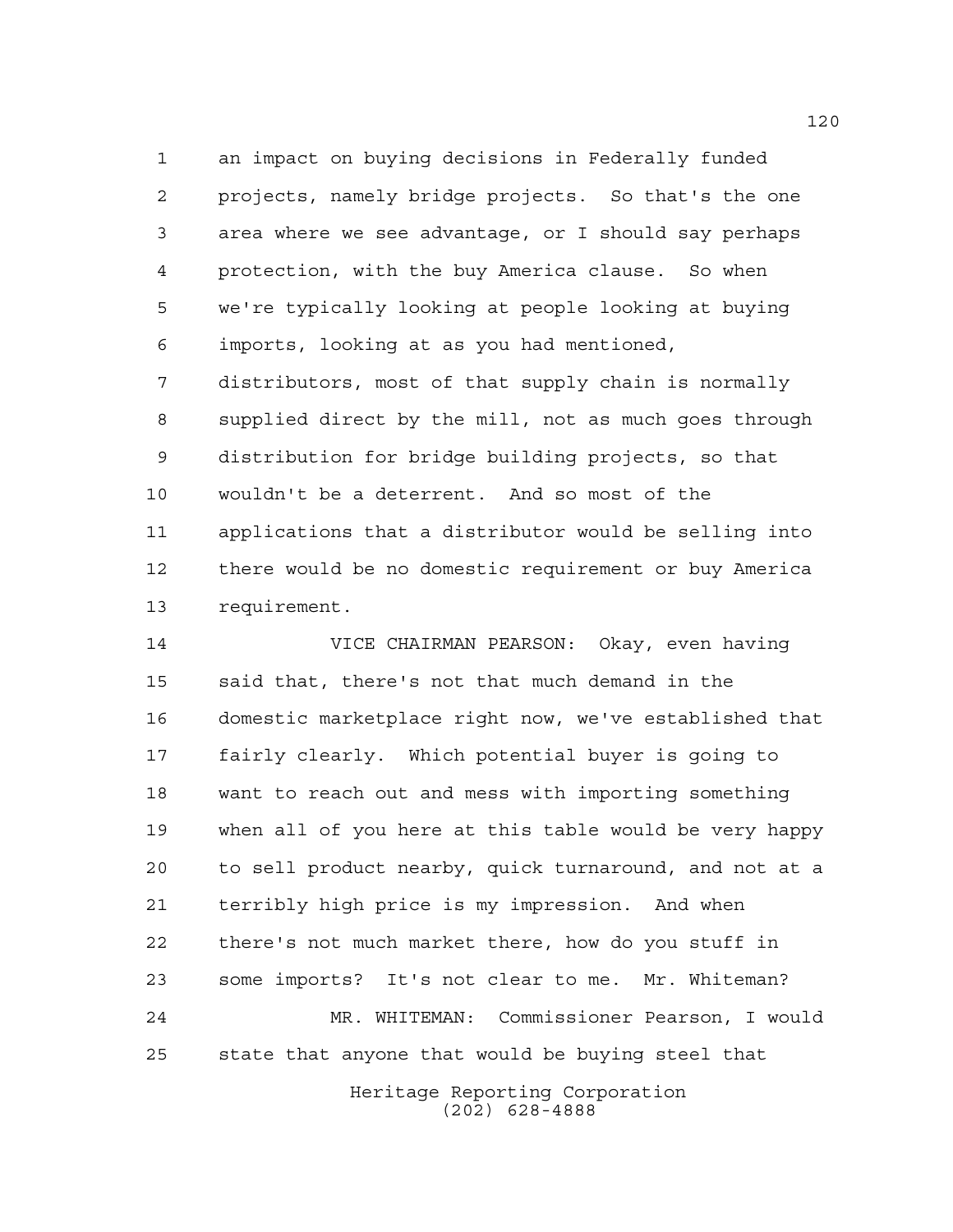would see a price advantage in doing so would take advantage if an import offer was at substantially lower prices. Any buyer of plate.

 VICE CHAIRMAN PEARSON: They're real scoundrels, those buyers. Sorry, okay. Could you comment please on your order books? And if you shouldn't comment in public then don't, but I'm interested in what your order books look like now compared to a year ago and also compared to the first of January. I mean I don't know whether things are getting better or worse from January, certainly you do. Anything you would say in public?

 MR. SCHAGRIN: I think counsel will intervene here, Vice Chairman. I think for antitrust reasons counsel would like to provide our clients' information confidential in the posthearing brief. We don't think it's a good idea, even if they might like to answer the questions, counsel we think it's not very advisable for them to do it here publicly.

 VICE CHAIRMAN PEARSON: Okay, well we'll follow the advice of counsel then. But if you could, provide the information in a form that give us some basis for comparing what things look like now relative to before. And I don't have a sense of, you know, how long an order book you normally would have, I mean how

> Heritage Reporting Corporation (202) 628-4888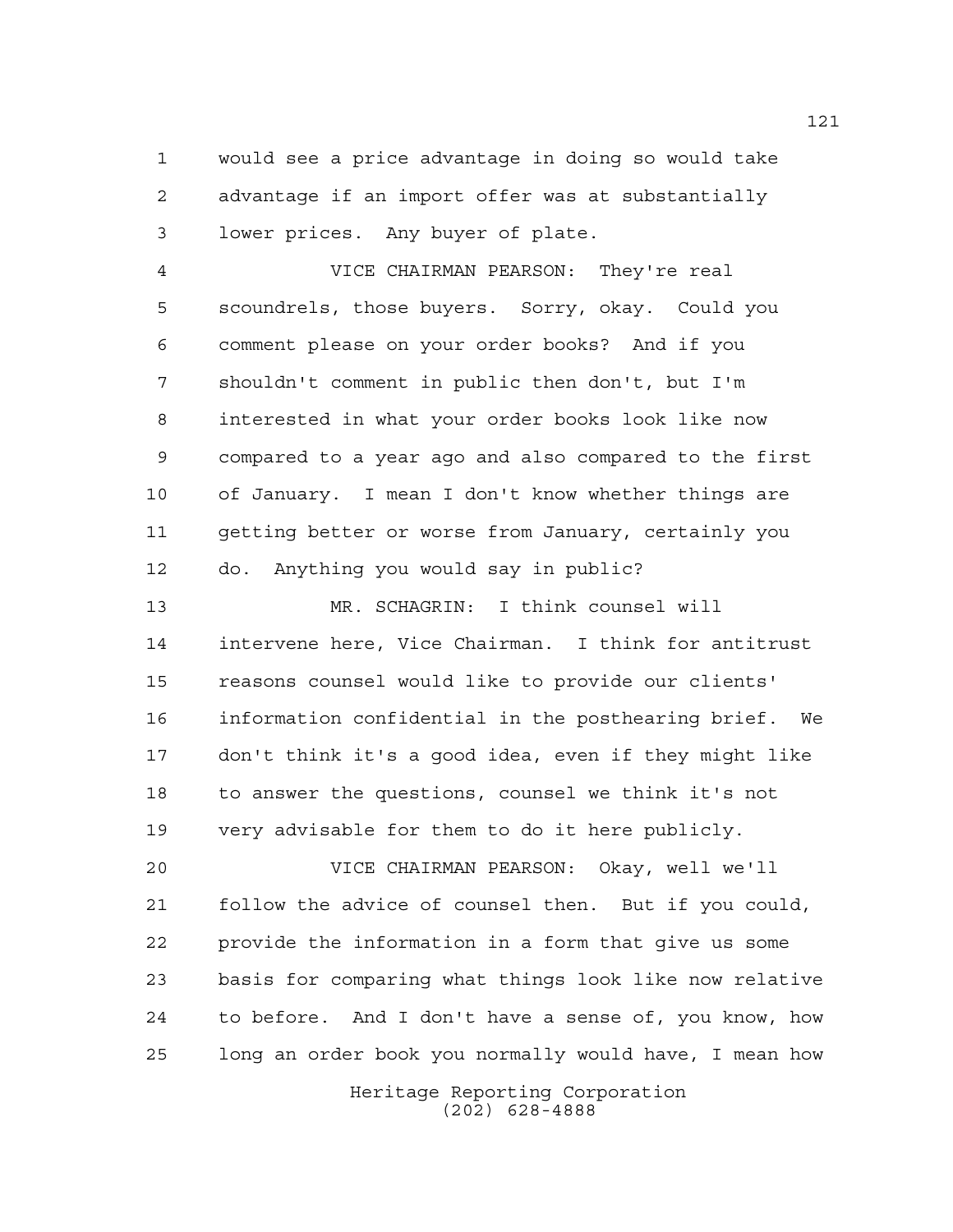many months of production you would have committed in advance. Perhaps you could give some explanation of that and make a comparison between a more normal situation and what you're seeing now.

 Okay, so you've got me persuaded that the industry's in a world of hurt, but for us at the Commission, how do we sort out the risks to the U.S. industry that are posed by subject imports in the event we would revoke the orders compared to the risks posed by a continuation of low demand. I mean if there's no demand, I understand, things are not at all good, but how do we sort out what additional risk if any is there from lifting the orders?

 MR. SCHAGRIN: Vice Chairman Pearson, I think under the statute you don't have to weigh those issues. It's not like in a safeguard case, in fact I think it's just the opposite, that the statute actually instructs the Commission to look at the vulnerability of the industry when it's looking at the impact of increased imports as to the likely recurrence of injury.

 So it's not a matter of weighing how bad things will be for this industry with more imports versus how bad things are going to be just because demand is horrible and if it doesn't get better some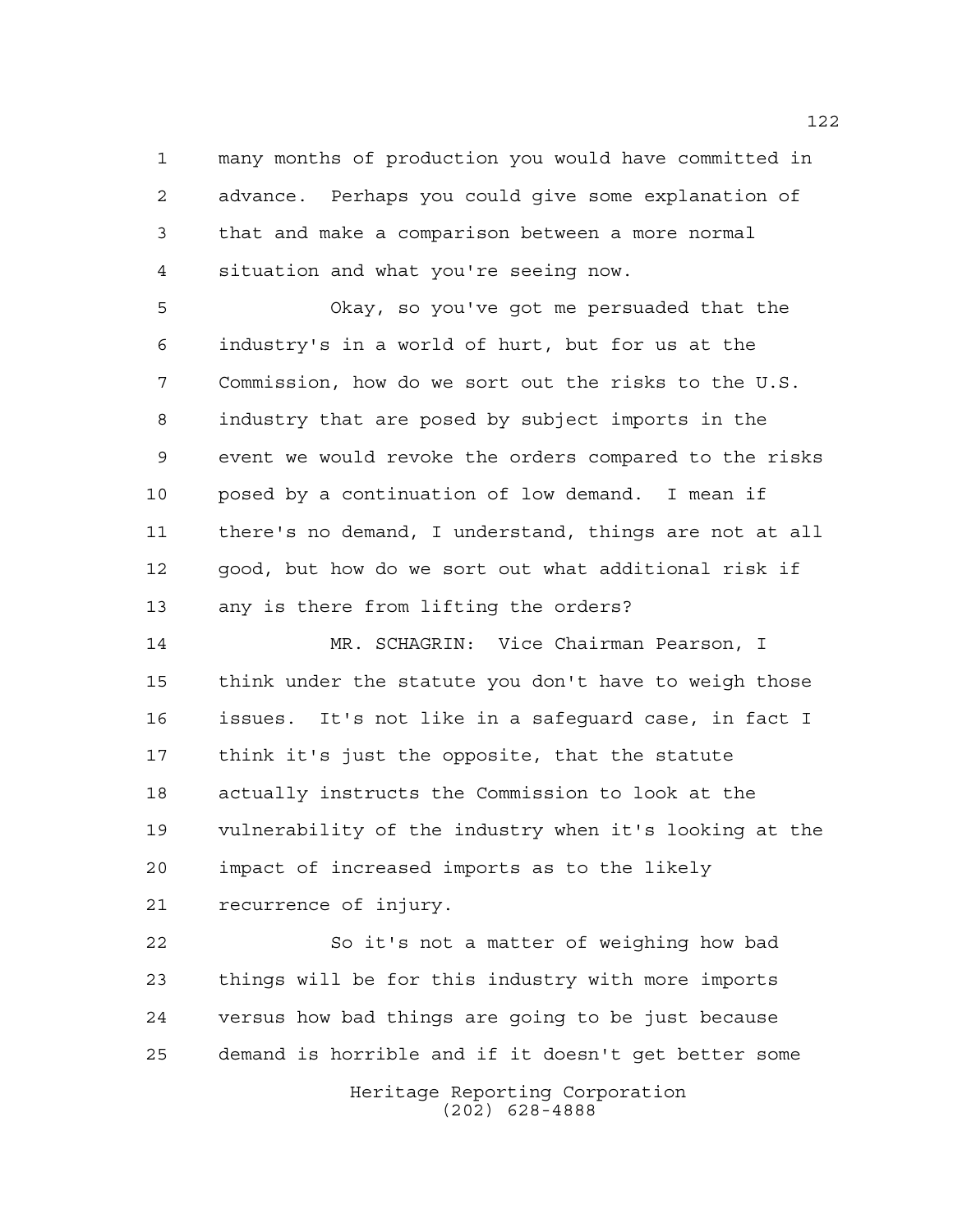time in the next two or three years, my guess is that a lot of people are going to lose a lot of money, that applies to the whole economy as well as this industry and we're going to see some very negative changes.

 In terms of, and this goes a little bit also to Chairman Aranoff's question earlier, you know, does the Commission have to really in assessing reasonably foreseeable timeframe an injury that would recur have to decide when demand levels would have to get back to '08 levels. And I don't think the Commission has to do that. I think it is fair in the context of the business cycle to say, you know, demand levels in a strong part of this business cycle, '06 to '08 on average, were about the same as they were in '96 to '98, the last strong business cycle. And then you have the recession period of '01 to '02, which lagged into '03 behind it.

 And I think that these gentlemen have already testified to, can say that within a reasonably foreseeable timeframe, 2009, 2010, 2011, they just don't foresee us demand recovering to the levels of this prior strong business cycle, which is unfortunate because the normal rebound is a year or two down and then you bounce back pretty quickly, and this is just an unusual down period unfortunately, and it just

> Heritage Reporting Corporation (202) 628-4888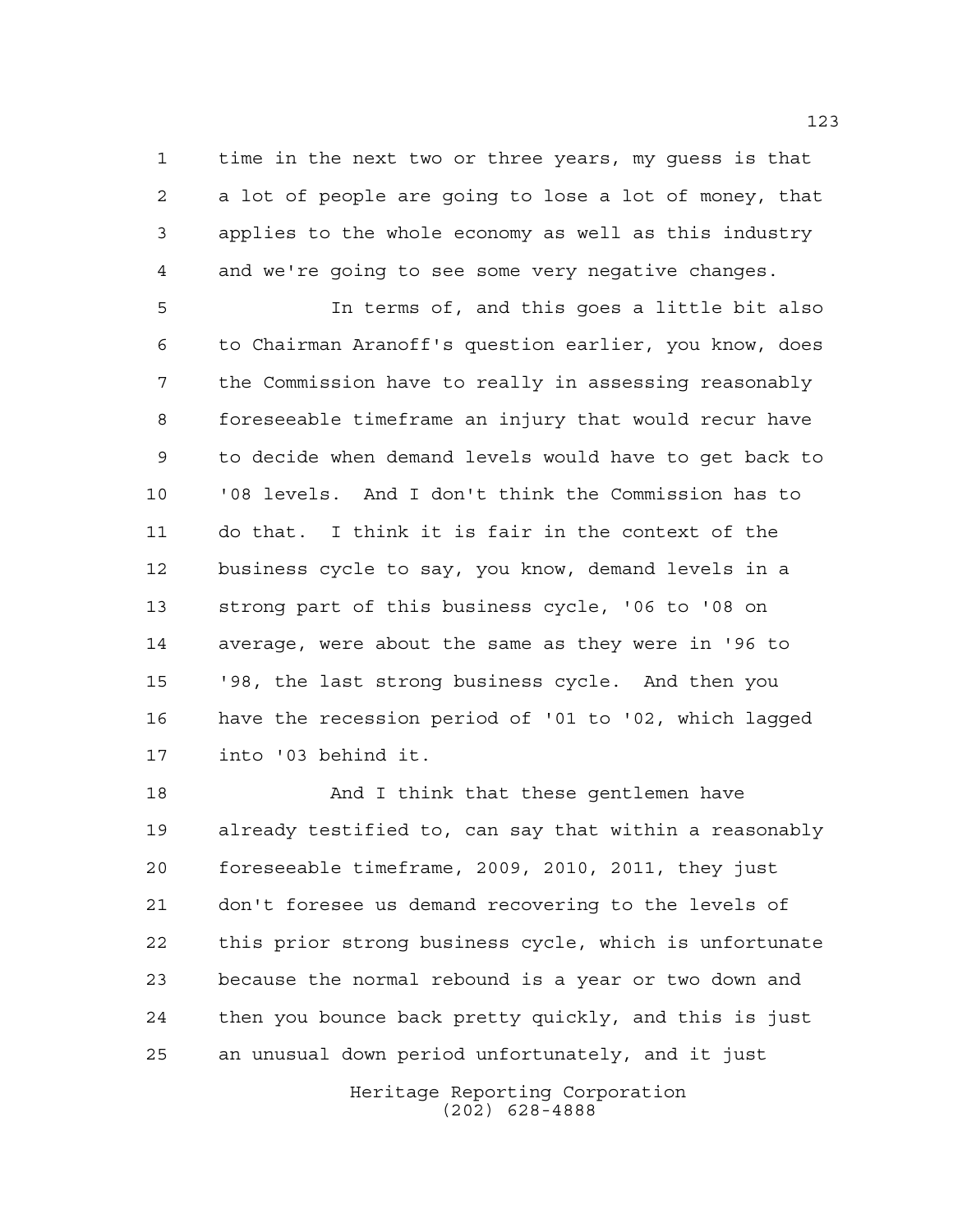doesn't look that way.

 In terms of profit margins, you know, I remember having filed these cases back in '96, '97, this Commission thought 5 percent profit levels for this industry were quite good, and that's why you went threat instead of injury. You said, gee, you know, they're still making 5 percent even though these imports are here, they don't look very injured. You know, I'm sure these gentlemen would love to see their industry's return to plus 20 percent profit levels, I don't think that is likely in a reasonably foreseeable timeframe if demand's not going to recover. MR. BLUME: Commissioner Pearson, one comment I would make from a business perspective is, certainly the concern is the damage that would occur by cutting off recovery. And as we are all battling through what is a very difficult period, the removal of the orders and suspension agreements really could

 put us in a position where you cut that potential recovery off.

 And the other point that I would add is that, from the marketplace we have information that these Respondents, producers, are shipping product into Latin America, into Mexico, into Colombia, at the low prices. We have, as I mentioned, market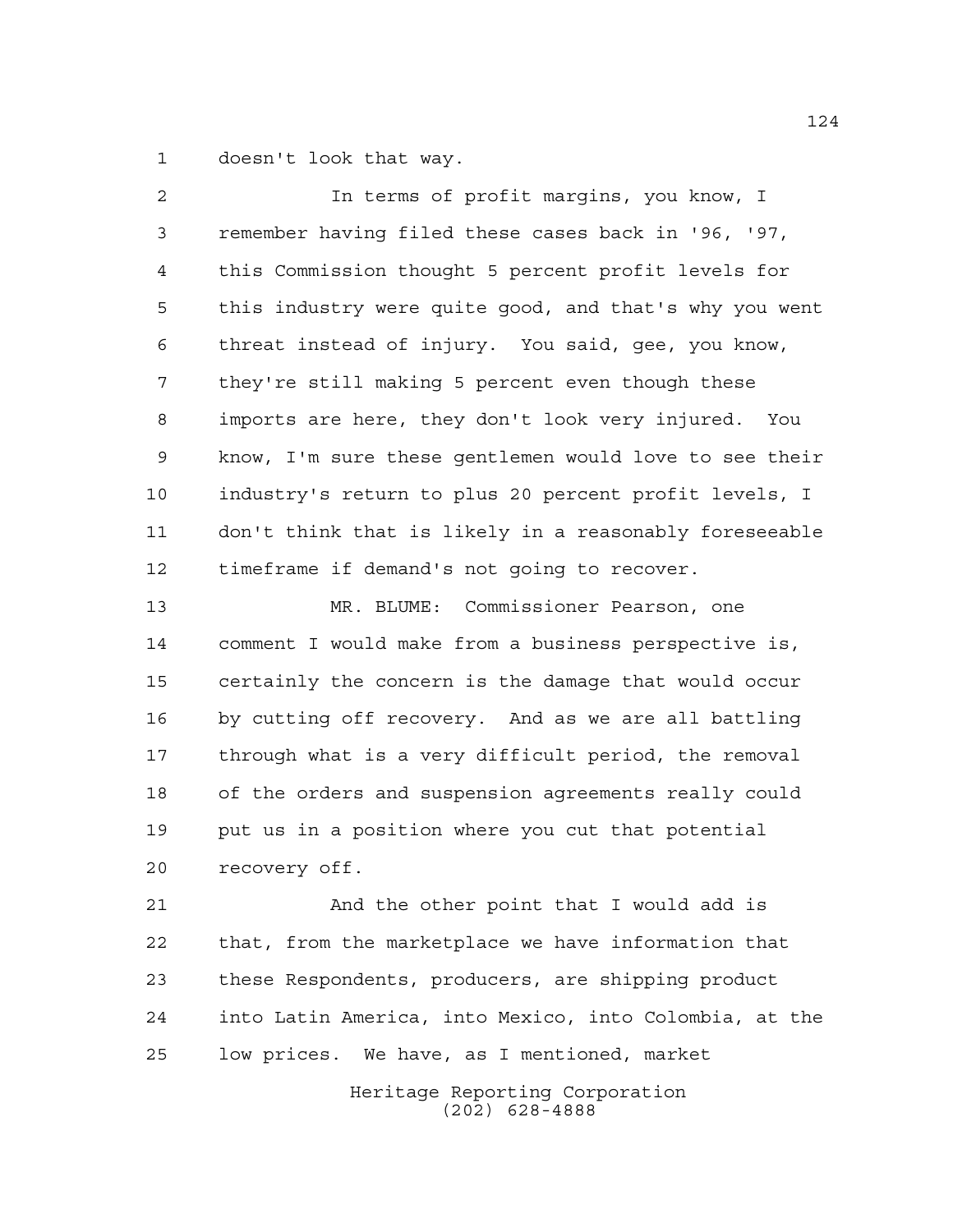information to that effect. So it would not be a stretch that if the orders were lifted that that product would be very easily diverted from markets like Mexico and Latin America, it's not a long distance between the southern part of the U.S. and these markets. So that's really the primary business concern that I would have about the removal of these orders and suspension agreements. Thank you.

 VICE CHAIRMAN PEARSON: Okay. Thank you very much.

 CHAIRMAN ARANOFF: Commissioner Okun. COMMISSIONER OKUN: Thank you. Could you comment for me on what role non subjects play in this market, both looking at the period of review, but also going forward you've I think discussed in response to several questions about the suspension agreement and the role it plays on price on Russia and what you believe would happen. But I would also like your comments on the nonsubjects in the market that seem particularly, I guess they were larger in '06 '07, and what that says when we look forward at what the pricing will be like in this market. Mr. Rosenthal? MR. ROSENTHAL: I just want to make sure that when we talk about nonsubjects we're clear about which nonsubjects because there are a couple different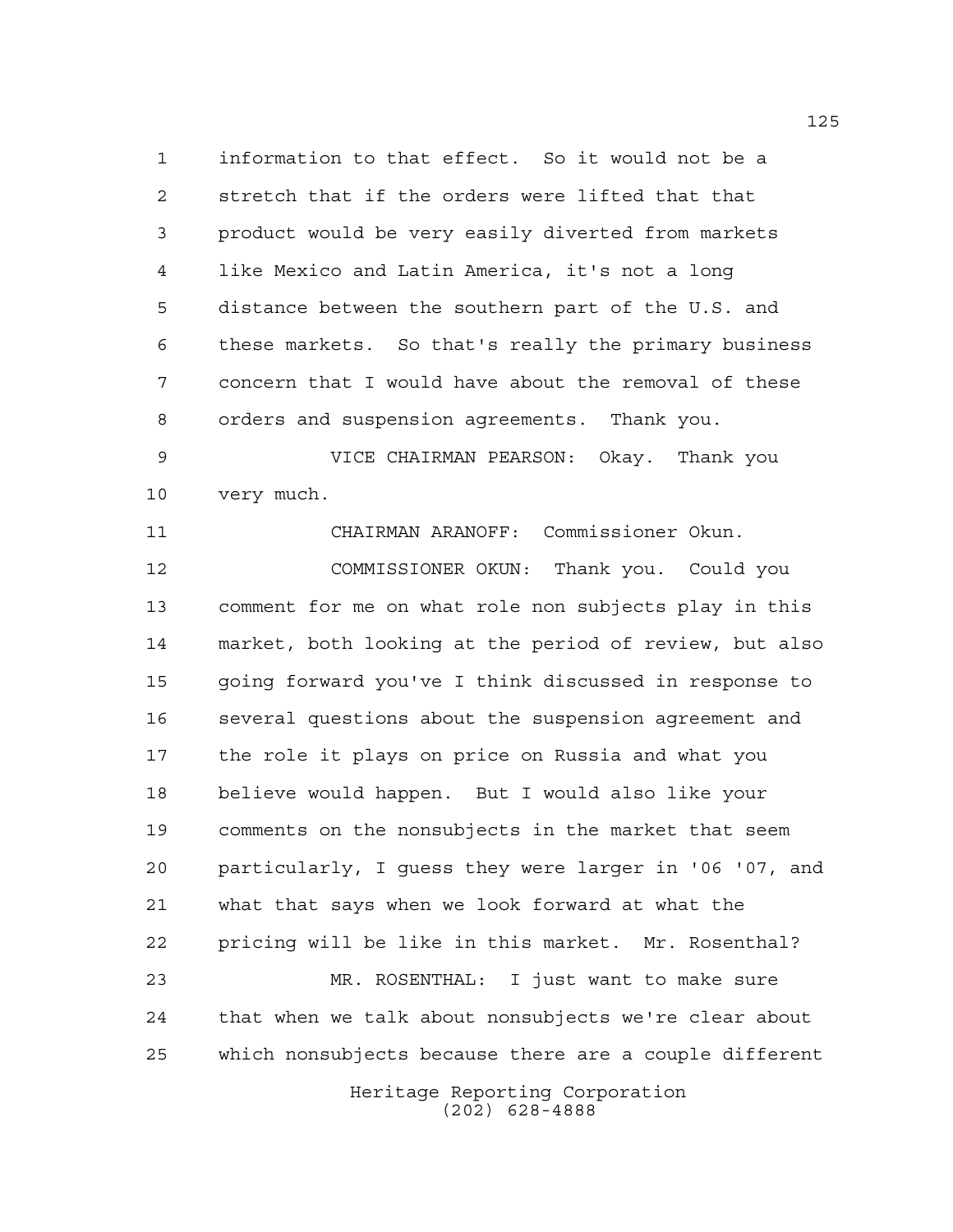categories. One are categories of nonsubject imports that are actually covered by antidumping countervailing duty orders, and others are nonsubject that are not covered by any orders. And I think the gentlemen around these tables view those nonsubject categories differently. So with that clarification, I would like the industry witnesses to try to answer your question.

COMMISSIONER OKUN: Okay.

 MR. SCHAGRIN: And I would just say, Commissioner Okun, Roger Schagrin. That, you know, statistically speaking nonsubject imports have been declining both from '07 to '08 and into the first half of '09, so that it does not appear that those other nonsubject imports, and as Mr. Rosenthal said there's nonsubject imports that are a special group that are subject to AD and CBD orders and then there's other nonsubject countries that they have not been moving in a volume direction that is not consistent with largely the way that demand has been moving, which is probably why import market share has stayed at roughly consistent overall level over the last several years, period of review as well as the interim periods. COMMISSIONER OKUN: All right, go ahead, Mr.

Price.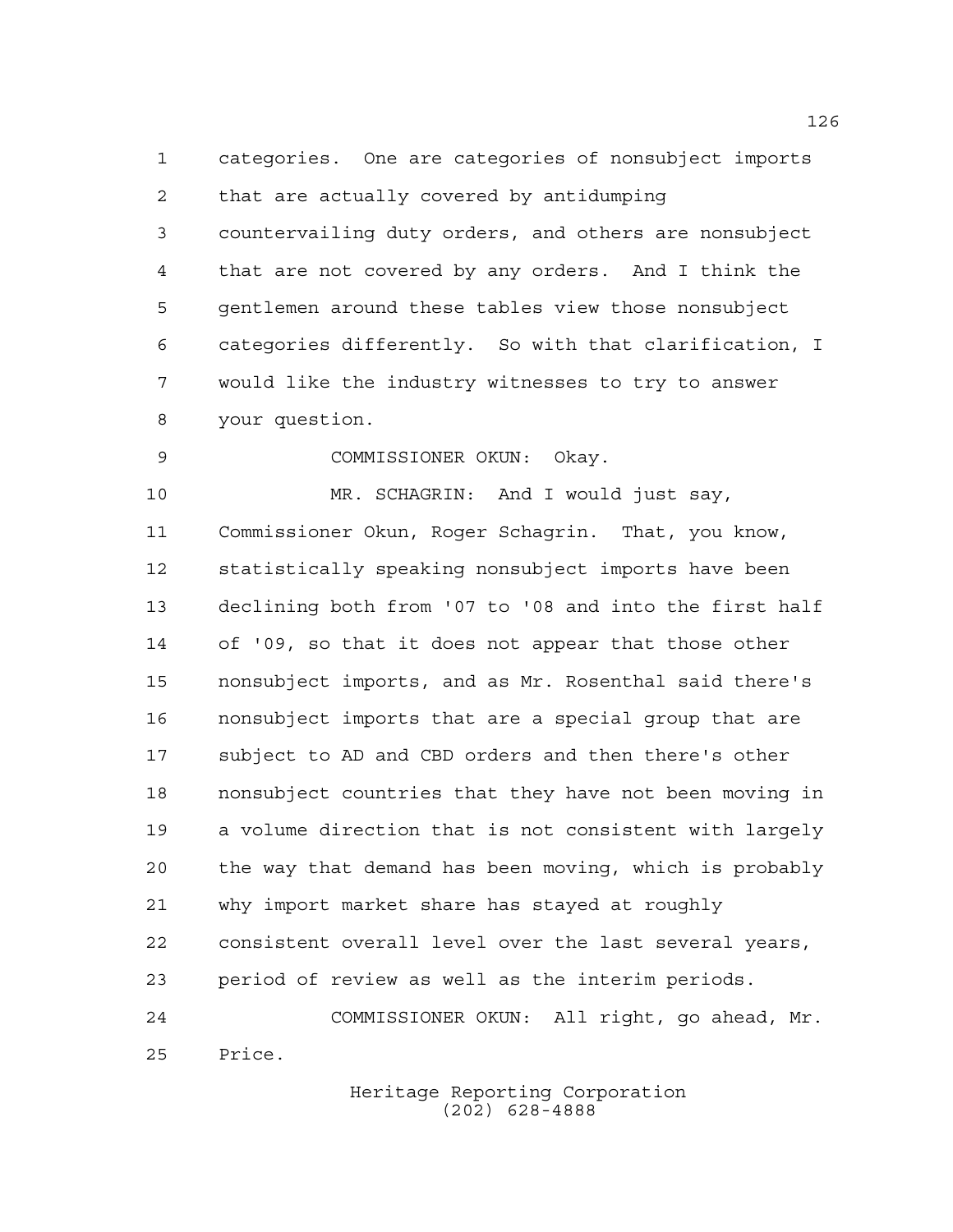MR. PRICE: Alan Price. You know, I think when we deal with Russia, China, and the Ukraine, we have countries that do have a propensity to export at export prices that generally have been at unfairly traded levels. This isn't unique to the U.S. market. These particular countries are among the most disruptive in the global steel markets. It's probably not a coincidence that there are dumping orders, investigations, and quotas around the world against these countries in Argentina, Peru, Canada, the EU, Thailand, Mexico, Venezuela, and India. And the entire world has looked at these

 sets of countries with somewhat differences by country, but pretty much these tend to be the problem entities out there that cause very significant issues. And so I think there will be, these particular imports if you life the order, they will have significant negative impacts. And I think the evidence from around the world confirms that as evidenced by the actions taken by essentially most of the rest of the world.

Heritage Reporting Corporation (202) 628-4888 COMMISSIONER OKUN: Mr. Rosenthal? MR. ROSENTHAL: One last point on that, because I'm glad Mr. Price -- as Mr. Schagrin and the other witnesses were talking about earlier on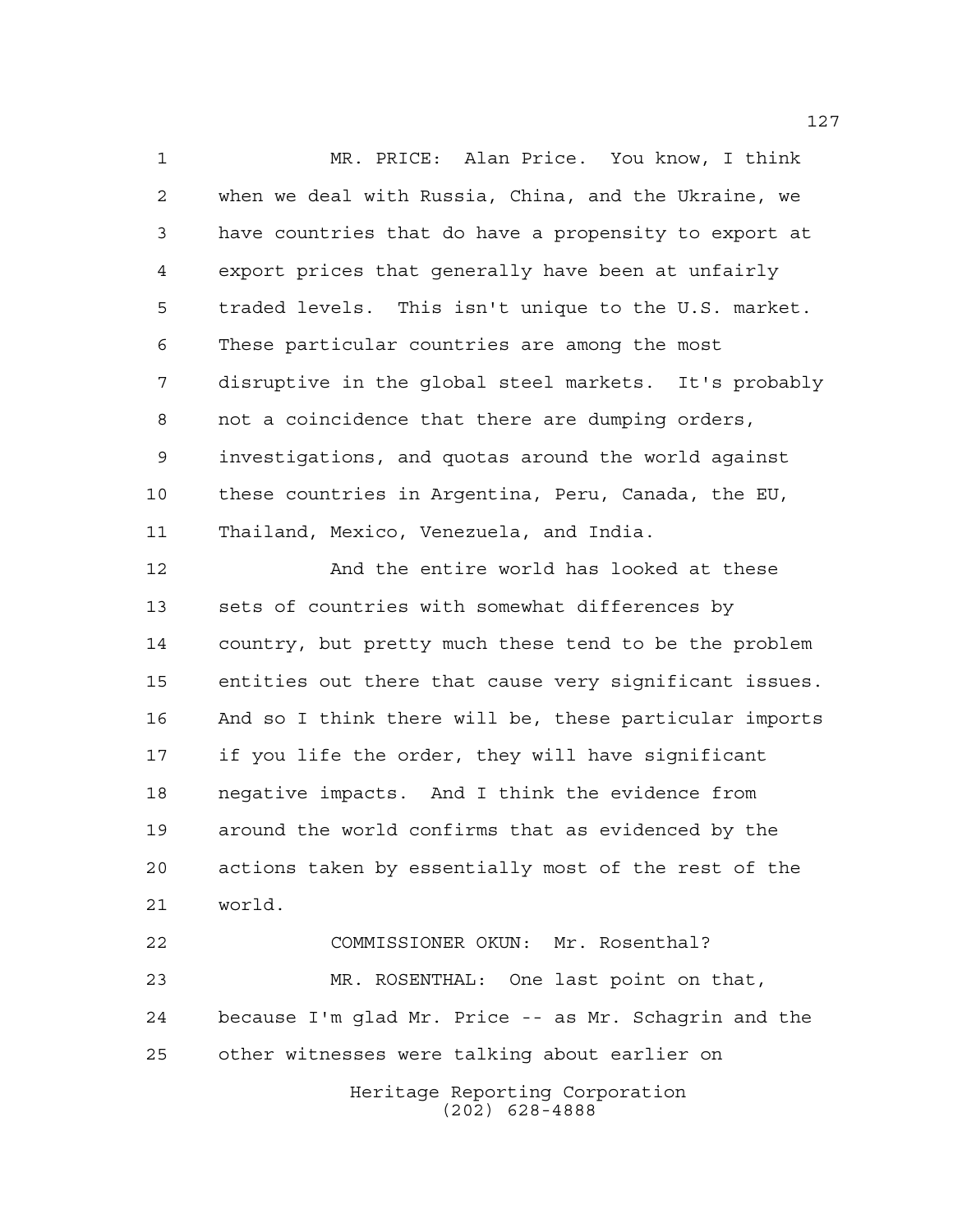vulnerability and in response to Commissioner

 Aranoff's question about is 2008 the level, you know, where we need to be and what about vulnerability and how do you compare that to what the statute says? That's only one half of the equation that we've been talking about for a long time, how vulnerable is the industry, when will the recovery be. But if you assume, and I think you should based on what you've heard, that this industry is vulnerable, obviously you have to say, what's going to happen with these imports from these subject countries?

 And what you also heard today and reiterated 13 just now is, these three countries are the most voracious, when it comes to unfair trading, of any that we've seen, and they are different than the nonsubject imports in the restraints they have around the world and in the overcapacity they have in their markets. They will come here with their production and that production will be visited upon this vulnerable industry. Those are the two things you have to look at, not weigh, but look at in conjunction.

Heritage Reporting Corporation (202) 628-4888 COMMISSIONER OKUN: Okay, I appreciate those responses. Just I think one followup I had on the vulnerability question, and if you already answered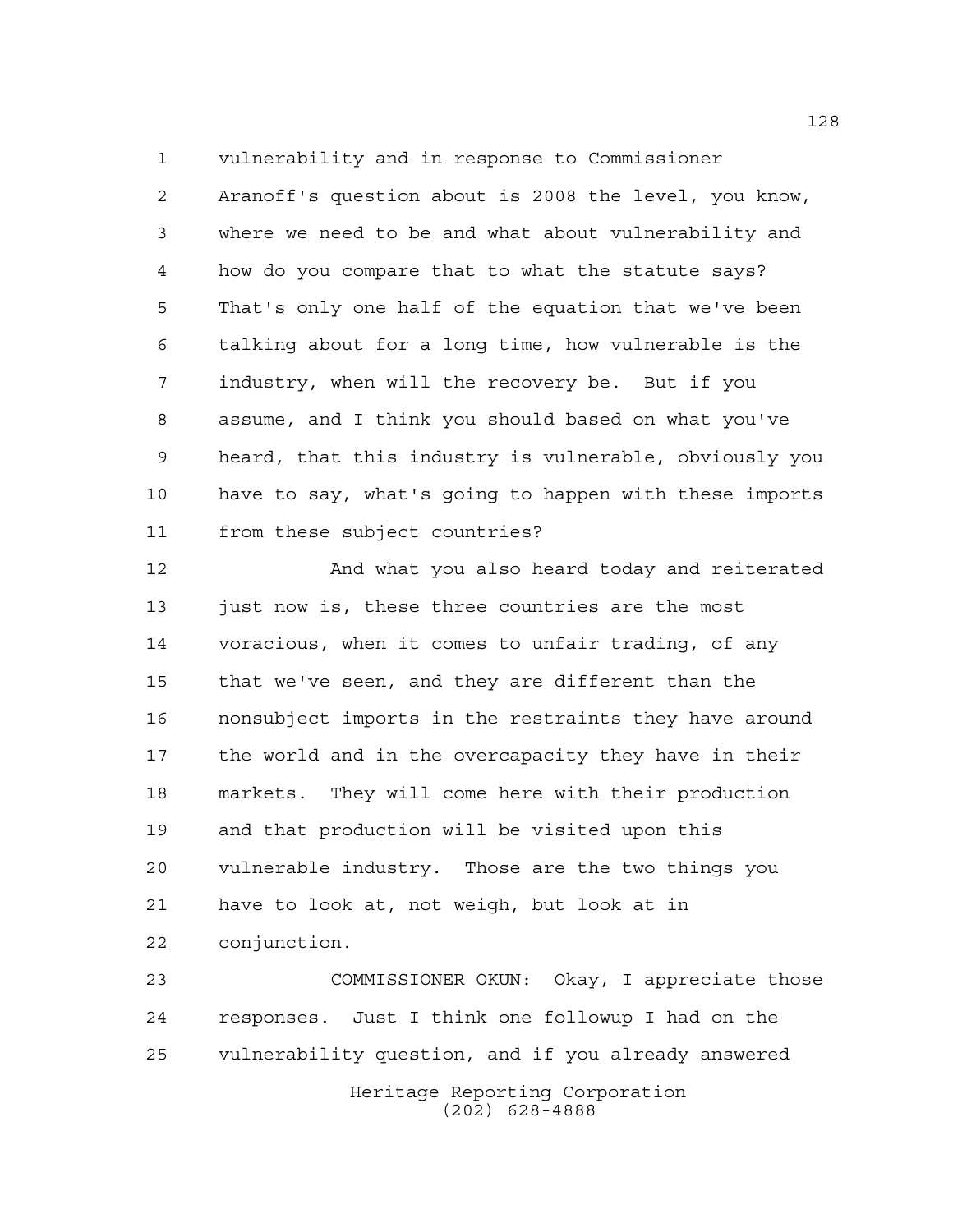it, just tell me that and I'll look back at the transcript, but in the '07 you've talked and in your briefs you went into detail about the differences between what the industry's facing today than what it did in '07, I appreciated that discussion.

 One thing the Commission also talked about that I'm not sure was touched on today is just the restructuring in the industry and whether the industry itself is in a better position because of the restructuring. You've talked about fragmentation, that's not what the Commission said, so I wanted to just see if we still disagree on the state of the industry with respect to whether restructuring made it better able to cut production when times are bad and some of the other things that the Commission has looked at at the steel industry as it's changed over these many years we've been looking at it. So help me just on state of the industry in terms of consolidation versus whether it should be considered a fragmented industry.

 MR. SCHAGRIN: Commissioner Okun, only because others aren't jumping for their microphones yet. I deal a lot with the steel industry. There is no question that the industry as composed today has been able to weather this massive downturn in demand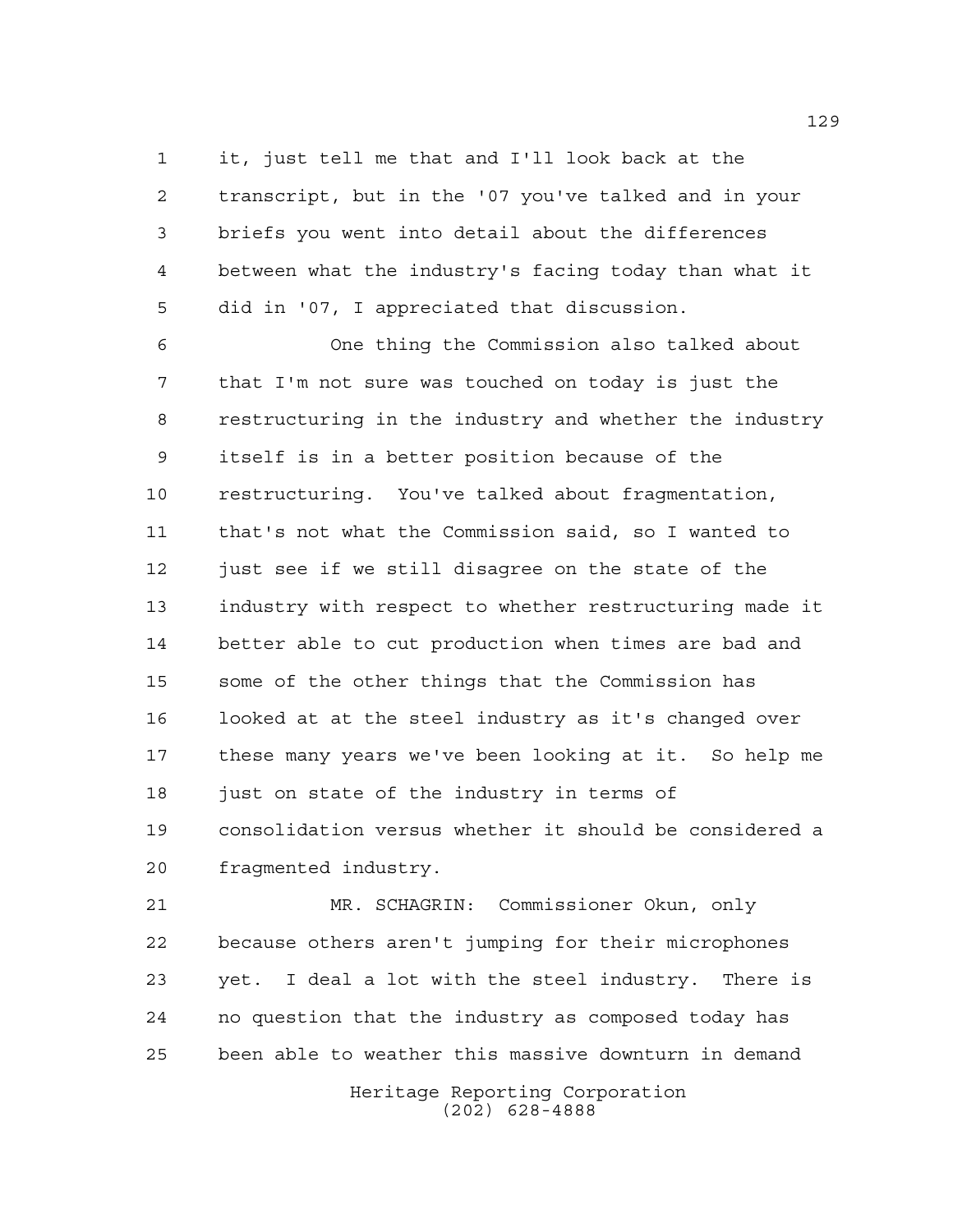better than the industry as it was previously composed let's say prior to 2002, 2003, when you had Wilbur Ross become a billionaire. And I think that's very evident because you had a lot of bankruptcies in the plate industry as a result of both imports and the downturn in demand from the 2001 2002 recession.

 And if you look at the data, it looks like from the peak of the demand cycle in the late '90s to the trough in '01 '02, there's about a 20, 25 percent reduction in demand, which I think is fairly typical for this industry from peak to trough. We're now looking at a 50 percent reduction in demand, I mean double the norm, which I think is consistent with what most economists are saying about this recession, it's the deepest recession since the Depression.

 Certainly the industry as it had been constituted in the late '90s and '01 '02 would have never weathered this kind of fall in demand, and I guess the easiest way to conclude this is going back into history and going back into my youth. I brought these cases on behalf of two producers called Geneva Steel and Gulf State Steel in 1996. No one else in the industry were petitioners, they were certainly two of the most vulnerable producers and they recognized that and that's probably why they were quickest to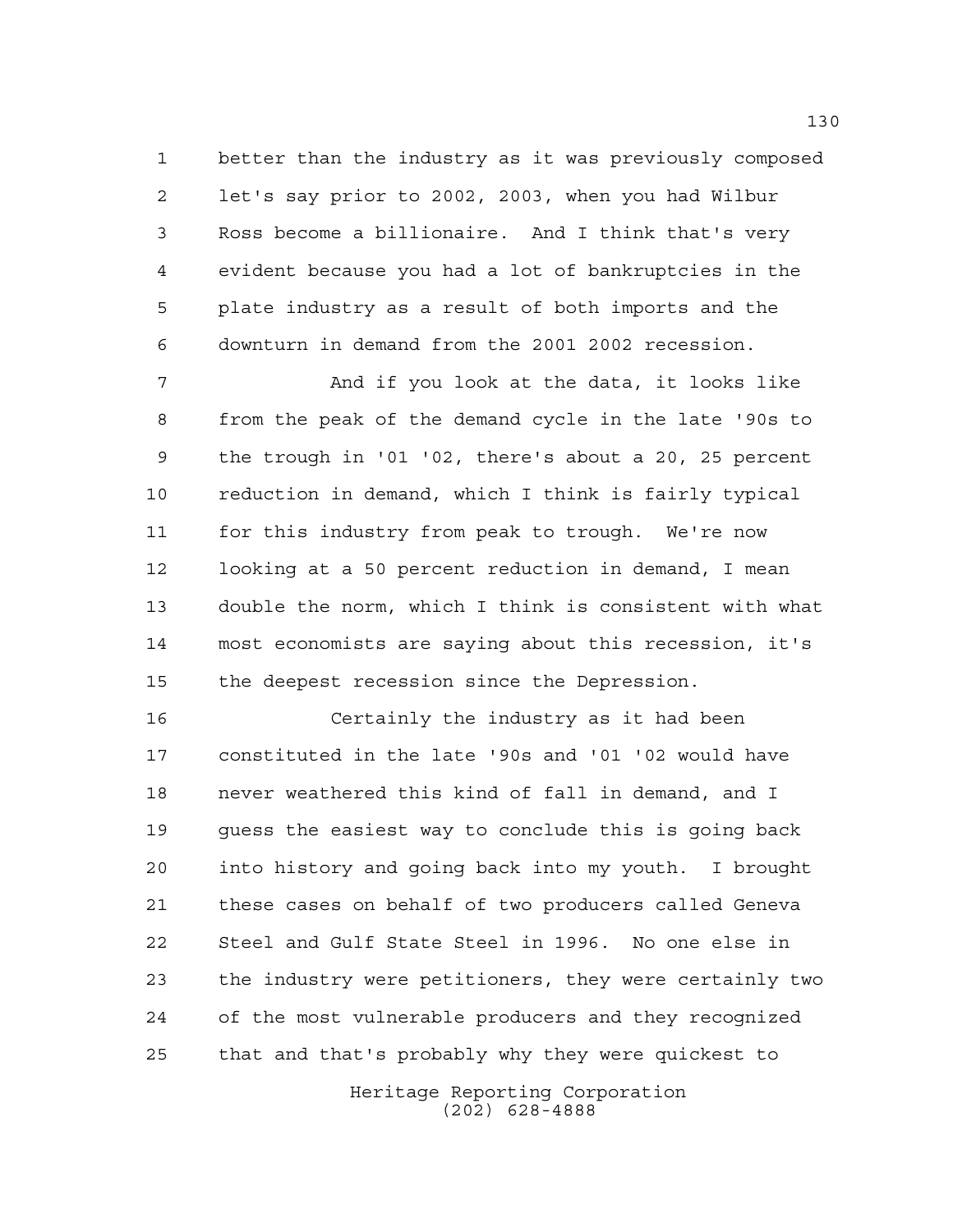pull the trigger along with, you know, Mr. Quickdraw McGraw himself. And they don't exist anymore.

 So they're part of that change, the fact that those producers don't exist anymore. Those companies couldn't weather the '01 '02 downturn, they certainly wouldn't have been able to weather the '09 '10 '11 downturn, I don't know how many years we'll add to it. So it certainly helps, but it's, you know, given the downturn in demand combined with the likely increase in imports is why even with a restructured industry this Commission certainly has to conclude based on the record that this industry as constituted today, you know, would suffer recurrence of injury.

COMMISSIONER OKUN: Okay. Mr. Price?

 MR. PRICE: I would just add, is the question for you, is there likely to be a recurrence of material injury? Is this industry vulnerable? Well, certainly if you're a steel worker, and it's going to be a question of harm to the workers is to me equally to the harm of the companies one of the salient factors here. If you're a steel worker and you're working at half the pay or less than what you were receiving a year ago, and are you vulnerable? The answer is yes.

Heritage Reporting Corporation (202) 628-4888 If production is down by at least half, is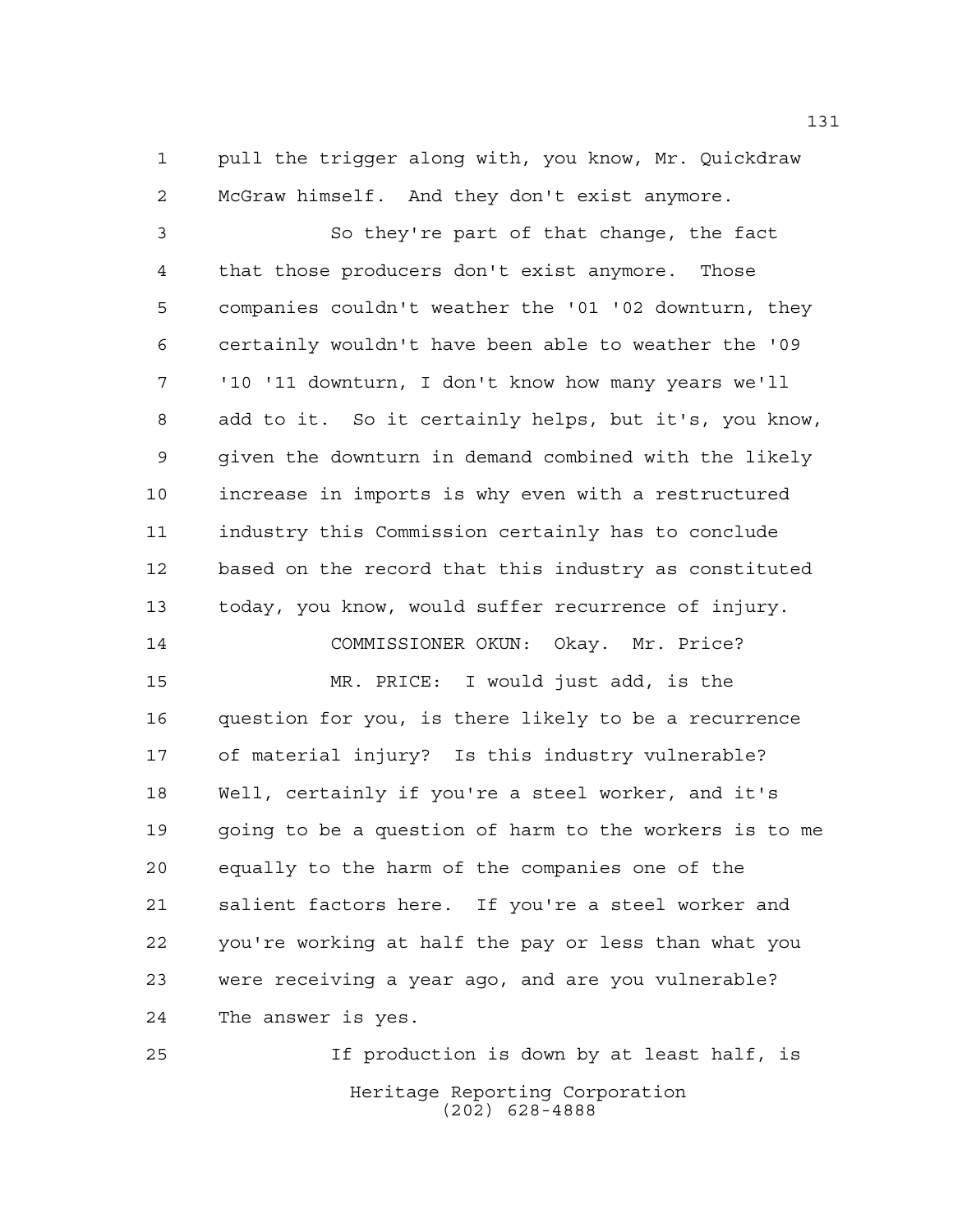the industry vulnerable? Yes. If profitability has been collapsed essentially to zero, actually it's a net loss when you look at the net column actually even then it's a loss, is the industry vulnerable? Yes. Is there going to be harm going forward if there's any retardation of a recovery from these imports? That's an answer of yes.

 And so to me it isn't a question of, well will these companies be able to withstand bankruptcy, complete catastrophe in the next six months? It's a question of, is there significant harm, is the industry in a weakened state? It is in a weakened state, and any harm caused by these imports that is more than deminimus means that there will be a recurrence of material injury.

 COMMISSIONER OKUN: Okay. My red light's come on, but perhaps for posthearing for both you, Mr. Price and Mr. Rosenthal because I think it was your brief more, although I may be wrong about this, that talked about a fragmented industry. I don't disagree that the question doesn't determine the analysis of vulnerability, but given that we have looked at the industry at many different times in evaluating, you know, what that industry looks at when we make the vulnerability finding then I think it is different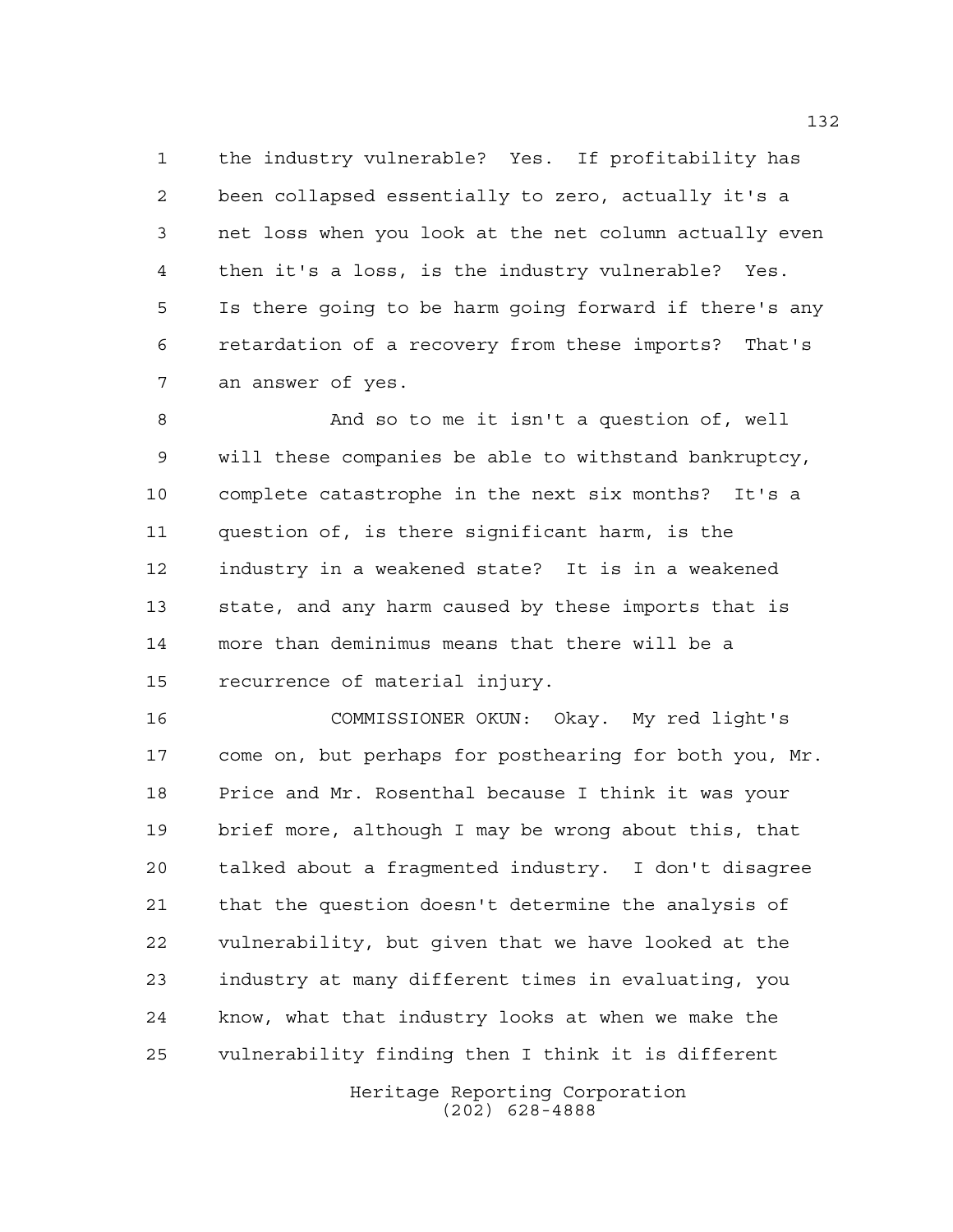depending on the economic conditions facing.

Heritage Reporting Corporation (202) 628-4888 I still think we have to examine that, and that's why I'm trying to figure out whether, you know, it still looks like what we said it looked like in '07 or whether there's been any changes just on the industry structure, not on whether, it can be vulnerable in '09 even if it wasn't in '07. So just for posthearing that would be helpful. Thank you. CHAIRMAN ARANOFF: Commissioner Lane. COMMISSIONER LANE: The data that we have for interim 2009 is January through June. I would 12 like for you to provide posthearing if you have any preliminary information on the next quarter or at least what you have through the end of August, if you have that information. And secondly, I would like for you to provide posthearing an actual quantification of your estimates of what the domestic industry's financial performance would look like if the suspension agreements and the orders are revoked. Please include all relevant volume and price estimates for both domestic and subject product. And then, since we all recognize and you have been testimony here today about the demand and that you're very gloomy about the demand increasing in the near future, I would like for you to provide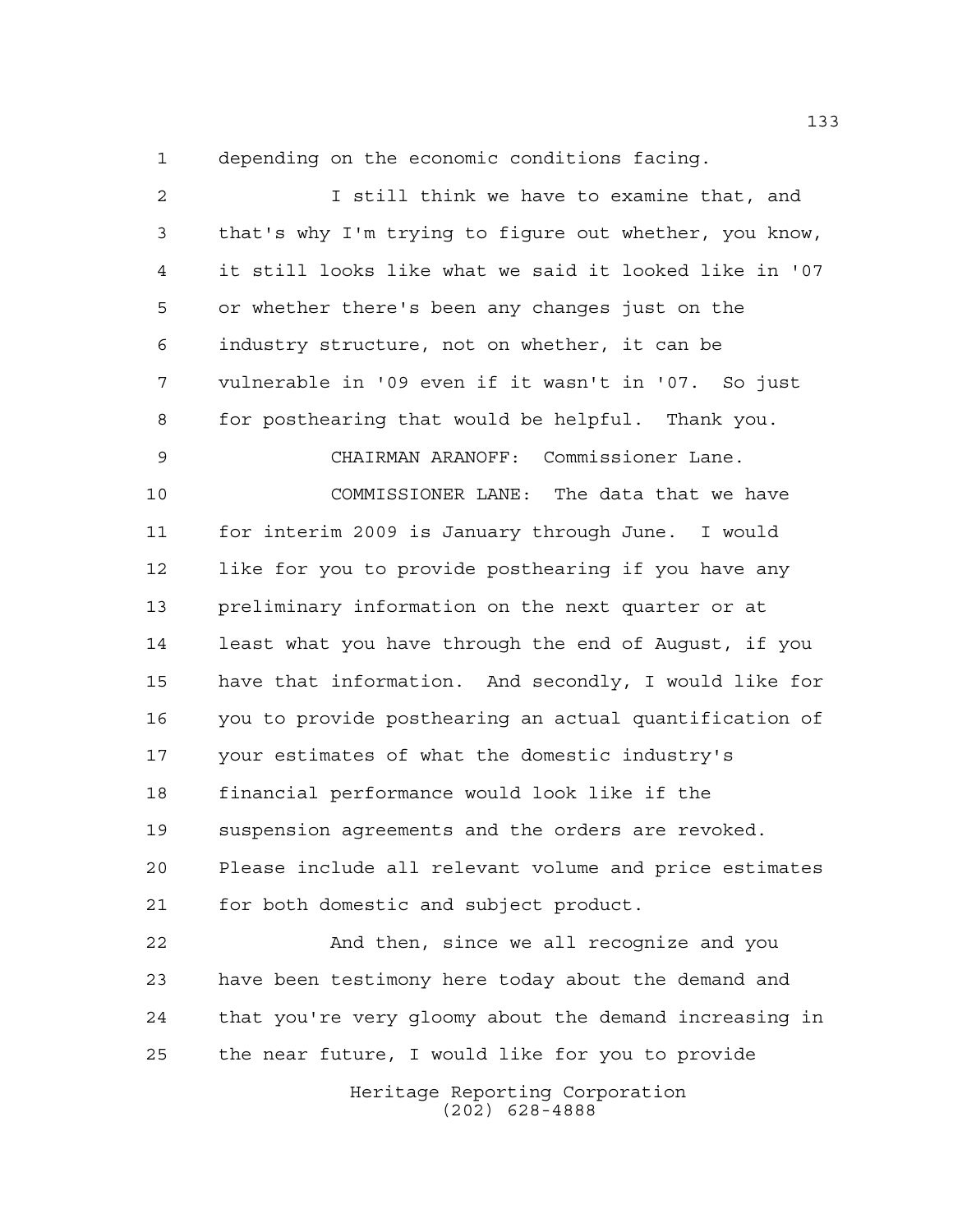posthearing what your contingency plans are for the running of your mills over the next year if the present economic situation doesn't turn around for the better.

 MR. SCHAGRIN: Commissioner Lane, that's already more than my kids' homework assignments so far this term.

 COMMISSIONER LANE: Well, the President said to pay attention, work hard, and you'll get ahead in this world. I think maybe with that comment I won't ask any more questions.

Heritage Reporting Corporation (202) 628-4888 CHAIRMAN ARANOFF: Commissioner Williamson. COMMISSIONER WILLIAMSON: Thank you. There was some discussion earlier about the process on how Commerce adjust the reference prices on its suspension agreements. But I was just wondering for clarification, how is the price competitiveness of, you know, it's either Russian or Ukranian exporters, affected when market prices are falling? And also how might it be affected when market prices are rising? MR. SCHAGRIN: Commissioner Williamson, Roger Schagrin. It's a very good question. Clearly the way these agreements have worked, and it applies both to the time that they were market economy agreements and then originally in '97 when they were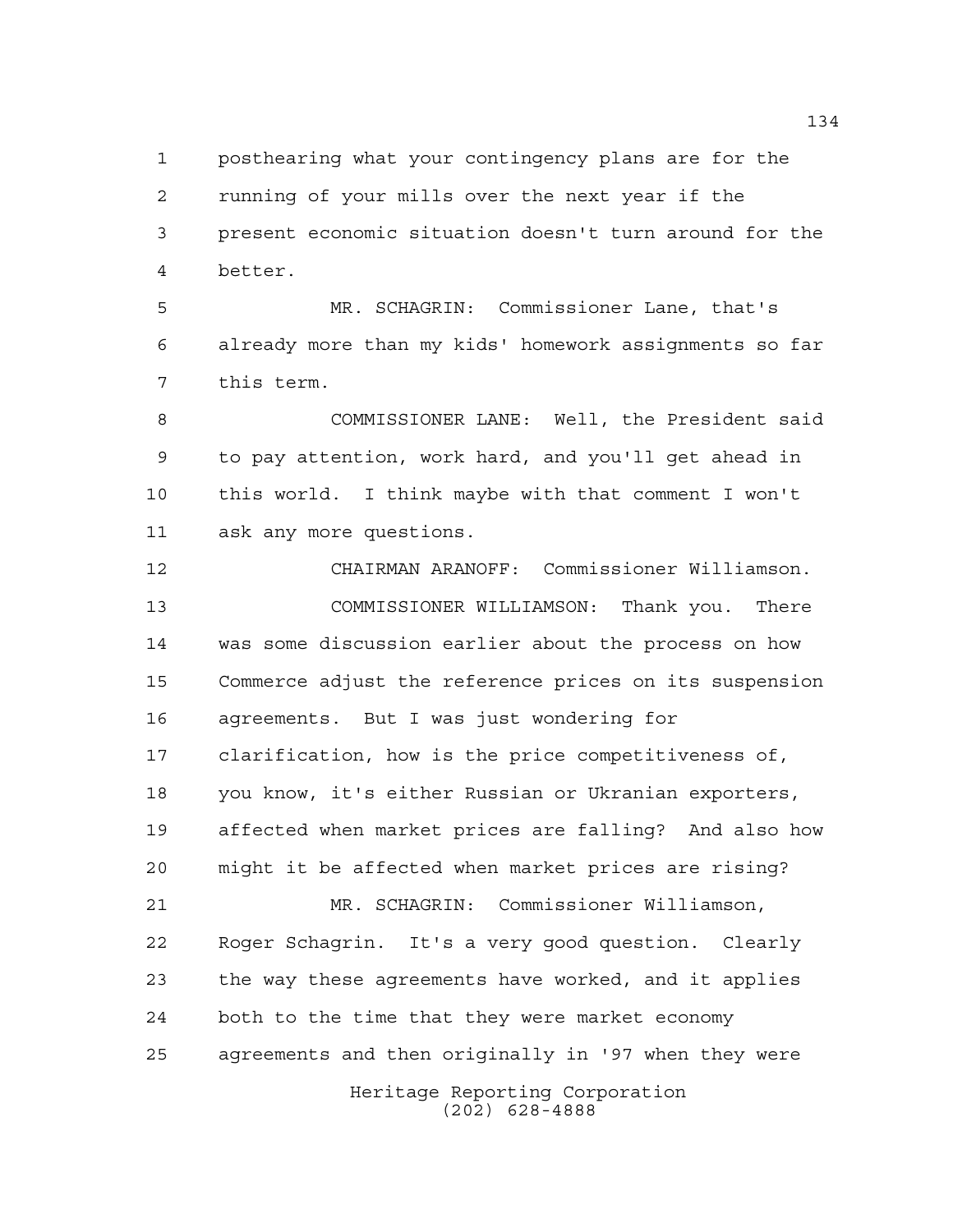negotiated as nonmarket economy agreements, they had both quotas and reference prices. But there's the same type of lag in establishing the reference prices that there is now in establishing the normal values.

 And so we saw in certain years since the 1997 suspension agreements went into effect, that when the market was declining and when prices were declining that because of the lag effect of the reference prices that the Russians and Ukranians, and in fact it applied to the Chinese as well who had a nonmarket economy suspension agreement from 1997 until they abrogated it in 2003 and the order was installed, that they were unable to sell up to their quota limits. Whereas when market demand was increasing market prices were increasing, they very often did fill their quotas.

Heritage Reporting Corporation Since we've turned over to the normal value, the lag has essentially worked the same way. So that in the stronger periods like '07 and '08, you saw that imports from Russia and the Ukraine were increasing and in the first half of '09 you've basically seen those imports almost disappear. In fact I think we can provide in our posthearing brief some public comments made in the context of the normal value applications about the sales levels. And we would

(202) 628-4888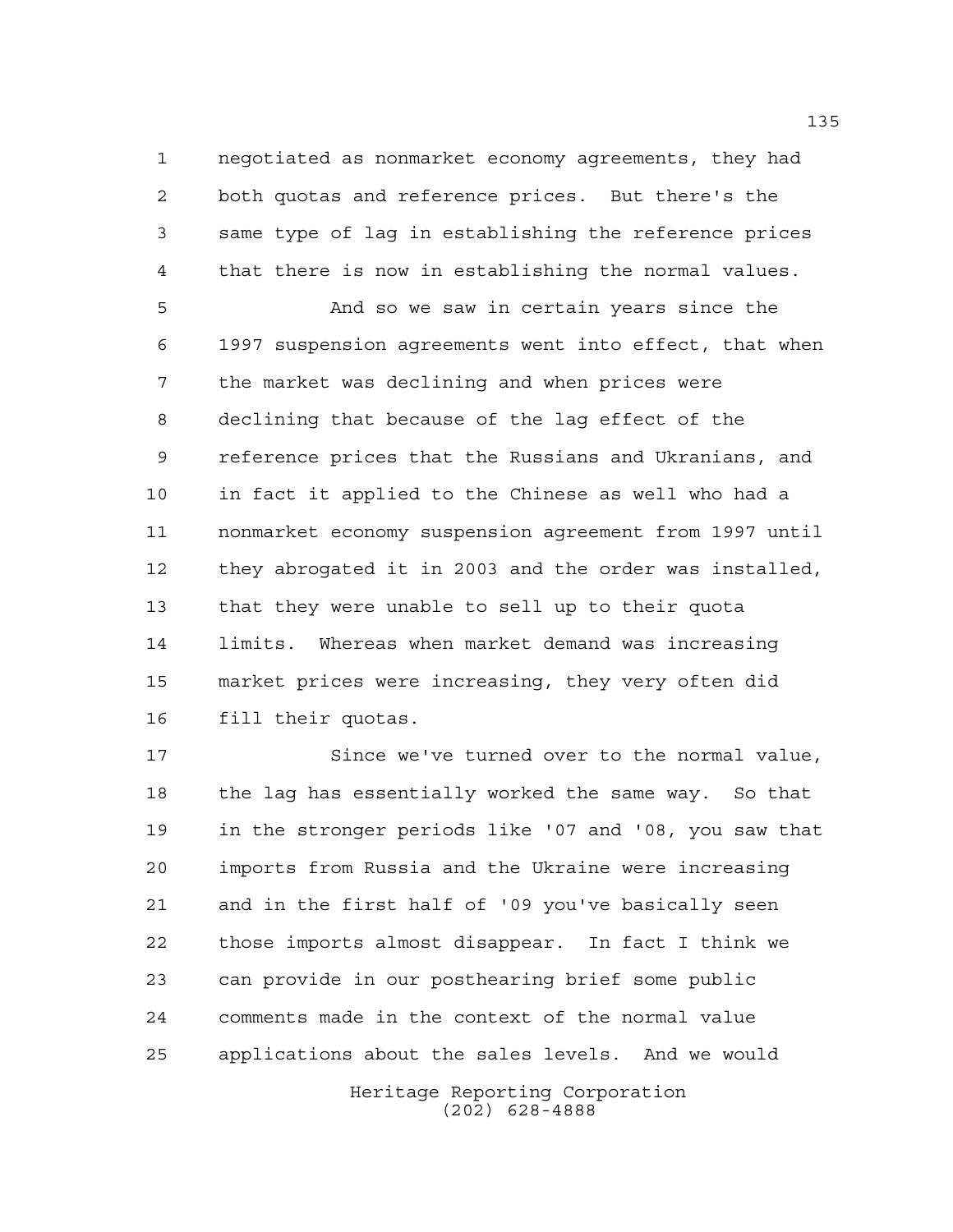expect that to continue during this poor consumption period.

 So it's almost the agreements almost work in the context of the market given the lag times in that they seem to be able to sell more when the market's going up and they're cut out of the market when the market's going down. And that's obviously very good for the industry, because the industry, the last thing the industry needs when demand is plummeting and prices are falling is the addition of more low priced imports. So that's my perspective on how it's worked, and I think, you know, I've lived with these agreements now for 13 years, that the data bear that out.

 COMMISSIONER WILLIAMSON: It's almost as if this lag is kind of an additional stabilizer.

 MR. SCHAGRIN: It is. And I'm not sure that, you know, I think most counsel, you know, we like our retrospective system of 751 reviews because it's a lot of work. And we oppose suspension agreements, although to be honest my clients unlike some others didn't appeal the Secretary's ability to enter into those suspension agreements, which was appealed all the way to the Court of Appeals for the Federal Circuit, which actually upheld the Secretary's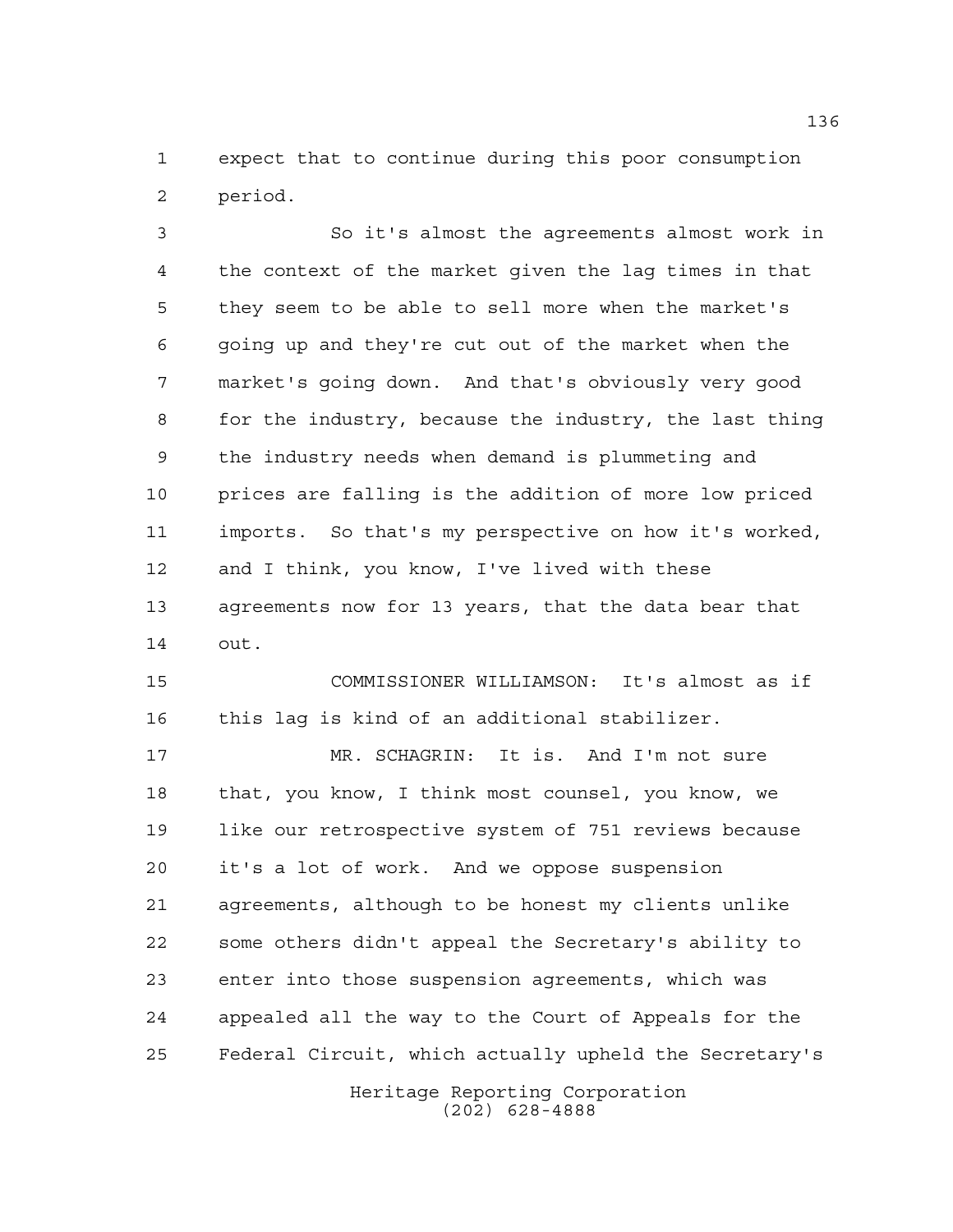ability to enter into these specific plate agreements.

 But it really seems that the suspension agreements do work in that kind of stabilizer effect, and I think maybe that's the way -- I don't know if Mr. Gilmore, has been rather quiet today, would like to comment on it. It seems to me having studied other systems where their actual systems are not retrospective but are prospective and they use these normal values even when they have dumping orders into effect, that that's the way the other systems like the Canadian and other systems tend to work as compared to our system.

 COMMISSIONER WILLIAMSON: Okay, thank you for that. Does anyone else want to add anything to that? Otherwise I want to turn to the country that doesn't have a suspension agreement. And we've noted that starting in 2003 imports from China have been substantially below the levels they were in '94 to 2002, and are far below the levels of imports from Russia and Ukraine. Does anyone know why this is the case and does it have anything to do with the transition from a suspension agreement to an antidumping order in 2003?

 MR. SCHAGRIN: Yes. It's absolutely, they could not, once the dumping order duties were imposed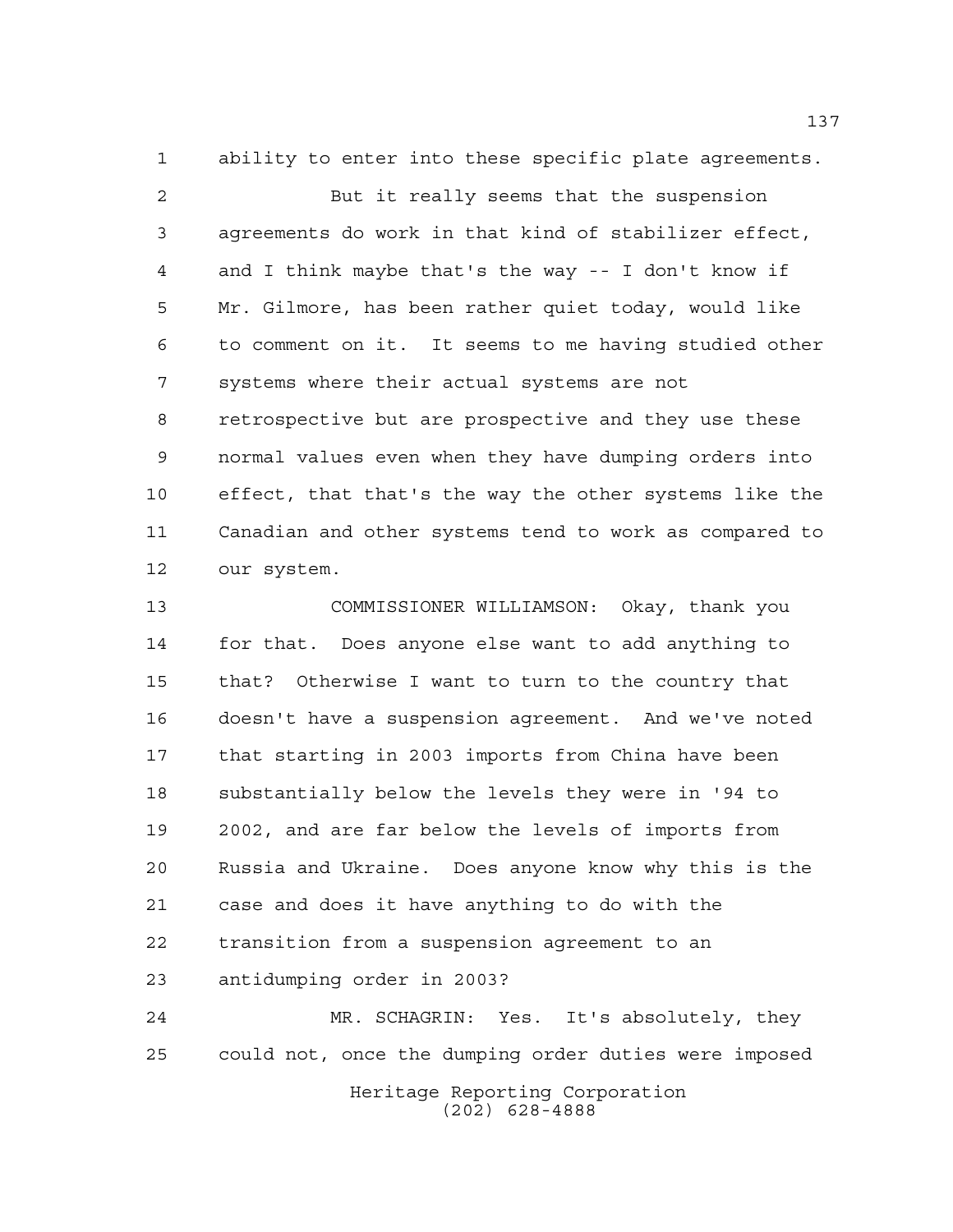instead of them having the quota and reference prices, the Chinese mills could not sell with the level of the dumping duties imposed except when they circumvented. And that's something that at least in our brief we urge the Commission to consider adjusting your data.

 Because we think it's clear that there was pretty significant quantity of what is really just vanilla A-36 carbon plate that was sold but that was sold in circumvention with this additional Boron which the Department of Commerce almost about the same time as your Staff Report, maybe a week or so before your prehearing Staff Report, made a final determination that that extra Boron-containing plate from China was really subject plate and was just circumventing the order with the and of minor amounts of Boron. But yes, the antidumping duty order is really effective against imports from China, it's worked extremely well.

Heritage Reporting Corporation MR. PRICE: Alan Price. I think it's really clear that all three of these countries have an interest in shipping to the U.S. When the suspension agreements permit shipments because of the pricing levels, the Russians and Ukranians ship, okay. The Chinese are interested in shipping, but they can't do it without owing dumping duties so they're trying to

(202) 628-4888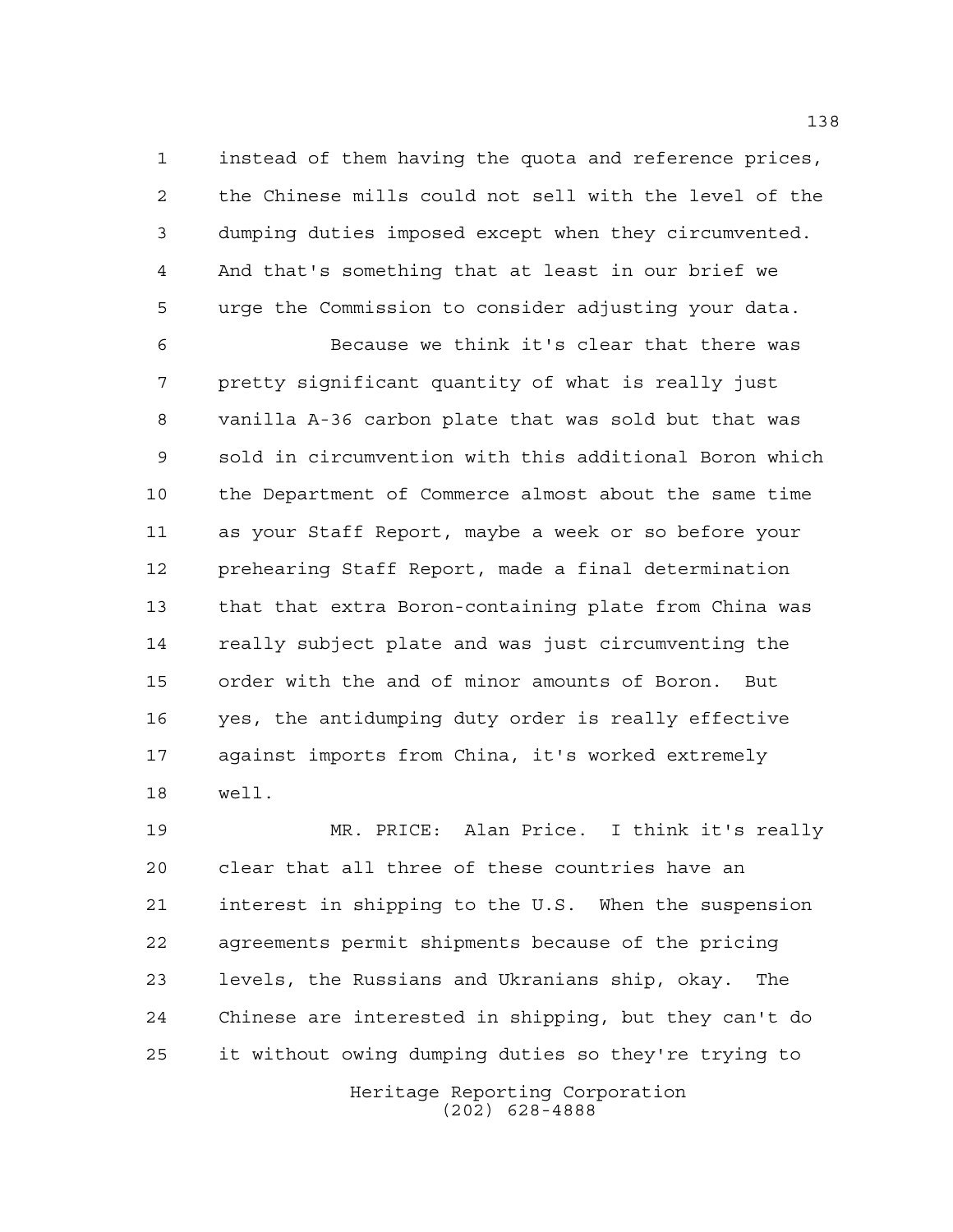circumvent the order. I think it's pretty clear when you look forward, if you remove this series of suspension agreement and the antidumping order you're going to see significant increase in imports from all of these countries.

 COMMISSIONER WILLIAMSON: Given the shortage of time, could someone say why did the Chinese get pulled out of the suspension agreement in 2002?

 MR. SCHAGRIN: My understanding is that the Chinese Government didn't want to work with the fights among the major mills. All of them were government- owned, who were fighting over the quota amounts, and just said, you know, for 130,000 tons, we don't want, you know, World War II every quarter about who gets the quotas. And they just threw in the towel, and said let them be.

 They weren't found to be in violation. They 18 just said we don't want to continue with the terms of the suspension, is my understanding.

 COMMISSIONER WILLIAMSON: Thank you. Just briefly. Table 1-3 indicates that one Chinese entity just received a preliminary, I mean administrative review marked at zero percent.

Heritage Reporting Corporation (202) 628-4888 Do you know when Commerce's final decision is expected? And can you describe how this may affect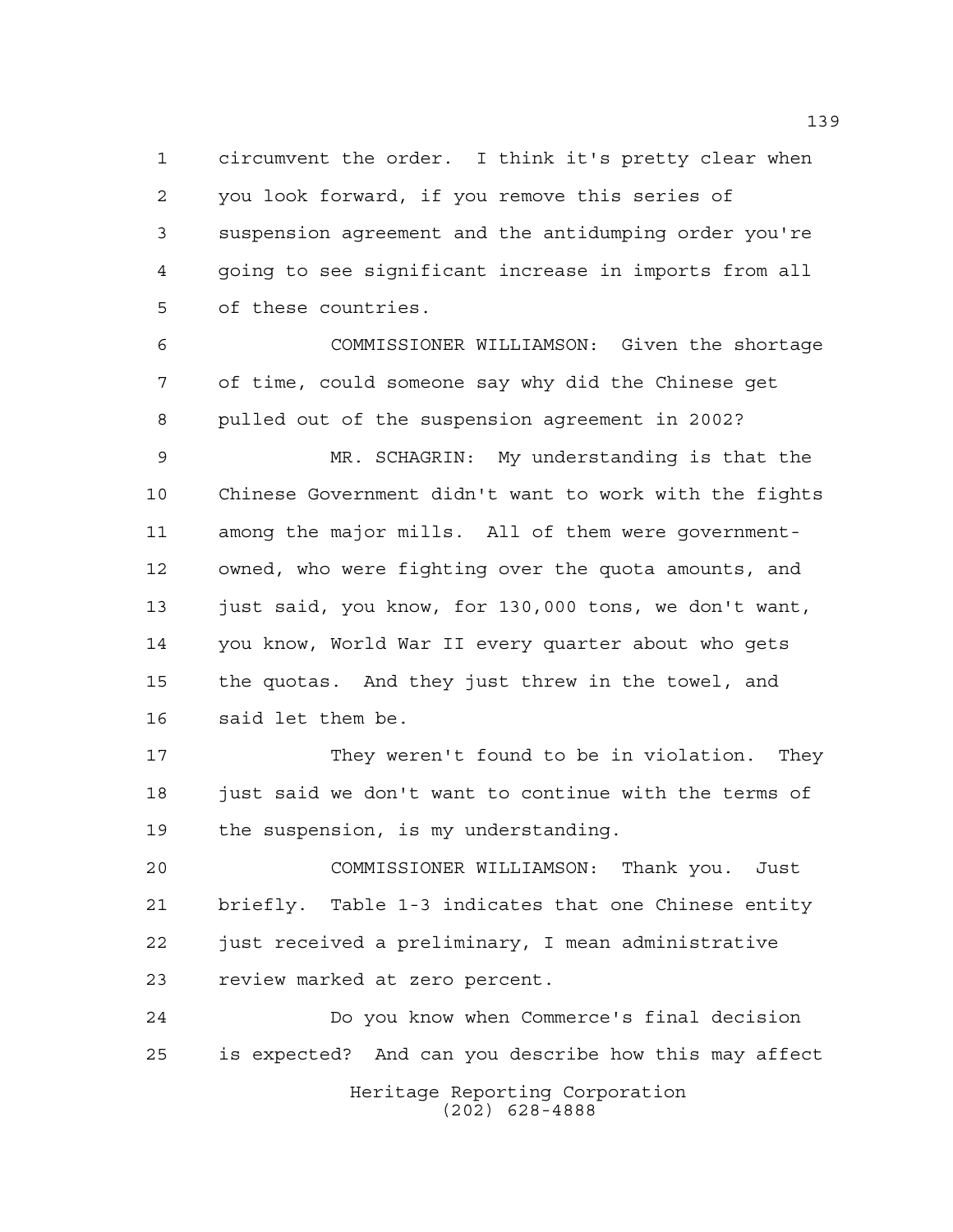the market? If not, you can --

| $\overline{a}$ | MR. SCHAGRIN: Do you want to answer it,               |
|----------------|-------------------------------------------------------|
| 3              | Alan? Essentially, it hasn't been extended yet. It's  |
| 4              | normally 120 days, would be three months from now; it |
| 5              | can be extended up to 60 days. And we don't think it  |
| 6              | will have any effect on the market, because the time  |
| 7              | period reviewed was '08, when the market was very     |
| 8              | strong.                                               |
| 9              | We think that, given our retrospective                |
| 10             | system, that even without a deposit wait being        |
| 11             | required, if it's still being subjected to future     |
| 12             | dumping duties, that if that company were to make     |
| 13             | sales into this marketplace and be competitive, that  |
| 14             | their importers are going to wind up owing very large |
| 15             | dumping duties in the future when we request future   |
| 16             | administrative reviews.                               |
| 17             | So we don't see any adverse impact from it.           |
| 18             | COMMISSIONER WILLIAMSON: Thank you.                   |
| 19             | CHAIRMAN ARANOFF: Are you done asking                 |
| 20             | questions?                                            |
| 21             | COMMISSIONER PINKERT: I just have a couple            |
| 22             | of questions.                                         |
| 23             | CHAIRMAN ARANOFF: Go ahead.                           |
| 24             | COMMISSIONER PINKERT: Thank you. Regarding            |
| 25             | this boron circumvention issue, I seem to recall that |
|                | Heritage Reporting Corporation<br>$(202)$ 628-4888    |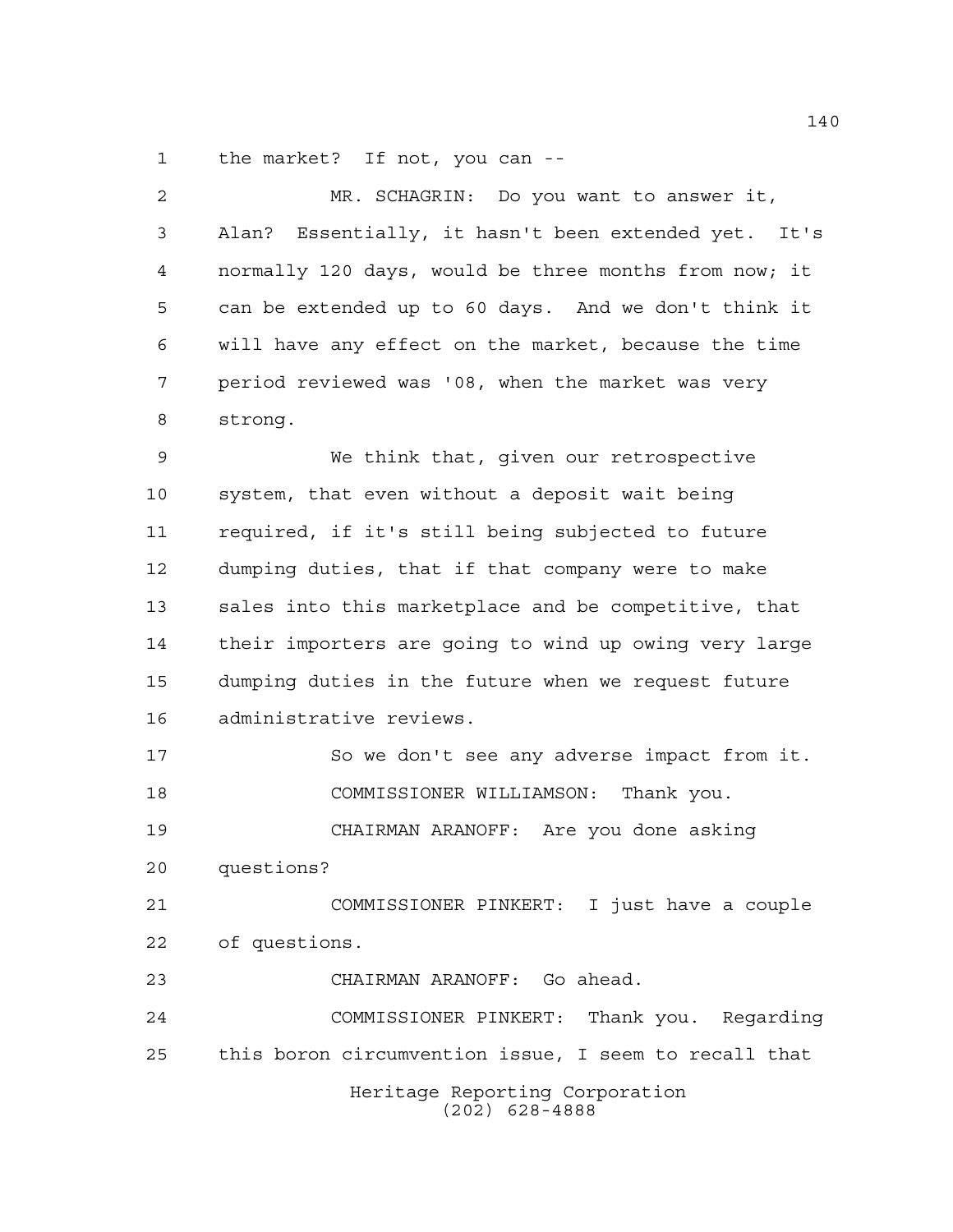that's not a new circumvention issue at the Commerce Department.

 How far back does it go in terms of the first time that Commerce found that there was a boron addition that constituted circumvention? MR. PRICE: I'll respond more fully in the post-hearing brief. It's got to be at least 10 years. It first involved Canada adding boron to plate, and so this has been found previously. This is a well-worn path. COMMISSIONER PINKERT: And was there anything unique about this particular circumvention claim? MR. PRICE: Nothing particularly, although I

 would say, in typical Chinese fashion, they weren't 16 just circumventing the U.S. anti-dumping order, they were circumventing the export taxes and trying to get a vat rebate in China by adding boron.

 So it was not only circumvention of the U.S. orders, but it was circumvention of the Chinese tax authorities going on simultaneously.

 COMMISSIONER PINKERT: Thank you. Mr. Schagrin?

Heritage Reporting Corporation (202) 628-4888 MR. SCHAGRIN: We'll get you the information about the Canadian, because I know we cited it in all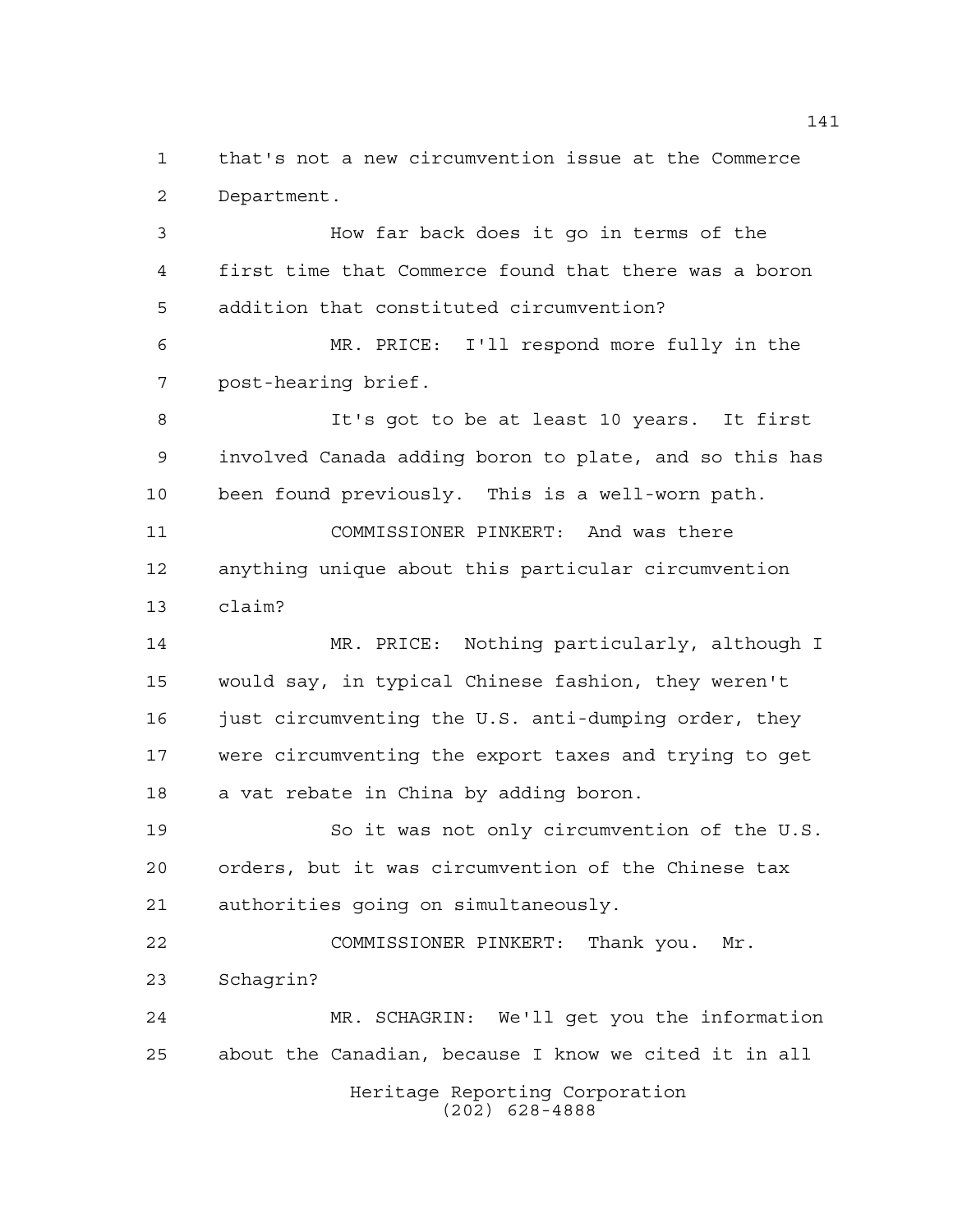our circumvention filings in October of 2008, when we filed it. But it's not new, and yet I tend to think that the Canadian boron plate circumvention at least occurred, as I remember it I think it occurred while these cases were pending, which is why we actually tried to amend the scope to raise the boron levels after the case was filed, and around the time of the preliminary determination.

 And Commerce said it's too late to change the scope, even though this is meant to deal with circumvention. We'll deal with circumvention when we get to it.

 So I think it was about the 96/97 time period when that Canadian plate boron circumvention investigation occurred.

 COMMISSIONER PINKERT: Thank you. Since we're talking about ancient history, or maybe not-so- ancient history but the 1990s, I have one last question for Nucor.

 Has Nucor's view about trade remedy cases changed since that era? And if so, can you explain how it's changed?

 MR. PRICE: Rick, do you want to answer that? MR. BLUME: I'll take a shot at it.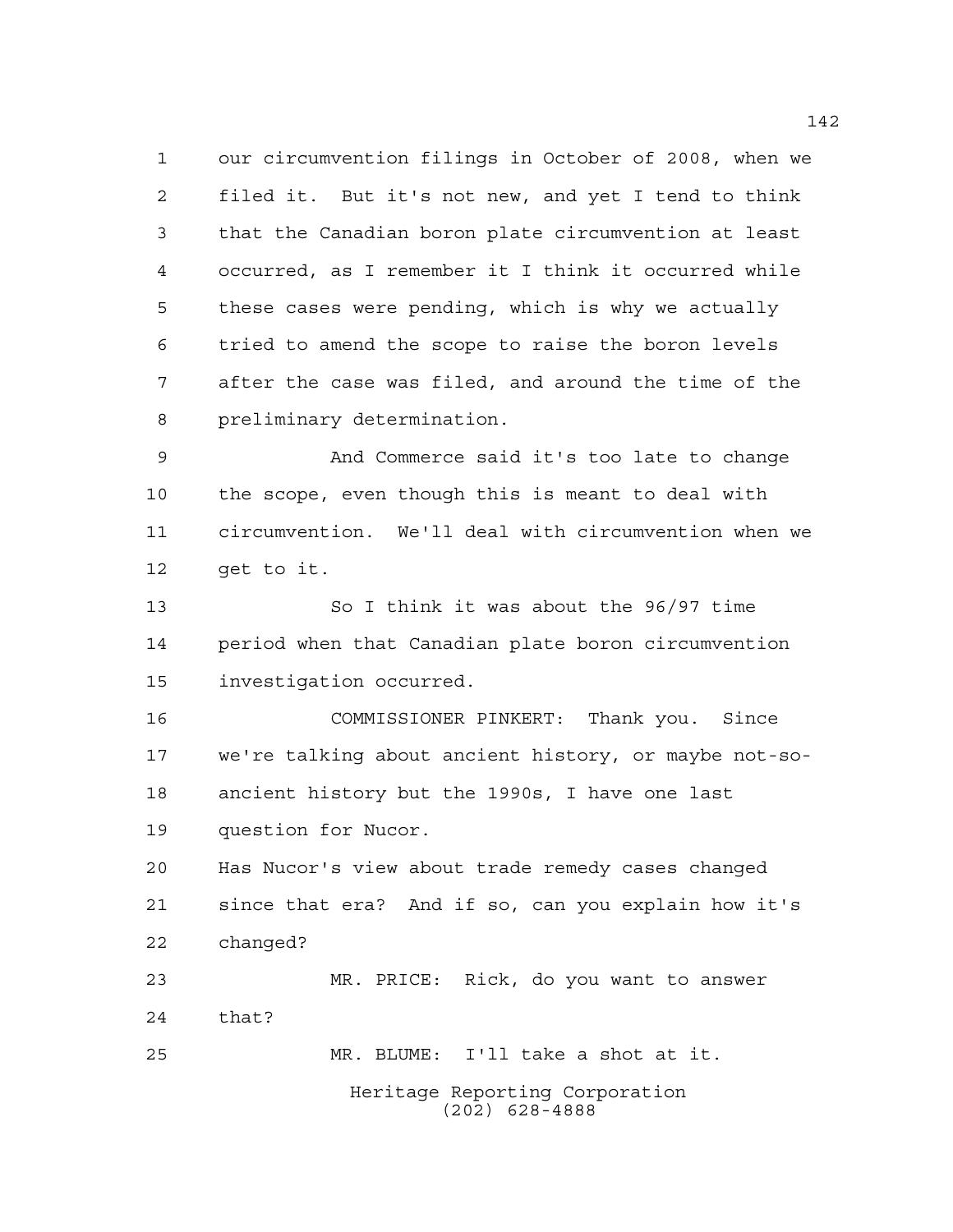Commissioner Pinkert, first of all, my tenure with Nucor is eight years, okay, so I would not suggest that I'm an expert in this area. My knowledge is certainly, in the past number of years Nucor has taken a much more proactive stance under, frankly, the leadership of our current CEO. And primarily because we felt that there was a tremendous potential for damage.

 We saw it, and we became more actively involved. Frankly, not just obviously in trade, remedying trade actions, but also in the political scene. And understanding that, you know, we're not only fighting for our business, we're fighting for our workers, and for their families and well-being. 15 So I would say certainly my experiences and my knowledge is that we've elevated the importance of doing the right thing and having fair trade.

 MR. SCHAGRIN: Commissioner Pinkert, you might actually have to go into ancient history. You might have to go into the eighties, because actually Nucor changed their position in the nineties. And in 1998 they were a co-petitioner with the rest of the hot world industry and the hot world cases against Japan, Russia, and Brazil, which you all have up for sunset starting about six months from now. So there's

> Heritage Reporting Corporation (202) 628-4888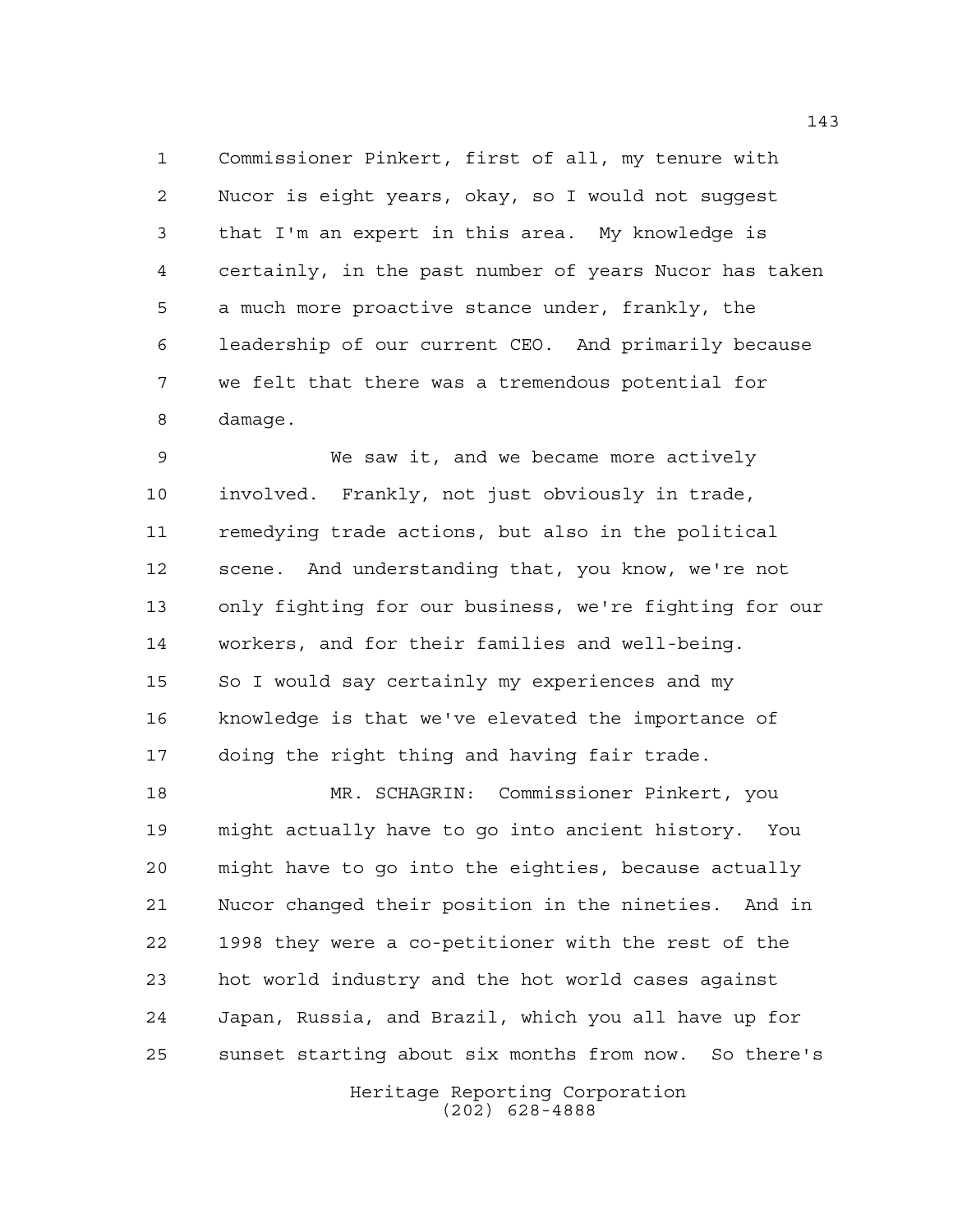more on the way.

| 2  | COMMISSIONER PINKERT: Thank you.                       |  |  |  |  |  |  |  |  |
|----|--------------------------------------------------------|--|--|--|--|--|--|--|--|
| 3  | Thank you, Madame Chairman. That's all I have.         |  |  |  |  |  |  |  |  |
| 4  | CHAIRMAN ARANOFF: I want to wrap up with a             |  |  |  |  |  |  |  |  |
| 5  | question about raw material costs.                     |  |  |  |  |  |  |  |  |
| 6  | Our table 3-1 shows a sharp rise in raw                |  |  |  |  |  |  |  |  |
| 7  | material costs for the domestic industry for most of   |  |  |  |  |  |  |  |  |
| 8  | the period that we're reviewing, and then a drop in    |  |  |  |  |  |  |  |  |
| 9  | interim 2009. But I think I understood Mr. Insetta,    |  |  |  |  |  |  |  |  |
| 10 | when he was speaking earlier today, to say that costs  |  |  |  |  |  |  |  |  |
| 11 | are rising now.                                        |  |  |  |  |  |  |  |  |
| 12 | So I guess I want to understand exactly                |  |  |  |  |  |  |  |  |
| 13 | what's going on. Did we see a drop in 2009 that's now  |  |  |  |  |  |  |  |  |
| 14 | reversing? Did we not see a drop? And what specific    |  |  |  |  |  |  |  |  |
| 15 | costs are we talking about that are driving the        |  |  |  |  |  |  |  |  |
| 16 | trends?                                                |  |  |  |  |  |  |  |  |
| 17 | MR. INSETTA: Madame Chairman, Bob Insetta.             |  |  |  |  |  |  |  |  |
| 18 | What we're talking about at the moment is scrap costs  |  |  |  |  |  |  |  |  |
| 19 | in particular. They are up over \$100 a ton since      |  |  |  |  |  |  |  |  |
| 20 | early in the year.                                     |  |  |  |  |  |  |  |  |
| 21 | And then as well as they reported in the               |  |  |  |  |  |  |  |  |
| 22 | data, the unit costs of production are also up.<br>But |  |  |  |  |  |  |  |  |
| 23 | scrap is the primary driver right now.                 |  |  |  |  |  |  |  |  |
| 24 | CHAIRMAN ARANOFF: Okay. Now, with respect              |  |  |  |  |  |  |  |  |
| 25 | to the unit costs, there you're talking about dis-     |  |  |  |  |  |  |  |  |
|    | Heritage Reporting Corporation<br>$(202)$ 628-4888     |  |  |  |  |  |  |  |  |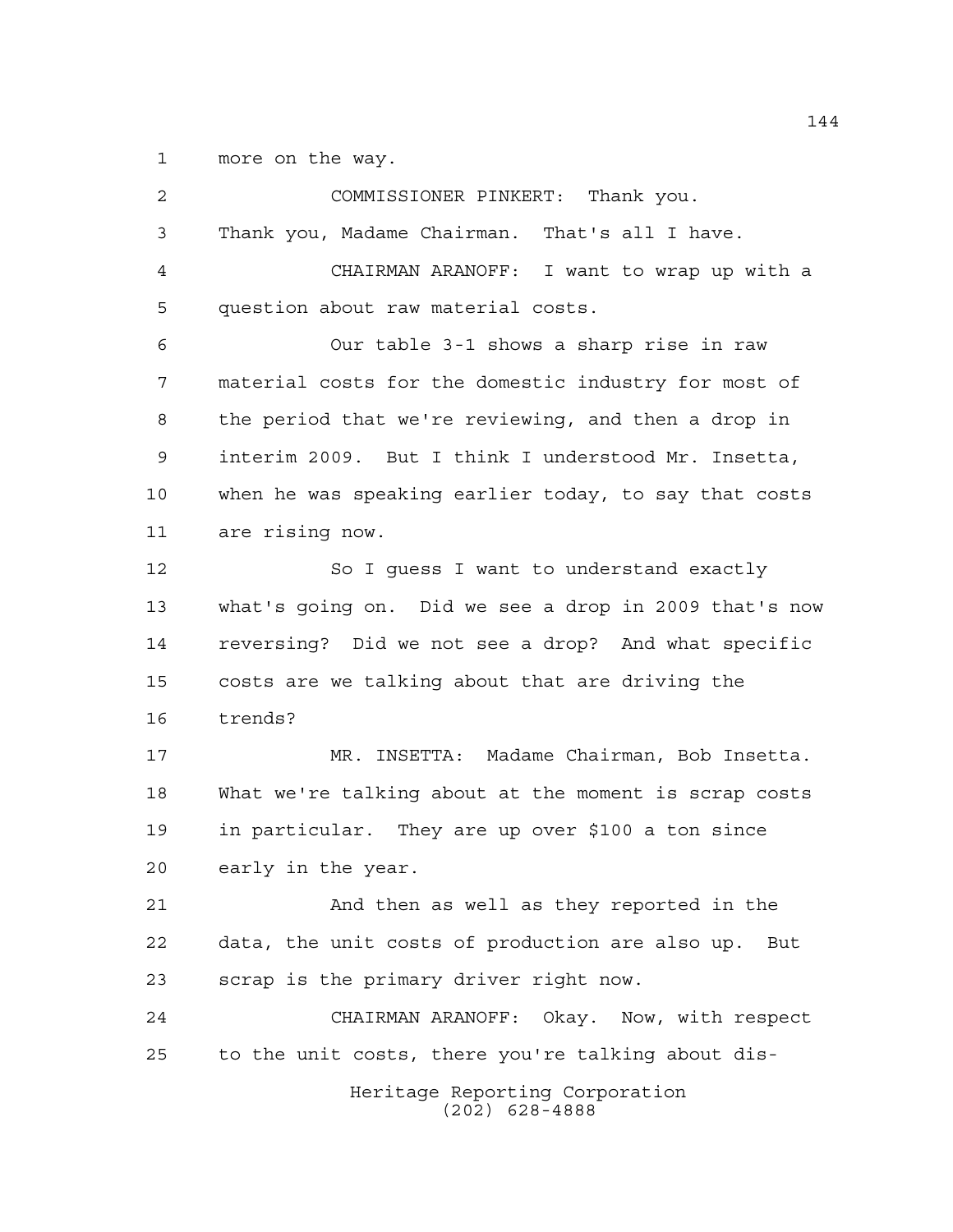economies of scale, right?

 MR. INSETTA: Yes, yes. CHAIRMAN ARANOFF: Okay. To the extent you can help us, I'm trying to sort out what part of the, you know, of increased unit costs is due to these dis- economies of scale versus actual rise in costs for things that you have to go out and buy. MR. ROSENTHAL: We'll provide it in our post-hearing brief. CHAIRMAN ARANOFF: Okay. And just help me work through the trend. Because as I say, our data do show a drop in costs for the first half of 2009. So when you're talking about rising scrap costs, you're talking about since the end of our table, in the third quarter? MR. PRICE: Yeah. There has actually been, since about April/May there's been a significant increase in scrap costs. Shredded scrap is up about \$100, \$120 a ton. So I mean, there's an interesting problem in the U.S., is we don't have a lot of scrap generation when nothing is being produced. And so, and so there was a decline in scrap, and then it came back up. Because there was actually a shortage of supply until you get the cars coming back into the system. And that --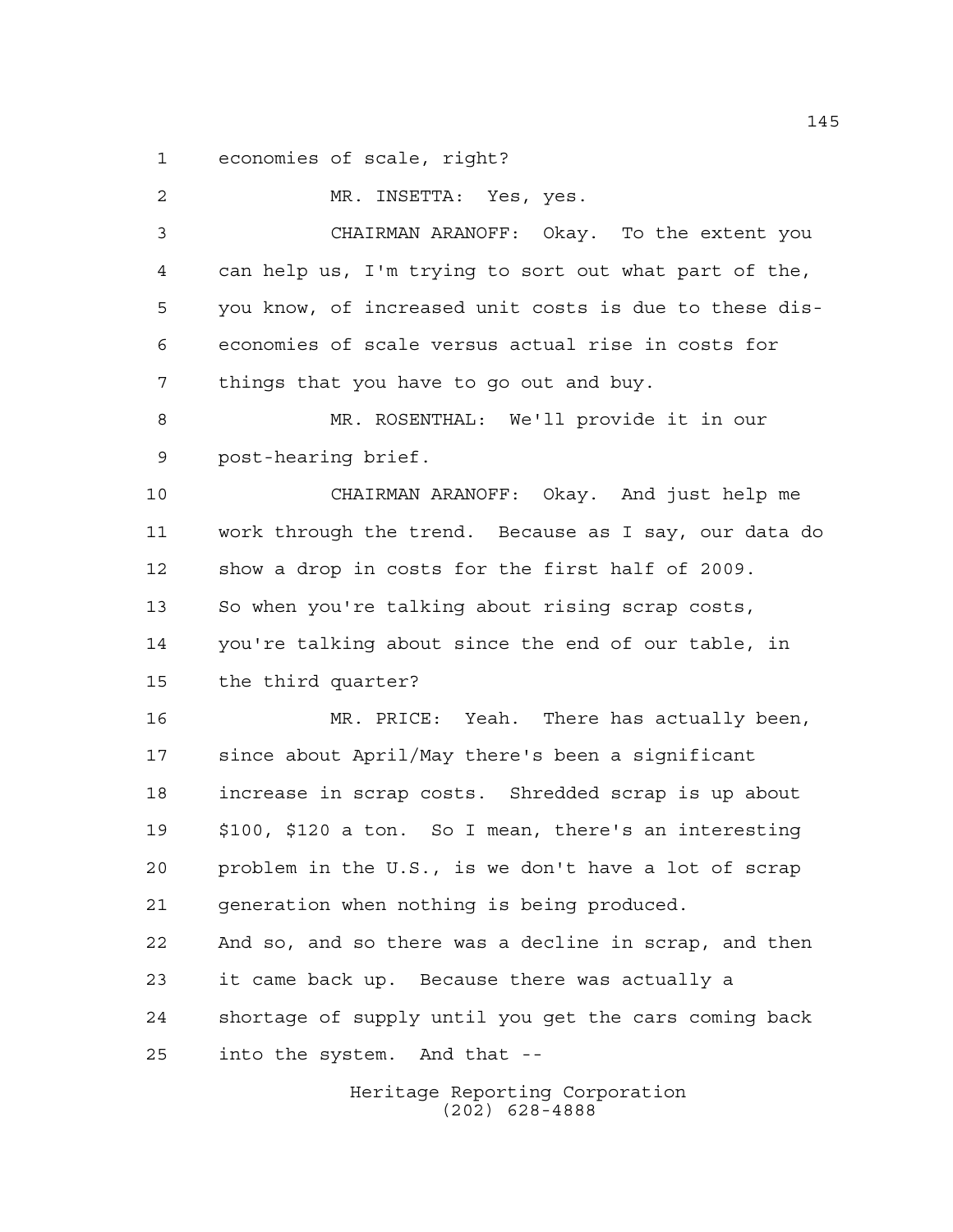Heritage Reporting Corporation (202) 628-4888 CHAIRMAN ARANOFF: You're talking about all those cash-for-clunkers cars, right? (Laughter.) MR. PRICE: Perhaps. But there's not that many of them, as it turns out, to make that big a difference, I suspect. MR. UNRUH: Commissioner, Jeff Unruh with ArcelorMittal. To put it in context, that \$100- to \$120-a- ton increase would be from \$160. So you're looking at 40- to 45-percent increase. One-sixty, \$160 a ton was sort of the low point for scrap back in March, now closer to \$290 a ton. To put that increase in perspective. CHAIRMAN ARANOFF: And how does that compare to what it cost last year at this time? Or last summer? MR. UNRUH: We'll put that in the post- hearing brief. CHAIRMAN ARANOFF: Okay, okay. I'm trying to get these, you know, when we talk about increases and decreases, and I'm trying to get them in perspective. Because raw material costs were very, very high in the middle of 2008. So, okay. To what extent is the domestic industry facing a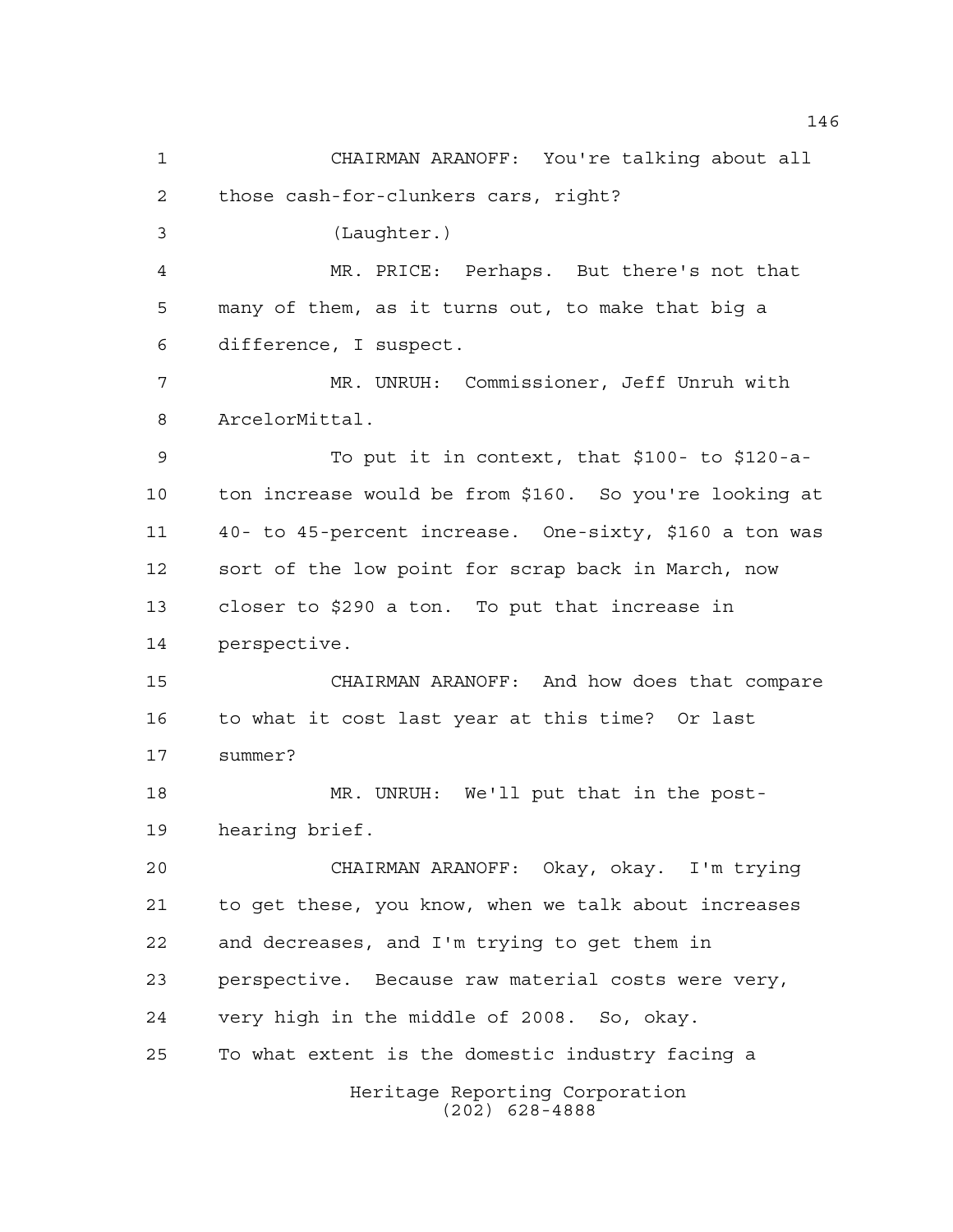Heritage Reporting Corporation (202) 628-4888 problem at this point? Or did you face a problem earlier this year of working off high-cost raw material inventories that were purchased during the big run-up in input prices back during 2008? And how has that affected your cost structures this year? MR. BLUME: Chairman Aranoff, responding to the issue of working off high-cost raw materials, the bulk of that was primarily on the sheet side of the business, with more of either virgin iron units, pig- iron, or bushing shred. 11 11 In terms of plate, the scrap charges shredded, and tended to move more with the market. So that inventory overhang really, again, the bulk of it was on the sheet side of the business. COMMISSIONER WILLIAMSON: Okay. So you would say by and large, when I'm looking at financial performance this year, I'm not seeing an effect of having bought high, and then not being able to pass those costs on as costs for your, as prices for your finished product came down. MR. BLUME: I would say with regard to plate, that's correct. COMMISSIONER WILLIAMSON: All right, thank you. And with that, I think I don't have any further questions, and I'm going to turn to Vice Chairman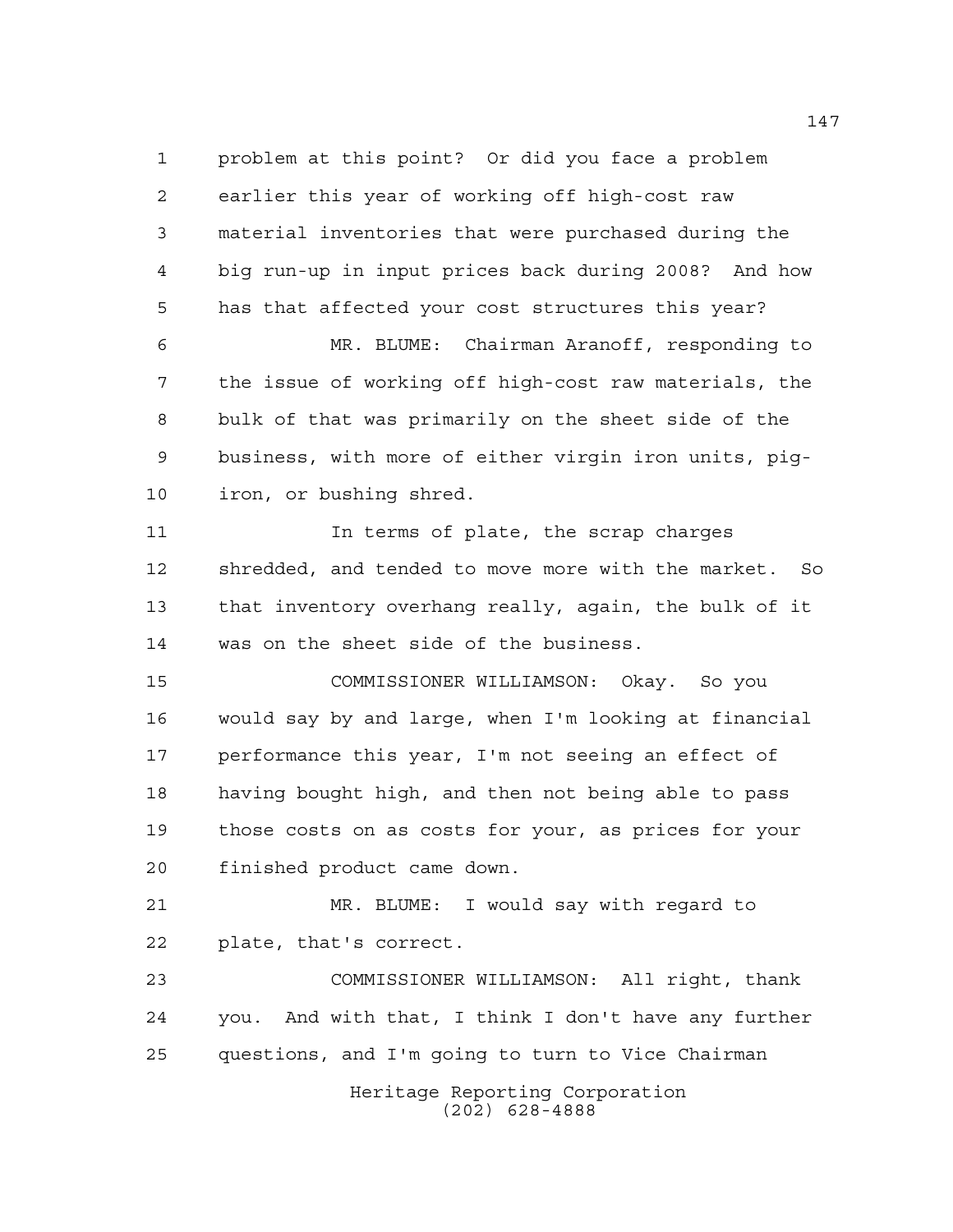Pearson.

 VICE CHAIRMAN PEARSON: Thank you, Madame Chairman.

 One of the things that's most attracted my attention, and perhaps admiration, in this review is the, how well the industry has managed to deal with a really quite dramatic decline in both sales volume and sales value. Because in the public report, we've got, in the interim period, January through July, January through June of 2009, we've got a, you know, 55- percent decline in tonnage of sales, and 63-percent decline in value.

 And yet, despite that wrenching adjustment, the industry as a whole managed to make just a little, tiny bit of money. A credit to you. I mean, you're doing something right. It's hard for me to envision too many industries that would appear in front of us and be able to make that claim.

 Can you explain, preferably some now and more in the post-hearing if you want, how did the industry manage to do this? What is it telling us? That there can be such a huge adjustment in aggregate demand, and yet the industry managed to keep its head above water.

Heritage Reporting Corporation (202) 628-4888 MR. BLUME: Commissioner Pearson, just a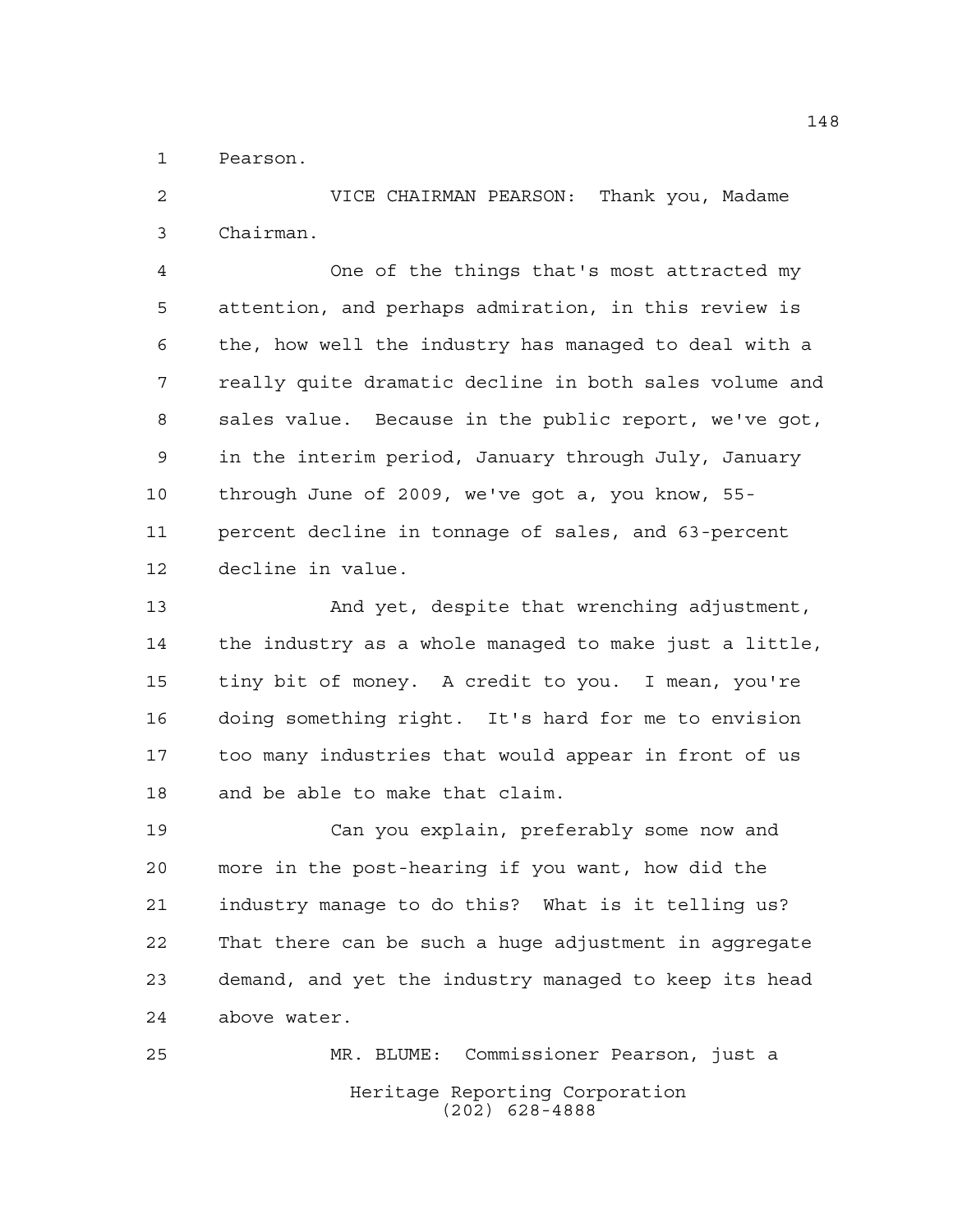comment with regard to profitability. And again,

 without getting into any area that might be sensitive. The fact of the matter is that Nucor had its first losing quarter, and had two in a row this year, in the history of the company.

 So while I think there have been some improvements in the industry, the reality is that we have seen unprofitable quarters for the first time in our history.

 So I question a little bit that premise that the industry has done very well in this time period

 VICE CHAIRMAN PEARSON: Well, I don't want to be misunderstood. I'm not saying the industry did very well. I'm just saying it did a whole lot better than I might have expected, given the evaporation of such a significant amount of demand.

 MR. BLUME: Yeah. Just a comment, that we were very disappointed that the string of consecutive profitable quarters came to an end. That was very disappointing to this management team, and certainly all of our employees.

 MR. ROSENTHAL: Mr. Pearson, as noted, actually there are several companies in the industry that have lost money in this interim period. And you have that, I won't detail who is in that category.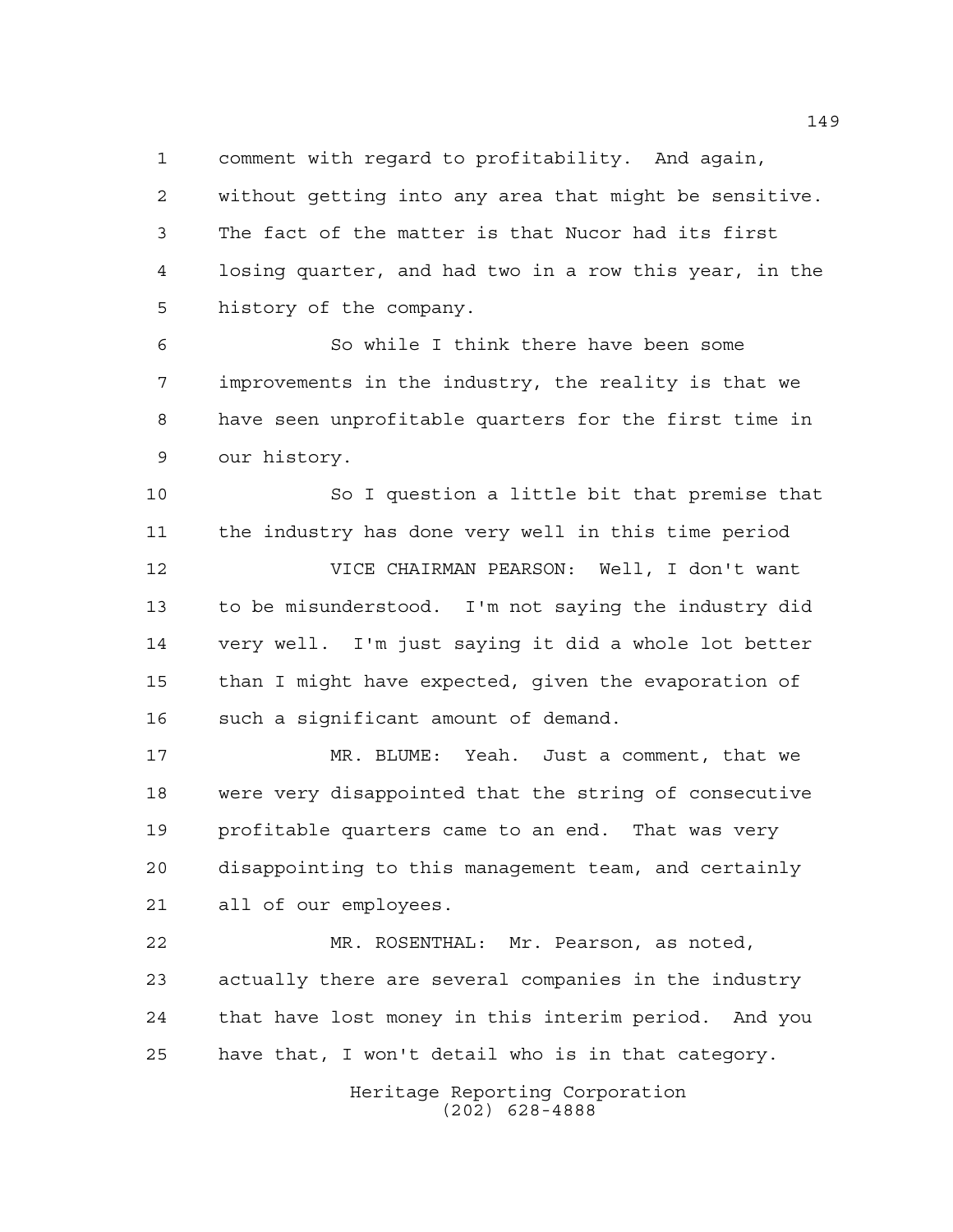But that does bring up the, a prior line of questioning, I think it was by Commissioner Okun, about how this industry has done a great job of consolidating, improving its performance since the late nineties or early 2000s. And it's definitely true. This industry has done what one would hope, with the import relief under the Safeguard case, et cetera, there has been a lot of investment made. You've heard all about that.

 So it's done a remarkable job in turning itself around. But -- and being in as good a position as it can be, given what it's faced in the last part of '08 and this year.

 That all said, and this also goes to the question, it is much better off than it might have been, but it's not invulnerable. It's not invincible. And imports are the kryptonite for this industry at this point.

Heritage Reporting Corporation (202) 628-4888 It has done a great job of withstanding the economic downturn. But if you unleash the subject imports on the industry, given its current condition, it will not be breaking even. It won't be just a few companies losing money; there will be a recurrence of the bankruptcies that you saw just a few years ago. MR. SCHAGRIN: Commissioner Pearson, just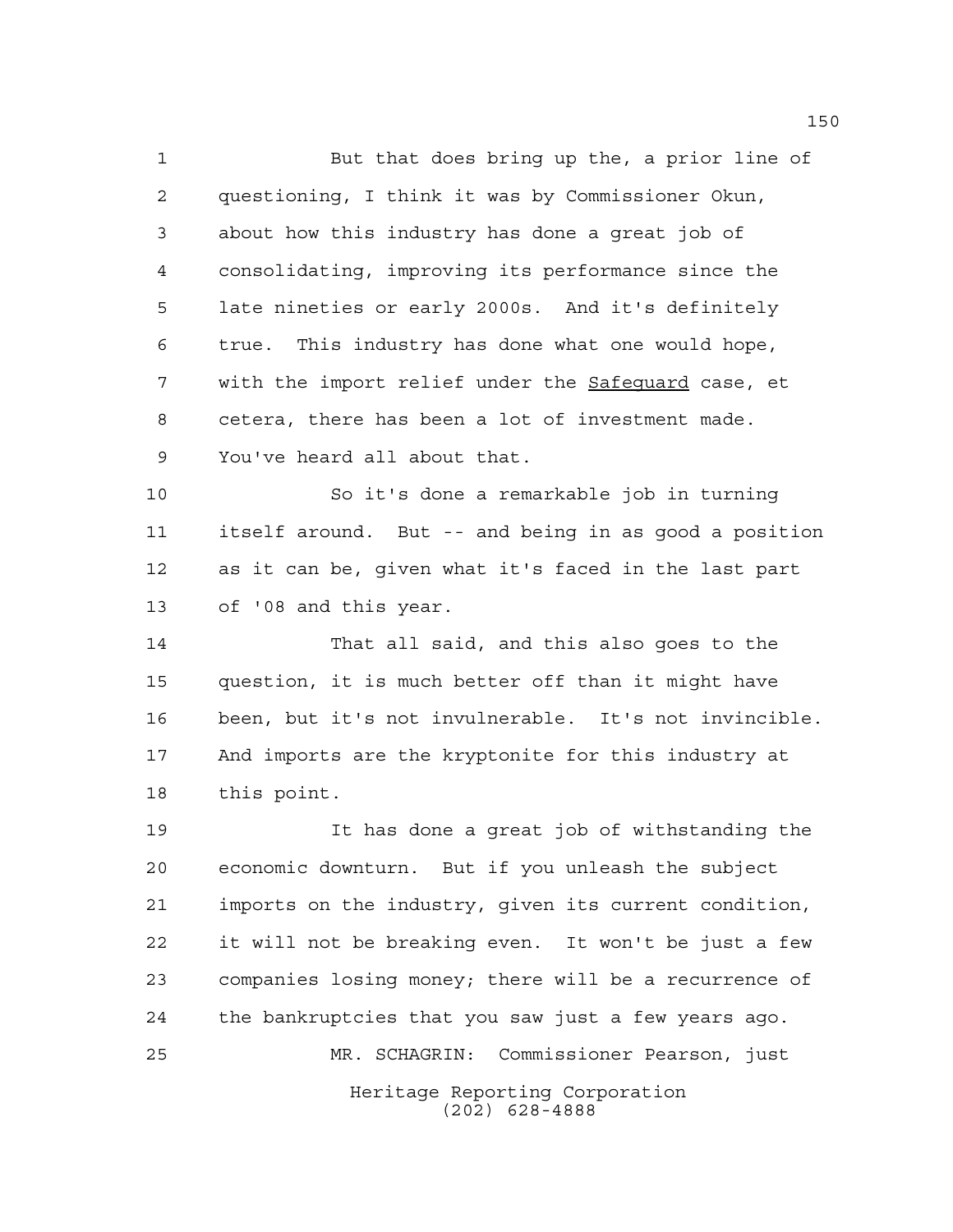one other comment. And it's a pity Mr. Conway isn't here, because he could probably also elucidate further on it.

 But I think that the answer, and it's almost that this industry is a microcosm for the entire economy, it all boils down to employment.

 You know, in the old days the labor contracts were that the companies had to hang onto employees for a longer time before they would lay them off. I think a lot of these mini-mills have very flexible labor situations, so that when there's not work, people don't work, they don't get paid. Or they work half the time, they get paid only for half the time. They don't get paid at all for when they're not working.

 And that's really what's happened to the economy, as to people say wow, it's amazing now, with this total drop in demand, that companies aren't doing as badly as we expect. And then it's oh, my goodness, look. You know, unemployment is 10 percent, real unemployment is like 16 percent. And they say, you know, can we go forward if demand doesn't come back, because the only companies have survived is cost- cutting. Most of that cost-cutting has been on the employment side.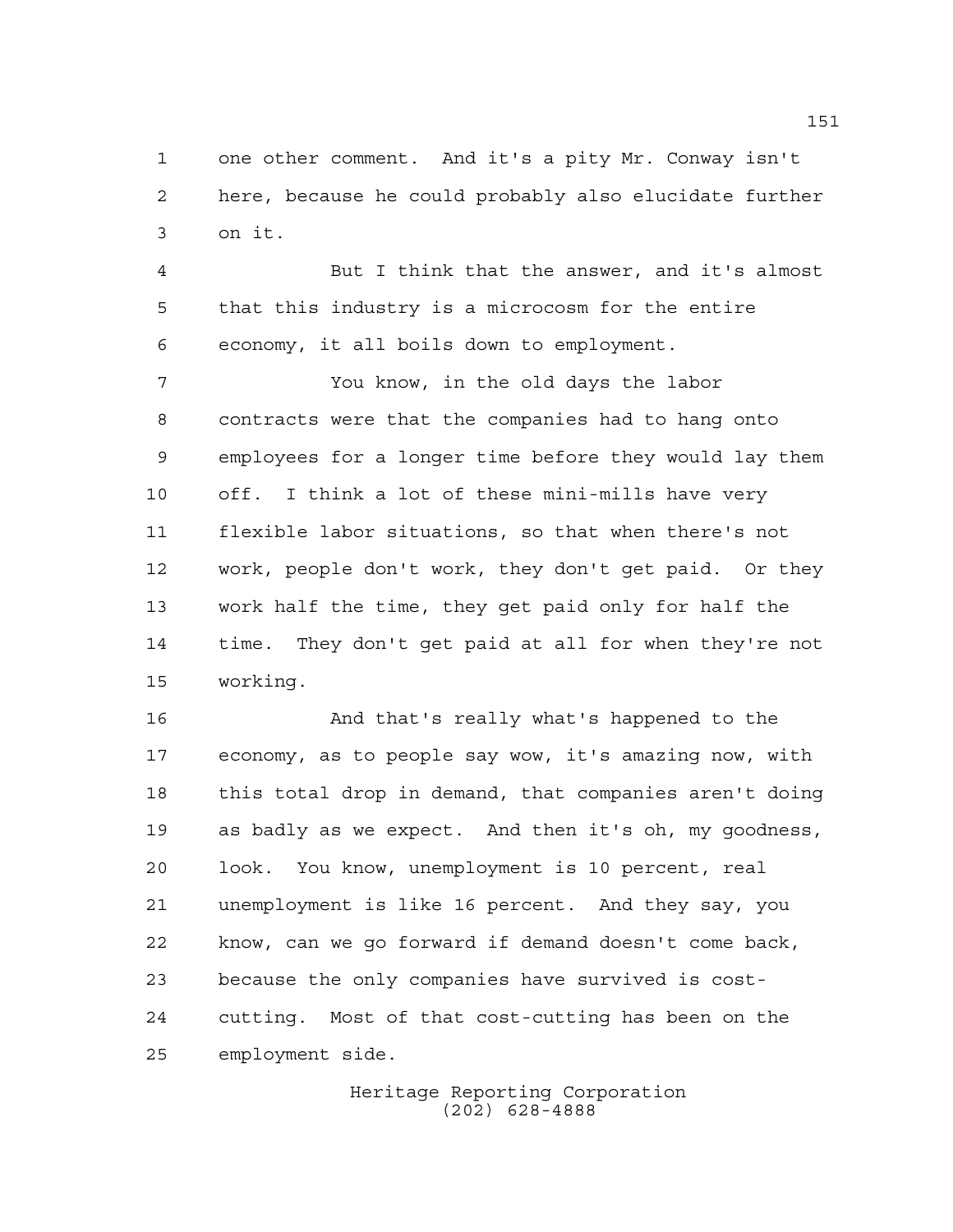And the question is, you know, what's in the future. If revenues don't come back, how long can you really survive on just cost-cutting.

 I think most economists would say not a very long time. It's a good, near-term solution to stay in business and stay out of bankruptcy. It's not a very good long term, either for the economy or for the plate industry.

 But to me, the answer particularly, since I started doing this in 1996 with this industry, the changes in employment practices have just been huge. Partially in reflection to what the USW has done in their contracts, and also the kind of flexibility that I think mini-mills have in their normal employment relationship with their employees, which is so incentive-based on the employment side

 VICE CHAIRMAN PEARSON: Mr. Britten. MR. BRITTEN: Yeah, I would just add to that. I think what we try to do, at least to speak for my own company, is we try to keep as much of our costs as variable as possible.

Heritage Reporting Corporation And so although as I testified that we didn't lay off employees, we don't have a policy of necessarily not laying off employees. We may, in fact, need to do that at some point. And so we have

(202) 628-4888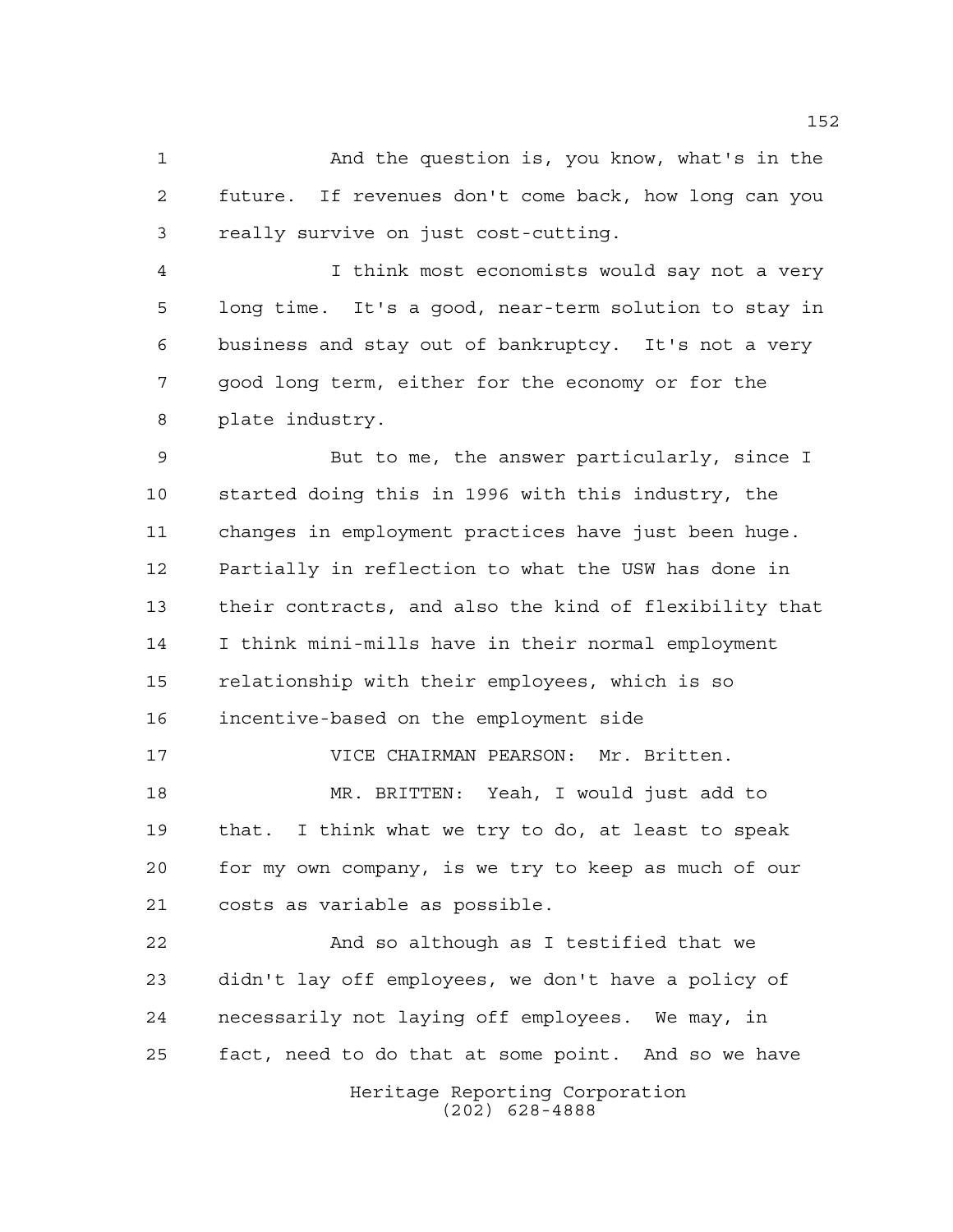cut our costs heavily.

| 2  | We have a saying in our company, we, all we             |  |  |  |  |  |  |  |  |
|----|---------------------------------------------------------|--|--|--|--|--|--|--|--|
| 3  | do is we make and we sell. Everything else that we're   |  |  |  |  |  |  |  |  |
| 4  | not specialized in, we ought not to do.                 |  |  |  |  |  |  |  |  |
| 5  | And so there are a whole bunch of things                |  |  |  |  |  |  |  |  |
| 6  | that are, that are -- there are a whole bunch of        |  |  |  |  |  |  |  |  |
| 7  | employees, contractors, et cetera, that provide         |  |  |  |  |  |  |  |  |
| 8  | services to our steel operations. And guess what?       |  |  |  |  |  |  |  |  |
| 9  | They were the first to be, to be cut.                   |  |  |  |  |  |  |  |  |
| 10 | And so those are the kinds of ways. And                 |  |  |  |  |  |  |  |  |
| 11 | then in terms of just other things that one does        |  |  |  |  |  |  |  |  |
| 12 | immediately, you know, we change policies on travel,    |  |  |  |  |  |  |  |  |
| 13 | you know, expenses. Everything is, you know, you        |  |  |  |  |  |  |  |  |
| 14 | grind, grind, grind.                                    |  |  |  |  |  |  |  |  |
| 15 | But there comes a point where there is just,            |  |  |  |  |  |  |  |  |
| 16 | there is no more juice in the lemon, if you will. So    |  |  |  |  |  |  |  |  |
| 17 | it's, it's been a tough go. And clearly, we are         |  |  |  |  |  |  |  |  |
| 18 | extremely concerned about, about this case here.<br>And |  |  |  |  |  |  |  |  |
| 19 | hopefully you will come to the proper decision.         |  |  |  |  |  |  |  |  |
| 20 | Thank you.                                              |  |  |  |  |  |  |  |  |
| 21 | VICE CHAIRMAN PEARSON: Okay. Well, thank                |  |  |  |  |  |  |  |  |
| 22 | you for those comments. If there is more that should    |  |  |  |  |  |  |  |  |
| 23 | be added in post-hearing, by all means feel free to do  |  |  |  |  |  |  |  |  |
| 24 | SO.                                                     |  |  |  |  |  |  |  |  |
| 25 | I would just say again, I really have great             |  |  |  |  |  |  |  |  |
|    | Heritage Reporting Corporation<br>$(202)$ 628-4888      |  |  |  |  |  |  |  |  |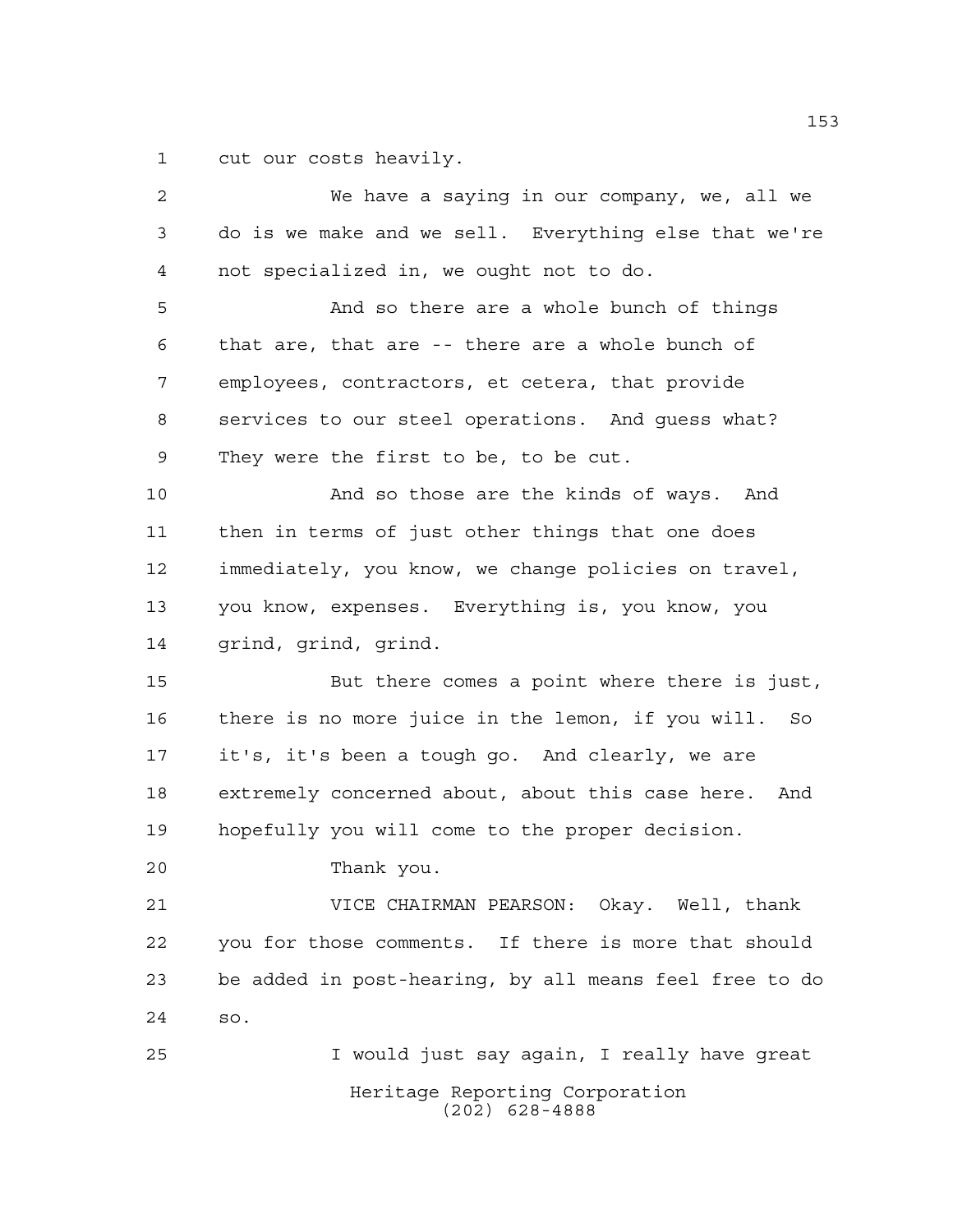admiration for an industry that can go through that type of demand adjustment, and basically still keep swimming. It's, it indicates that something is going right in your industry in a very difficult time. So, just for what it's worth.

 My last question. Some of you have made reference to the information in table 3-12. This is really directed to counsel. That has to do with differences in the profitability among the several firms. We don't see complete uniformity in the financial results.

 And for post-hearing, could you maybe explain a little bit why we see, why we don't have more uniformity? Counsel who have been in front of us a lot will understand why I'm kind of curious about that. Because there is not an obvious explanation that leapt out at me. So anything you could provide in the post-hearing would be appreciated. Thank you. And with that, Madam Chairwoman, I believe I have no further questions, and my yellow light is on, so my timing is even half decent.

Thank you.

Heritage Reporting Corporation (202) 628-4888 CHAIRMAN ARANOFF: Commissioner Okun. COMMISSIONER OKUN: Thank you, Madame Chairman. If we could just clean up a couple things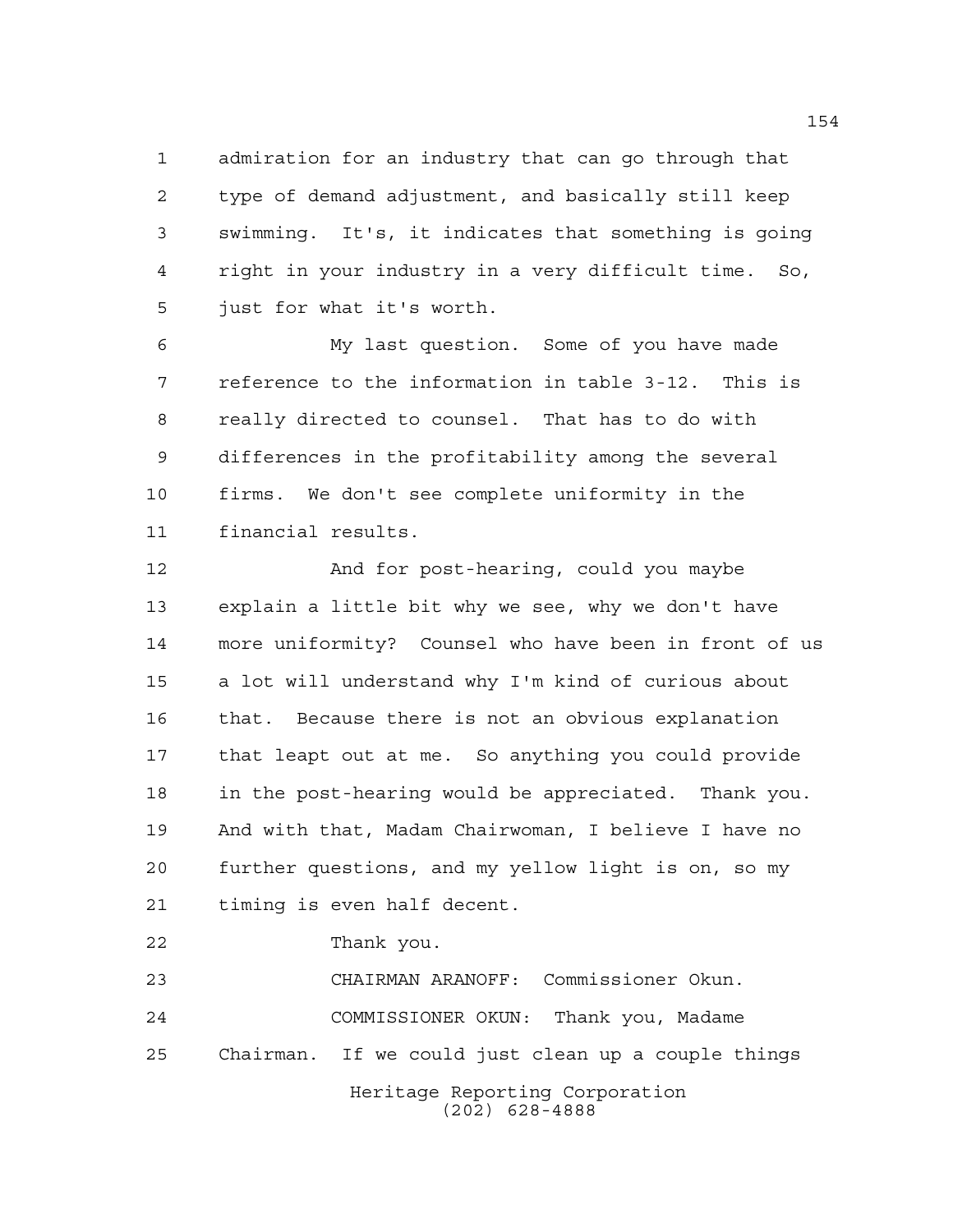for me here.

| $\overline{2}$ | For post-hearing brief just on domestic like           |  |  |  |  |  |  |  |
|----------------|--------------------------------------------------------|--|--|--|--|--|--|--|
| 3              | product, on the micro-alloy question, if you can just  |  |  |  |  |  |  |  |
| $\overline{4}$ | make it clear in your brief. You know, we didn't       |  |  |  |  |  |  |  |
| 5              | actually include it in the original. We included it    |  |  |  |  |  |  |  |
| 6              | in the first review. The Commission has been a little  |  |  |  |  |  |  |  |
| 7              | bit split on it.                                       |  |  |  |  |  |  |  |
| 8              | So if you can just direct that post-hearing,           |  |  |  |  |  |  |  |
| 9              | so that I at least know where the different counsel    |  |  |  |  |  |  |  |
| 10             | and parties come down on the inclusion of micro-alloy. |  |  |  |  |  |  |  |
| 11             | That would be helpful.                                 |  |  |  |  |  |  |  |
| 12             | And then, you know, I'm not even weighing in           |  |  |  |  |  |  |  |
| 13             | what the adverse inferences are, you know. I think     |  |  |  |  |  |  |  |
| 14             | you're directing it at commissioners other than me.    |  |  |  |  |  |  |  |
| 15             | After 10 years I think I've still decided that the     |  |  |  |  |  |  |  |
| 16             | courts at least have not taken us to task for how      |  |  |  |  |  |  |  |
| 17             | we've looked at the record, as opposed to using        |  |  |  |  |  |  |  |
| 18             | adverse inferences.                                    |  |  |  |  |  |  |  |
| 19             | So Ms. Cannon, I think you already started             |  |  |  |  |  |  |  |
| 20             | down this road, but in your post-hearing brief, if you |  |  |  |  |  |  |  |
| 21             | can just give me your view of the best data source we  |  |  |  |  |  |  |  |
| 22             | should be using of the various sources. And I think    |  |  |  |  |  |  |  |
| 23             | through a lot of efforts, including our staff, we have |  |  |  |  |  |  |  |
| 24             | a lot of information on the record about the global    |  |  |  |  |  |  |  |
| 25             | industry. And I want to hear you tell me what you      |  |  |  |  |  |  |  |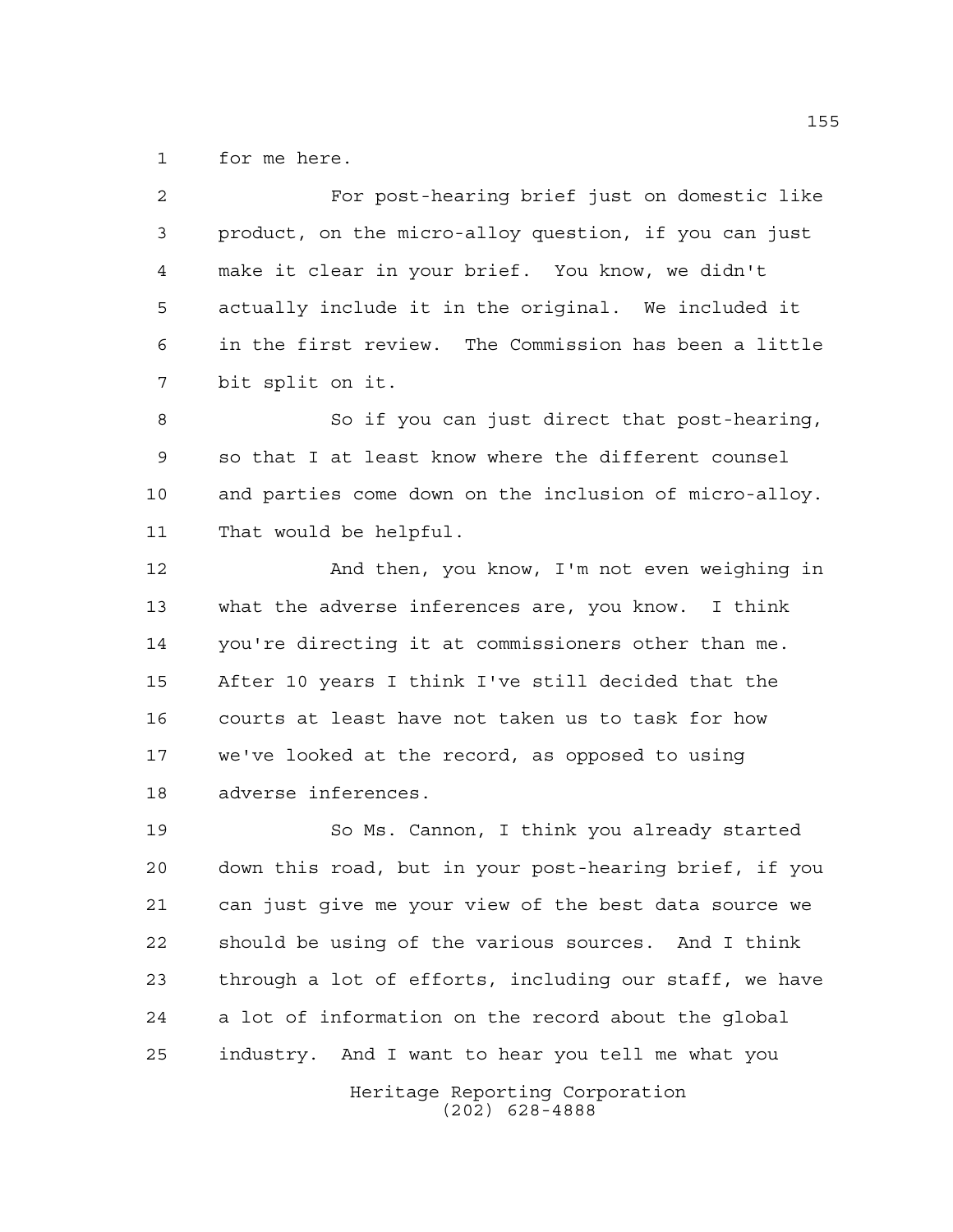think we should be looking at in particular, as we look at all the record data.

 And then, with that, I think this might, Mr. Schagrin, I recall in your brief you discuss a lot about the different pipeline projects overseas, including the Nordstream one and the difficulties that it faces.

Heritage Reporting Corporation (202) 628-4888 I forgot to go back and check whether there was anything from IEA or any of the other international energy organizations that look at these different projects. If that's readily available, and our staff may also have it, it may already be there, but just point that out to me. Just, I want to see what else people are saying about demand for the different projects, recognizing they are lumpy, and you did a lot in your brief, I know. And then -- MR. SCHAGRIN: We'll look for that. I would point out one other thing, not to interrupt you, because I know you're anxious to get to lunch, as are all of us. COMMISSIONER OKUN: I'm just trying to give you lots of homework -- (Laughter.) MR. SCHAGRIN: I know, I know. I figure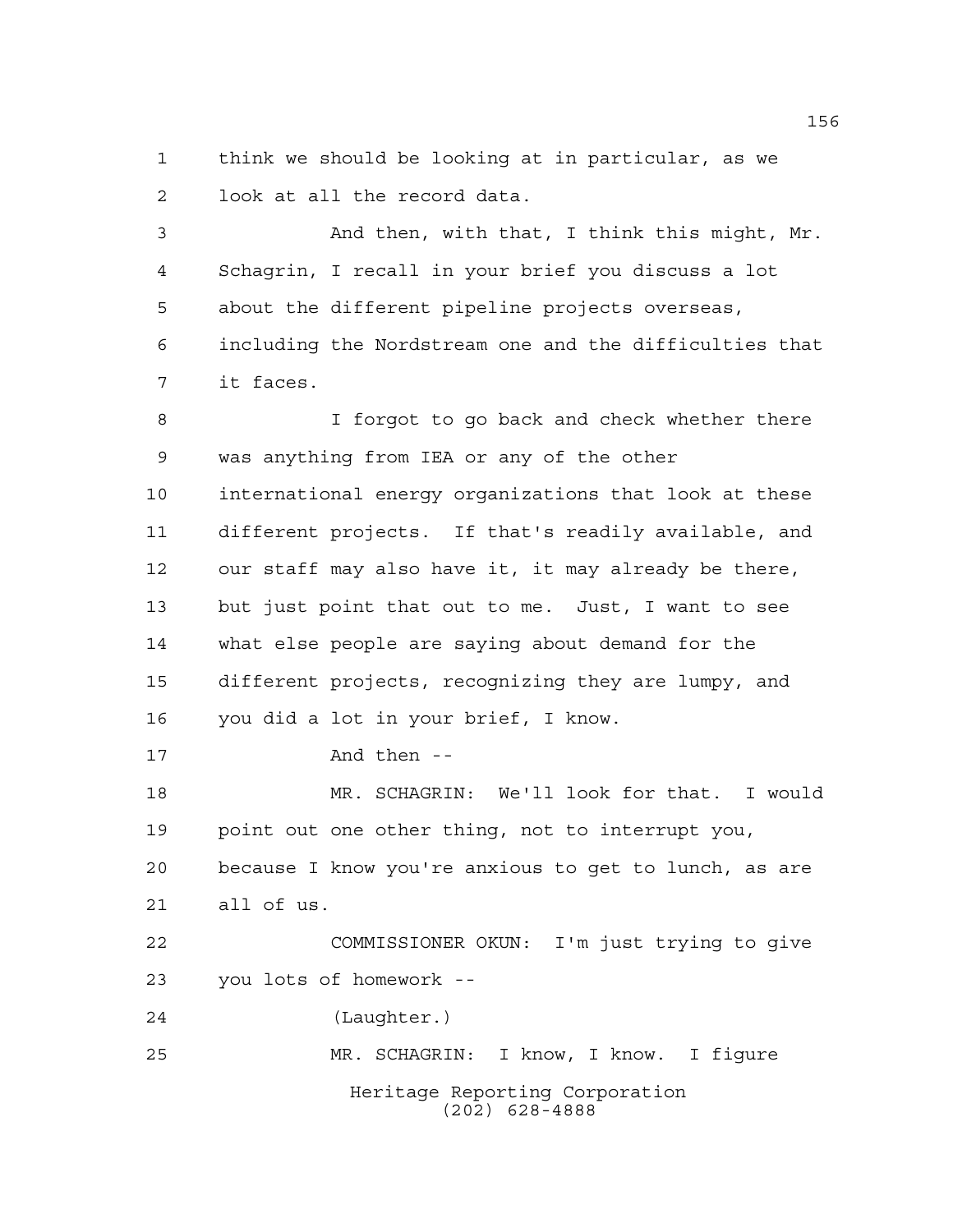it's a good time to interject; you may forget a few things while I'm talking.

 COMMISSIONER OKUN: I'm not going to give you less, not more.

 MR. SCHAGRIN: Since you talked about IEA projections for large-diameter pipe mills, I can't let it escape the opportunity to say on the record, since we also went through this in '07, how that agency and how the pipeline companies at that time were just projecting that we were going to be consuming ten million tons a year, and building 35, 40 thousand miles a year for year in and year out, five to 10 years.

 Now people, some people believed it, and have now built six new large-diameter pipe mills, and you know, demand has just utterly collapsed. So -- COMMISSIONER OKUN: You can point that out, as well. And then we can get, in '07 you told me if we lifted orders on nine countries, everything would go --

Heritage Reporting Corporation MR. SCHAGRIN: I'm not going that way. I'm just saying all this stuff. When you get -- it's just all these projections. You know, I just wish, I think the best projections -- I know the Commission has to use them. The best projections I think eventually are

(202) 628-4888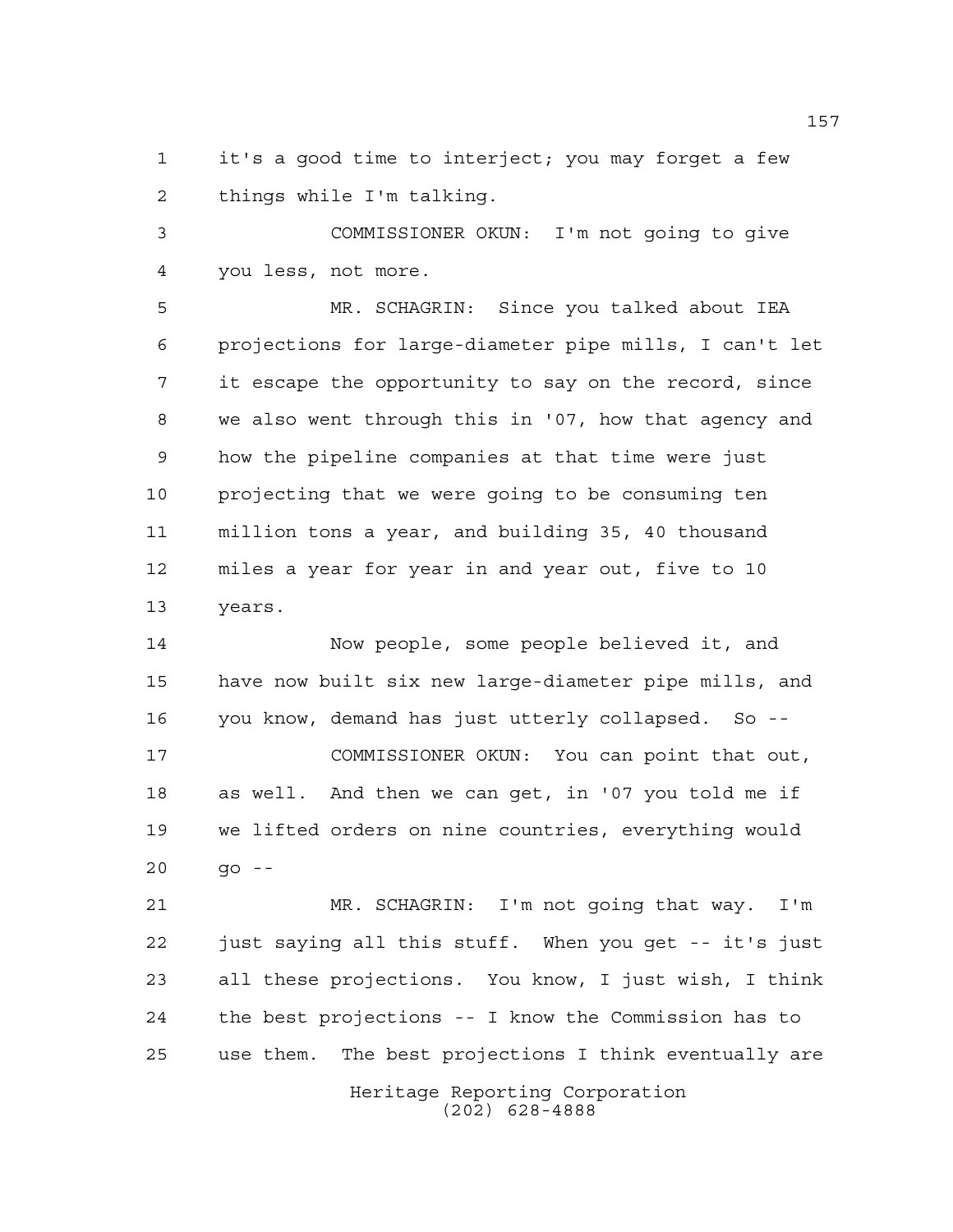going to be the folks who say, even though it's their job to project, you know, anything more than six to 12 months out, you've got to almost take it with a grain of salt. It's just so tough.

 I mean, we've seen this now. I mean, if we get it forecasted, I was like Mr. Paulson, you know, and just -- I mean, I knew things were bad. I'm always pessimistic and cynical. But just put it into practice and said, you know, things are too good, it's a bubble, the world is about to collapse.

 But still, even, nobody could see that Lehman was going to go down like that, and what would happen.

 So it's stuff. But we'll look at the IEA stuff, and we tend to specialize and get lots of information on pipeline construction.

 COMMISSIONER OKUN: I mean, sometimes money does get put down on something that people think actually will come to fruition, and some of these big projects have actually come to fruition. So that would be helpful.

 And then just finally, and this might just be a follow-up on the request about order books. But I think a couple of you had mentioned whether you were able to recover increasing costs. I know the Chairman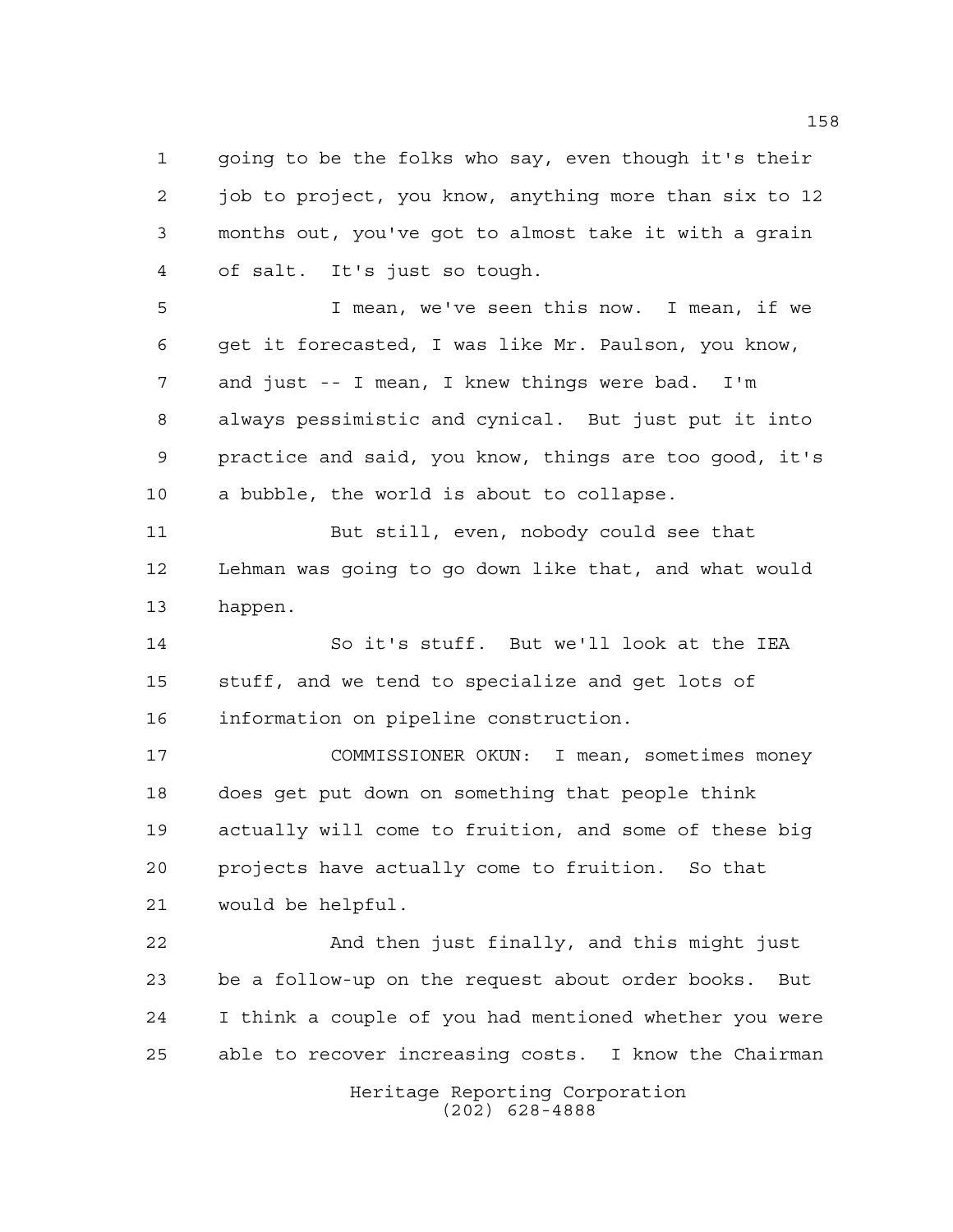asked about are we actually seeing increasing costs. So maybe if you can just talk about, when you're answering the question about order books, you can talk about what the prices are like and what you see happening there with regard to prices versus your cost. That would be helpful. And with that, I want to thank all of you. I don't have further questions. You've answered many today. Thank you. CHAIRMAN ARANOFF: Commissioner Lane. COMMISSIONER LANE: This question is not for Mr. Schagrin. At pages 51 and 52 of their joint brief, ArcelorMittal and Nucor note that the Chinese Government has taken actions to increase plate exports, including the removal of export duties on plate, the removal of the state of the steel export licensing system, and the institution of a nine- percent vat rebate on plate. How will these actions affect the dynamics of the cut-to-length plate market in the United States? MR. PRICE: If these orders are revoked, I

Heritage Reporting Corporation (202) 628-4888 think it's pretty clear that we will see increased exports. It's clearly the desire of the Chinese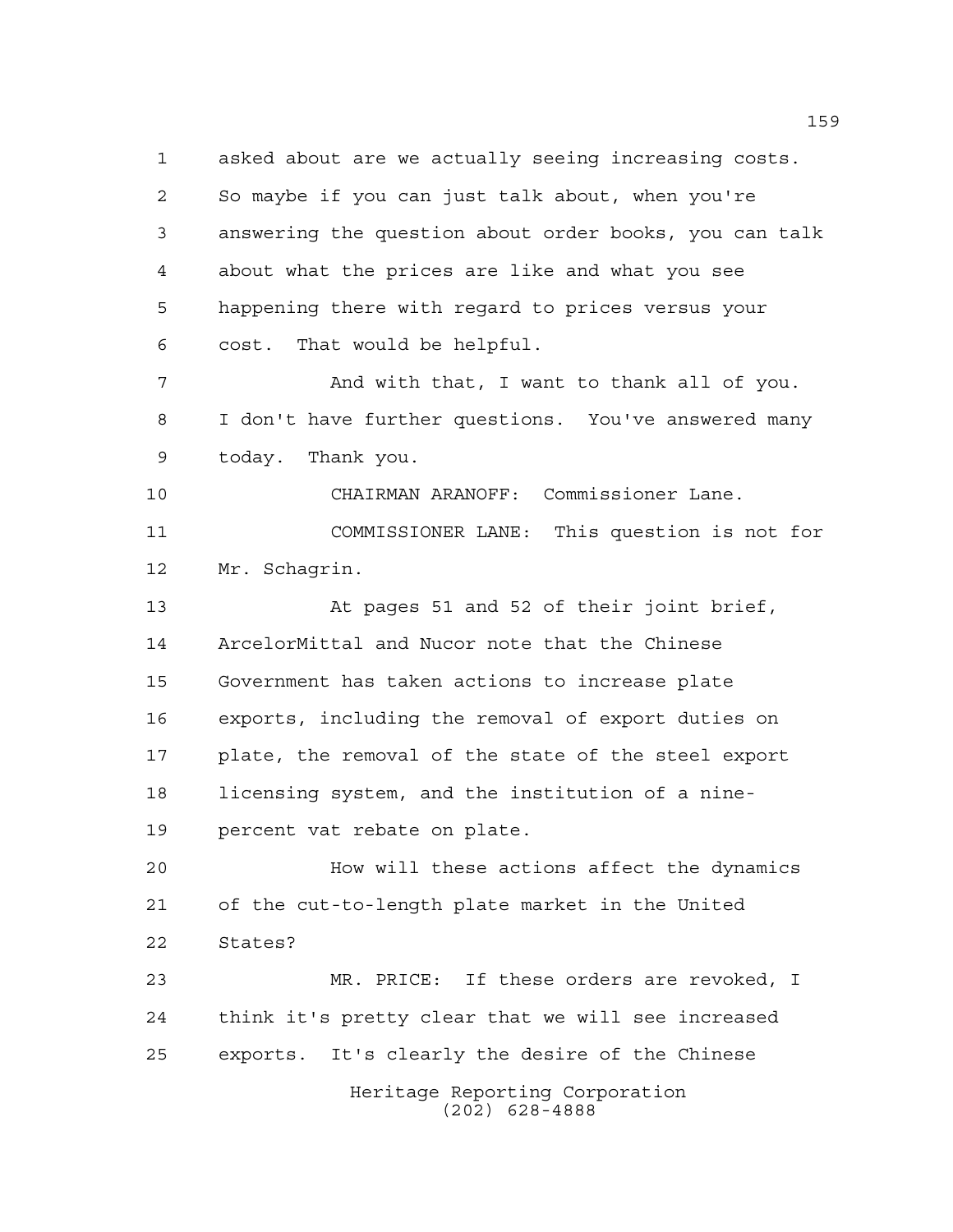Government to increase exports. They have substantial excess capacity to produce plate, and they want to see exports rapidly increase because they need to maintain employment in China.

 And so I think with the orders in place, you get a different answer than if the orders are revoked. Revocation of the order will lead to substantial increase of subject imports.

 MS. CANNON: Commissioner Lane, we've tracked this differential for a number of products over the years. The Chinese Government has manipulated its tax system to impose export taxes on some products, and provide vat rebates on others. And there really is a pretty strong correlation for products that are not impeded by orders when those tax changes occur.

 The exports, you know, when the export taxes are imposed, then they slow down. And when they are 19 removed and the vat rebates are provided, they accelerate. And we would expect exactly that to happen. That's clearly what's intended by the government's tax policy changes.

 And if you couple that with revoking the order against China, we think that's providing every incentive and then some to send that product here, on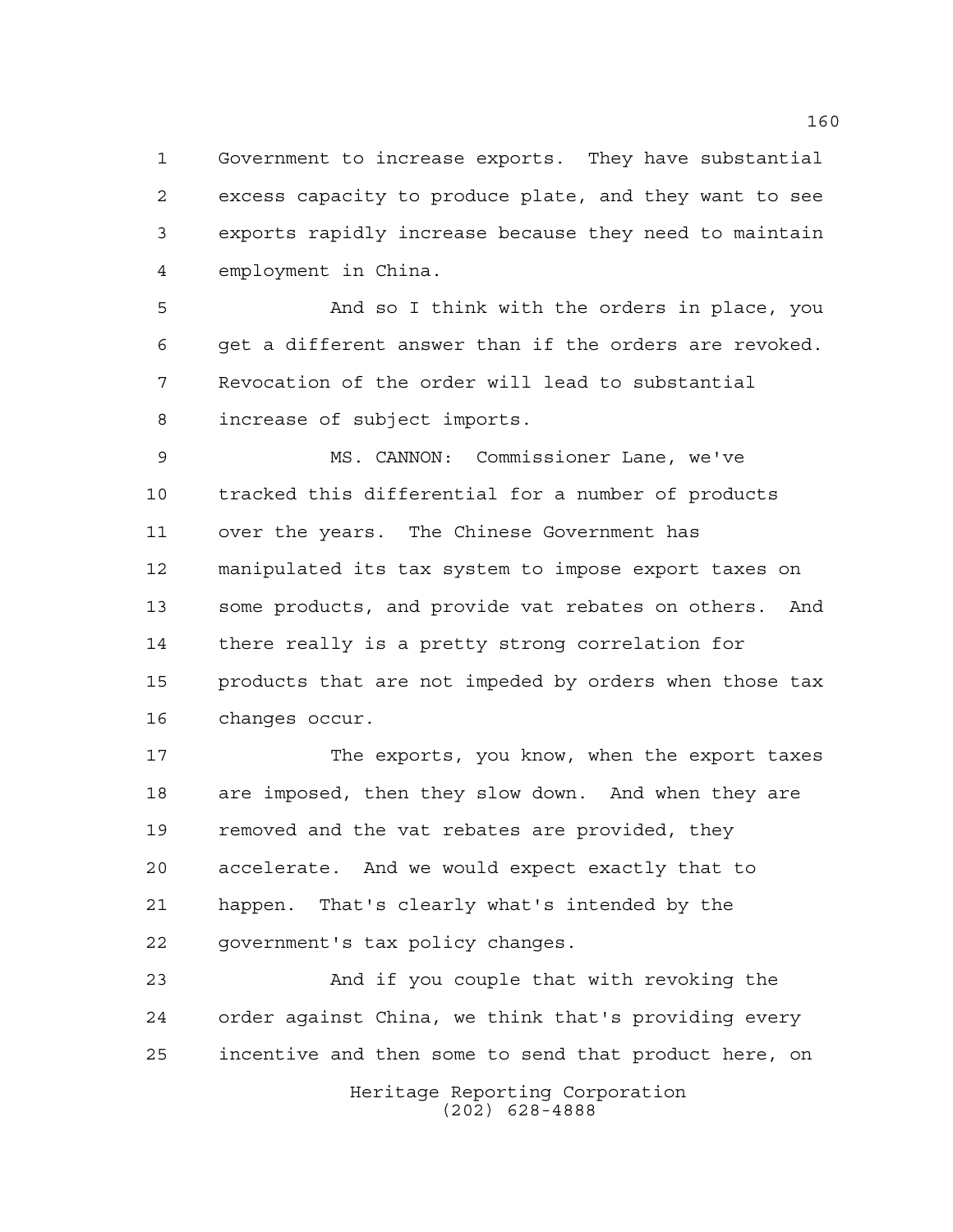top of all the factors of excess capacity we've cited. COMMISSIONER LANE: Is there a time limit on the vat rebate? And is it subject to change? MS. CANNON: To my knowledge, there is no time limit. The Chinese Government changes these things periodically. And so I think, you know, our best information is what's going on right now. And that is the status quo.

 MR. PRICE: I would add that actually there is pressure within China right now to increase that rebate further, to the extent they can that they're WTO-consistent. And this is one of the products that still can be increased further, given the capacity levels. We wouldn't be surprised to see further increases out there for China.

 But we have the information we have now. Clearly we have statements from cease officials that they have massive capacity in plate, that it's becoming a major problem. Within the last two weeks in China actually there has been about a hundred- dollar price collapse in steel generally because everyone woke up from their stimulus package, and sort of realized the underlying demand wasn't particularly as great as anyone thought it was.

Heritage Reporting Corporation (202) 628-4888 And so, and you see the Chinese government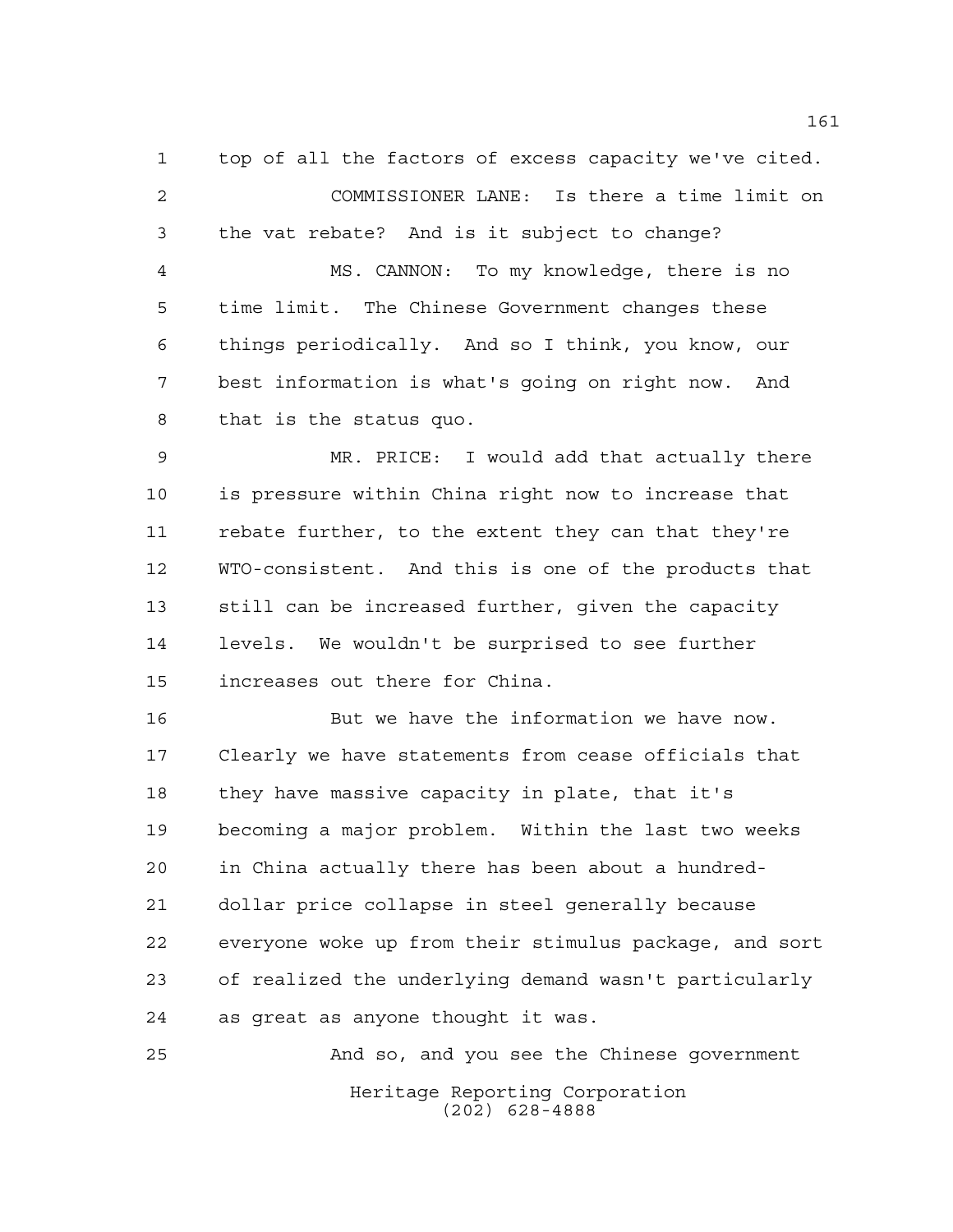Heritage Reporting Corporation (202) 628-4888 taking steps, looking at managing its economy, saying we've got to get product out there on the international market because we just can't absorb it internally. COMMISSIONER LANE: Okay, thank you. And with that, I don't have any other questions. And thank you all for your answers today. CHAIRMAN ARANOFF: Commissioner Williamson. COMMISSIONER WILLIAMSON: Thank you. Just one question for post-hearing. Could you please provide details on the 2008 increase in domestic capacity at one firm that is listed on page 3-11 of the staff report? With that, I want to thank everyone for their testimony today. CHAIRMAN ARANOFF: Are there any further questions from commissioners? Do the staff have any questions for the panel? MR. CORKRAN: Douglas Corkran, Office of Investigations. Thank you, Chairman Aranoff. Staff has no additional questions. But with the respective commissioners' forbearance, we would like to coordinate with parties on responding to the data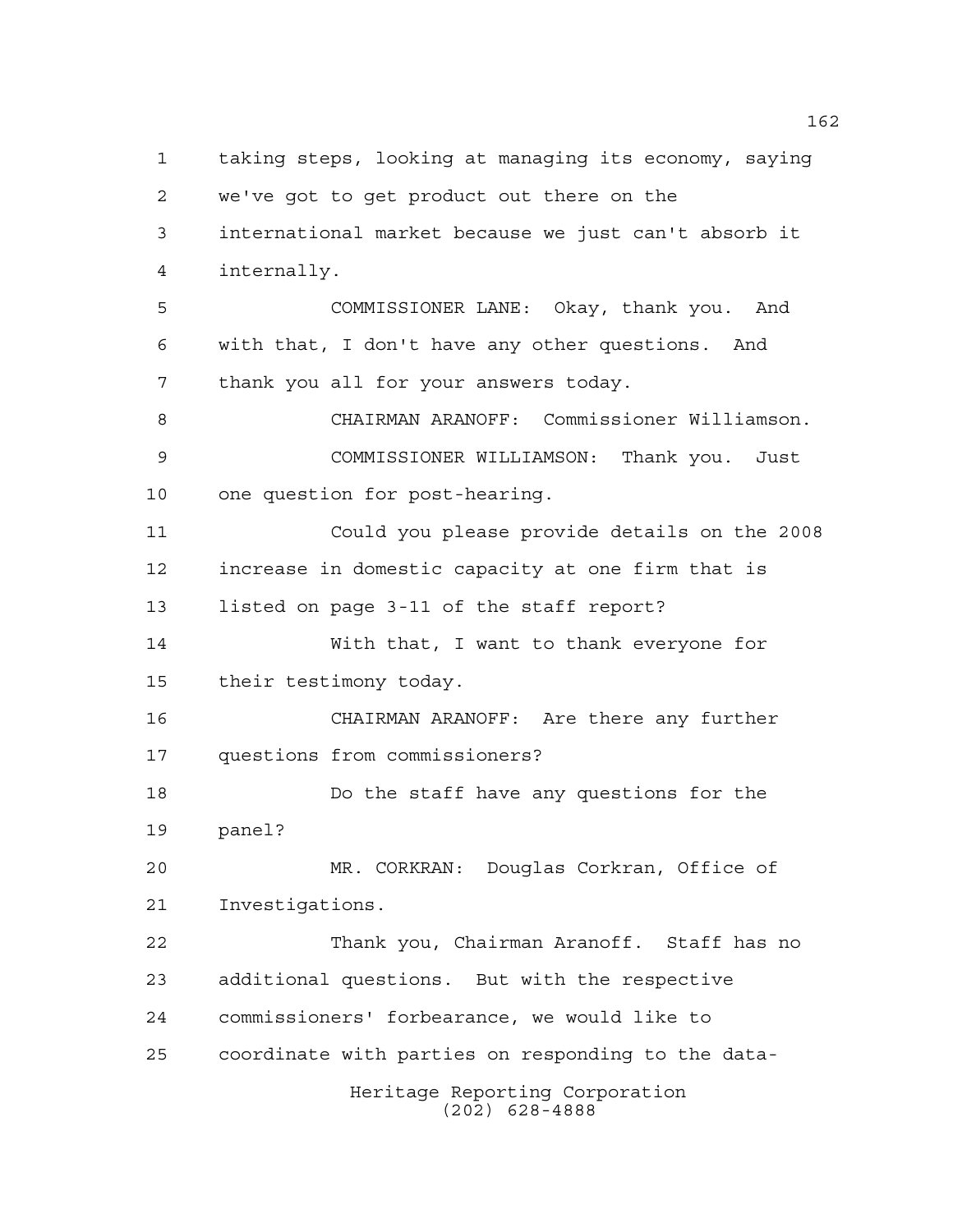related aspects of questions by Vice Chairman Pearson and Commissioner Lane.

 CHAIRMAN ARANOFF: Certainly. Okay. So now we are up to closing statement. I think just to finish up rapidly, when there isn't a second panel here, I do want to thank all the witnesses for your testimony this morning and the early part of this afternoon. We appreciate all the answers you have given us, and the large number of further answers that my colleagues and I have asked you to provide in post-hearing submissions.

 So Mr. Price, whenever you are ready. MR. PRICE: Good afternoon. For the record, I am Alan Price of Wiley Rein.

 I want to thank the Commission and staff for all of their work in this investigation. And I'd like to discuss four numbers. They are 30 million, 213, 35, and zero.

 These may be four of the most important numbers in this investigation. First, the number 30 million. This is a conservative estimate of the excess capacity in China, Russia, and the Ukraine. The excess capacity alone is more than four times the size of the entire U.S. market. And these producers are bringing in millions of tons of additional

> Heritage Reporting Corporation (202) 628-4888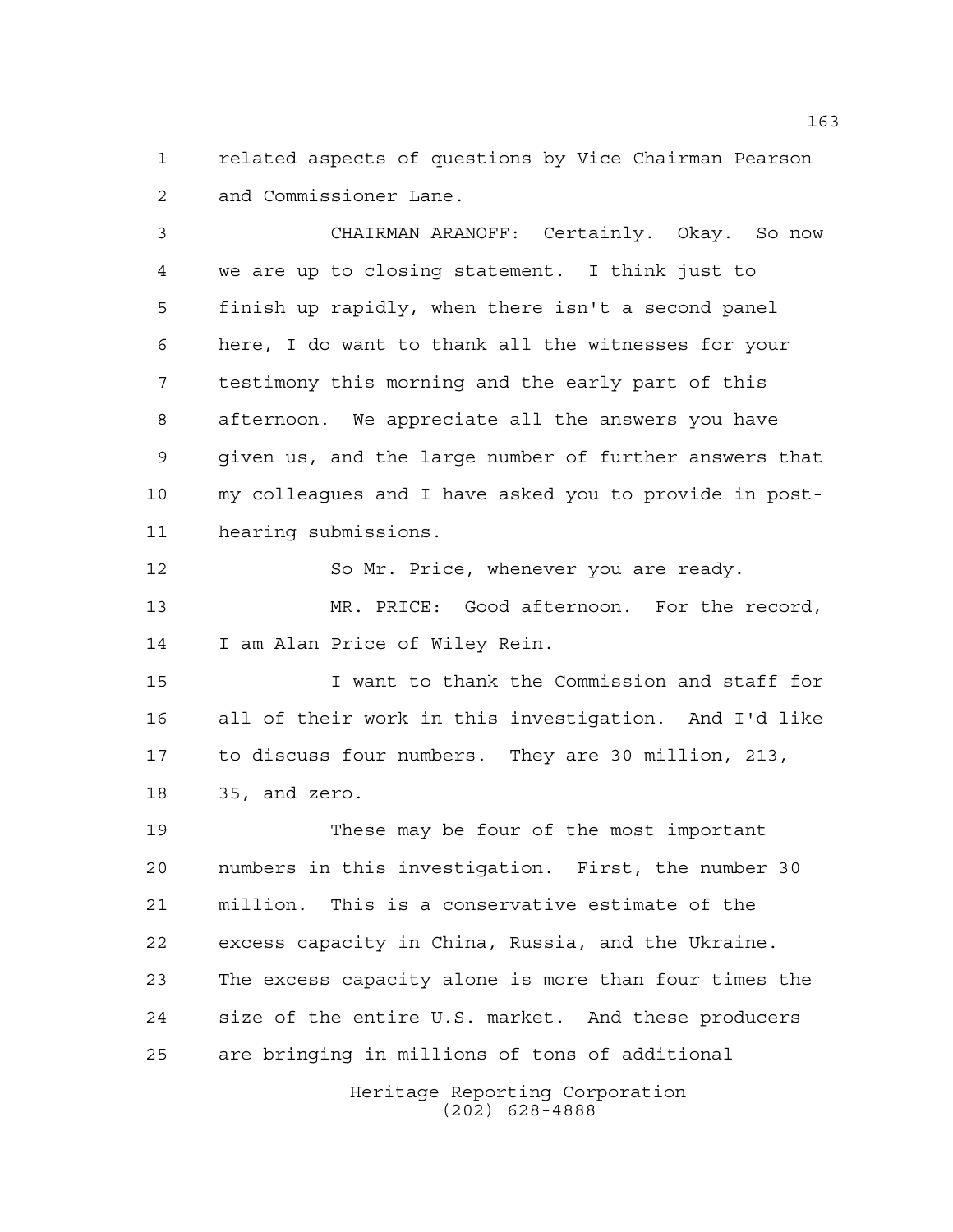capacity in 2010 and 2011.

| 2              | These subject producers have an established            |
|----------------|--------------------------------------------------------|
| $\mathfrak{Z}$ | track record of disrupting markets around the globe.   |
| 4              | And with their increased excess capacity, they now     |
| 5              | have an even greater need to increase their exports.   |
| 6              | And these are among the most disruptive forces in the  |
| 7              | plate market around the world. There are unfair trade  |
| 8              | orders, investigations, and quotas against these plate |
| 9              | producers in Argentina, Peru, Canada, the EU,          |
| 10             | Thailand, Mexico, Venezuela, and India. In fact, just  |
| 11             | last Friday Canada made yet another affirmative        |
| 12             | determination against plate from the Ukraine.          |
| 13             | With the uncontested millions of tons of               |
| 14             | excess capacity, there can be no doubt that the        |
| 15             | subject producers have the ability to force massive    |
| 16             | volumes of dumped imports into our market. Just as     |
| 17             | they have done before here in the United States, and   |
| 18             | frankly in virtually every other region of the world.  |
| 19             | Nor can there be any doubt that subject producers      |
| 20             | would have the incentive to export substantial volumes |
| 21             | upon revocation.                                       |
| 22             | The evidence in this review demonstrates               |
| 23             | that U.S. prices for cut-to-length plate, while        |
| 24             | significantly depressed in 2009, are consistently      |
| 25             | among the most attractive in the world.                |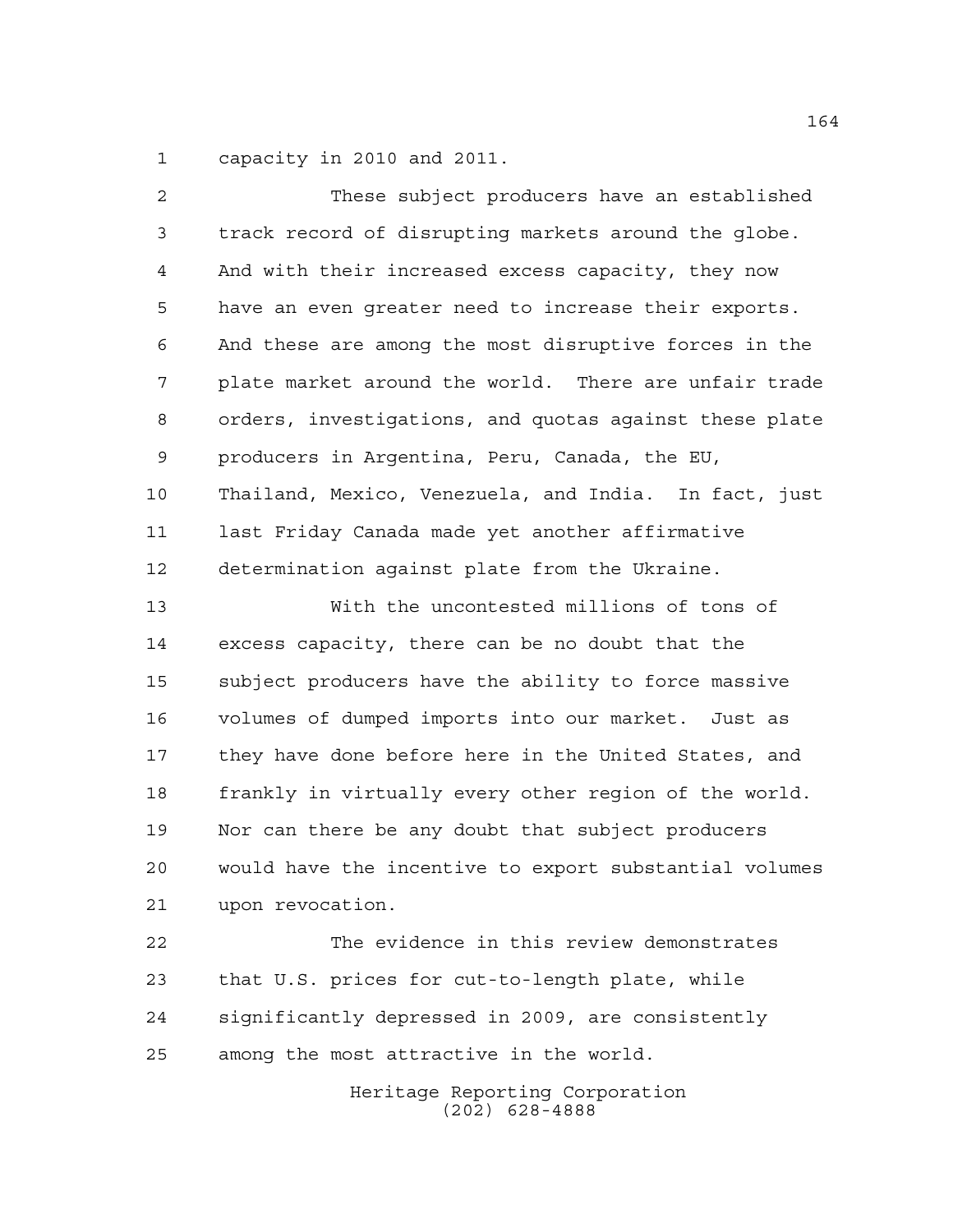This brings me to the number 213. Specifically, \$213 per metric ton. According to published sources, this is the price differential between plate in China and plate in the United States. According to the same source, U.S. plate prices are approximately \$100 per metric ton higher than world export prices. Given the substantial price gap, upon revocation the United States would be an obvious destination for the subject producers' excess capacity. So they have both the motive and capability

 to increase exports to the United States. Which brings me to the third number, 35, as in 35-percent capacity utilization in 2009, the lowest rate of capacity utilization frankly this Commission has ever seen for this industry.

 This is a vulnerable industry. It is no secret that we are in an economic crisis.

 You have heard testimony today from the U.S. producers in regard to how they were forced to flash production and shipments. U.S. producers have idle mills. We do shift levels, extended maintenance outages. The domestic industry is actually experiencing a net loss in 2009.

Heritage Reporting Corporation (202) 628-4888 And yet, you have heard testimony today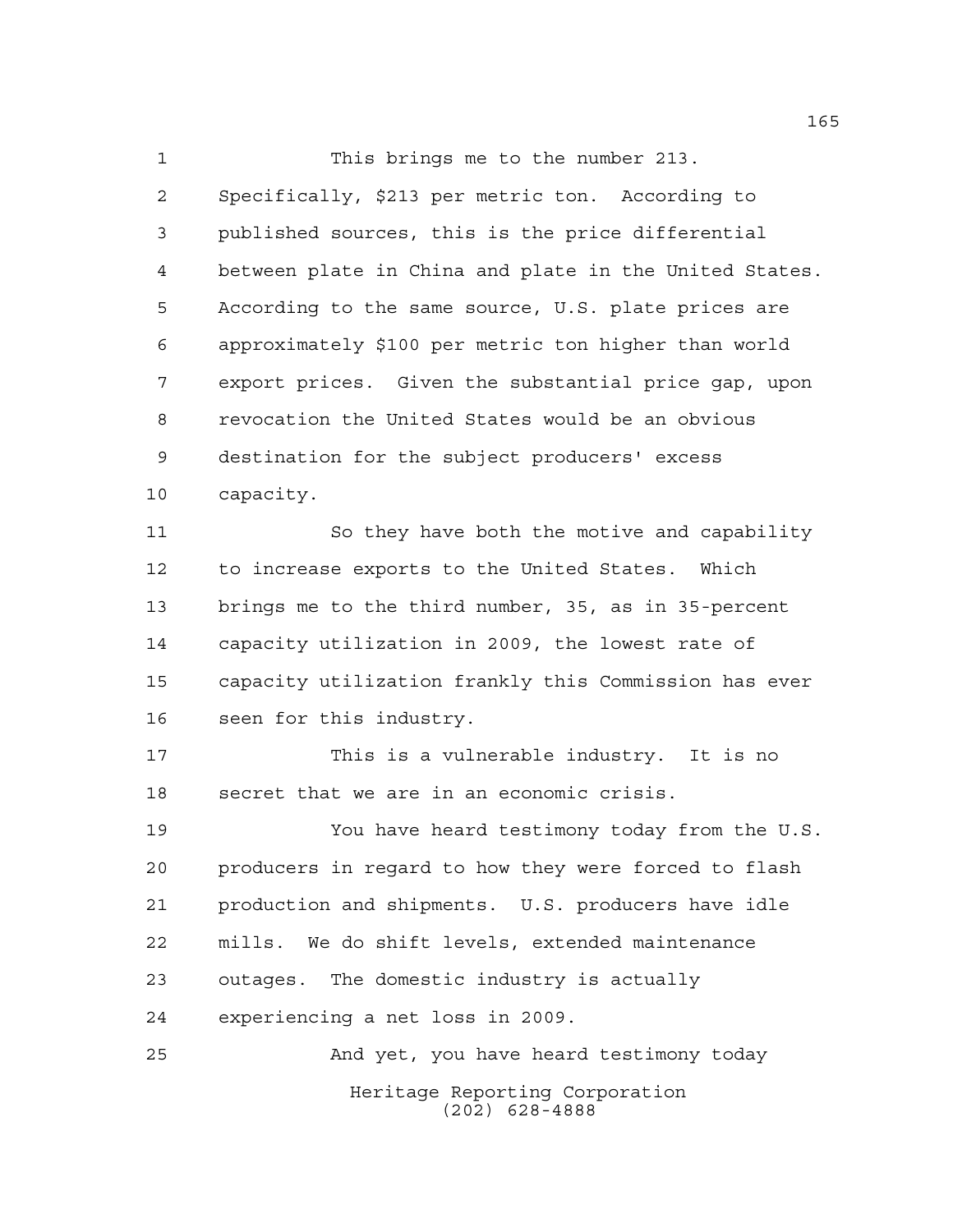concerning the layoffs of hundreds of workers. And frankly, for those who have managed to keep their jobs, they are doing so with substantially reduced hours, and at very sharp reductions to their pay. Nor is there any reason to believe that the situation is going to rapidly improve in the reasonably foreseeable future. Indeed, you have heard sworn testimony today that the industries that consume plate may not have yet hit bottom.

 Which brings me to the last, but certainly not the least important, number, zero. As in zero foreign producers here before you today. No Chinese producer responded to any of the Commission information requests. No Russian or Ukrainian producers submitted briefs or provided any evidence in this hearing.

 Subject producers believe that they have a better chance in refusing to cooperate than actually showing up and answering your questions, since they would have to admit that they would export significant quantities. They would have significant, these exports would have significant price effects, and that the domestic industry would suffer from a continuation or recurrence of material injury.

Heritage Reporting Corporation (202) 628-4888 So in conclusion today, and for the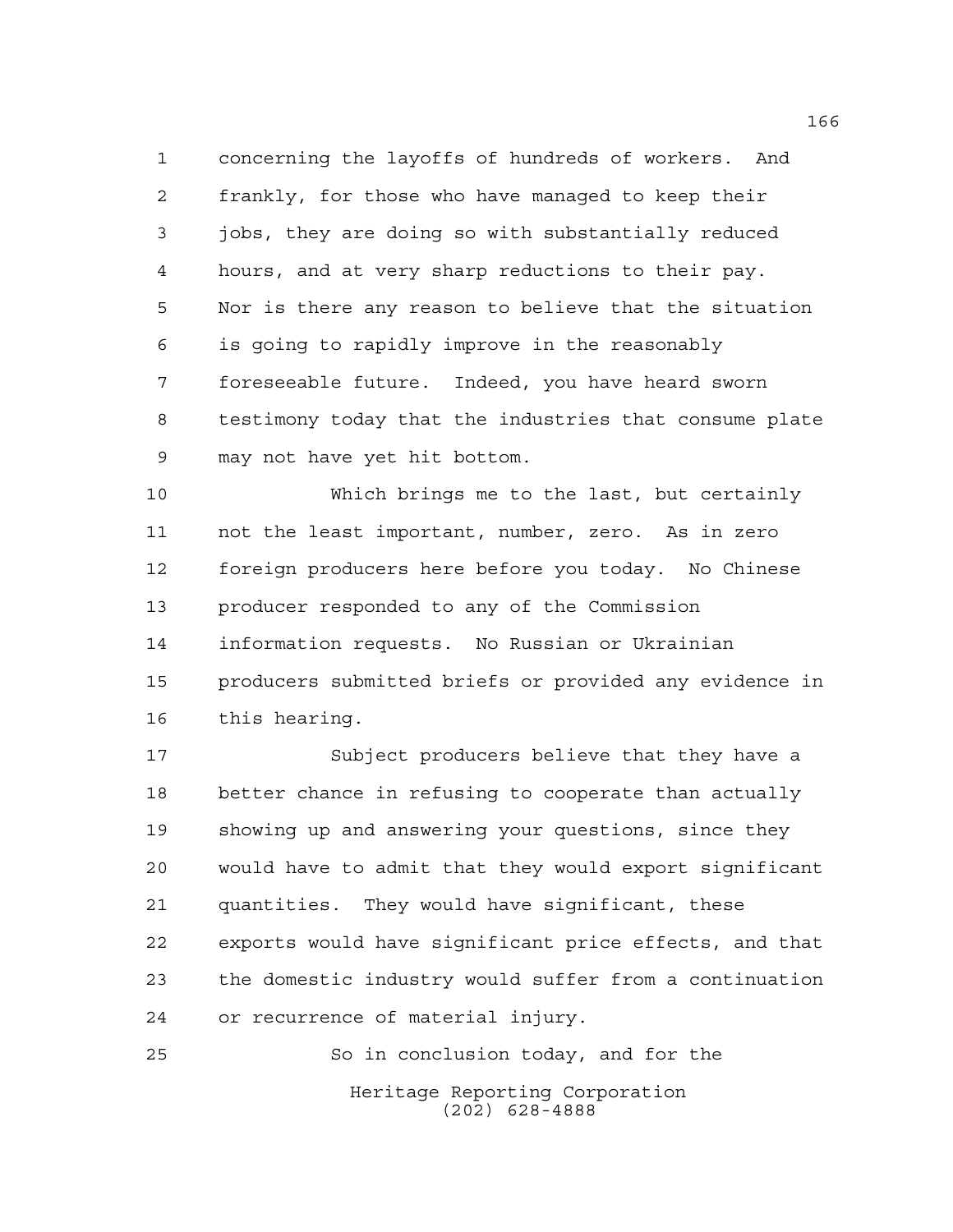reasonably foreseeable future, the cut-to-length plate market is characterized by massive over-capacity, collapse in demand, and extremely low prices. The domestic industry is in an extremely vulnerable state. The question before the Commission is whether it should lift the order and suspension agreements against three of its most disruptive countries in the global market, with substantial capacity to ship to the United States.

 With the facts developed in this record, we respectfully request that the Commission make an affirmative determination.

Thank you.

 CHAIRMAN ARANOFF: Thank you, Mr. Price. Post-hearing briefs, statements responsive to questions and requests of the Commission and corrections to the transcript must be filed by December 18, 2009.

 Closing of the record and final release of data to the parties will take place on October 7, 2009. And final comments are due on October 9, 2009. With that, I believe we have completed our business. Thanks again to all the witnesses, as well as to the staff, for your help in preparing for this hearing. We are adjourned.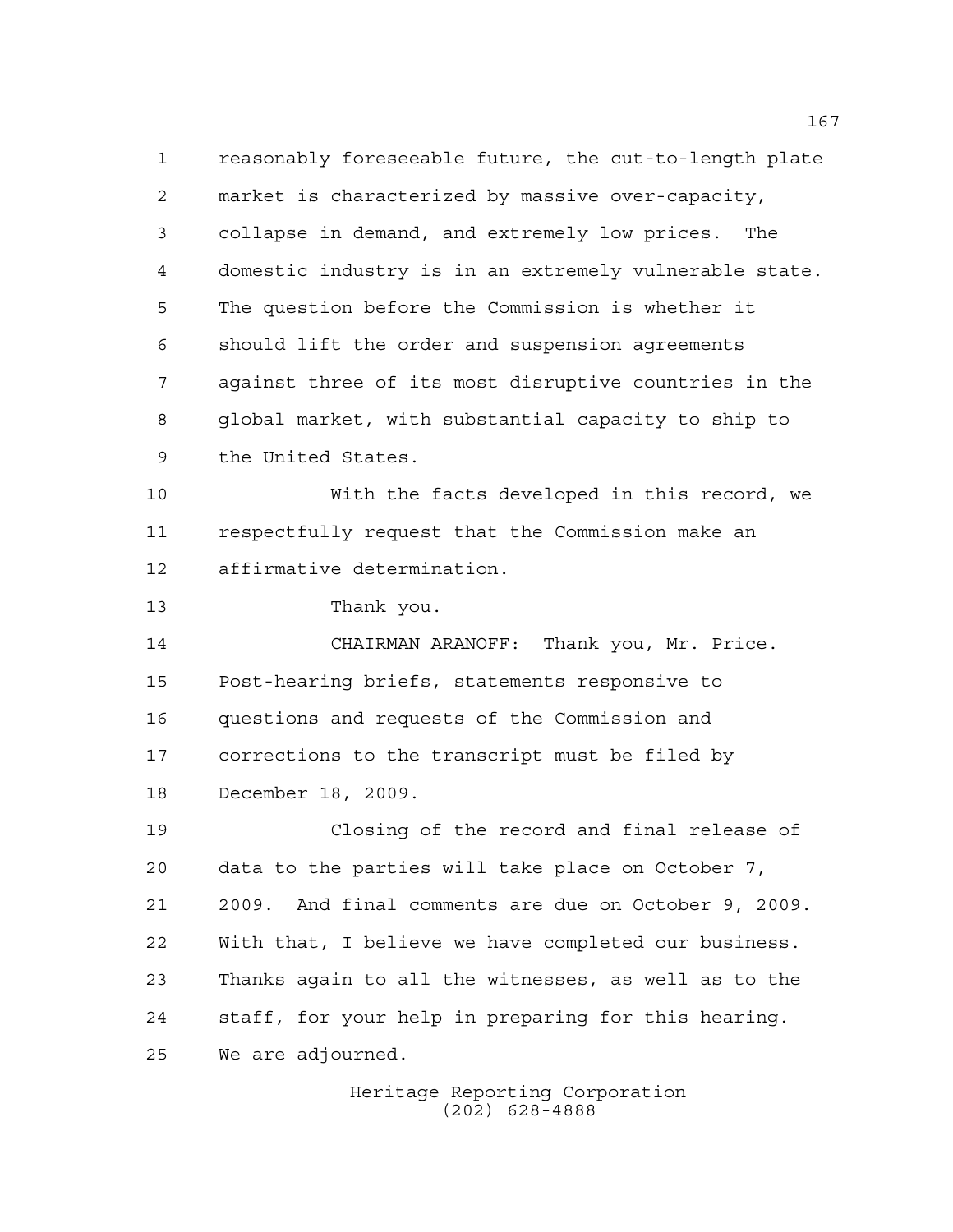| $\mathbf 1$      |                                           |  | (Whereupon, at 1:15 p.m., the hearing in the |  |  |  |  |
|------------------|-------------------------------------------|--|----------------------------------------------|--|--|--|--|
| $\overline{a}$   | above-entitled matter was adjourned.)     |  |                                              |  |  |  |  |
| $\mathfrak{Z}$   | //                                        |  |                                              |  |  |  |  |
| $\sqrt{4}$       | $\frac{1}{2}$                             |  |                                              |  |  |  |  |
| $\mathsf S$      | $\!/\!$                                   |  |                                              |  |  |  |  |
| $\epsilon$       | $\!/\!$                                   |  |                                              |  |  |  |  |
| $\boldsymbol{7}$ | $\!/\!$                                   |  |                                              |  |  |  |  |
| $\,8\,$          | $\!/\!$                                   |  |                                              |  |  |  |  |
| $\mathsf 9$      | $\!/\!$                                   |  |                                              |  |  |  |  |
| $1\,0$           | $\frac{\displaystyle}{\displaystyle\int}$ |  |                                              |  |  |  |  |
| $11\,$           | $\frac{\displaystyle}{\displaystyle\int}$ |  |                                              |  |  |  |  |
| $12\,$           | $\frac{\displaystyle}{\displaystyle\int}$ |  |                                              |  |  |  |  |
| $13$             | $\frac{\displaystyle /}{\displaystyle /}$ |  |                                              |  |  |  |  |
| 14               | $\frac{\displaystyle /}{\displaystyle /}$ |  |                                              |  |  |  |  |
| $15\,$           | $\frac{\displaystyle /}{\displaystyle /}$ |  |                                              |  |  |  |  |
| 16               | $\frac{\displaystyle /}{\displaystyle /}$ |  |                                              |  |  |  |  |
| $17$             | $\frac{1}{2}$                             |  |                                              |  |  |  |  |
| $1\,8$           | $\frac{1}{2}$                             |  |                                              |  |  |  |  |
| 19               | $\!/\!$                                   |  |                                              |  |  |  |  |
| $20$             | $\frac{1}{2}$                             |  |                                              |  |  |  |  |
| $2\sqrt{1}$      | $\!/\!$                                   |  |                                              |  |  |  |  |
| $2\sqrt{2}$      | $\frac{1}{2}$                             |  |                                              |  |  |  |  |
| 23               | $\frac{1}{2}$                             |  |                                              |  |  |  |  |
| $2\sqrt{4}$      | $\frac{\sqrt{2}}{2}$                      |  |                                              |  |  |  |  |
| 25               | $\frac{\displaystyle /}{\displaystyle /}$ |  |                                              |  |  |  |  |
|                  |                                           |  |                                              |  |  |  |  |